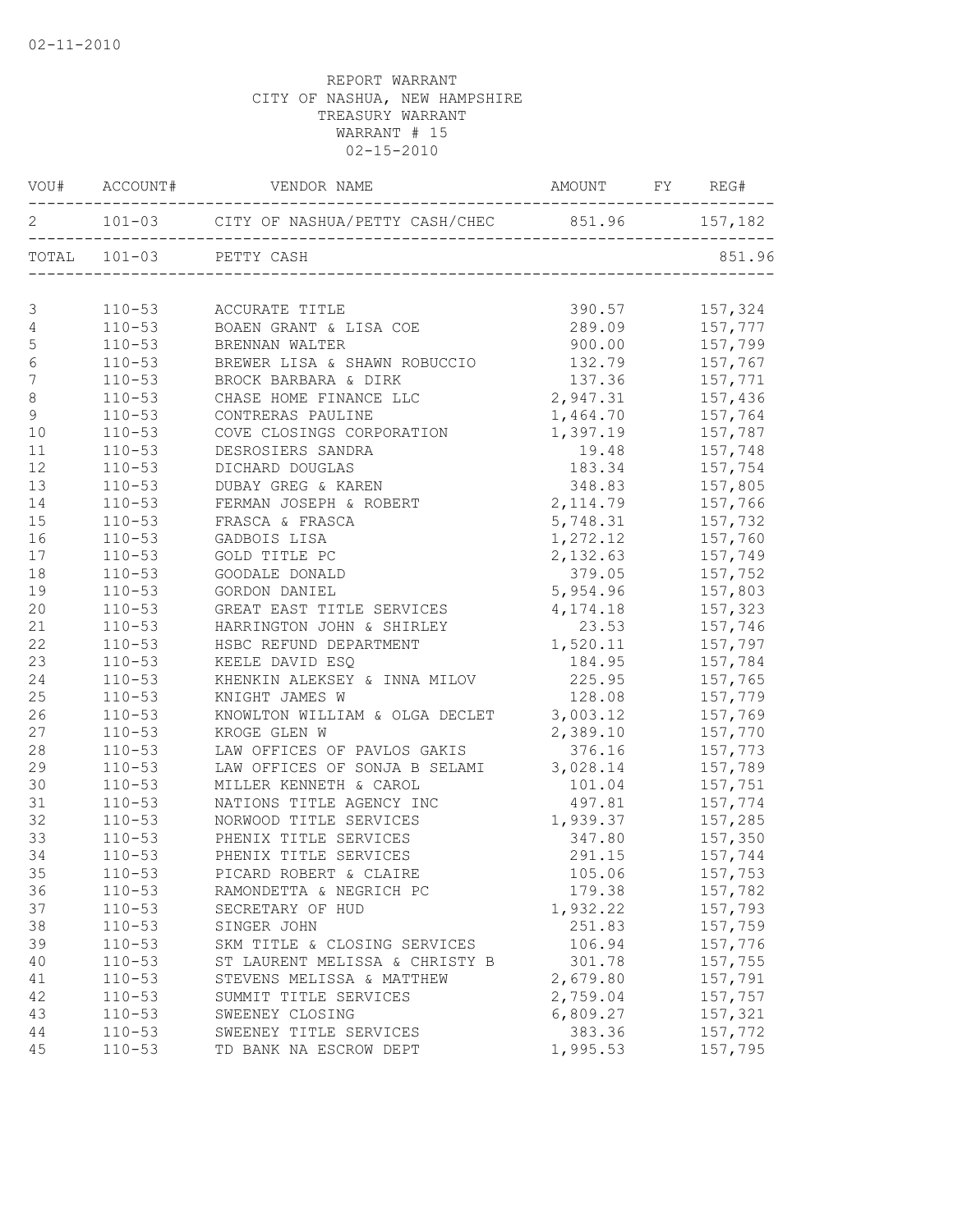| VOU#  | ACCOUNT#     | VENDOR NAME                                   | AMOUNT    | FY REG#    |
|-------|--------------|-----------------------------------------------|-----------|------------|
| 46    | $110 - 53$   | TOROSIAN GEORGE & JENNIFER                    | 247.75    | 157,768    |
| 47    | $110 - 53$   | TUCKER BEVERLY                                | 253.41    | 157,775    |
| 48    | $110 - 53$   | VEMPATI RAMESH CHANDRA                        | 3,291.87  | 157,758    |
| 49    | $110 - 53$   | VENKATRAMANAN DRISHNAN &                      | 2,846.85  | 157,801    |
| 50    | $110 - 53$   | WARDNER RITA & JAMES SMITH                    | 4,176.17  | 157,756    |
|       | TOTAL 110-53 | PROPERTY TAX RECEIVABLE 2009                  |           | 72,363.27  |
| 51    |              | 170-00 NEW ENGLAND PAPER & SUPPLY             | 681.57    | 157,341    |
| 52    |              | 170-00 TREASURER STATE OF NEW HAMPSHI         | 186.00    | 157,910    |
|       | TOTAL 170-00 | INVENTORY OF SUPPLIES                         |           | 867.57     |
| 53    |              | 214-BD FEDERAL RESERVE BANK OF CLEVEL 350.00  |           | 157,173    |
| 54    | $214 - BD$   | FEDERAL RESERVE BANK OF CLEVEL                | 100.00    | 157,179    |
| TOTAL | $214 - BD$   | BONDS DEDUCTION                               |           | 450.00     |
| 55    | $214 - DC$   | ANDERSON RYAN                                 | 934.40    | 157,352    |
| 56    | $214 - DC$   | BARRETT LORI                                  | 288.48    | 157,487    |
| 57    | $214 - DC$   | BATTISTELLI ERIC C                            | 192.32    | 157,738    |
| 58    | $214 - DC$   | BUCACCI MICHELLE                              | 576.93    | 157,691    |
| 59    | $214-DC$     | CARON CHRISTINE M                             | 492.00    | 157,489    |
| 60    | $214-DC$     | DAVIDSON PATRICIA                             | 180.00    | 157,387    |
| 61    | $214-DC$     | GRACE ROBERT                                  | 192.31    | 157,740    |
| 62    | $214 - DC$   | MENARD PAUL                                   | 192.31    | 157,351    |
| 63    | $214-DC$     | SAAD KATHLEEN                                 | 200.00    | 157,739    |
| 64    | $214 - DC$   | SULLIVAN DAVID                                | 576.96    | 157,458    |
| 65    | $214 - DC$   | WHOLEY MARK P                                 | 576.96    | 157,742    |
| TOTAL | $214 - DC$   | DEPENDENT CARE DEDUCTION                      |           | 4,402.67   |
|       |              |                                               |           |            |
| 66    | $255 - 00$   | STATE OF NH-MV                                | 38,046.31 | 408        |
| 67    | $255 - 00$   | STATE OF NH-MV                                | 24,617.82 | 410        |
| 68    | $255 - 00$   | STATE OF NH-MV                                | 26,107.81 | 413        |
| 69    | $255 - 00$   | STATE OF NH-MV                                | 37,489.25 | 417        |
| 70    | $255 - 00$   | STATE OF NH-MV                                | 29,552.63 | 420        |
| 71    | $255 - 00$   | STATE OF NH-MV                                | 23,847.67 | 422        |
| 72    | $255 - 00$   | STATE OF NH-MV                                | 19,430.06 | 423        |
| 73    | $255 - 00$   | STATE OF NH-MV                                | 19,939.51 | 424        |
| 74    | $255 - 00$   | STATE OF NH-MV                                | 21,793.63 | 425        |
| 75    | $255 - 00$   | STATE OF NH-MV<br>--------------------------- | 21,606.09 | 427        |
| TOTAL | $255 - 00$   | STATE MVR                                     |           | 262,430.78 |
|       |              |                                               |           |            |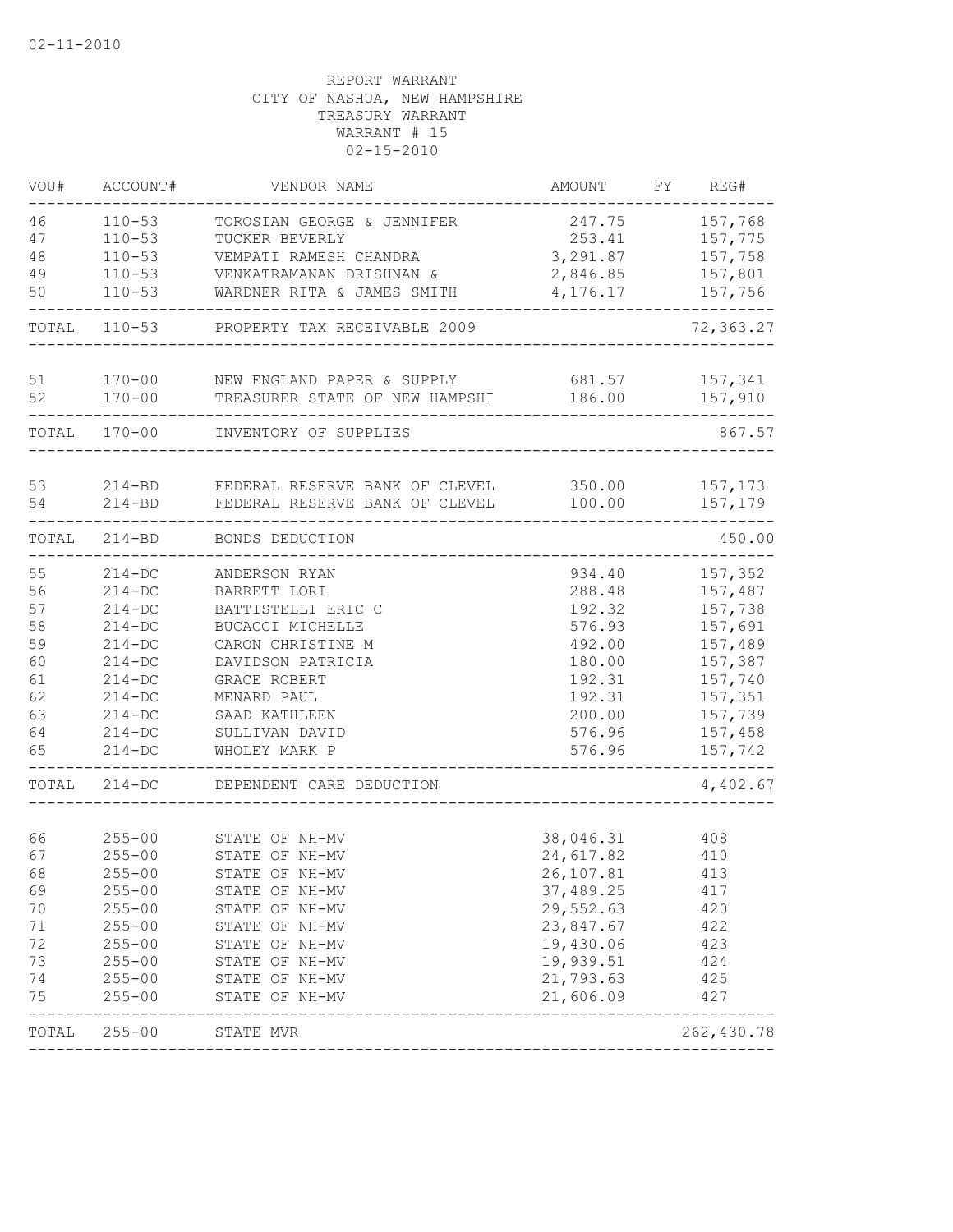| VOU# | -----<br>7 E N .<br>◝ | $-$<br>NAME.<br>ᅭᆇ<br>. | . $N^{\mathrm{rr}}$<br>A M' | $\overline{\phantom{a}}$<br><b></b> | ---<br>______ |
|------|-----------------------|-------------------------|-----------------------------|-------------------------------------|---------------|
|      |                       |                         |                             |                                     | __            |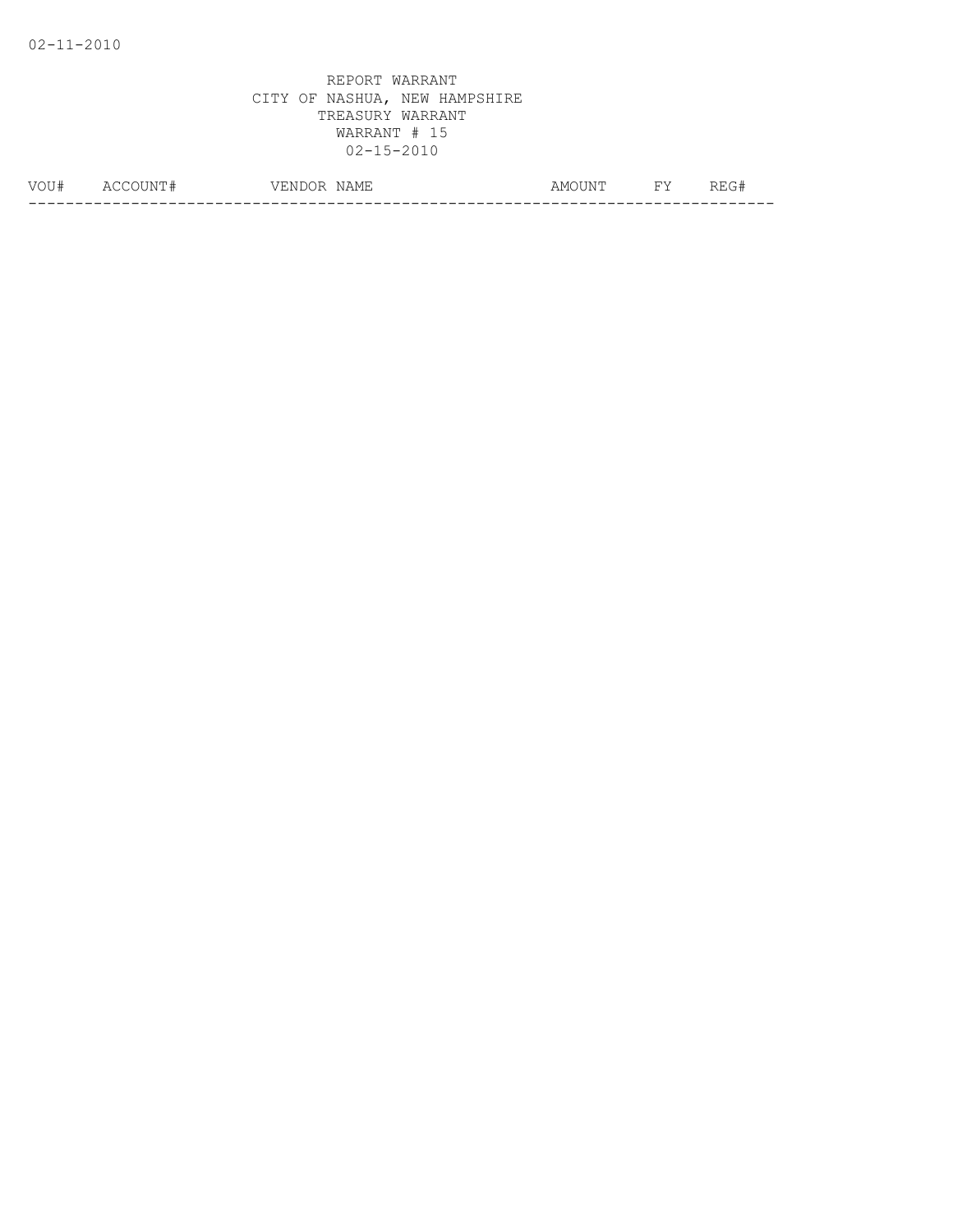|     |           | VOU# ACCOUNT# VENDOR NAME                                                                  | AMOUNT FY REG#      |                                |
|-----|-----------|--------------------------------------------------------------------------------------------|---------------------|--------------------------------|
|     |           | 217,428 3047-49075 ANTIOCH NEW ENGLAND INSTITUTE 80.00 157,934                             |                     |                                |
|     |           | TOTAL 304 ALTERNATIVE SCHOOL                                                               |                     | 80.00                          |
| 76  |           | 305-31050 NEXTEL COMMUNICATIONS                                                            |                     |                                |
| 77  |           | 305-33005 PENNICHUCK WATER                                                                 |                     | 43.52 157,868<br>28.51 157,877 |
| 78  | 305-33005 | PUBLIC SERVICE OF NH                                                                       |                     | $267.18$ $157,916$             |
| 79  | 305-49075 | CITIZENS BANK                                                                              | 325.30 412          |                                |
| 80  | 305-59100 | ANDERSON CECIL                                                                             |                     | 50.00    157,381               |
| 82  | 305-59100 | COLLINS JOHN                                                                               |                     | 200.00 157,175                 |
| 81  | 305-59100 | COLLINS JOHN                                                                               |                     | 100.00 157,395                 |
| 83  | 305-59100 | JEYNES MIKE                                                                                | 262.50              | 157,501                        |
| 84  | 305-59100 | KING TOM                                                                                   | 50.00               | 157,472                        |
| 85  | 305-59100 | MCLEAN JIM                                                                                 | 337.50              | 157,359                        |
| 86  | 305-59100 | O'NEIL TIM                                                                                 | 337.50              | 157,362                        |
| 87  | 305-59100 | WALLENT FRANK J                                                                            | 425.00              | 157,256                        |
| 88  | 305-59100 | WALLENT LOUISE                                                                             | 50.00               | 157,492                        |
| 89  | 305-59100 | WEATHERS JOHN                                                                              | 75.00 157,399       |                                |
| 90  |           | 305-95010 M & N SPORTS LLC                                                                 | 119.80 157,318      |                                |
| 91  |           | 305-96900 CITIZENS BANK                                                                    | 229.95 412          |                                |
|     |           |                                                                                            |                     | 2,901.76                       |
|     |           |                                                                                            |                     |                                |
|     |           |                                                                                            |                     |                                |
|     |           | TOTAL 305 DR CRISP ELEMENTARY                                                              |                     | 292.47                         |
| 92  |           | 308-31050 NEXTEL COMMUNICATIONS                                                            | 61.53               | 157,868                        |
| 93  |           |                                                                                            |                     | 416                            |
| 94  |           | 308-40 HARVARD PILGRIM/FIRST SENIORIT 55,152.10<br>308-83010 ANTHEM BLUE CROSS BLUE SHIELD |                     |                                |
| 94  | 308-83011 | ANTHEM BLUE CROSS BLUE SHIELD                                                              | 23,460.84<br>778.93 | $414$<br>$414$                 |
| 94  |           | 308-83012 ANTHEM BLUE CROSS BLUE SHIELD                                                    | $128,602.47$ 414    |                                |
| 94  |           | 308-83013 ANTHEM BLUE CROSS BLUE SHIELD                                                    | 126,916.04 414      |                                |
| 95  | 308-83016 | HARVARD PILGRIM HEALTH CARE 49,638.27 415                                                  |                     |                                |
| 95  |           | 308-83017 HARVARD PILGRIM HEALTH CARE                                                      | 115,370.80          | 415                            |
| 96  | 308-83018 | ANTHEM BLUE CROSS BLUE SHIELD                                                              | 29,269.73           | 414                            |
| 96  | 308-83019 | ANTHEM BLUE CROSS BLUE SHIELD                                                              | 41,049.52           | 414                            |
| 97  | 308-83020 | NORTHEAST DELTA                                                                            | 13,937.91           | 419                            |
| 97  | 308-83021 | NORTHEAST DELTA                                                                            | 7,795.54            | 419                            |
| 98  | 308-83023 | WELLNESS REIMBURSEMENT                                                                     | 130.00              | 157,785                        |
| 99  | 308-83025 | FRED C CHURCH INSURANCE                                                                    | 6,063.00            | 421                            |
| 100 | 308-83026 | NORTHERN NEW ENGLAND BENEFIT T                                                             | 33,015.00           | 418                            |
| 101 | 308-83053 | APPLE SERVICES NASHUA                                                                      | 998.00              | 157,244                        |
| 102 | 308-83053 | ASSOCIATED RADIOLOGISTS PA<br>W/                                                           | 257.00              | 157,397                        |
| 103 | 308-83053 | BEDFORD AMBULATORY SURG CTR                                                                | 5,187.50            | 157,404                        |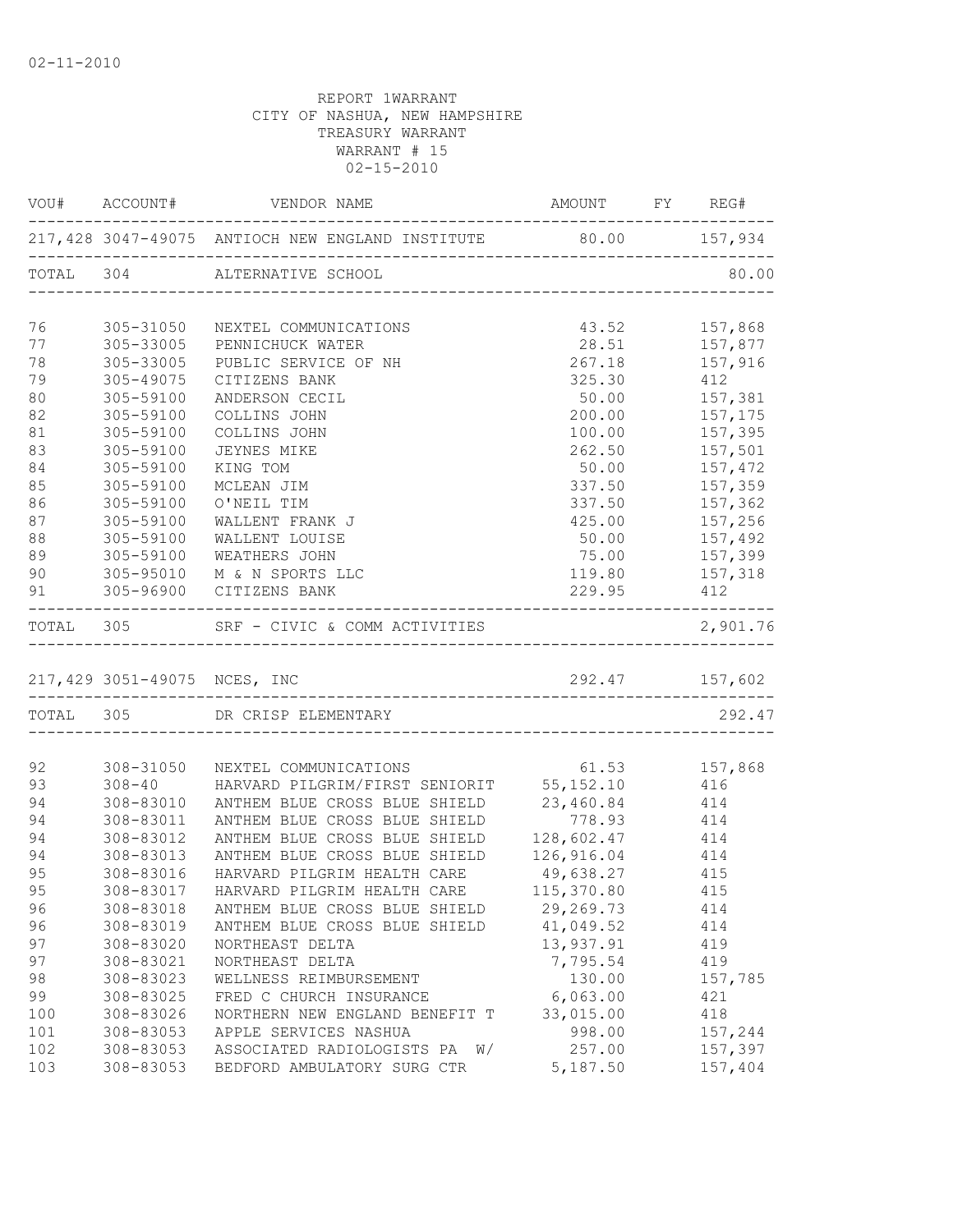| VOU#      | ACCOUNT#           | VENDOR NAME                      | AMOUNT    | FY | REG#        |
|-----------|--------------------|----------------------------------|-----------|----|-------------|
| 104       | 308-83053          | DARTMOUTH-HITCHCOCK CLINIC       | 219.00    |    | 157,441     |
| 105       | 308-83053          | DH FAMILY MEDICINE NASHUA INC    | 142.00    |    | 157,394     |
| 106       | 308-83053          | ELECTRIC LIGHT COMPANY INC       | 305.00    |    | 157,576     |
| 107       | 308-83053          | ELLIOT HOSPITAL                  | 8,289.48  |    | 157,401     |
| 108       | 308-83053          | FOUR SEASONS ORTHOPAEDIC CTR     | 3,517.00  |    | 157,424     |
| 109       | 308-83053          | GREATER NASHUA EMERGENCY PHYS    | 524.00    |    | 157,413     |
| 110       | 308-83053          | INJURED WORKERS PHARMACY LLC     | 271.36    |    | 157,692     |
| 111       | 308-83053          | LAROCHE PETER                    | 185.65    |    | 157,728     |
| 112       | 308-83053          | NH ORTHOPAEDIC SURGERY PA        | 367.01    |    | 157,405     |
| 113       | 308-83053          | SO NH REGIONAL MEDICAL CENTER    | 4,472.76  |    | 157,398     |
| 114       | 308-83053          | SOUTHERN NH RADIOLOGY CONSULTA   | 361.00    |    | 157,292     |
| 115       | 308-83053          | ST JOSEPH BUSINESS & HEALTH      | 492.17    |    | 157,296     |
| 116       | 308-83053          | STONERIVER PHARMACY SOLUTIONS    | 50.71     |    | 157,417     |
| 117       | 308-83054          | APPLE SERVICES NASHUA            | 2,544.00  |    | 157,244     |
| 118       | 308-83054          | ASSOCIATED RADIOLOGISTS PA<br>W/ | 23.00     |    | 157,397     |
| 119       | 308-83054          | BELLOWS GOODMAN & SHAKER         | 313.70    |    | 157,264     |
| 120       | 308-83054          | DARTMOUTH-HITCHCOCK CLINIC       | 280.00    |    | 157,441     |
| 121       | 308-83054          | FOUR SEASONS ORTHOPAEDIC CTR     | 1,700.00  |    | 157,424     |
| 122       | 308-83054          | GREATER NASHUA EMERGENCY PHYS    | 138.00    |    | 157,413     |
| 123       | 308-83054          | HELFMAN DAVID J OD ELLIOTT F L   | 260.00    |    | 157,245     |
| 124       | 308-83054          | SO NH REGIONAL MEDICAL CENTER    | 837.52    |    | 157,398     |
| 125       | 308-83054          | ST JOSEPH'S HOSPITAL             | 1,478.50  |    | 157,238     |
| 126       | 308-83054          | STONERIVER PHARMACY SOLUTIONS    | 1,118.52  |    | 157,417     |
| 127       | 308-83055          | DELLERA BUSINESS SUPPORT SVCS    | 127.40    |    | 157,446     |
| 128       | 308-83055          | DOWNEAST INVESTIGATIONS INC      | 918.50    |    | 157,443     |
| 129       | 308-83056          | STANLEY ELEVATOR CO INC          | 3,736.37  |    | 157,361     |
| 130       | 308-83063          | ELECTRIC LIGHT COMPANY INC       | 1,030.00  |    | 157,576     |
| 131       | 308-83063          | NASHUA AIRPORT AUTHORITY         | 3,293.00  |    | 157,342     |
| 132       | 308-83064          | MAIN STREET UNITED METHODIST C   | 8,960.00  |    | 157,235     |
| 133       | 308-83064          | NASHUA COLLISION CENTER INC      | 1,646.82  |    | 157,418     |
| 134       | 308-83064          | STATEWIDE COLLISION LLC          | 7,557.36  |    | 157,300     |
| 135       | 308-83070          | TREASURER STATE OF NH            | 300.00    |    | 157,918     |
|           |                    |                                  |           |    |             |
| TOTAL 308 |                    | SRF - INSURANCE                  |           |    | 693, 144.01 |
|           |                    |                                  |           |    |             |
|           | 217,430 3097-41015 | DONOVAN BEVERLY                  | 21.98     |    | 157,506     |
|           | 217,431 3097-41015 | STAPLES BUSINESS ADVANTAGE       | 581.60    |    | 157,448     |
|           | 217,432 3097-49075 | BLUE RIBBON MAINTENANCE SUPPLI   | 929.64    |    | 157,537     |
|           | 217,433 3097-49075 | MANSFIELD PAPER CO INC           | 7,192.99  |    | 157,702     |
|           | 217,434 3097-49085 | BIMBO FOODS BAKERIES INC         | 3,894.82  |    | 157,701     |
|           | 217,435 3097-49085 | COCA-COLA BOTTLING COMPANY       | 3,700.00  |    | 157,526     |
|           | 217,436 3097-49085 | COSTA FRUIT & PRODUCE CO INC     | 20,552.98 |    | 157,806     |
|           | 217,437 3097-49085 | DOMINO'S PIZZA                   | 566.80    |    | 157,712     |
|           | 217,438 3097-49085 | GARELICK FARMS-LYNN              | 30,744.41 |    | 157,385     |
|           | 217,439 3097-49085 | GILL'S PIZZA CO.                 | 3,901.00  |    | 157,585     |
|           | 217,440 3097-49085 | GREAT STATE BEVERAGES INC        | 234.96    |    | 157,561     |
|           | 217,441 3097-49085 | M SAUNDERS INC                   | 6,033.13  |    | 157,577     |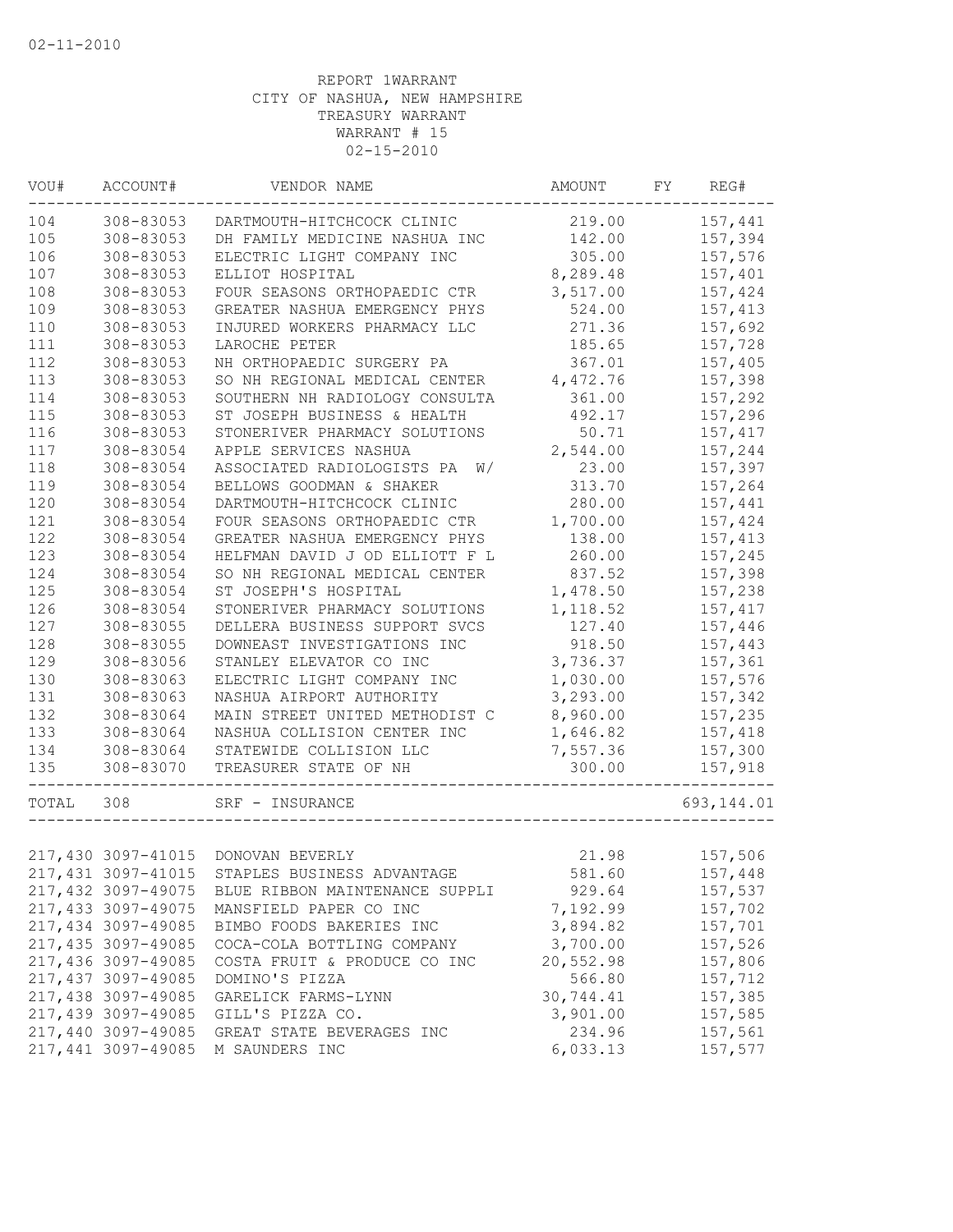|           | VOU# ACCOUNT#      | VENDOR NAME                                     | AMOUNT           | FY REG#   |
|-----------|--------------------|-------------------------------------------------|------------------|-----------|
|           | 217,442 3097-49085 | MCKEE FOODS CORP                                | 245.44           | 157,307   |
|           | 217,443 3097-49085 | NEW ENGLAND ICE CREAM                           | 3, 231.91        | 157,596   |
|           | 217,444 3097-49085 | NUTRITION PLUS VENDING                          | 409.08           | 157,821   |
|           | 217,445 3097-49085 | OTIS SPUNKMEYER INC                             | 1,608.30         | 157,520   |
|           | 217,446 3097-74092 | AFFILIATED HVAC SERVICES LLC                    | 568.79           | 157,547   |
|           | 217,447 3097-74092 | BASSETT SERVICES CORPORATION                    | 198.26           | 157,549   |
|           | 217,448 3097-74092 | UNITED SUPPLY COMPANY INC                       | 174.45           | 157,720   |
|           | 217,449 3097-83004 | VISION SERVICE PLAN-NH                          | 136.16           | 157,943   |
|           | 217,450 3097-91005 | AXNE EVA                                        | 120.25           | 157,554   |
|           | 217,451 3097-91005 | KIMBELL JEANETTE                                | 56.63            | 157,530   |
|           | 217,452 3097-91005 | RALPH PAULE                                     | 34.50            | 157,505   |
| TOTAL 309 |                    | SRF - FOOD SERVICES                             |                  | 85,138.08 |
|           |                    |                                                 |                  |           |
|           |                    | 217,453 3098-49085 M SAUNDERS INC               | 512.95           | 157,577   |
|           |                    | 217,453 3098-49085 M SAUNDERS INC               | 2,878.33         | 157,578   |
| TOTAL 309 |                    | FRESH FRUIT & VEGETABLE GRANT                   |                  | 3,391.28  |
|           |                    |                                                 |                  |           |
|           |                    | 217,454 3118-705 CRUZ BERTHA                    | 10.00            | 157,695   |
|           |                    | 217,455 3118-705 PERRY PEGI ANNE                | 50.00            | 157,297   |
| TOTAL     | 311                | SUMMER SCHOOL                                   |                  | 60.00     |
|           |                    |                                                 |                  |           |
| 136       | $312 - 705$        | BOSOLD CONNIE                                   | 10.00            | 157,745   |
| 137       | $312 - 705$        | D & R TOWING INC                                | 845.00           | 157,697   |
| 138       | $312 - 705$        | DECELLES AUTO CLINIC INC                        | 695.00           | 157,435   |
| 139       | $312 - 705$        | MAC LEOD JASON                                  | 35.00            | 157,750   |
| 140       | $312 - 705$        | TILDEN AUTOMOTIVE & TRUCK CTRS                  | 1,095.00         | 157,371   |
| 141       | 312-74020          | CARDINAL TRACKING INC                           | 3,334.10         | 157,180   |
| TOTAL     | 312                | SRF - FINANCIAL SERVICES                        |                  | 6,014.10  |
|           |                    |                                                 |                  |           |
|           |                    | 217,456 3122-49050 JOSTENS INC                  | 443.77           | 157,523   |
|           |                    | 217,457 3122-54009 TELEGRAPH PUBLISHING COMPANY | 1,250.00         | 157,945   |
|           |                    | 217,458 3122-55020 FIRST STUDENT INC            | 116.04           | 157,552   |
|           |                    | TOTAL 312 ADULT ED/CONTINUING ED                |                  | 1,809.81  |
|           |                    | 217,459 3240-53103 YOUTH COUNCIL (THE)          | 1,814.76 157,566 |           |
|           |                    |                                                 |                  |           |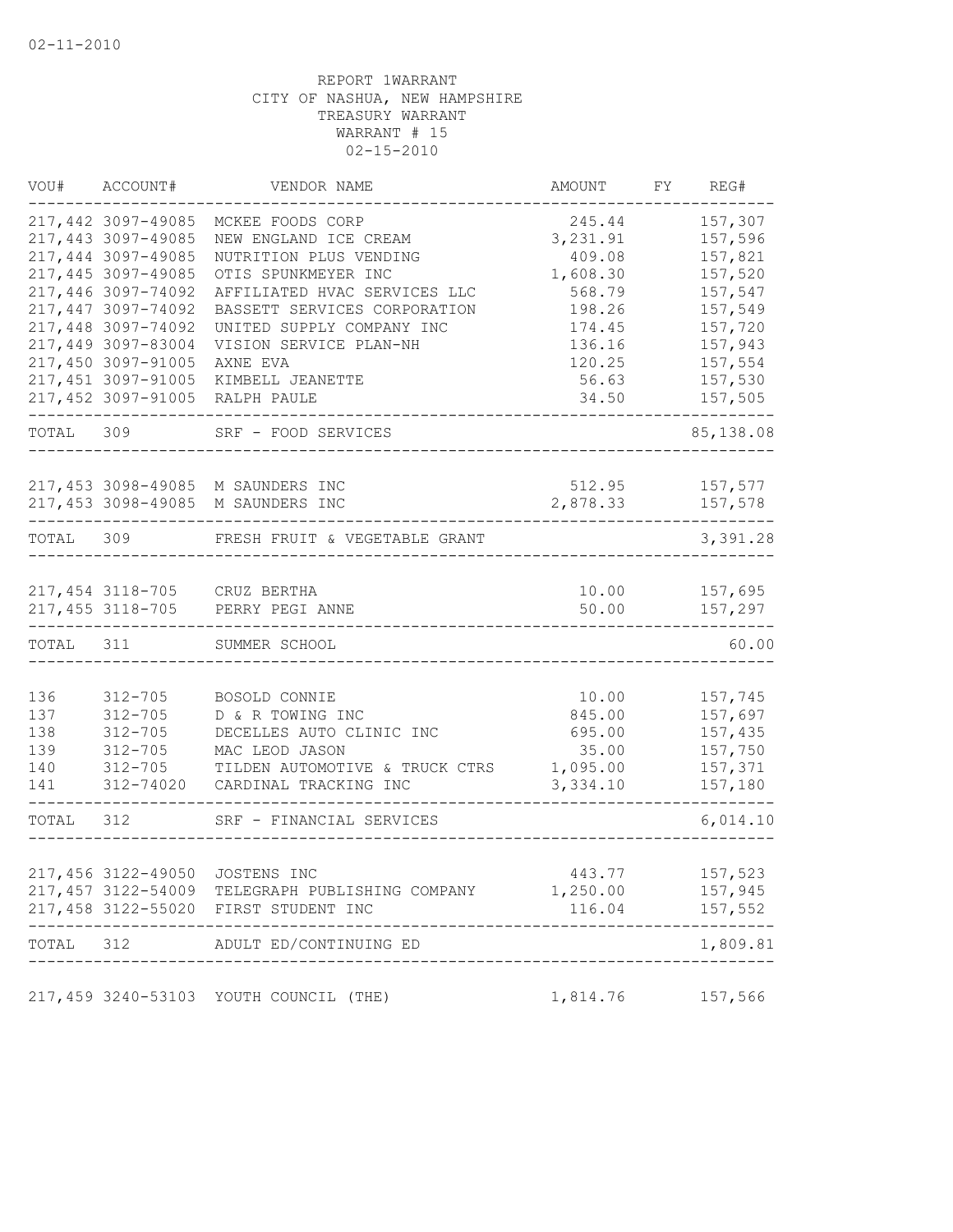|                                                             | VOU# ACCOUNT#                                                                                                         | VENDOR NAME                                                                                                                                                                         | AMOUNT                                                                                      | FY | REG#                                                                                            |
|-------------------------------------------------------------|-----------------------------------------------------------------------------------------------------------------------|-------------------------------------------------------------------------------------------------------------------------------------------------------------------------------------|---------------------------------------------------------------------------------------------|----|-------------------------------------------------------------------------------------------------|
| TOTAL                                                       |                                                                                                                       | 324 MCKINNEY-VENTO HOMELESS GRANT                                                                                                                                                   |                                                                                             |    | 1,814.76                                                                                        |
|                                                             |                                                                                                                       | 217,460 3247-46040 VARSITY SPIRIT FASHION & SUPPL 438.20 157,612<br>217,461 3247-46040 VARSITY SWIM SHOP INC                                                                        |                                                                                             |    | 104.25 157,597                                                                                  |
| TOTAL                                                       |                                                                                                                       | 324 ATHLETICS-ENTERPRISE FUND                                                                                                                                                       |                                                                                             |    | 542.45                                                                                          |
|                                                             | 217,462 3260-91040 COTE MARIE                                                                                         | ----------------------                                                                                                                                                              |                                                                                             |    | 425.20 157,553                                                                                  |
| TOTAL                                                       |                                                                                                                       | 326 NH ALTERNATE ASSESS COACH                                                                                                                                                       |                                                                                             |    | 425.20                                                                                          |
| 142<br>143<br>144<br>145<br>146<br>147<br>148<br>149<br>150 | 331-01500<br>331-01500<br>331-01662<br>$331 - 309$<br>$331 - 309$<br>331-46030<br>331-64045<br>331-64192<br>331-94005 | LAW REALTY CO INC<br>RAPID REAL ESTATE LLC<br>THE YOUTH COUNCIL<br>CITY OF NASHUA<br>TRI-WIRE<br>RILEY'S SPORT SHOP INC<br>PC MALL GOV INC<br>RILEY'S SPORT SHOP INC<br>RAD SYSTEMS | 416.67<br>1,500.00<br>2,400.00<br>12.00<br>189.24<br>603.10<br>274.00<br>8,800.00<br>430.00 |    | 157,915<br>157,884<br>157,217<br>157,829<br>157,901<br>157,193<br>157,532<br>157,193<br>157,881 |
| TOTAL                                                       | 331                                                                                                                   | SRF - POLICE DEPARTMENT                                                                                                                                                             |                                                                                             |    | 14,625.01                                                                                       |
| TOTAL                                                       |                                                                                                                       | 217,463 3310-49035 MCGRAW HILL COMPANIES<br>331 ARRA TITLE I SINI-FAIRGROUNDS                                                                                                       | 733.31 157,299                                                                              |    | 733.31                                                                                          |
|                                                             |                                                                                                                       | 217,464 3320-49075 STAPLES BUSINESS ADVANTAGE                                                                                                                                       |                                                                                             |    | 436.65 157,415                                                                                  |
| TOTAL 332                                                   |                                                                                                                       | TITLE I SINI-LEDGE STREET                                                                                                                                                           |                                                                                             |    | 436.65                                                                                          |
|                                                             |                                                                                                                       | 217,465 3360-49075 INCANDESCENT STUDIOS                                                                                                                                             | 164.00                                                                                      |    | 157,631                                                                                         |
| TOTAL                                                       | 336 11                                                                                                                | TITLE I SINI DR.CRISP                                                                                                                                                               |                                                                                             |    | 164.00                                                                                          |
|                                                             |                                                                                                                       | 217,466 3380-53103 YOUTH COUNCIL (THE)                                                                                                                                              | 6,500.00 157,566                                                                            |    |                                                                                                 |
| TOTAL                                                       | 338                                                                                                                   | TITLE IV SDF YOUTH COUNCIL                                                                                                                                                          |                                                                                             |    | 6,500.00                                                                                        |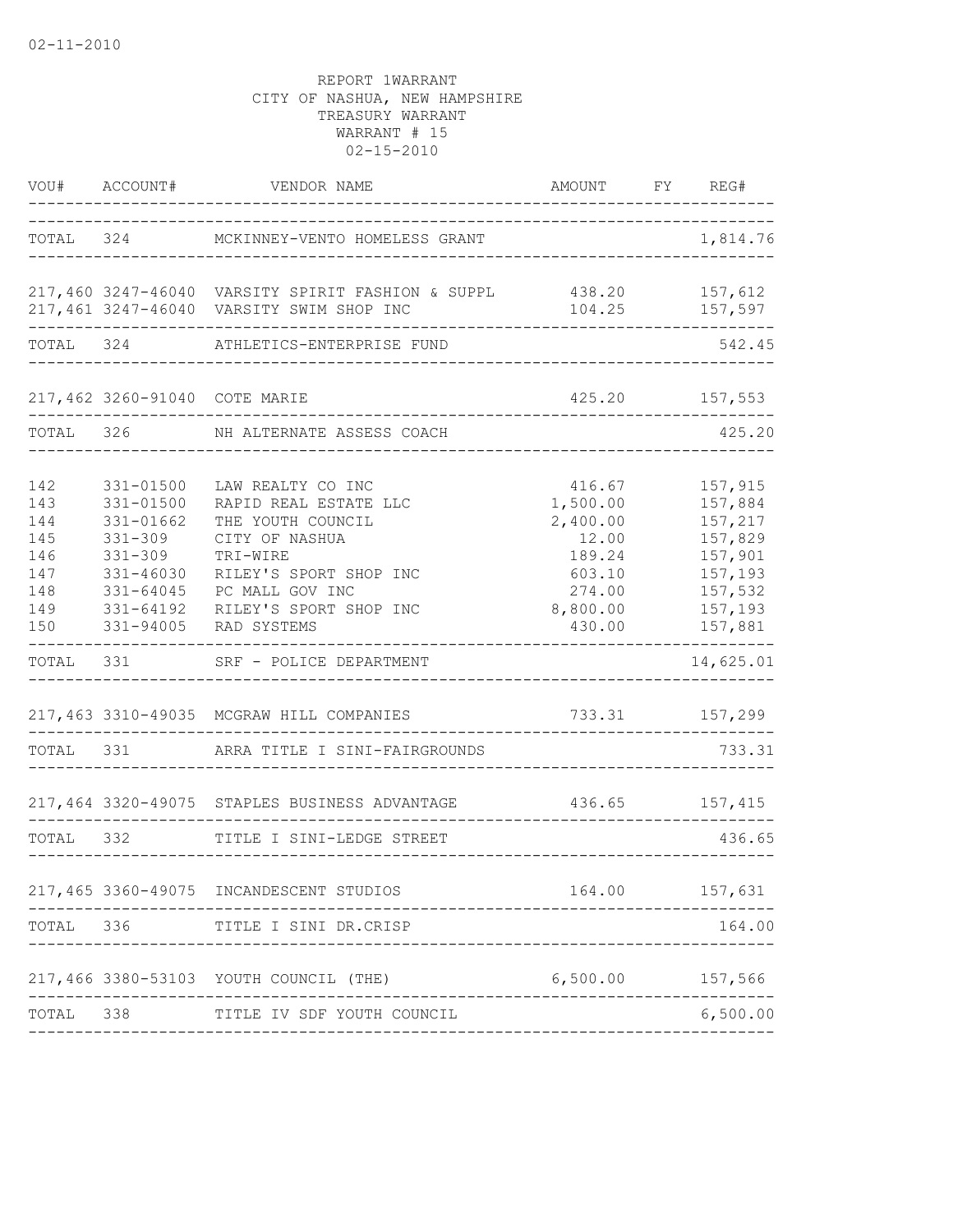| VOU#      | ACCOUNT#            | VENDOR NAME                                     | AMOUNT        | FY REG#      |
|-----------|---------------------|-------------------------------------------------|---------------|--------------|
| 151       | 341-01210           | NASHUA SCHOOL DISTRICT                          | 349.12        | 157,830      |
| 152       | 341-01954           | FORTIN GAGE LTD                                 | 88.89         | 157,360      |
| 153       | 341-01962           | HARBOR HOMES INC                                | 8,975.00      | 157,336      |
| 154       | 341-01966           | GREATER NASHUA MENTAL HEALTH C                  | 5,765.81      | 157,907      |
| 155       | 341-01968           | HARBOR HOMES INC                                | 23,726.00     | 157,336      |
| 155       | 341-01969           | HARBOR HOMES INC                                | 2,289.07      | 157,336      |
| 156       | 341-31045           | NEXTEL COMMUNICATIONS                           | 243.29        | 157,868      |
| 157       | 341-53025           | DAVENPORT LOIS C                                | 360.00        | 157,347      |
| 158       | 341-53025           | GRINLEY PAT                                     | 870.00        | 157,411      |
| 159       | 341-59205           | AMHERST POLICE DEPARTMENT                       | 550.02        | 157,908      |
| 160       | 341-64030           | CITIZENS BANK                                   | 371.82        | 412          |
| 161       | 341-91025           | CONLEY ASHLEY                                   | 107.00        | 157,478      |
| 162       | 341-91025           | MULCAHY SANDY                                   | 65.80         | 157,474      |
| 163       | 341-94110           | NASHUA SCHOOL DISTRICT                          | 75.88         | 157,830      |
| 164       | 341-98034           | RIVIER COLLEGE                                  | 1,122.90      | 157,914<br>. |
| TOTAL 341 |                     | SRF - COMMUNITY SERVICES                        |               | 44,960.60    |
|           |                     |                                                 |               |              |
| 165       | 342-01966           | SOUTHERN NEW HAMPSHIRE SERVICE 2,386.00 157,255 |               |              |
| 166       | 342-31045           | NEXTEL COMMUNICATIONS                           | 32.02 157,868 |              |
| 167       | 342-47010           | NH MEDICAL/DENTAL SUPPLY LLC/D                  | 83.00         | 157,315      |
| 168       | 342-98042           | TREASURER STATE OF NH (PHL)                     | 120.00        | 157,898      |
| TOTAL 342 |                     | SRF - COMMUNITY HEALTH                          |               | 2,621.02     |
|           |                     |                                                 |               |              |
|           | 217,467 3440-49075  | AMESBURY SPORTS PARK                            | 1,721.25      | 157,833      |
|           | 217,468 3440-49075  | CHUNKY'S CORPORATE OFFICES                      | 659.40        | 157,832      |
|           | 217,469 3440-49075  | GARELICK FARMS-LYNN                             | 397.92        | 157,386      |
|           | 217,470 3440-49075  | M SAUNDERS INC                                  | 125.75        | 157,578      |
|           | 217, 471 3440-49075 | MARKET BASKET                                   | 85.89         | 157,329      |
|           | 217,472 3440-53103  | STATE OF NH - CRIMINAL RECORDS                  | 55.25         | 157,831      |
| TOTAL 344 |                     | AFTER SCHOOL PROGRAM                            |               | 3,045.46     |
|           |                     | 217,473 3450-83004 VISION SERVICE PLAN-NH       | 17.02         | 157,943      |
|           |                     | TOTAL 345 21 ST CENTURY ELEM. AFTER SCHL        |               | 17.02        |
|           |                     |                                                 |               |              |
|           | 217,474 3460-49075  | AC MOORE INC                                    | 125.97        | 157,559      |
|           | 217,475 3460-49075  | HAGEMAN ANGELA                                  | 22.00         | 157,675      |
|           | 217,476 3460-49075  | LAUGHTERS KENNY                                 | 29.98         | 157,824      |
|           | 217, 477 3460-49075 | M SAUNDERS INC                                  | 78.85         | 157,578      |
|           | 217,478 3460-49075  | MARKET BASKET                                   | 264.77        | 157,329      |
|           | 217,479 3460-49075  | NEW ENGLAND ICE CREAM                           | 298.75        | 157,596      |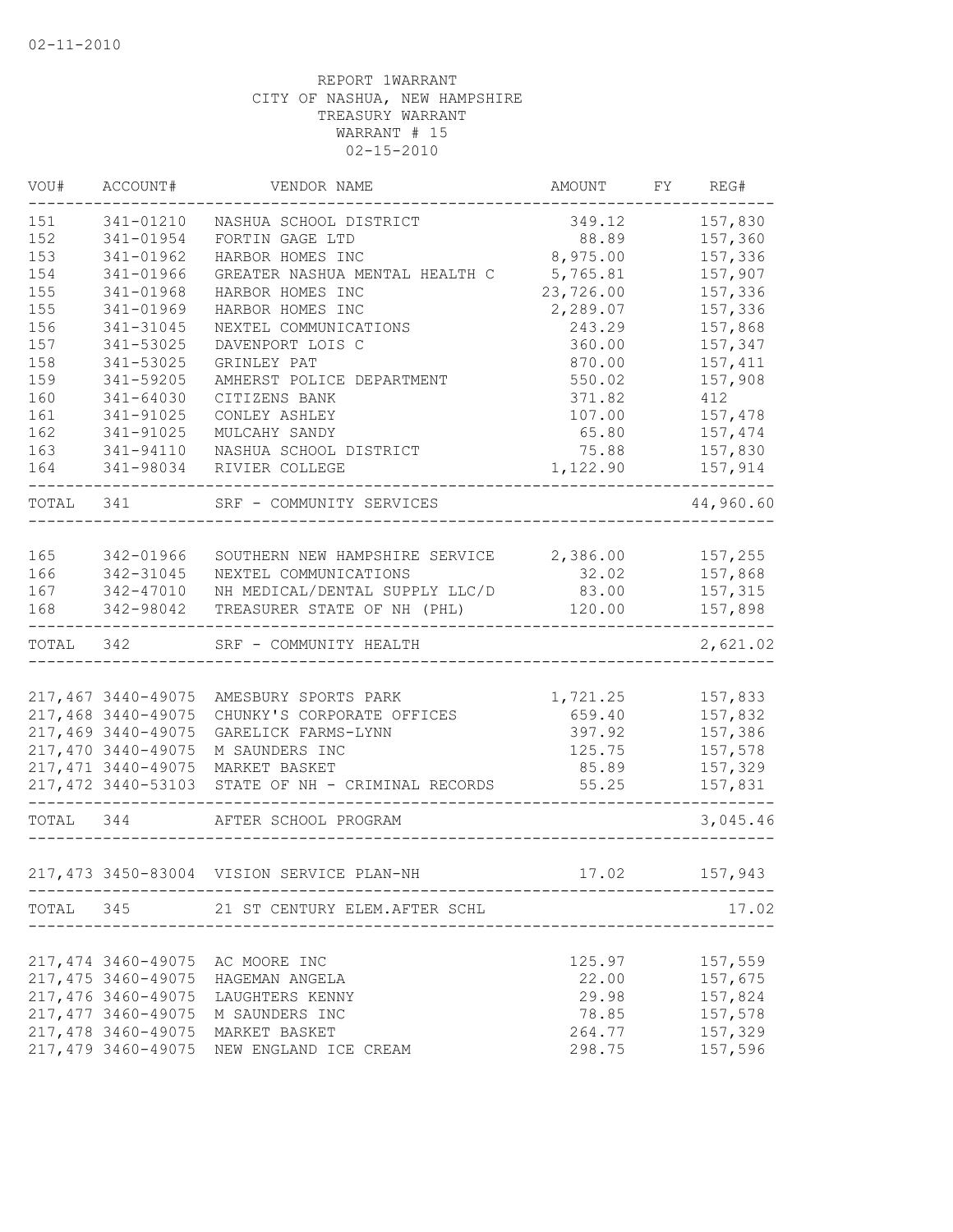| VOU#      | ACCOUNT#                                 | VENDOR NAME                                                           | AMOUNT                            | FY | REG#               |
|-----------|------------------------------------------|-----------------------------------------------------------------------|-----------------------------------|----|--------------------|
|           | 217,480 3460-49075<br>217,481 3460-49075 | PARADISE ALAN<br>SAM'S CLUB                                           | 176.82<br>393.30                  |    | 157,563<br>157,933 |
|           | 217,482 3460-49075                       | STAPLES BUSINESS ADVANTAGE                                            | 30.00                             |    | 157,415            |
|           | 217,483 3460-49075                       | YOUNG AMANDA                                                          | 34.94                             |    | 157,707            |
|           | 217,484 3460-53103                       | BOYS & GIRLS CLUB OF GREATER N                                        | 4,030.00                          |    | 157,230            |
| TOTAL     | 346                                      | 21 ST CENTURY AFTER SCH MIDDLE                                        |                                   |    | 5,485.38           |
|           |                                          | 217,485 3468-53102 MEASURED PROGRESS INC                              | 4,187.00                          |    | 157,599            |
|           |                                          | 217,486 3468-83004 VISION SERVICE PLAN-NH                             | 17.02                             |    | 157,943            |
| TOTAL     | 346                                      | SMALLER LEARNING COMMUNITY                                            |                                   |    | 4,204.02           |
|           |                                          | 217,487 3500-53102 WESTWOOD CHAD                                      | 215.00                            |    | 157,822            |
| TOTAL 350 |                                          | TITLE IIA HQT                                                         |                                   |    | 215.00             |
|           |                                          |                                                                       |                                   |    |                    |
|           | 217,488 3509-49035                       | BARNES & NOBLE INC                                                    | 29.95                             |    | 157,185            |
|           | 217,489 3509-91040                       | ALLARD MARK                                                           | 195.00                            |    | 157,817            |
|           | 217,490 3509-91040<br>217,491 3509-91040 | DROLET KATHLEEN<br>SOUTHEASTERN REG EDU SEV CENTE                     | 195.27<br>26.40                   |    | 157,519<br>157,504 |
|           | 217,492 3509-91040                       | VALADE COLETTE                                                        | 191.00                            |    | 157,541            |
| TOTAL     | 350                                      | TITLE 11A TEACHER QUALITY                                             |                                   |    | 637.62             |
| 169       | 351-54005                                | TELEGRAPH PUBLISHING COMPANY                                          | 275.25                            |    | 157,719            |
| TOTAL     | 351                                      | SRF - PUBLIC WORKS                                                    |                                   |    | 275.25             |
| 170       | 352-59020                                | THE COACH COMPANY                                                     | 1,858.00                          |    | 157,282            |
| TOTAL     | 352                                      | SRF - PARKS AND RECREATION                                            |                                   |    | 1,858.00           |
|           |                                          |                                                                       | --------------------------------- |    |                    |
|           |                                          | 217,493 3530-49075 CARTRIDGE WORLD<br>217,494 3530-49075 SILVA AMANDA | 63.96<br>48.38                    |    | 157,607<br>157,658 |
| TOTAL     | 353                                      | ADULT BASIC ED DIPLOMA PROGRAM                                        |                                   |    | 112.34             |
| 171       | $373 - 03$                               | NH BAR FOUNDATION                                                     | 75,000.00                         |    | 428                |
| 172       | 373-53025                                | LOAN PACKAGING LLC                                                    | 640.00                            |    | 157,370            |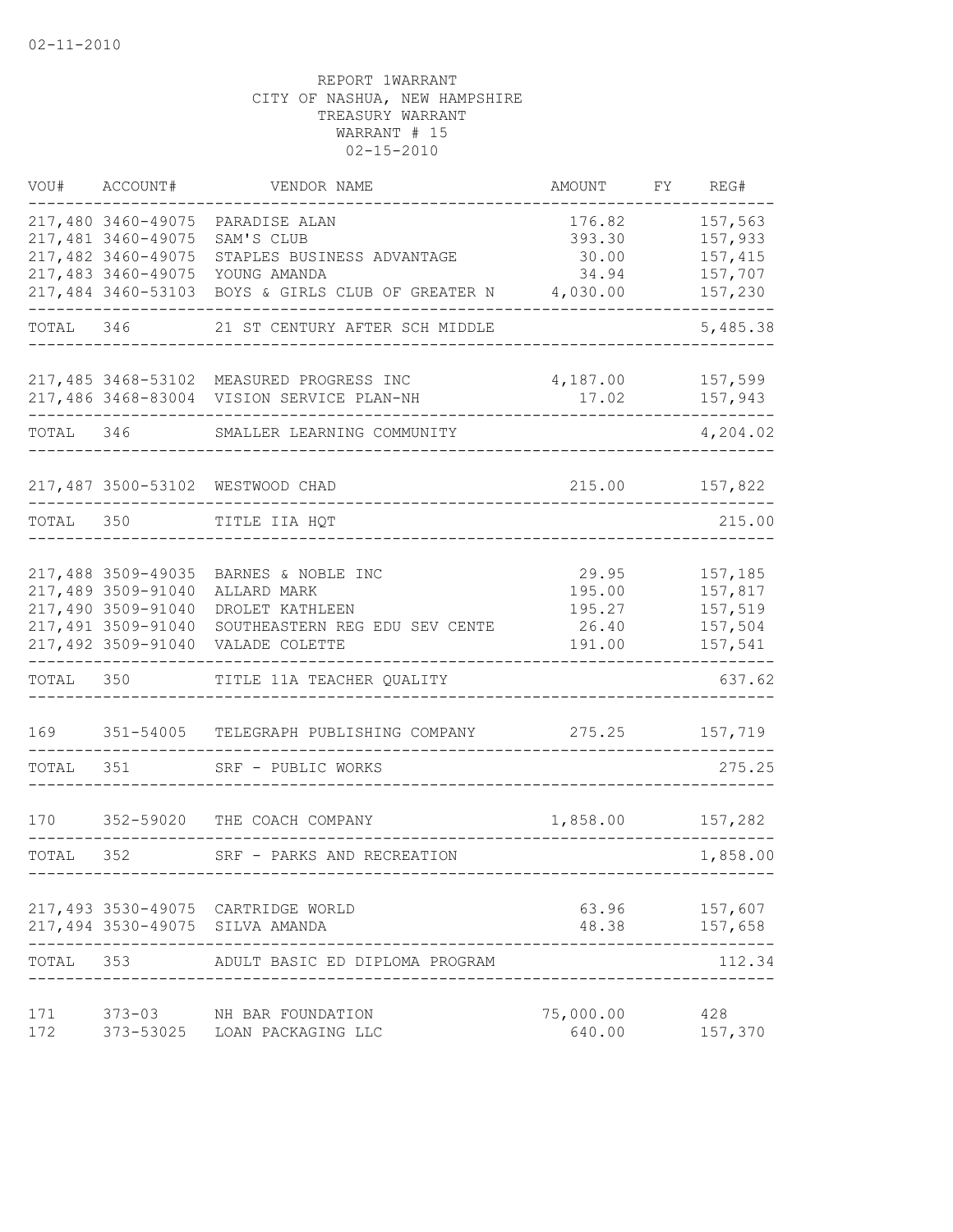| VOU# |           |                                                                |            | REG#      |
|------|-----------|----------------------------------------------------------------|------------|-----------|
|      | TOTAL 373 | SRF - ECONOMIC DEVELOPMENT<br>________________________________ |            | 75,640.00 |
|      |           |                                                                |            |           |
| 173  | 374-01966 | NEIGHBORHOOD HOUSING SERVICES 250.00                           |            | 157,345   |
| 174  | 374-07040 | TORIBIO ISMAEL & MUNOZ CONSTRU 2,360.00                        |            | 157,835   |
| 175  | 374-07090 | NASHUA SOUP KITCHEN                                            | 5,250.00   | 157,671   |
| 176  | 374-07136 | GREATER NASHUA MENTAL HEALTH                                   | 6,818.15   | 157,897   |
| 177  | 374-07145 | NEIGHBORHOOD HOUSING SERVICES                                  | 4,090.91   | 157,345   |
| 177  | 374-07188 | NEIGHBORHOOD HOUSING SERVICES                                  | 2,560.45   | 157,345   |
| 178  | 374-07340 | HILLSBOROUGH COUNTY TREASURER                                  | 10.00      | 157,718   |
| 179  | 374-07340 | TELEGRAPH PUBLISHING COMPANY                                   | 220.20     | 157,719   |
| 180  | 374-07580 | GIRLS INC OF NH AND HIGHLAND M 2,000.00                        |            | 157,834   |
| 181  | 374-07600 | INSTITUTE FOR ENVIRONMENTAL ED                                 | 250.00     | 157,456   |
| 182  | 374-09031 | LOOMIS FARGO & CO                                              | 236.25     | 157,286   |
| 183  | 374-09031 | OCCUPATIONAL DRUG TESTING LLC                                  | 140.00     | 157,390   |
| 184  | 374-09061 | ARAMARK UNIFORM SERVICES                                       | 143.54     | 157,281   |
| 185  | 374-09061 | D & R                                                          | 425.00     | 157,343   |
| 186  | 374-09061 | NEXTEL COMMUNICATIONS                                          | 501.78     | 157,868   |
| 187  | 374-09061 | UNITED PARCEL SERVICE                                          | 52.54      | 157,926   |
| 188  | 374-09071 | GLOBAL MONTELLO GROUP CORP 23,836.55                           |            | 157,903   |
| 189  | 374-09073 | PETRO-CANADA AMERICA                                           | 1,455.61   | 157,466   |
| 190  | 374-09081 | MICHELIN NORTH AMERICA INC                                     | 670.06     | 157,225   |
| 191  | 374-09091 | ARCSOURCE INC                                                  | 91.17      | 157,322   |
| 192  | 374-09091 | CENTRAL PAPER PRODUCTS CO                                      | 158.65     | 157,465   |
| 193  | 374-09091 | D & R                                                          | 81.12      | 157,343   |
| 194  | 374-09091 | FASTENAL CO                                                    | 66.65      | 157,224   |
| 195  | 374-09091 | GILLIG LLC                                                     | 709.23     | 157,403   |
| 196  | 374-09091 | HOME DEPOT CREDIT SERVICES                                     | 54.58      | 157,873   |
| 197  | 374-09091 | NAPA AUTO PARTS                                                | 158.44     | 157,425   |
| 198  | 374-09091 | NORTHERN BUS SALES INC                                         | .48        | 157,301   |
| 199  | 374-09091 | RYDER FLEET PRODUCTS.COM INC                                   | 155.54     | 157,427   |
| 200  | 374-09091 | STAPLES BUSINESS ADVANTAGE                                     | 308.66     | 157,476   |
| 201  | 374-09101 | PSNH                                                           | 1,523.42   | 157,911   |
| 202  | 374-09102 | PUBLIC SERVICE OF NH                                           | 988.56     | 157,916   |
| 203  | 374-09114 | NATIONAL GRID                                                  | 130.83     | 157,895   |
| 204  | 374-09120 | PENNICHUCK WATER                                               | 276.77     | 157,877   |
| 205  | 374-09133 | FAIRPOINT COMMUNICATIONS                                       | 50.00      | 157,900   |
| 206  | 374-09133 | NEXTEL COMMUNICATIONS                                          | 283.02     | 157,868   |
| 207  | 374-09210 | NASHUA REGIONAL PLANNING COMMI                                 | 22,087.50  | 157,733   |
| 208  | 374-09230 | FIRST TRANSIT INC                                              | 101,995.50 | 157,866   |
| 209  | 374-09261 | PURE WATERS OF NEW ENGLAND LLC                                 | 31.50      | 157,383   |
| 210  | 374-45230 | NEXTEL COMMUNICATIONS                                          | 49.99      | 157,868   |
| 211  | 374-45230 | STAPLES BUSINESS ADVANTAGE                                     | 67.94      | 157,476   |
| 212  | 374-59188 | ASAP ENVIRONMENTAL INC                                         | 910.00     | 157,469   |
| 213  | 374-59188 | INSTITUTE FOR ENVIRONMENTAL ED                                 | 750.00     | 157,456   |
| 214  | 374-78120 | CAMEROTA TRUCK PARTS                                           | 83,405.86  | 157,294   |
| 215  | 374-94025 | INSTITUTE FOR ENVIRONMENTAL ED                                 | 7,700.00   | 157,456   |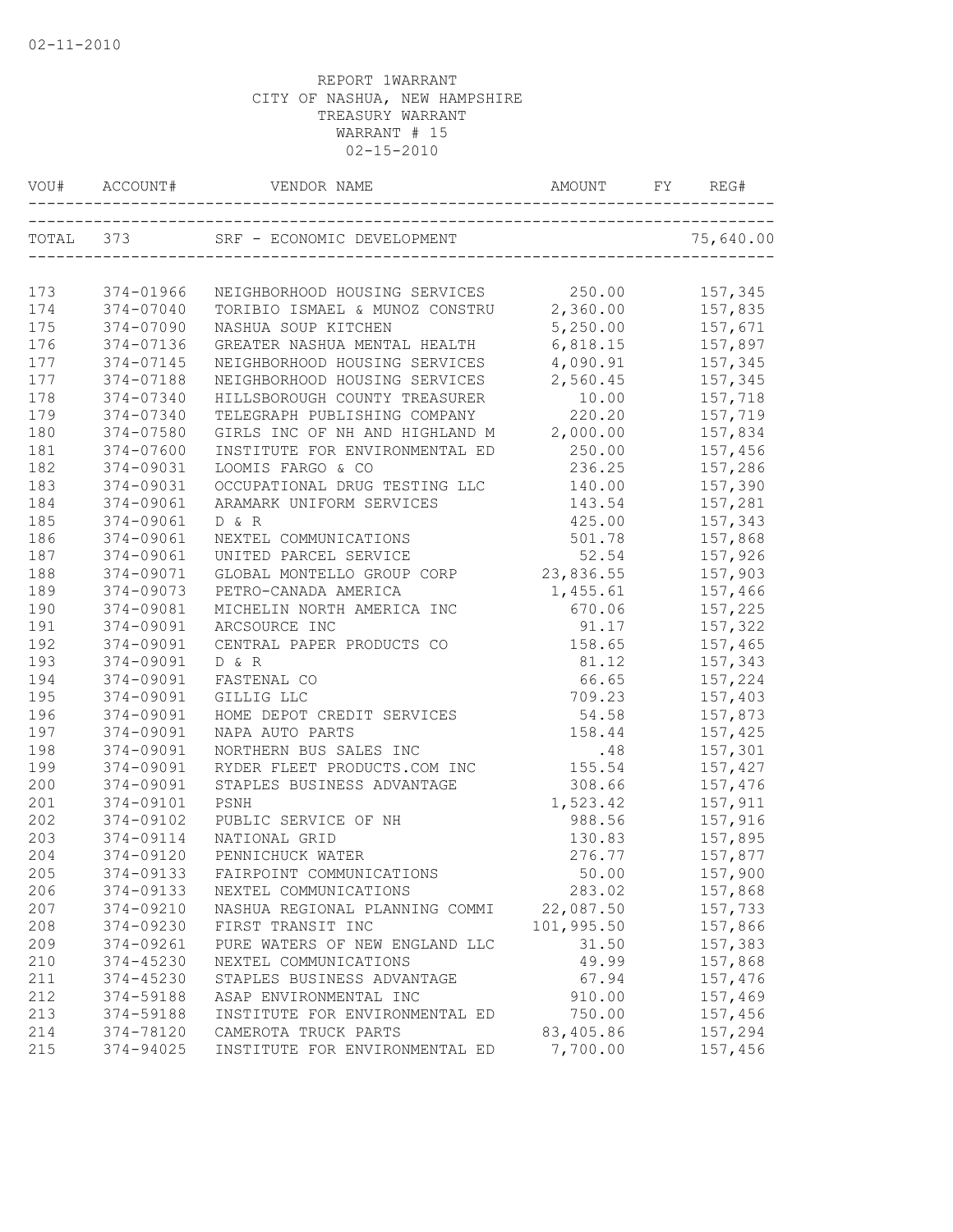|                                                                                                                                                                                                                                                                                                                                                              | VOU# ACCOUNT# VENDOR NAME AND AMOUNT FY REG#                                                                                                                                                                                                                                                                                                                                                    |                                                                                                                                                                           |                                                                                                                                                                                         |
|--------------------------------------------------------------------------------------------------------------------------------------------------------------------------------------------------------------------------------------------------------------------------------------------------------------------------------------------------------------|-------------------------------------------------------------------------------------------------------------------------------------------------------------------------------------------------------------------------------------------------------------------------------------------------------------------------------------------------------------------------------------------------|---------------------------------------------------------------------------------------------------------------------------------------------------------------------------|-----------------------------------------------------------------------------------------------------------------------------------------------------------------------------------------|
|                                                                                                                                                                                                                                                                                                                                                              | TOTAL 374 SRF - URBAN PROGRAMS                                                                                                                                                                                                                                                                                                                                                                  |                                                                                                                                                                           | 273,306.45                                                                                                                                                                              |
| 217 375-45050 OCLC INC                                                                                                                                                                                                                                                                                                                                       | 216 375-45050 GEORGE MASON UNIVERSITY                                                                                                                                                                                                                                                                                                                                                           |                                                                                                                                                                           | 15.00 157,906<br>695.00 157,747                                                                                                                                                         |
| ---------------------------                                                                                                                                                                                                                                                                                                                                  | TOTAL 375 SRF - PUBLIC LIBRARIES                                                                                                                                                                                                                                                                                                                                                                |                                                                                                                                                                           | 710.00                                                                                                                                                                                  |
| 217,495 3750-49050<br>217,496 3750-49050<br>217,497 3750-49050<br>217,498 3750-53101<br>217,499 3750-53101                                                                                                                                                                                                                                                   | HEINEMANN<br>MAILBOX (THE)<br>MCGRAW HILL COMPANIES<br>EDWARDS EDUCATIONAL SERVICES,<br>RENO JENNIFER                                                                                                                                                                                                                                                                                           | 5,630.35<br>29.95<br>1,831.91<br>500.00                                                                                                                                   | 157,525<br>157,497<br>157,299<br>2,890.40 157,655<br>157,678                                                                                                                            |
|                                                                                                                                                                                                                                                                                                                                                              | 217,500 3750-53101 SHEA DENISE C<br>217,501 3750-53101 TORTORELLO NARISA M                                                                                                                                                                                                                                                                                                                      | 2,025.00<br>500.00                                                                                                                                                        | 157,636<br>157, 715                                                                                                                                                                     |
|                                                                                                                                                                                                                                                                                                                                                              | TOTAL 375 TITLE ARRA GRANT<br>_________________________                                                                                                                                                                                                                                                                                                                                         |                                                                                                                                                                           | 13,407.61                                                                                                                                                                               |
| 217,503 3760-49035<br>217,504 3760-49035<br>217,505 3760-49035<br>217,506 3760-49050<br>217,507 3760-49050<br>217,508 3760-49075<br>217,509 3760-49075<br>217,510 3760-53101<br>217,511 3760-53101<br>217,512 3760-53101<br>217,513 3760-53101<br>217,514 3760-53101<br>217,515 3760-53101<br>217,516 3760-64045<br>217,517 3760-83004<br>217,518 3760-94030 | 217,502 3760-49035 AHA! PROCESS, INC<br>CHADWELL GARY<br>KEANE THERESA<br>SCHOLASTIC BOOK CLUBS INC<br>CHISHOLM JUNE<br>MICHAUD CYNTHIA<br>SNOW PATRICIA<br>WB MASON COMPANY INC<br>ALPHA ACADEMIC SERVICES INC<br>ATS PROJECT SUCCESS<br>BUSTEAD BRYN<br>CROWDER LUCIE L<br>DAILEY EDUCATIONAL CONSULTANTS<br>JEAN C TUCKER & ASSOCIATES<br>GOVCONNECTION INC<br>VISION SERVICE PLAN-NH<br>UNH | 648.00<br>158.00<br>196.00<br>100.00<br>90.52<br>134.80<br>106.87<br>157.50<br>7,020.00<br>312.50<br>1,500.00<br>470.16<br>247.50<br>3,000.00<br>27.95<br>17.02<br>540.00 | 157,588<br>157,542<br>157,545<br>157,931<br>157,508<br>157,511<br>157,516<br>157,227<br>157,810<br>157,683<br>157,813<br>157,494<br>157,662<br>157,684<br>157,191<br>157,943<br>157,922 |
| TOTAL 376 TITLE I                                                                                                                                                                                                                                                                                                                                            | _____________________________                                                                                                                                                                                                                                                                                                                                                                   |                                                                                                                                                                           | 14,726.82                                                                                                                                                                               |
| 217,519 3900-53102<br>217,520 3900-53102<br>217,521 3900-53102<br>217,522 3900-53102<br>217,523 3900-54025<br>217,524 3900-55035                                                                                                                                                                                                                             | GAUDETTE GINA<br>HASBROUCK TARA L<br>MANHEIM ZIMMERMAN AMY B<br>WOOD WILLIAM<br>OUELLETTE MARCIE<br>FIRST STUDENT INC                                                                                                                                                                                                                                                                           | 62.50<br>250.00<br>187.50<br>175.00<br>143.79<br>230.98                                                                                                                   | 157,709<br>157,676<br>157,646<br>157,677<br>157,681<br>157,552                                                                                                                          |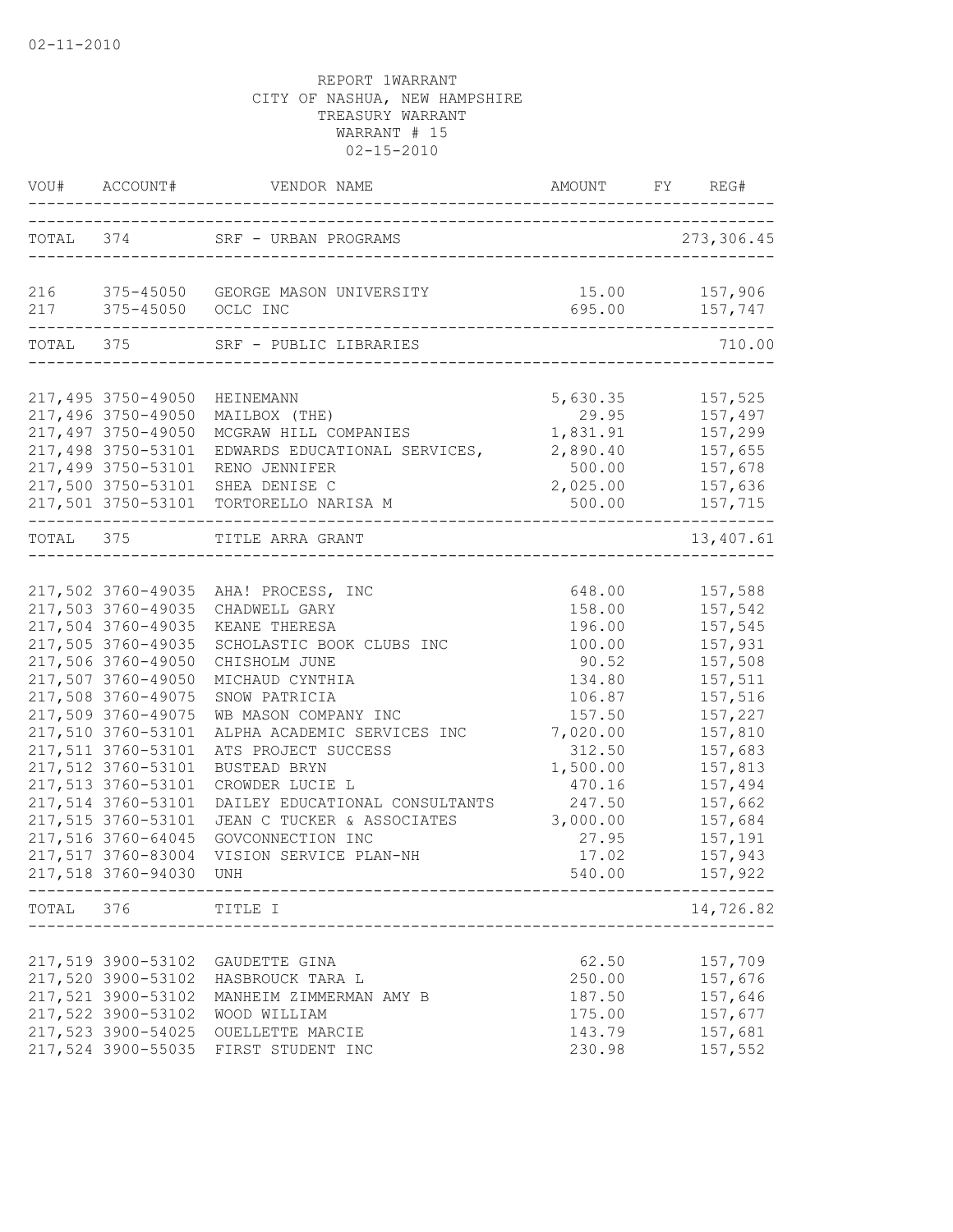|           | VOU# ACCOUNT#             | VENDOR NAME                                                | AMOUNT           | FY REG#                 |
|-----------|---------------------------|------------------------------------------------------------|------------------|-------------------------|
|           | 217,525 3900-64040        | CENGAGE LEARNING                                           | 1,257.12         | 157,667                 |
|           | 217,526 3900-64192        | <b>EDVOTEK</b>                                             | 1,524.00         | 157,579                 |
|           | 217,527 3900-64192        | FISHER SCIENTIFIC                                          | 515.00           | 157,535                 |
|           | 217,528 3900-64192        | M & M ELECTRICAL SUPPLY CO INC                             | 210.20           | 157,694                 |
|           | 217,529 3900-64192        | PROJECT LEAD THE WAY INC                                   | 505.64           | 157,546                 |
|           | 217,530 3900-83004        | VISION SERVICE PLAN-NH                                     | 17.02            | 157,943                 |
|           | 217,531 3900-91040        | BORIS MICHELE                                              | 48.00            | 157,622                 |
|           | 217,532 3900-91040        | MCQUESTEN LESA                                             | 45.00            | 157,544                 |
| TOTAL 390 |                           | VOC ED SECONDARY PERKINS                                   |                  | 5, 171.75               |
|           |                           |                                                            |                  |                         |
|           | 217,533 3927-49050        | GARELICK FARMS-LYNN                                        | 257.42           | 157,386                 |
|           | 217,534 3927-49050        | HANNAFORD                                                  | 35.04            | 157,457                 |
|           | 217,535 3927-49050        | MANSFIELD PAPER CO INC                                     | 59.41            | 157,702                 |
|           | 217,536 3927-49050        | NORTHCENTER FOODSERVICE                                    | $-57.25$         | 157,548                 |
| TOTAL 392 |                           | CULINARY ARTS                                              |                  | 294.62                  |
|           |                           |                                                            |                  |                         |
|           |                           | 217,537 3930-53102 SPADORCIA LEVESQUE STEPHANIE 300.00     |                  | 157,700                 |
|           | TOTAL 393                 | ARRA IDEA PRESCHOOL                                        |                  | 300.00                  |
|           |                           | 217,538 3937-83004 VISION SERVICE PLAN-NH                  | 17.02 157,943    |                         |
| TOTAL 393 |                           | DAY CARE                                                   |                  | 17.02                   |
|           |                           | 217,539 3940-49035 SCHROEDER ERIC                          |                  |                         |
|           |                           | 217,540 3940-49075 GOSSELIN CHRISTOPHER                    | 31.96<br>578.62  | 157,630<br>157,557      |
| TOTAL     | 394                       | ARRA IDEA SPEC ED                                          |                  | 610.58                  |
|           | 217,541 3950-49075        | <b>RFB&amp;D</b>                                           |                  | 70.00 157,600           |
|           |                           | 217,542 3950-49075 WESTERN PSYCHOLOGICAL SERVICES          | 233.75           | 157,581                 |
|           |                           | 217,543 3950-53109 CARROLL CENTER FOR THE BLIND ( 1,845.48 |                  | 157,595                 |
|           |                           | 217,544 3950-53109 INTERIM HEALTH CARE                     | 1,029.00 157,212 |                         |
|           |                           | TOTAL 395 IDEA B SPECIAL EDUCATION                         |                  | $- - - - -$<br>3,178.23 |
|           | ------------------------- |                                                            |                  |                         |
|           |                           | 217,545 3977-53100 SOUTHERN NH SPEECH-LANGUAGE             | 320.00           | 157,814                 |
|           |                           | 217,546 3977-53100 YORK MS CCC/SLP TRICIA                  | 425.00           | 157,659                 |
|           |                           | 217,547 3977-705 MCLUIN ASHLEY ANN                         | 80.00            | 157,698                 |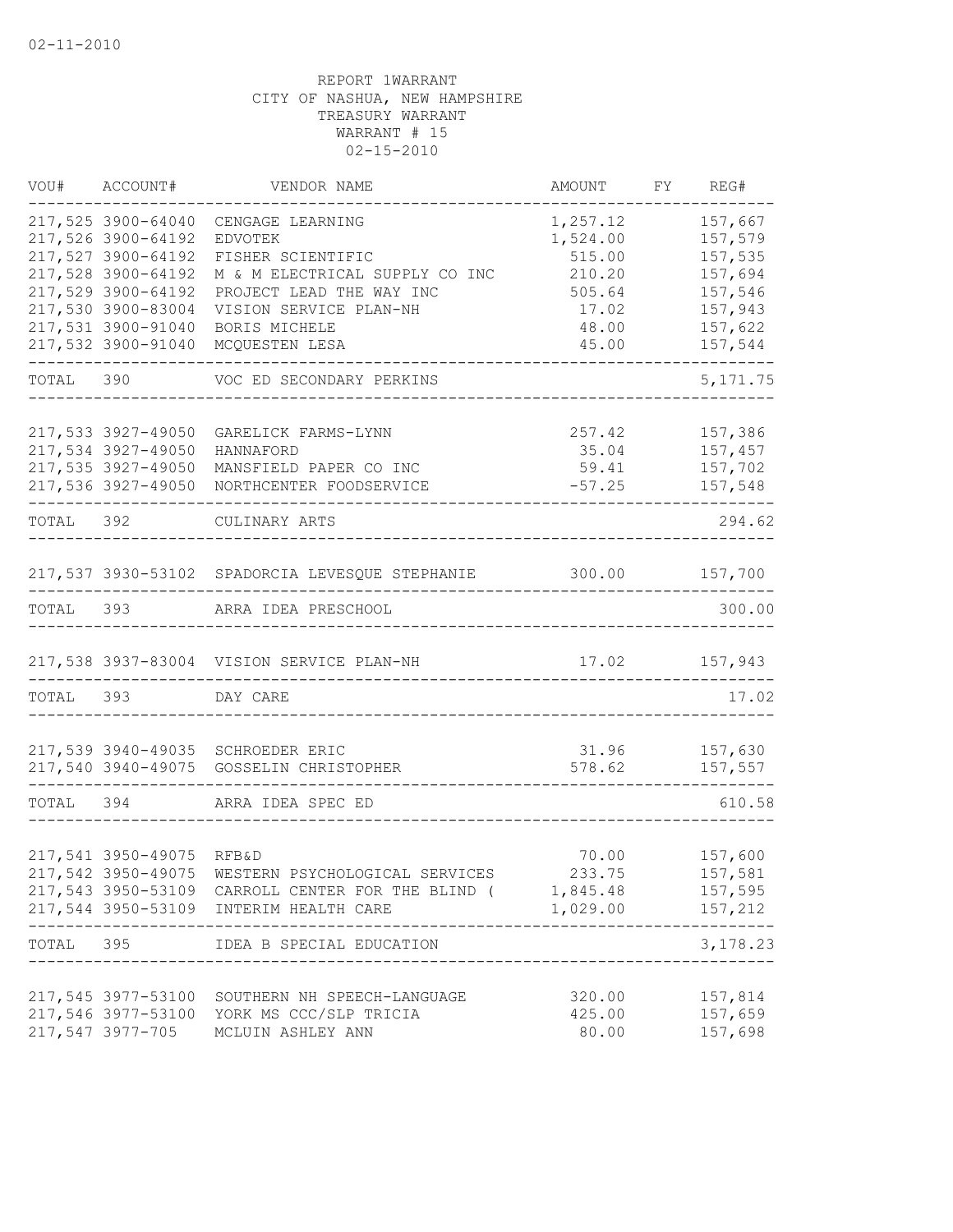|            | VOU# ACCOUNT# | VENDOR NAME      | AMOUNT FY REG# |        |
|------------|---------------|------------------|----------------|--------|
|            |               |                  |                |        |
| ТОТАІ. 397 |               | SPECIAL ED LOCAL |                | 825.00 |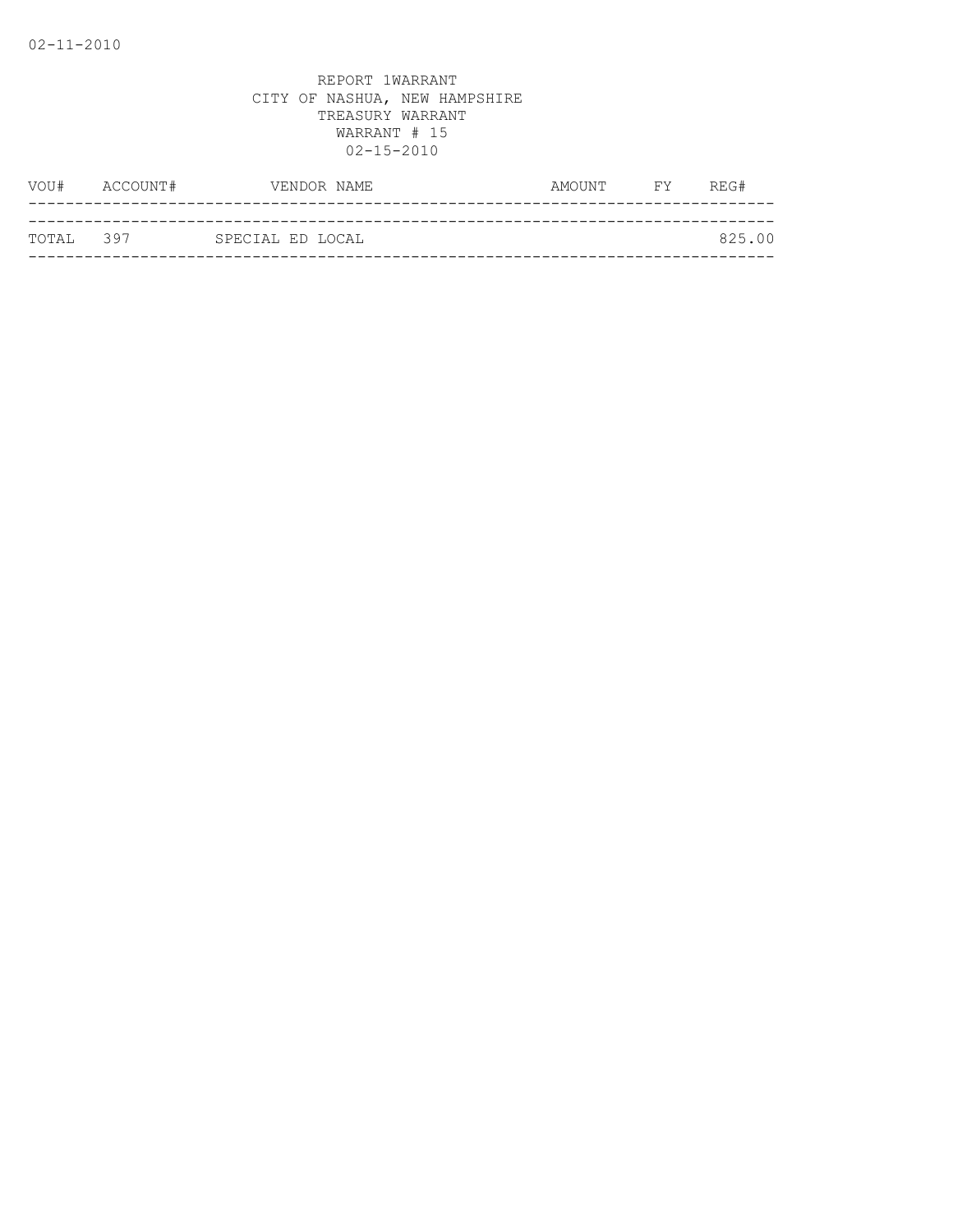| VOU# | ACCOUNT#              | VENDOR NAME                                                 | AMOUNT FY REG# |                |
|------|-----------------------|-------------------------------------------------------------|----------------|----------------|
|      |                       | 218 412-162 HILLSBOROUGH COUNTY TREASURER 73.76 157,718     |                |                |
|      |                       | TOTAL 412-16 FINANCIAL SERVICES<br>INT & COST ON REDEMPTION |                | 73.76          |
|      |                       | 219 431-314 CITY OF NASHUA                                  |                | 3.11 157,836   |
|      |                       | TOTAL 431-31 POLICE DEPARTMENT<br>SALE OF PHOTOCOPIES       |                | 3.11           |
|      |                       | 220 472-224 GRIEVE DANIEL                                   |                | 530.00 157,781 |
|      | TOTAL 472-22 PLANNING | VAR & SPECIAL EXCEPTION FEES                                |                | 530.00         |
|      |                       |                                                             |                |                |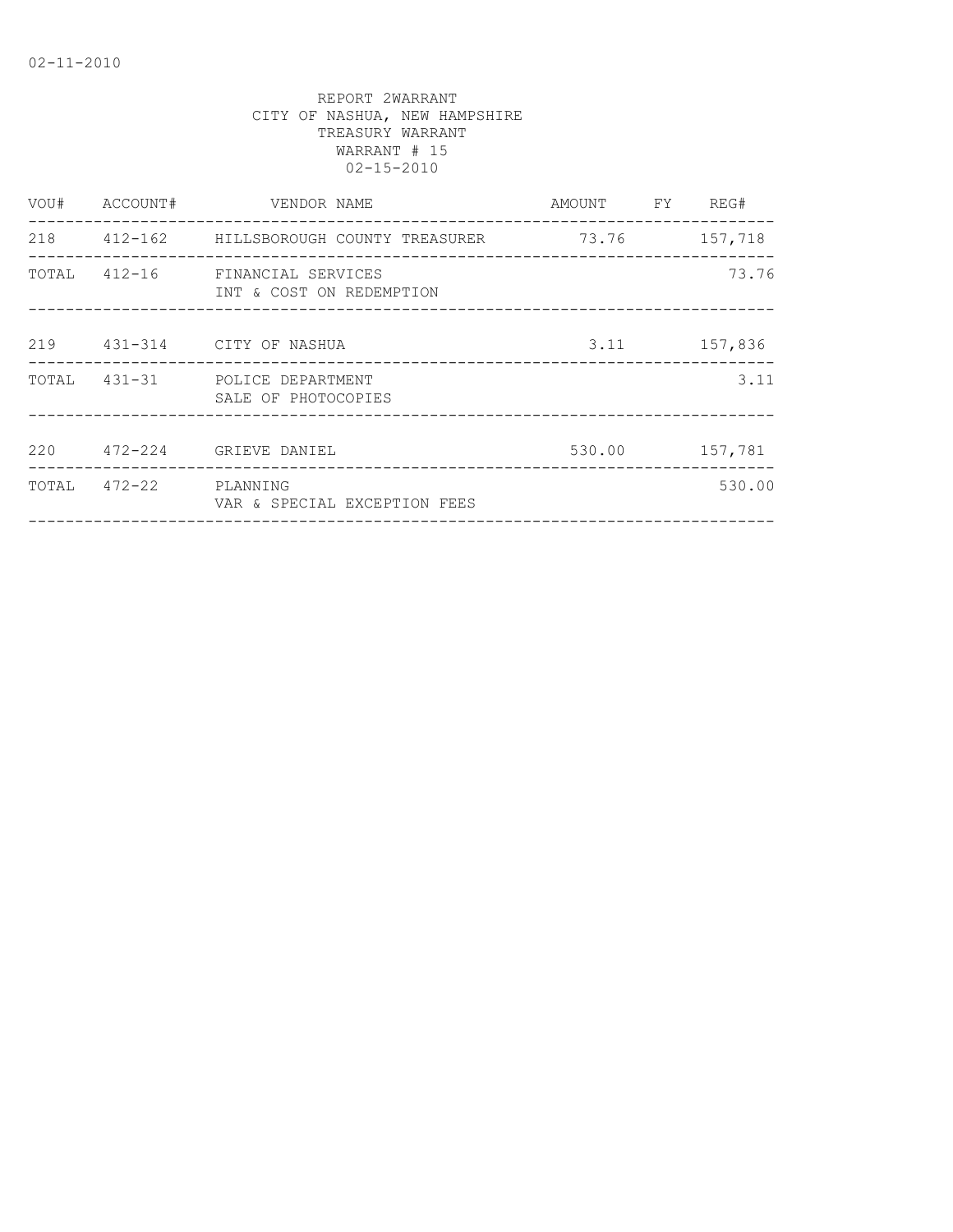| VOU#       | ACCOUNT#               | VENDOR NAME                                                | AMOUNT                | FY REG#            |
|------------|------------------------|------------------------------------------------------------|-----------------------|--------------------|
| 221<br>221 | 501-41015<br>501-98015 | CITIZENS BANK<br>CITIZENS BANK                             | 79.98<br>80.85        | 412<br>412         |
| 222        | 501-41015              | STAPLES BUSINESS ADVANTAGE                                 | 49.36                 | 157,476            |
| TOTAL      | 501                    | MAYOR'S OFFICE                                             |                       | 210.19             |
| 223        | 502-31050              | VERIZON WIRELESS                                           | 65.07                 | 157,887            |
| TOTAL      | 502                    | LEGAL DEPARTMENT                                           |                       | 65.07              |
|            |                        |                                                            |                       |                    |
| 224<br>225 | 503-41015<br>503-41015 | ANCO SIGNS & STAMPS INC<br>STAPLES BUSINESS ADVANTAGE      | 21.85<br>132.93       | 157,409<br>157,476 |
| TOTAL      | 503                    | BOARD OF ALDERMEN                                          |                       | 154.78             |
| 226        | 505-81020              | COMMUNITY COUNCIL MENTAL HEALT                             | 2,500.00              | 157,200            |
| 227        | 505-81039              | HUMANE SOCIETY OF NEW ENGLAND                              | 8,256.75              | 157,287            |
| 228<br>228 | 505-81073<br>505-81074 | NASHUA PASTORAL CARE CENTER<br>NASHUA PASTORAL CARE CENTER | 5, 571.25<br>5,000.00 | 157,475<br>157,475 |
| 229        | 505-81121              | NASHUA POLICE ATHLETIC LEAGUE                              | 8,750.00              | 157,459            |
| TOTAL      | 505                    | CIVIC & COMM. ACTIVITIES                                   |                       | 30,078.00          |
| 230        | 506-31005              | BAYRING COMMUNICATIONS                                     | 2,168.25              | 157,896            |
| 231        | 506-31005              | CITIZENS BANK                                              | 124.98                | 412                |
| 232<br>233 | 506-31005<br>506-31005 | FAIRPOINT COMMUNICATIONS<br>LOVERING SUE                   | 533.38<br>33.00       | 157,900<br>157,837 |
| 234        | 506-31005              | PAETEC COMMUNICATIONS INC                                  | 600.00                | 157,863            |
| TOTAL      | 506                    | TELECOMMUNICATIONS                                         |                       | 3,459.61           |
| 235        | 508-83100              | STATE OF NH UC                                             | 4,000.16              | 157,920            |
| 235        | 508-83101              | STATE OF NH UC                                             | 17,156.19             | 157,920            |
|            |                        | TOTAL 508 INSURANCE-EMPLOYEE BENEFITS                      |                       | 21, 156.35         |
| 236        |                        | 511-41015 STAPLES BUSINESS ADVANTAGE                       | 99.99 157,476         |                    |
|            |                        | TOTAL 511 CITI-STAT (FORMERLY ADMIN SVS)                   |                       | 99.99              |
|            |                        |                                                            |                       |                    |
|            |                        | 237 512-95010 CITIZENS BANK                                | 1,033.50 412          |                    |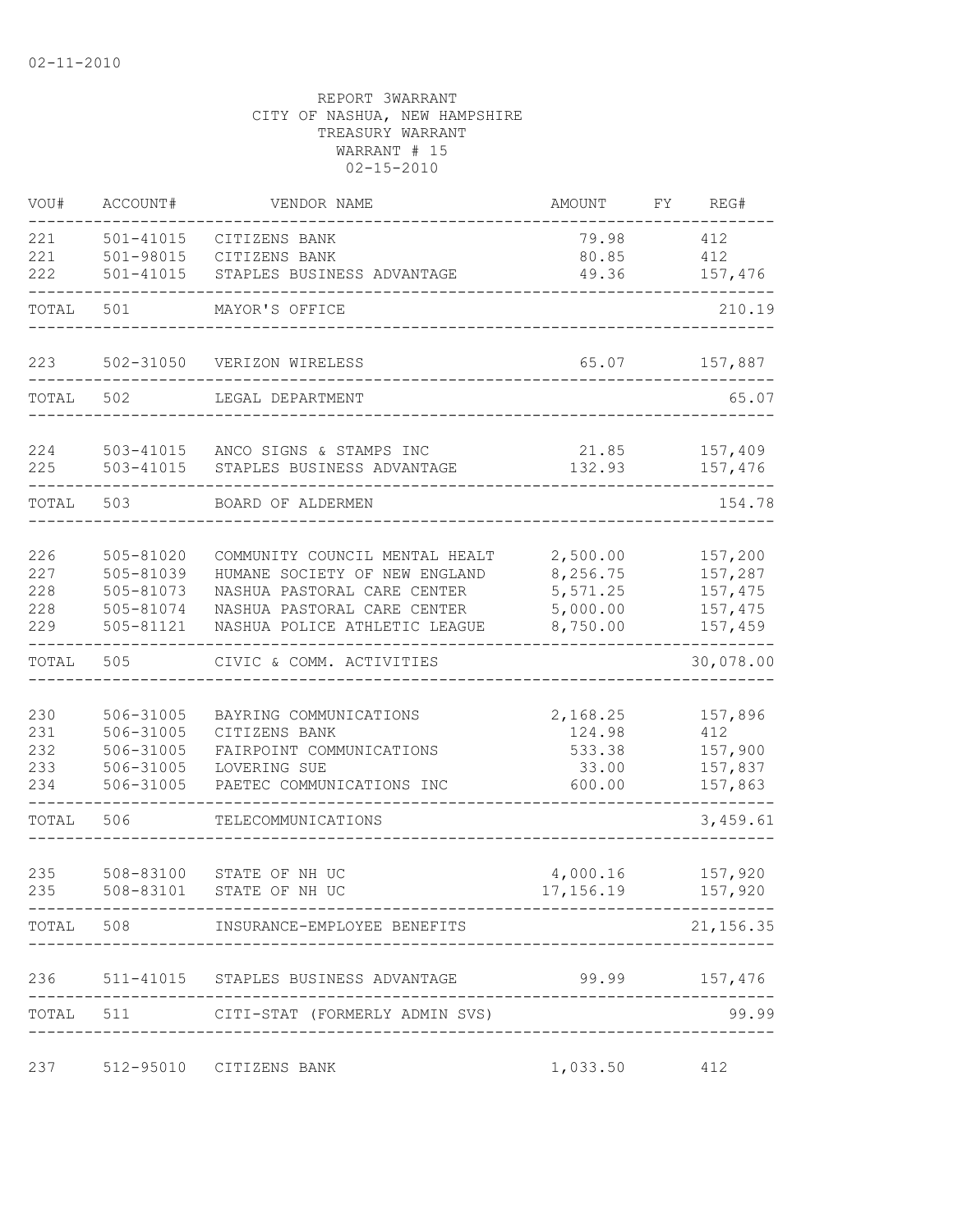| VOU#       | ACCOUNT#               | VENDOR NAME                    | AMOUNT         | FY | REG#           |
|------------|------------------------|--------------------------------|----------------|----|----------------|
| 238        | 512-91015              | LAM REAN                       | 43.50          |    | 157,838        |
| 239        | 512-53025              | MUNICIPAL RESOURCES INC        | 3,738.16       |    | 157,407        |
| 240        | 512-95005              | NH CITY & TOWN CLERKS ASSOCIAT | 20.00          |    | 157,891        |
| 241        | 512-94005              | NHGFOA                         | 60.00          |    | 157,869        |
| 242        | 512-41015              | STAPLES BUSINESS ADVANTAGE     | 93.94          |    | 157,476        |
| TOTAL      | 512                    | FINANCIAL SERVICES             |                |    | 4,989.10       |
| 242        | 513-41015              | STAPLES BUSINESS ADVANTAGE     | 165.47         |    | 157,476        |
| TOTAL      | 513                    | CITY CLERK'S OFFICE            |                |    | 165.47         |
|            |                        |                                |                |    |                |
| 243        | 516-66025              | OFFICE EQUIPMENT FINANCE SERVI | 376.75         |    | 157,899        |
| 244        | 516-54006              | TELEGRAPH PUBLISHING COMPANY   | 55.05          |    | 157,719        |
| 244        | 516-54011              | TELEGRAPH PUBLISHING COMPANY   | 1,324.85       |    | 157,719        |
| 244        | 516-54016              | TELEGRAPH PUBLISHING COMPANY   | 1,349.00       |    | 157,719        |
| 245        | 516-54016              | THE LOWELL PUBLISHING CO       | 1,062.00       |    | 157,872        |
| 246        | 516-54016              | UNION LEADER CORPORATION       | 936.84         |    | 157,867        |
| 247        | 516-54006              | UNION LEADER CORPORATION       | 82.58          |    | 157,909        |
| TOTAL      | 516                    | PURCHASING DEPARTMENT          |                |    | 5,187.07       |
|            |                        |                                |                |    |                |
| 248        | 517-59135              | BAIN PEST CONTROL SERVICE INC  | 75.00          |    | 157,724        |
| 249        | 517-75160              | HARRY W WELLS & SON INC        | 103.05         |    | 157,568        |
| 250        | 517-34015              | NATIONAL GRID                  | 1,983.89       |    | 157,895        |
| 251        | 517-31050              | NEXTEL COMMUNICATIONS          | 68.19          |    | 157,868        |
| 252        | 517-32005              | PSNH                           | 4,845.01       |    | 157,911        |
| TOTAL      | 517                    | BUILDING MAINT - CITY ADMIN    |                |    | 7,075.14       |
|            |                        |                                |                |    |                |
| 253<br>254 | 519-64192              | CITIZENS BANK<br>GAGNE ROBERT  | 23.65<br>53.10 |    | 412<br>157,455 |
| 255        | 519-91005<br>519-94005 | MARINO ANGELO                  | 1,110.07       |    | 157,396        |
| 256        | 519-95005              | NHAAO                          | 120.00         |    | 157,917        |
| 257        | 519-91005              | TURGISS GARY                   | 48.00          |    | 157,274        |
| TOTAL      | 519                    | ASSESSORS                      |                |    | 1,354.82       |
|            |                        |                                |                |    |                |
| 258        | $520 - 34015$          | NATIONAL GRID                  | 305.22         |    | 157,895        |
| TOTAL      | 520                    | HUNT BUILDING                  |                |    | 305.22         |
|            |                        |                                |                |    |                |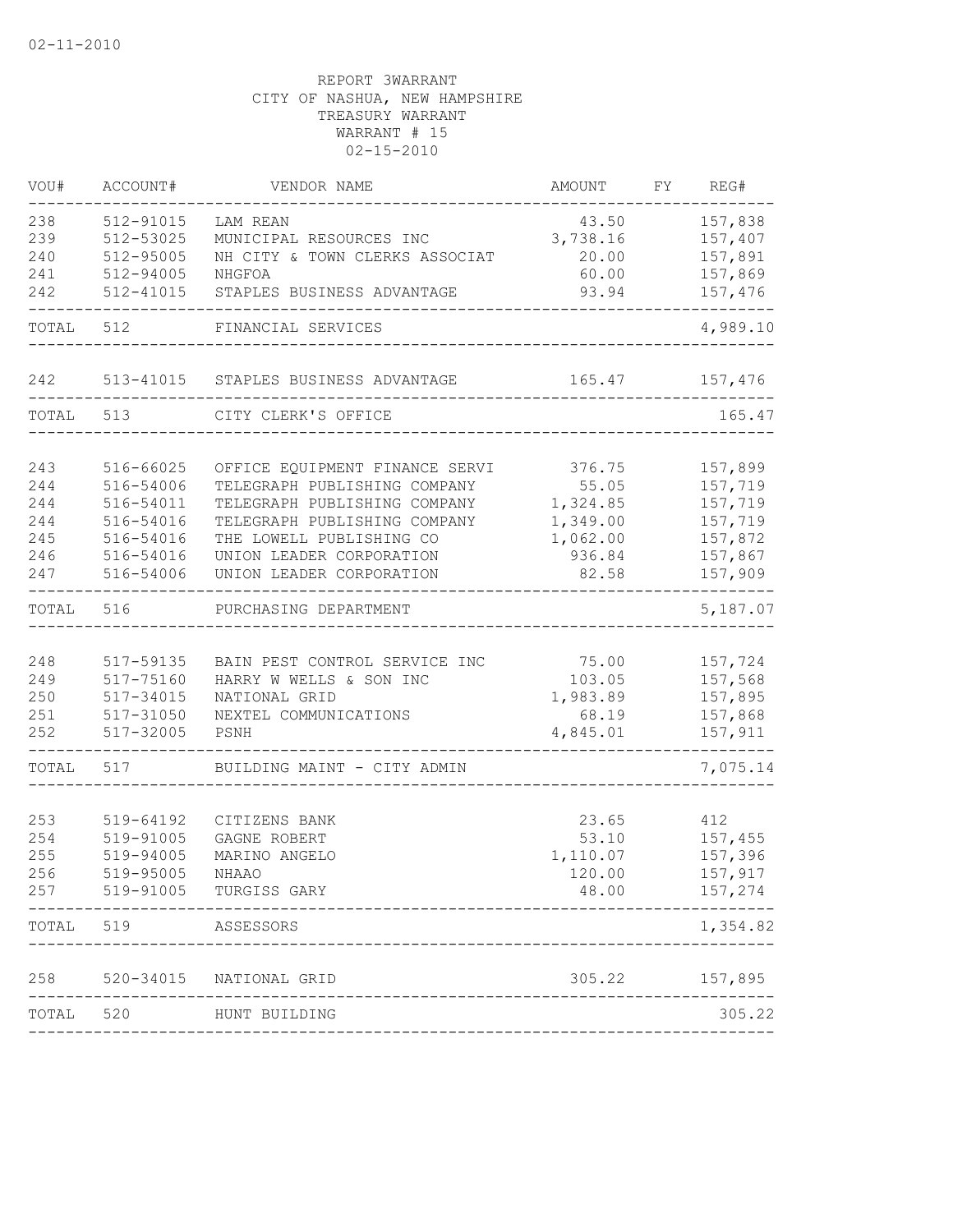|     | VOU# ACCOUNT# | VENDOR NAME                                                     | AMOUNT FY REG#    |                |
|-----|---------------|-----------------------------------------------------------------|-------------------|----------------|
|     |               | 259 522-31050 CITIZENS BANK                                     | 43.59 412         |                |
| 259 | $522 - 64040$ | CITIZENS BANK                                                   | 48.00 412         |                |
| 260 | 522-64045     | DELL MARKETING LP                                               |                   | 627.98 157,271 |
| 261 |               | 522-74035 INTELLIGOV SOFTWARE INC                               | 12,000.00 157,464 |                |
| 262 | 522-31050     | NEXTEL COMMUNICATIONS<br>-------------------------------------- |                   | 215.89 157,868 |
|     | TOTAL 522     | INFORMATION TECHNOLOGY                                          |                   | 12,935.46      |
|     |               |                                                                 |                   |                |
| 263 |               | 531-53056 AAA CREDIT SCREENING SERV LLC 75.00 157,205           |                   |                |
| 264 |               | 531-46040 ALL SPORTS HEROES UNIFORMS,                           | 144.97 157,280    |                |
| 265 | 531-78007     | B & S LOCKSMITH INC                                             |                   | 58.50 157,364  |
| 266 | 531-49075     | BATTERIES PLUS                                                  |                   |                |
| 267 | 531-78007     | BELLETETES INC                                                  |                   | 20.29 157,312  |
| 268 | 531-46040     | BEN'S UNIFORMS                                                  |                   | 301.50 157,731 |
| 269 | 531-41015     | BENCHMARK OFFICE SYSTEMS, INC                                   | 1,860.14          | 157,467        |
| 270 | 531-78007     | BEST FORD/BEST CYCLE                                            | 280.48            | 157,207        |
| 270 | 531-78075     | BEST FORD/BEST CYCLE                                            | 224.53            | 157,207        |
| 271 | 531-74035     | BUSINESS ELECTRONICS INC                                        | 2,000.00          | 157,284        |
| 272 | 531-42000     | CENTRAL PAPER PRODUCTS CO                                       | 559.42            | 157,465        |
| 273 | 531-31025     | CINFO PETER                                                     | 45.96             | 157,842        |
| 274 | 531-59100     | CITY OF NASHUA                                                  | 15.00             | 157,841        |
| 275 | 531-31025     | COMCAST                                                         | 254.09            | 157,885        |
| 276 | 531-53125     | DORE MICHAEL                                                    | 200.00            | 157,839        |
| 277 | 531-49025     | DRIVERS LICENSE GUIDE CO                                        | 28.95             | 157,924        |
| 278 | 531-31025     | FAIRPOINT COMMUNICATIONS                                        | 28.55             | 157,900        |
| 279 | 531-48015     | FLEET SERVICES                                                  | 692.38            | 157,354        |
| 280 | $531 - 46040$ | GEORGE'S APPAREL                                                | 918.00            | 157,253        |
| 281 | 531-94010     | GILBERT CALEB                                                   | 919.50            | 157,843        |
| 282 | 531-94005     | GOODRIDGE JOHN                                                  | 105.00            | 157,844        |
| 283 | 531-98035     | GREATER NASHUA CHAMBER OF COMM                                  | 60.00             | 157,440        |
| 284 | 531-78007     | HAYWOOD ASSOCIATES INC/TRANSCO                                  | 197.38            | 157,672        |
| 285 | 531-42000     | HOME DEPOT CREDIT SERVICES                                      | 114.11            | 157,888        |
| 285 | 531-69025     | HOME DEPOT CREDIT SERVICES                                      | 41.97             | 157,888        |
| 286 | 531-95000     | <b>IALEFI</b>                                                   | 55.00             | 157,921        |
| 287 | 531-45005     | INTERSTATE ARMS CORP                                            | 515.40            | 157,236        |
| 288 | 531-78007     | JANISAN                                                         | 168.50            | 157,736        |
| 289 | 531-91025     | JONES RYAN                                                      | 40.00             | 157,846        |
| 290 | 531-78075     | MAC MULKIN CHEVROLET INC                                        | 6,839.23          | 157,699        |
| 291 | 531-78007     | MHQ MUNICIPAL VEHICLES                                          | 160.00            | 157,363        |
| 292 | 531-95000     | <b>NASRO</b>                                                    | 40.00             | 157,886        |
| 293 | 531-78007     | NORTHERN FOREIGN CAR PARTS INC                                  | 499.64            | 157,807        |
| 294 | 531-95000     | NTOA                                                            | 40.00             | 157,925        |
| 295 | 531-33005     | PENNICHUCK WATER                                                | 522.92            | 157,877        |
| 296 | 531-32035     | PSNH                                                            | 43.38             | 157,911        |
| 297 | 531-32005     | PUBLIC SERVICE OF NH                                            | 15,687.60         | 157,916        |
| 297 | 531-32035     | PUBLIC SERVICE OF NH                                            | 454.20            | 157,916        |
| 298 | 531-59100     | RB ALLEN CO INC                                                 | 700.00            | 157,462        |
|     |               |                                                                 |                   |                |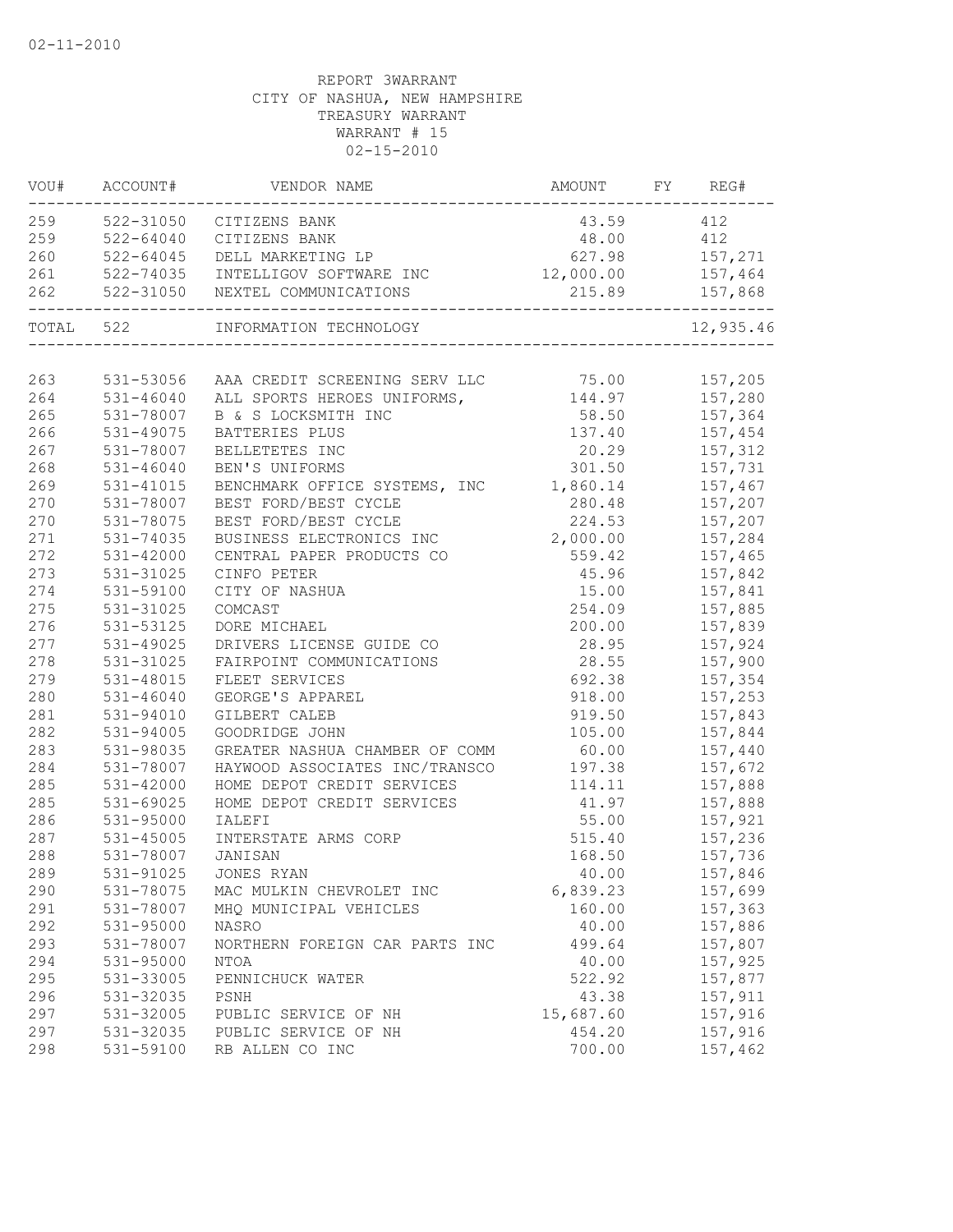|           | VOU# ACCOUNT#<br>------------ | VENDOR NAME                                         | AMOUNT           | FY<br>REG#       |
|-----------|-------------------------------|-----------------------------------------------------|------------------|------------------|
| 299       |                               | 531-45005 RILEY'S SPORT SHOP INC                    | 2,916.61 157,193 |                  |
| 300       | 531-78007                     | ROBBINS AUTO PARTS                                  |                  | 45.66 157,668    |
| 301       | 531-45005                     | SMITH & WESSON                                      | 4,250.00 157,242 |                  |
| 302       | 531-31025                     | ST ONGE JOSHUA                                      |                  | 45.96 157,845    |
| 303       | 531-41005                     | STAPLES BUSINESS ADVANTAGE                          | 425.93           | 157,476          |
| 303       | 531-41015                     | STAPLES BUSINESS ADVANTAGE                          | 1,569.12         | 157,476          |
| 304       | 531-46030                     | STAR PACKER BADGES                                  | 837.92           | 157,261          |
| 305       | 531-78075                     | STATEWIDE COLLISION LLC                             | 180.62           | 157,300          |
| 306       | $531 - 46040$                 | STONE JAMES                                         |                  | 35.98 157,840    |
| 306       | 531-94005                     | STONE JAMES                                         |                  | 50.00    157,840 |
| 307       | 531-42000                     | SUNPOINT PRODUCTS INC                               |                  | 105.79 157,334   |
| 308       | 531-42000                     | THE DURKIN CO INC                                   | 393.47           | 157,346          |
| 309       | 531-75130                     | THE METRO GROUP INC                                 | 138.00           | 157,374          |
| 310       | 531-78007                     | TOWERS MOTOR PARTS CORP                             | 96.08            | 157,430          |
| 311       | 531-43005                     | UNITED PARCEL SERVICE                               | 19.95            | 157,926          |
| 312       | 531-43005<br>531-43005        | UNITED STATES POSTAL SERVICE                        | 1,000.00         | 411              |
| 313       | $531 - 74035$                 | WEST PAYMENT CENTER                                 | 238.20           | 157,267          |
| TOTAL 531 |                               | ------------------------------<br>POLICE DEPARTMENT |                  | 47,398.28        |
|           |                               |                                                     |                  |                  |
| 314       | 532-75130                     | AE MECHANICAL INC                                   | 212.50           | 157,670          |
| 315       | $532 - 46045$                 | ALLISON JEFFREY                                     | 20.00            | 157,189          |
| 316       | 532-78100                     | BATTERIES PLUS                                      | 299.37           | 157,454          |
| 317       | 532-75023                     | BELLETETES INC                                      | 36.93            | 157,312          |
| 317       | 532-78100                     | BELLETETES INC                                      | 10.60            | 157,312          |
| 318       | 532-94010                     | BENOIT KEVIN                                        |                  | 75.00 157,804    |
| 319       | 532-46030                     | BERGERON PROTECTIVE CLOTHING 694.48 157,468         |                  |                  |
| 320       | 532-79025                     | CDW GOVERNMENT INC                                  | 17.45            | 157,522          |
| 320       | 532-79045                     | CDW GOVERNMENT INC                                  | 1,149.00         | 157,522          |
| 321       | 532-94010                     | CONTI DAVID                                         | 150.00           | 157,499          |
| 322       | 532-62025                     | CONWAY OFFICE PRODUCTS LLC                          | 300.00           | 157,291          |
| 323       | 532-53025                     | COOPER JAMES                                        | 2,122.50         | 157,187          |
| 324       | 532-94010                     | DUCHARME RICHARD                                    | 75.00            | 157,802          |
| 325       | 532-75100                     | FIMBEL PAUNET CORP                                  | 150.00           | 157,442          |
| 326       | 532-94005                     | FIRE SEMINAR                                        | 834.00           | 157,905          |
| 327       | 532-78080                     | FLEETPRIDE                                          |                  | 29.00 157,330    |
| 328       | 532-94010                     | GAUDIO THOMAS                                       | 300.00           | 157,384          |
| 329       | 532-94010                     | HALPIN MARC                                         | 150.00           | 157,800          |
| 330       | 532-75023                     | HOME DEPOT CREDIT SERVICES                          | 52.12            | 157,873          |
| 331       | 532-94010                     | HUSSEY STEVEN                                       | 225.00           | 157,372          |
| 332       | 532-59135                     | J P PEST SERVICES                                   | 85.00            | 157,358          |
| 333       | 532-94010                     | KIROUAC ERNEST E                                    | 75.00            | 157,379          |
| 334       |                               | LEWANDOWSKI SCOTT                                   | 75.00            | 157,798          |
|           | 532-94010                     |                                                     |                  |                  |
| 335       | 532-75105                     | M & M ELECTRICAL SUPPLY CO INC                      | 67.50            | 157,694          |
| 336       | 532-59100                     | MAYNARD & LESIEUR INCORPORATED                      | 32.50            | 157,708          |
| 337       | 532-78075                     | MIKE'S CUSTOM KANVAS                                | 50.00            | 157,209          |
| 338       | 532-78100                     | MINUTEMAN TRUCKS INC                                | 425.99           | 157,356          |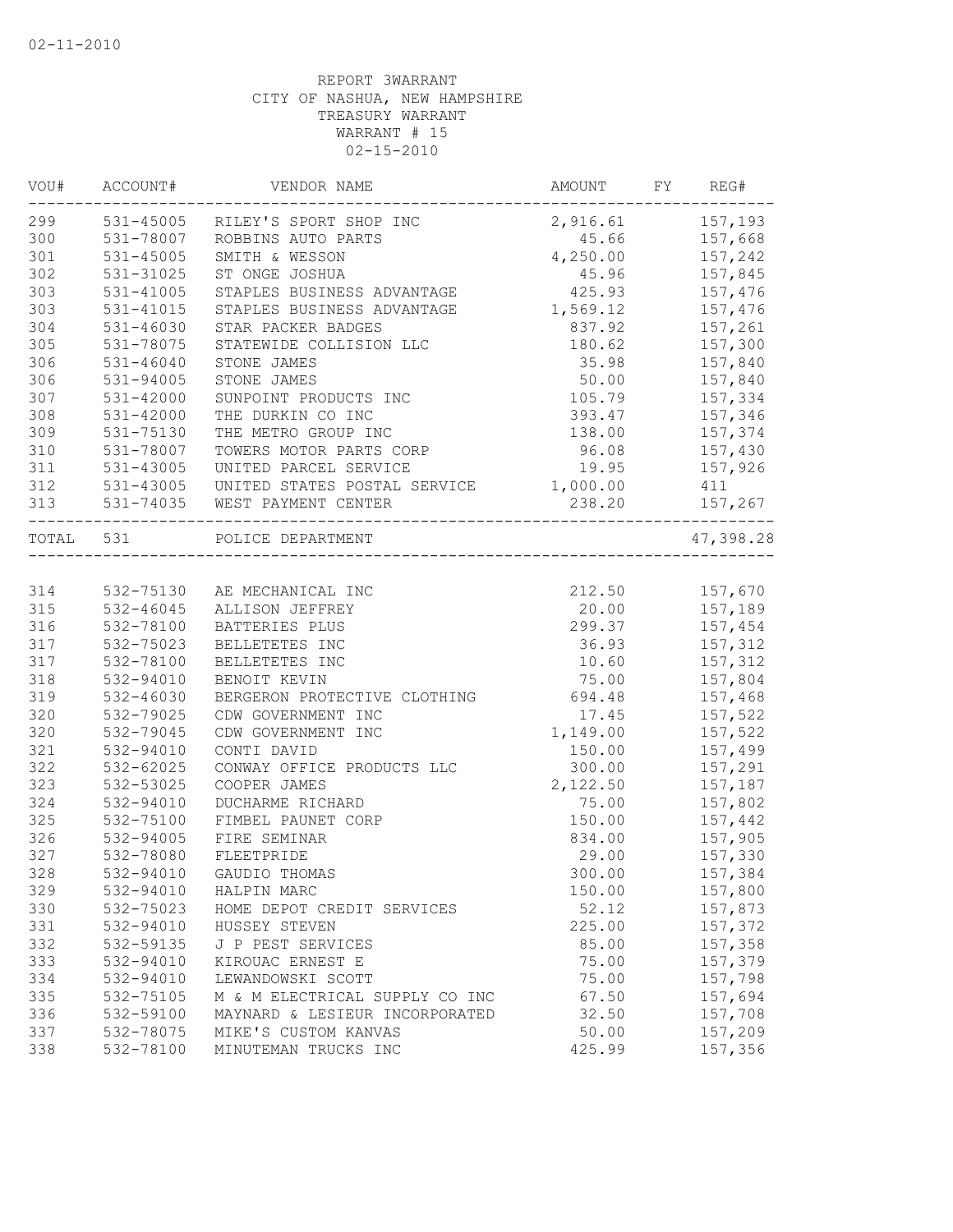| VOU# | ACCOUNT#                 | VENDOR NAME                                         | AMOUNT                             | FY REG#        |
|------|--------------------------|-----------------------------------------------------|------------------------------------|----------------|
| 339  | 532-94010                | MOLTENBREU JAY                                      | 75.00                              | 157,796        |
| 340  | 532-47005                | MOORE MEDICAL LLC                                   | 996.95                             | 157,438        |
| 341  | 532-64165                | NASHUA OUTDOOR POWER EQUIPMENT                      | 139.29                             | 157,326        |
| 342  | 532-34015                | NATIONAL GRID                                       | 1,145.07                           | 157,895        |
| 343  | 532-63005                | NEW ENGLAND PAPER & SUPPLY                          | 695.00                             | 157,341        |
| 344  | 532-31040                | NEXTEL COMMUNICATIONS                               | 390.78                             | 157,868        |
| 345  | 532-94010                | O'HALLORAN GAIL                                     | 75.00                              | 157,794        |
| 346  | 532-53045                | OCCUPATIONAL HEALTH CENTERS                         | 51.50                              | 157,340        |
| 347  | 532-46045                | PARZYCH MATTHEW                                     | 95.99                              | 157,477        |
| 348  | 532-33005                | PENNICHUCK WATER                                    | 229.73                             | 157,877        |
| 349  | 532-94010                | PERKINS WAYNE                                       | 225.00                             | 157,792        |
| 350  | 532-53065                | PROFILE EVALUATIONS INC                             | 808.55                             | 157,240        |
| 351  | 532-32005                | PSNH                                                | 3,012.52                           | 157,911        |
| 352  | 532-74038                | R WHITE EQUIPMENT CENTER INC                        | 221.00                             | 157,711        |
| 353  | 532-79045                | REXEL CLS                                           | 30.30                              | 157,634        |
| 354  | 532-94010                | RUDOLPH MICHELLE                                    | 75.00                              | 157,790        |
| 355  | 532-78100                | SANEL AUTO PARTS CO                                 | 59.01                              | 157,320        |
| 356  | 532-69035                | SNAP ON TOOLS                                       | 39.45                              | 157,232        |
| 357  | 532-94010                | ST JOSEPH HOSPITAL                                  | 96.25                              | 157,893        |
| 358  | 532-41015                | STAPLES BUSINESS ADVANTAGE                          | 40.92                              | 157,476        |
| 359  | 532-91005                | TREASURER STATE OF NH                               | 41.90                              | 157,421        |
| 360  | 532-59100                | TRUE BLUE CLEANERS                                  | 102.55                             | 157,355        |
| 361  | 532-94010                | TUFTS BEVERLY                                       | 300.00                             | 157,377        |
| 362  | 532-75023                | UNITED SUPPLY COMPANY INC                           | 289.11                             | 157,720        |
| 363  | 532-94010                | WAKEFIELD CARROLL E                                 | 300.00                             | 157,788        |
| 364  |                          | 532-94010 WORCESTER GERALD                          | 50.00                              | 157,737        |
| 365  | ------------------------ | 532-74092 YANKEE EQUIPMENT SYSTEMS INC              | 409.50                             | 157,223        |
|      | TOTAL 532                | FIRE DEPARTMENT                                     |                                    | 17,709.31      |
|      |                          |                                                     |                                    |                |
|      |                          | TOTAL 533 WATER SUPPLY (PUBLIC HYDRANTS) 178,551.03 |                                    |                |
|      |                          |                                                     |                                    |                |
| 367  | 534-32020                | PSNH                                                |                                    | 110.52 157,911 |
| 368  |                          | 534-32020 PUBLIC SERVICE OF NH                      | 64,611.85 157,916                  |                |
|      |                          |                                                     |                                    |                |
|      |                          | TOTAL 534 STREET LIGHTING                           |                                    | 64,722.37      |
|      |                          | 369 535-31050 NEXTEL COMMUNICATIONS                 |                                    | 34.87 157,868  |
|      |                          | TOTAL 535 EMERGENCY MANAGEMENT                      |                                    | 34.87          |
|      |                          |                                                     | ---------------------------------- |                |
| 370  |                          | 536-53065 CITIZENS BANK                             | 506.40                             | 412            |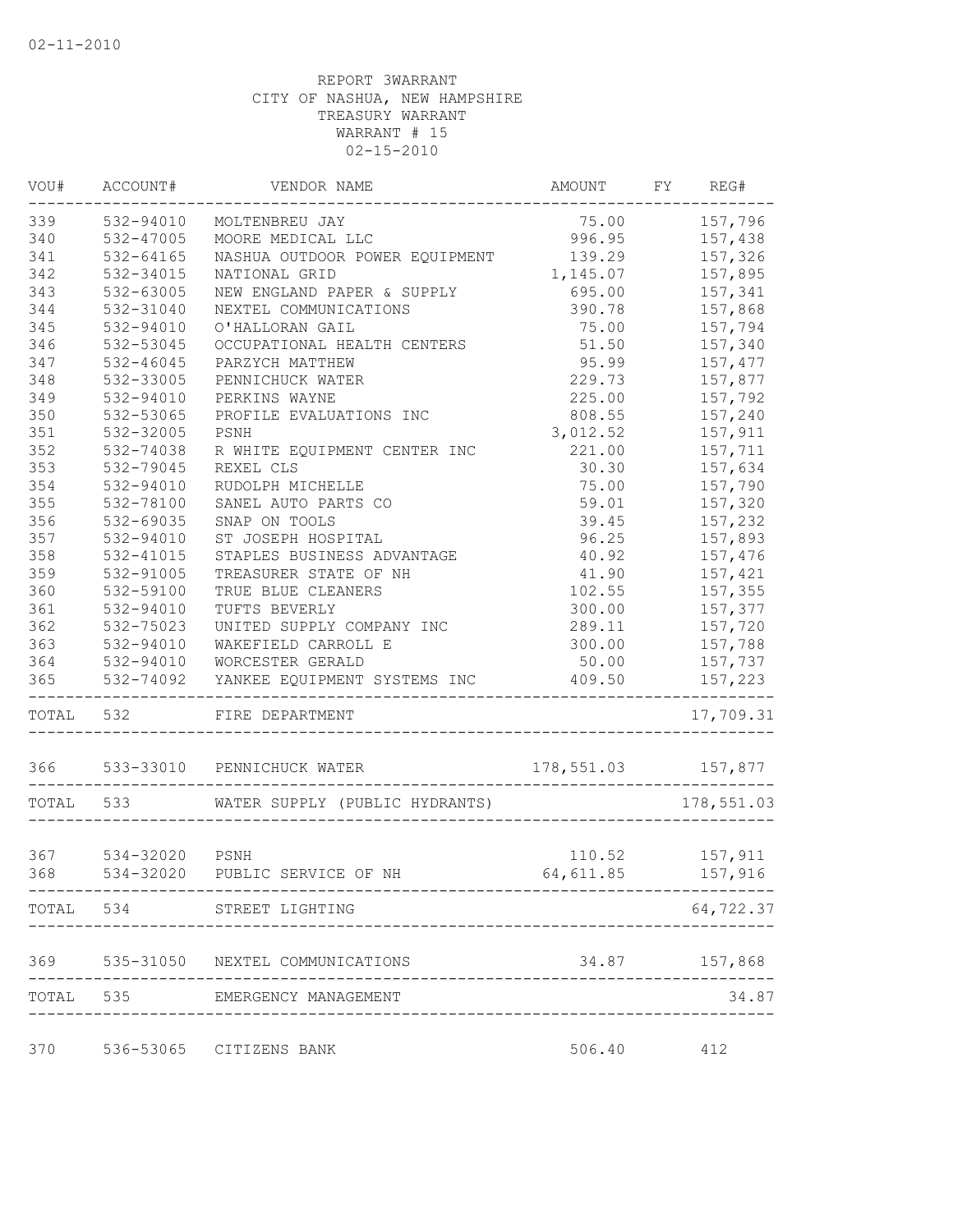| VOU#                            | ACCOUNT#                                                      | VENDOR NAME                                                                                                                                            | AMOUNT                                           | FY REG#                                             |
|---------------------------------|---------------------------------------------------------------|--------------------------------------------------------------------------------------------------------------------------------------------------------|--------------------------------------------------|-----------------------------------------------------|
| 371<br>372                      | 536-74150<br>536-64192                                        | MOTOROLA<br>TESSCO INC                                                                                                                                 | 393.00<br>67.60                                  | 157,272<br>157,687                                  |
| TOTAL                           | 536                                                           | CITYWIDE COMMUNICATIONS                                                                                                                                |                                                  | 967.00                                              |
| 373<br>374                      | 541-41015                                                     | 541-34005 SHATTUCK MALONE OIL CO<br>STAPLES BUSINESS ADVANTAGE                                                                                         | 974.67<br>102.69                                 | 157,859<br>157,476                                  |
| TOTAL                           | 541                                                           | COMMUNITY SERVICES DIVISION                                                                                                                            |                                                  | 1,077.36                                            |
| 375                             | 542-31050                                                     | NEXTEL COMMUNICATIONS                                                                                                                                  | 110.96                                           | 157,868                                             |
| TOTAL                           | 542                                                           | COMMUNITY HEALTH                                                                                                                                       |                                                  | 110.96                                              |
| 375                             |                                                               | 543-31050 NEXTEL COMMUNICATIONS                                                                                                                        | 12.63                                            | 157,868                                             |
| TOTAL                           | 543                                                           | ENVIRONMENTAL HEALTH DEPT.                                                                                                                             |                                                  | 12.63                                               |
| 376<br>377<br>378               | 544-91005<br>544-91005<br>544-41015                           | EMIS-WILLIAMS KAREN<br>MACK ROBERT<br>STAPLES BUSINESS ADVANTAGE                                                                                       | 41.00<br>137.20<br>297.61                        | 157,368<br>157,260<br>157,476                       |
| TOTAL                           | 544                                                           | WELFARE ADMINISTRATION                                                                                                                                 |                                                  | 475.81                                              |
| 379<br>380<br>381<br>382<br>383 | 545-97020<br>545-97020<br>545-97020<br>545-97020<br>545-97020 | 188 CONCORD ST LLC DBA LILLIAN<br>23-25 TEMPLE ST REALTY LLC<br>88 3/4 PALM ST PROPERTIES LLC<br>A N E PROPERTIES/THEO KEHAIAS<br>AM28 REAL ESTATE LLC | 1,015.00<br>440.00<br>608.43<br>780.00<br>462.17 | 157,391<br>157,402<br>157,302<br>157,262<br>157,203 |
| 384<br>385<br>386<br>387        | 545-97020<br>545-97020<br>545-97020<br>545-97020              | ANDREWS IAN<br>BONNETTE PETER<br>BOYER IVON<br>BRANDOLINI KIMBERLY                                                                                     | 700.00<br>350.00<br>592.60<br>471.28             | 157,483<br>157,214<br>157,277<br>157,190            |
| 388<br>389<br>390<br>391<br>392 | 545-97020<br>545-97020<br>545-97020<br>545-97020<br>545-97020 | BUTLER AFRICA M<br>CAMPBELL GILBERT DBA WOODLANDS<br>CANTERBURY APARTMENTS<br>CENTRAL REALTY<br>CLOCKTOWER HOUSING ASSOCIATES                          | 388.55<br>528.00<br>765.19<br>660.00<br>774.00   | 157,186<br>157,237<br>157,204<br>157,337<br>157,928 |
| 393<br>394<br>395<br>396<br>397 | 545-97020<br>545-97020<br>545-97020<br>545-97020<br>545-97020 | CORRIVEAU THERESA<br>D7 REAL ESTATE LLC<br>DAIGLE DONNA<br>DOBENS SUSAN<br>DOLLOFF VALLIER PROPERTIES                                                  | 901.00<br>235.00<br>650.00<br>722.00<br>483.52   | 157,241<br>157,453<br>157,303<br>157,265<br>157,313 |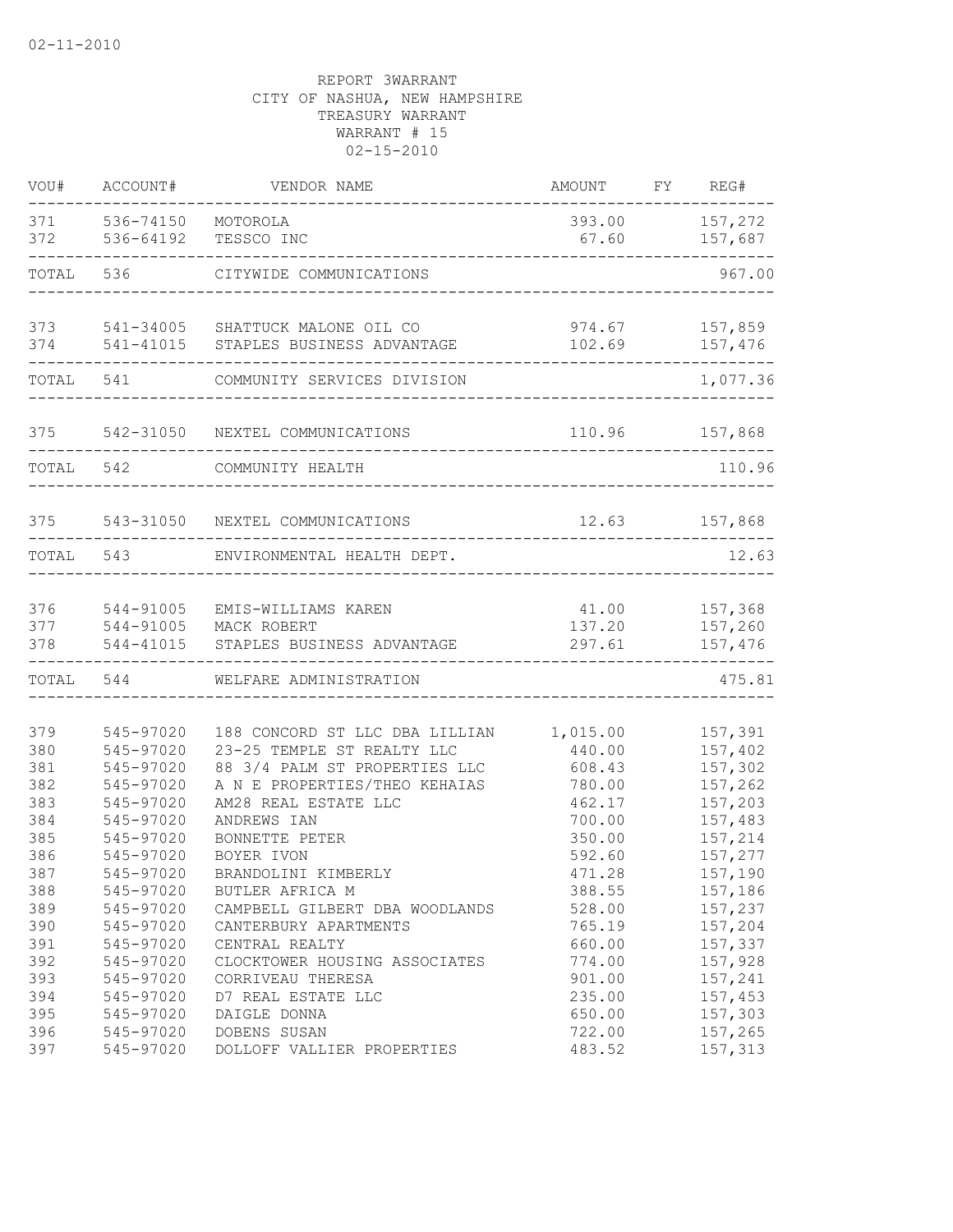| VOU#  | ACCOUNT#  | VENDOR NAME                                  | AMOUNT             | FY | REG#      |
|-------|-----------|----------------------------------------------|--------------------|----|-----------|
| 398   | 545-97020 | DRURY DANA                                   | 1, 134.59 157, 366 |    |           |
| 399   | 545-97020 | FANDINO ARELIS                               | 780.00             |    | 157,480   |
| 400   | 545-97020 | FREEDOM APARTMENTS LLC                       | 1,300.00           |    | 157,309   |
| 401   | 545-97020 | GANDER PROP MANAGEMENT LLC                   | 650.00             |    | 157,293   |
| 402   | 545-97020 | GAUTHIER REALTY/CONNIE GAUTHIE               | 2,070.86           |    | 157,461   |
| 403   | 545-97020 | GRAUSLYS RICH                                | 600.00             |    | 157,216   |
| 404   | 545-97020 | KEHAIAS THEOGINIS/ANE PROPERTI               | 700.00             |    | 157,290   |
| 405   | 545-97020 | KEROUAC ROBERT E                             | 170.00             |    | 157,344   |
| 406   | 545-97020 | LAMERAND ENTERPRISES/KYLE LAME               | 1,202.53           |    | 157,426   |
| 407   | 545-97020 | LAVOIE LUCILLE                               | 550.00             |    | 157,481   |
| 408   | 545-97020 | LAVOIE NORMAN                                | 645.60             |    | 157,473   |
| 409   | 545-97020 | LEVESQUE THOMAS W                            | 500.00             |    | 157,485   |
| 410   | 545-97020 | LUSZEY THADDEUS                              | 497.33             |    | 157,482   |
| 411   | 545-97020 | MARKARIAN DEBORAH                            | 350.00             |    | 157,393   |
| 412   | 545-97020 | MARTIN GEORGE                                | 750.00             |    | 157,218   |
| 413   | 545-97020 | MEZZAPELLE EDWARD                            | 256.60             |    | 157,503   |
| 414   | 545-97020 | MOTEL 6                                      | 1,023.51           |    | 157,429   |
| 415   | 545-97020 | MWANGI STEPHEN                               | 640.00             |    | 157,486   |
| 416   | 545-97020 | NADER ANTOINE                                | 640.00             |    | 157,365   |
| 417   | 545-97020 | OH ASH STREET HOLDINGS LLC/DAN               | 500.00             |    | 157,392   |
| 418   | 545-97015 | PENNICHUCK WATER WORKS INC                   | 241.61             |    | 157,875   |
| 419   | 545-97020 | POULIN JACQUES                               | 550.00             |    | 157,305   |
| 420   | 545-97015 | PSNH                                         | 378.00             |    | 157,913   |
| 421   | 545-97020 | SILVA ANA                                    | 893.00             |    | 157,194   |
| 422   | 545-97020 | SOMERSET ASSOCIATES DBA SOMERS               | 893.00             |    | 157,423   |
| 423   | 545-97020 | ULCICKAS FRANK S                             | 742.86             |    | 157,484   |
| 424   | 545-97020 | YOUNG JOY<br>_______________________________ | 795.00             |    | 157,275   |
| TOTAL | 545       | WELFARE COSTS                                |                    |    | 30,981.23 |
|       |           |                                              |                    |    |           |
| 425   | 551-59100 | CORBETT CLEANING CO/STEPHEN CO               | 320.00             |    | 157,332   |
| 426   | 551-91005 | DOOKRAN STEPHEN                              | 32.00              |    | 157,428   |
| 427   | 551-94005 | HMS                                          | 259.00             |    | 157,904   |
| 428   | 551-49075 | HOME DEPOT CREDIT SERVICES                   | 49.20              |    | 157,873   |
| 429   | 551-49075 | M & M ELECTRICAL SUPPLY CO INC               | 14.06              |    | 157,694   |
| 430   | 551-91010 | MENDOLA GIUSEPPE                             | 11.99              |    | 157,669   |
| 431   | 551-94010 | MENDOLA GIUSEPPE                             | 1,500.00           |    | 157,174   |
| 432   | 551-41015 | NEW ENGLAND PAPER & SUPPLY                   | 26.75              |    | 157,341   |
| 433   | 551-31050 | NEXTEL COMMUNICATIONS                        | 409.53             |    | 157,868   |
| 434   | 551-95005 | NH LAND SURVEYORS ASSOCIATION                | 200.00             |    | 157,892   |
| 435   | 551-33005 | PENNICHUCK WATER                             | 104.53             |    | 157,877   |
| 436   | 551-32005 | PUBLIC SERVICE OF NH                         | 961.84             |    | 157,916   |
| 437   | 551-41015 | STAPLES BUSINESS ADVANTAGE                   | 1,563.11           |    | 157,476   |
| 438   | 551-59100 | TWIN CITY LOCK & KEY INC                     | 194.50             |    | 157,382   |
| 439   | 551-91010 | WOODS MARY                                   | 16.00              |    | 157,246   |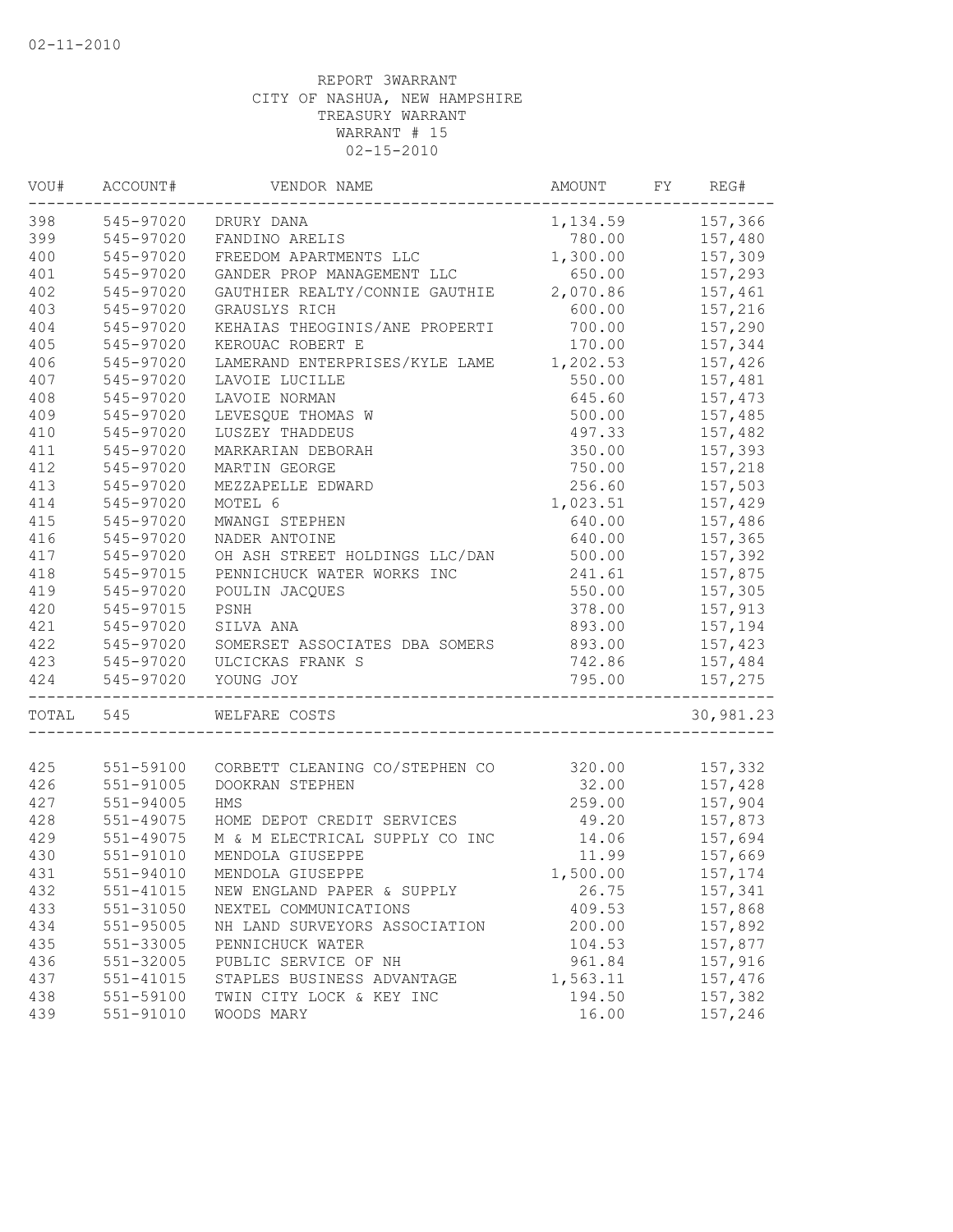|     | VOU# ACCOUNT# |                                |                |                               |
|-----|---------------|--------------------------------|----------------|-------------------------------|
|     | TOTAL 551     |                                |                | 5,662.51                      |
|     |               |                                |                |                               |
| 440 |               |                                | 51.50          |                               |
|     | 552-45250     | AIRGAS EAST                    |                | 157,247                       |
| 440 | 552-66000     | AIRGAS EAST                    |                | 154.50 157,247                |
| 441 | 552-75021     | BELLETETES INC                 | 31.97          | 157,312<br>157,312<br>157,714 |
| 441 | 552-75170     | BELLETETES INC                 | 30.70          |                               |
| 442 | 552-75021     | BOT-L-GAS INCORPORATED         | 80.75          |                               |
| 443 | 552-78007     | CARPARTS OF NASHUA             |                | 45.82 157,206                 |
| 444 | 552-59050     | CARUSO DANIEL                  | 326.00 157,269 |                               |
| 445 | 552-43005     | CITY OF NASHUA PETTY CASH      | 2.65 157,847   |                               |
| 445 | $552 - 45250$ | CITY OF NASHUA PETTY CASH      |                |                               |
| 445 | 552-75135     | CITY OF NASHUA PETTY CASH      | 5.00           | 157,847                       |
| 445 | 552-78007     | CITY OF NASHUA PETTY CASH      | 4.00           | 157,847                       |
| 446 | 552-75022     | CORBETT CLEANING CO/STEPHEN CO | 300.00         | 157,332                       |
| 447 | 552-59050     | COY GREG                       | 132.00         | 157,388                       |
| 448 | 552-59050     | DROWN HOLLY                    | 226.00         | 157,220                       |
| 449 | 552-59050     | DROWN JEFF                     | 264.00         | 157,419                       |
| 450 | 552-59050     | DROWN JOYCE                    | 270.00         | 157,420                       |
| 451 | 552-74085     | EASTERN NE HYDRAULIS INC       | 705.00         | 157,471                       |
| 452 | 552-75170     | F W WEBB COMPANY               | 31.75          | 157,263                       |
| 453 | 552-59050     | FERLAN CHRISTIAN               | 100.00         | 157,735                       |
| 454 | 552-59050     | GILLIS MIKE                    | 1,658.00       | 157,635                       |
| 455 | 552-75021     | HOME DEPOT CREDIT SERVICES     | 301.12         | 157,873                       |
| 455 | 552-75022     | HOME DEPOT CREDIT SERVICES     | $-13.60$       | 157,873                       |
| 455 | 552-75040     | HOME DEPOT CREDIT SERVICES     | 108.72         | 157,873                       |
| 456 | 552-74085     | HUDSON SMALL ENGINE            | 86.00 157,304  |                               |
| 457 | 552-75022     | JOHNSON'S ELECTRIC INC         |                | 505.00 157,266                |
| 458 | 552-75021     | LOWE'S                         | 191.75         | 157,889                       |
| 459 | 552-75165     | M & M ELECTRICAL SUPPLY CO INC |                | 36.38 157,694                 |
| 459 | 552-75175     | M & M ELECTRICAL SUPPLY CO INC | 11.65          | 157,694                       |
| 460 | 552-59050     | MANSOR DAVE                    | 1,268.00       | 157,558                       |
| 461 | 552-78065     | MAYNARD & LESIEUR INCORPORATED | 581.40         | 157,708                       |
| 462 | 552-78007     | NAPA AUTO PARTS                | 119.02         | 157,425                       |
| 463 | 552-74085     | NASHUA OUTDOOR POWER EQUIPMENT | 15.00          | 157,326                       |
| 464 | 552-34015     | NATIONAL GRID                  | 37.42          | 157,895                       |
| 464 | 552-34045     | NATIONAL GRID                  | 63.06          | 157,895                       |
| 465 | 552-94005     | NE REGIONAL TURFGRASS CONFEREN | 90.00          | 157,862                       |
| 466 | 552-95005     | NESTMA                         | 385.00         | 157,890                       |
| 467 | 552-95005     | NEW ENGLAND PARK ASSOCIATION   | 75.00          | 157,879                       |
| 468 | 552-31050     | NEXTEL COMMUNICATIONS          | 111.69         | 157,868                       |
| 468 | 552-59178     | NEXTEL COMMUNICATIONS          | 540.25         | 157,868                       |
| 469 | 552-59050     | PARADIS STEPHEN                | 600.00         | 157,331                       |
| 470 | 552-33005     | PENNICHUCK WATER               | 193.20         | 157,877                       |
| 470 | 552-33040     | PENNICHUCK WATER               | 134.41         | 157,877                       |
| 471 | 552-32005     | PSNH                           | 1,800.35       | 157,911                       |
| 471 | 552-32030     | PSNH                           | 1,116.57       | 157,911                       |
|     |               |                                |                |                               |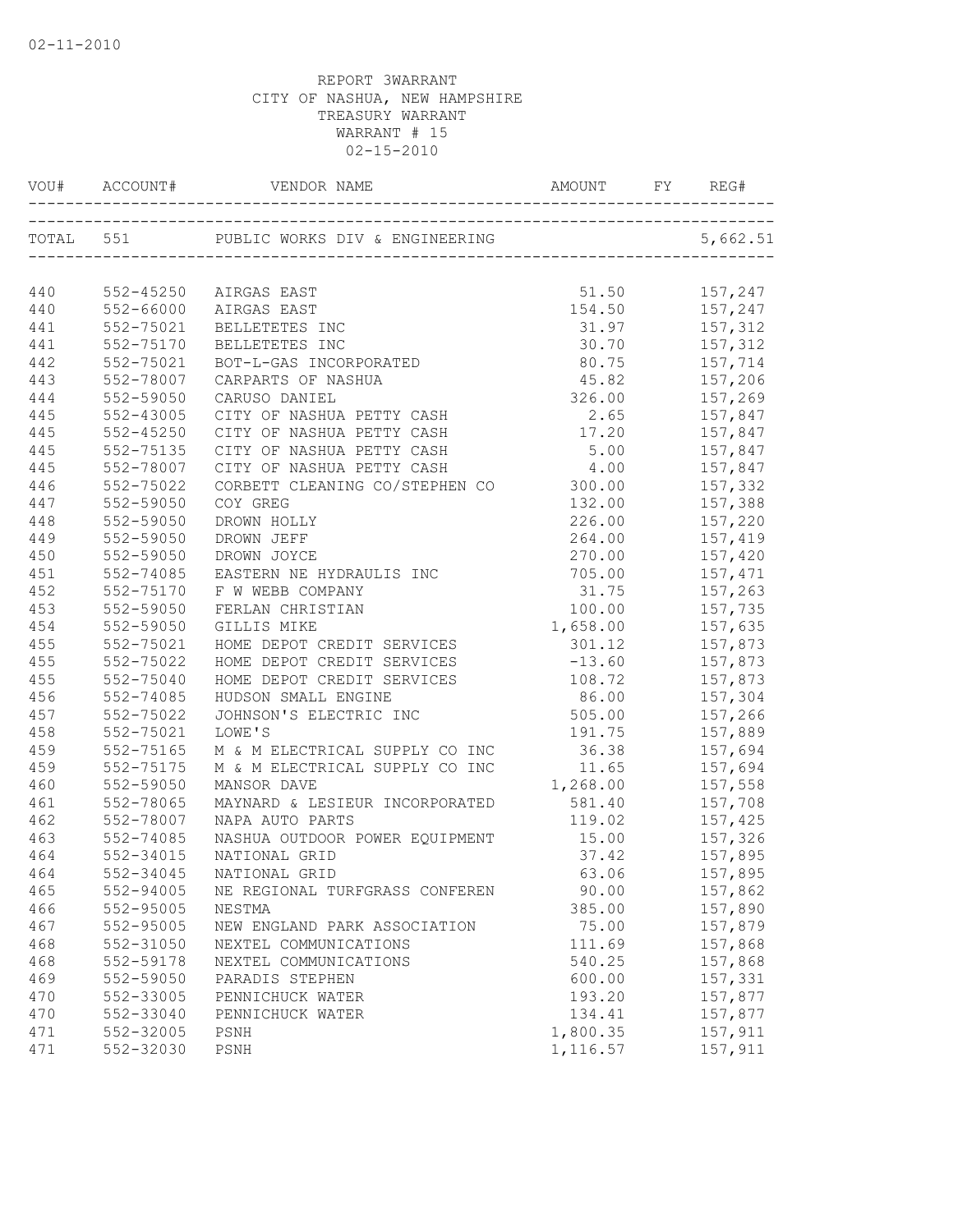| WOU#  | ACCOUNT#      | VENDOR NAME                    | AMOUNT           | FY | REG#       |
|-------|---------------|--------------------------------|------------------|----|------------|
| 472   | 552-32040     | PUBLIC SERVICE OF NH           | 1,807.15 157,916 |    |            |
| 473   | 552-59050     | RENZI DANIEL                   | 250.00           |    | 157,268    |
| 474   | 552-59050     | REYNOLDS SCOTT                 | 88.00            |    | 157,496    |
| 475   | 552-59050     | ROBICHAUD ROGER                | 556.00           |    | 157,431    |
| 476   | 552-78007     | SANEL AUTO PARTS CO            | 3.62             |    | 157,320    |
| 477   | $552 - 45110$ | SEASONAL SPECIALTY STORES      | $-28.99$         |    | 157,450    |
| 477   | 552-75021     | SEASONAL SPECIALTY STORES      | 49.99            |    | 157,450    |
| 478   | $552 - 41015$ | STAPLES BUSINESS ADVANTAGE     | 50.24            |    | 157,476    |
| 479   | 552-59050     | SWABOWICZ JOSHUA               | 80.00            |    | 157,734    |
| 480   | 552-59050     | TOLLNER NEIL                   | 80.00            |    | 157,422    |
| 481   | 552-75021     | UNITED SUPPLY COMPANY INC      | 42.90            |    | 157,720    |
| 481   | 552-75022     | UNITED SUPPLY COMPANY INC      | 101.68           |    | 157,720    |
| 482   | 552-59050     | WHEELER DOUG                   | 304.00           |    | 157,389    |
| TOTAL | 552           | PARKS AND RECREATION           |                  |    | 16, 178.82 |
|       |               |                                |                  |    |            |
| 483   |               | 553-42010 BANNER SYSTEMS       | 317.25           |    | 157,470    |
| 484   | 553-59150     | BCM CONTROLS CORPORATION       | 1,213.58         |    | 157,357    |
| 485   | 553-45060     | BELLETETES INC                 | $-6.00$          |    | 157,312    |
| 485   | 553-49075     | BELLETETES INC                 | 41.52            |    | 157,312    |
| 485   | 553-69025     | BELLETETES INC                 | 20.69            |    | 157,312    |
| 486   | 553-98021     | BOB'S PIZZA                    | 80.66            |    | 157,551    |
| 487   | 553-49075     | CASEY & DUPUIS EQUIPMENT CORP  | 12.54            |    | 157,439    |
| 488   | 553-49075     | CASEY EQUIPMENT & RENTAL CORP  | $-13.43$         |    | 157,437    |
| 488   | 553-78100     | CASEY EQUIPMENT & RENTAL CORP  | 234.61           |    | 157,437    |
| 489   | 553-49075     | CCP INDUSTRIES INC             | 799.81           |    | 157,325    |
| 490   | 553-78100     | CHADWICK-BAROSS INC            | 198.32           |    | 157,234    |
| 491   | 553-45060     | CORRIVEAU ROUTHIER INC         | 44.30            |    | 157,696    |
| 492   | 553-59100     | D & R TOWING INC               | 95.00            |    | 157,697    |
| 493   | 553-48015     | DENNIS K BURKE INC             | 10,618.47        |    | 157,927    |
| 494   | 553-78100     | DONOVAN EQUIPMENT CO INC       | 578.60           |    | 157,229    |
| 495   | 553-59100     | EASTERN NEW ENGLAND HYDRAULICS | 2,160.00         |    | 157,488    |
| 496   | 553-78100     | FREIGHTLINER OF NH INC         | 47.75            |    | 157,444    |
| 497   | 553-49075     | HOWARD P FAIRFIELD, LLC        | 49.94            |    | 157,627    |
| 497   | 553-77020     | HOWARD P FAIRFIELD, LLC        | 9,294.47         |    | 157,627    |
| 497   | 553-78100     | HOWARD P FAIRFIELD, LLC        | 6,569.00         |    | 157,627    |
| 498   | 553-59135     | J P PEST SERVICES              | 65.00            |    | 157,358    |
| 499   | 553-59105     | JAN-PRO CLEANING SYSTEMS NORTH | 595.00           |    | 157,780    |
| 500   | 553-59100     | LIBERTY INTN'L TRUCKS OF NH LL | 146.35           |    | 157,704    |
| 501   | 553-78100     | MAC MULKIN CHEVROLET INC       | 940.53           |    | 157,699    |
| 502   | 553-78100     | MILL METALS CORP               | 743.68           |    | 157,410    |
| 503   | 553-45260     | MORTON SALT                    | 10,260.58        |    | 157,314    |
| 504   | 553-49075     | NAPA AUTO PARTS                | 72.88            |    | 157,425    |
| 504   | 553-78035     | NAPA AUTO PARTS                | 270.84           |    | 157,425    |
| 504   | 553-78100     | NAPA AUTO PARTS                | 519.18           |    | 157,425    |
| 505   | $553 - 46045$ | NEW ENGLAND EQUIPMENT RENTALS  | 42.00            |    | 157,333    |
| 506   | 553-78035     | NEW G.H. BERLIN OIL COMPANY    | 1,250.41         |    | 157,348    |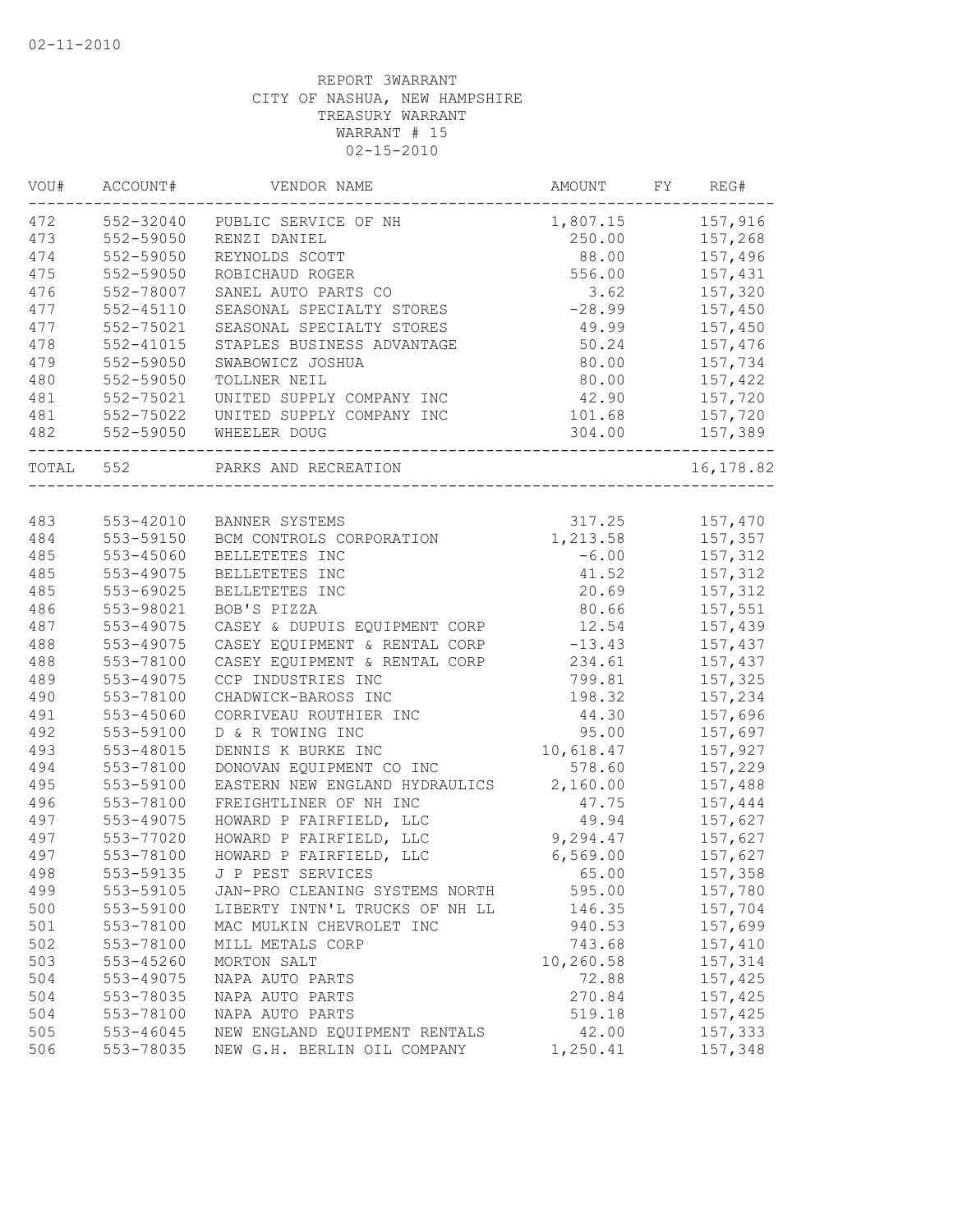| VOU#  | ACCOUNT#      | VENDOR NAME                                 | AMOUNT   | FY | REG#      |
|-------|---------------|---------------------------------------------|----------|----|-----------|
| 507   | 553-31050     | NEXTEL COMMUNICATIONS                       | 198.55   |    | 157,868   |
| 507   | 553-59178     | NEXTEL COMMUNICATIONS                       | 696.71   |    | 157,868   |
| 508   | 553-33005     | PENNICHUCK WATER                            | 477.74   |    | 157,877   |
| 509   | 553-49075     | PINE MOTOR PARTS                            | 79.75    |    | 157,710   |
| 510   | 553-32005     | PUBLIC SERVICE OF NH                        | 3,741.62 |    | 157,916   |
| 511   | 553-69030     | R WHITE EQUIPMENT CENTER INC                | 50.00    |    | 157,711   |
| 512   | 553-78100     | ROBBINS AUTO PARTS                          | 106.50   |    | 157,668   |
| 513   | 553-49075     | SANEL AUTO PARTS CO                         | 17.41    |    | 157,320   |
| 513   | 553-69025     | SANEL AUTO PARTS CO                         | 58.83    |    | 157,320   |
| 513   | 553-78100     | SANEL AUTO PARTS CO                         | 178.65   |    | 157,320   |
| 514   | 553-59160     | SERPA JOE                                   | 850.50   |    | 157,880   |
| 515   | 553-78100     | SOUTHWORTH-MILTON INC                       | 97.81    |    | 157,208   |
| 516   | 553-41015     | STAPLES BUSINESS ADVANTAGE                  | 271.36   |    | 157,476   |
| 517   | 553-49075     | SURESOURCE                                  | 64.94    |    | 157,786   |
| 518   | 553-78100     | TST EQUIPMENT INC                           | 582.48   |    | 157,295   |
| 519   | 553-46045     | UNIFIRST CORPORATION                        | 540.08   |    | 157,445   |
| 520   | 553-78100     | WILLARDS AUTO RADIATOR SHOP<br>____________ | 110.00   |    | 157,730   |
| TOTAL | 553           | STREET DEPARTMENT                           |          |    | 55,386.46 |
|       |               |                                             |          |    |           |
| 521   | 555-45285     | BELLETETES INC                              | 6.00     |    | 157,312   |
| 522   | 555-34015     | ENERGYNORTH PROPANE                         | 1,597.48 |    | 157,874   |
| 523   | 555-45285     | FASTENAL COMPANY                            | 45.59    |    | 157,378   |
| 524   | 555-45285     | HOME DEPOT CREDIT SERVICES                  | 85.23    |    | 157,873   |
| 524   | 555-49075     | HOME DEPOT CREDIT SERVICES                  | 68.94    |    | 157,873   |
| 525   | 555-74170     | HUFF & GAUTHIER INC                         | 82.50    |    | 157,460   |
| 526   | 555-31050     | NEXTEL COMMUNICATIONS                       | 219.23   |    | 157,868   |
| 526   | 555-59178     | NEXTEL COMMUNICATIONS                       | 23.87    |    | 157,868   |
| 527   | 555-45285     | PERMA-LINE CORP OF NEW ENGLAND              | 2,547.21 |    | 157,219   |
| 528   | 555-32025     | PSNH                                        | 175.00   |    | 157,911   |
| 528   | 555-32025     | PSNH                                        | 1,196.47 |    | 157,912   |
| 529   | 555-41015     | STAPLES BUSINESS ADVANTAGE                  | 82.58    |    | 157,476   |
| TOTAL | 555           | TRAFFIC DEPARTMENT<br>_____________________ |          |    | 6,130.10  |
|       |               |                                             |          |    |           |
| 530   | 557-75023     | DAVCO SECURITY SYSTEMS                      | 674.00   |    | 157,498   |
| 531   | 557-49075     | HOME DEPOT CREDIT SERVICES                  | 152.75   |    | 157,873   |
| 531   | 557-75023     | HOME DEPOT CREDIT SERVICES                  | 84.65    |    | 157,873   |
| 532   | 557-78140     | NAPA AUTO PARTS                             | 27.48    |    | 157,425   |
| 533   | 557-59178     | NEXTEL COMMUNICATIONS                       | 23.87    |    | 157,868   |
| 534   | $557 - 32005$ | PSNH                                        | 267.02   |    | 157,912   |
| 535   | 557-48005     | SHATTUCK MALONE OIL CO<br>_______________   | 1,015.36 |    | 157,859   |
| TOTAL | 557           | PARKING LOTS                                |          |    | 2,245.13  |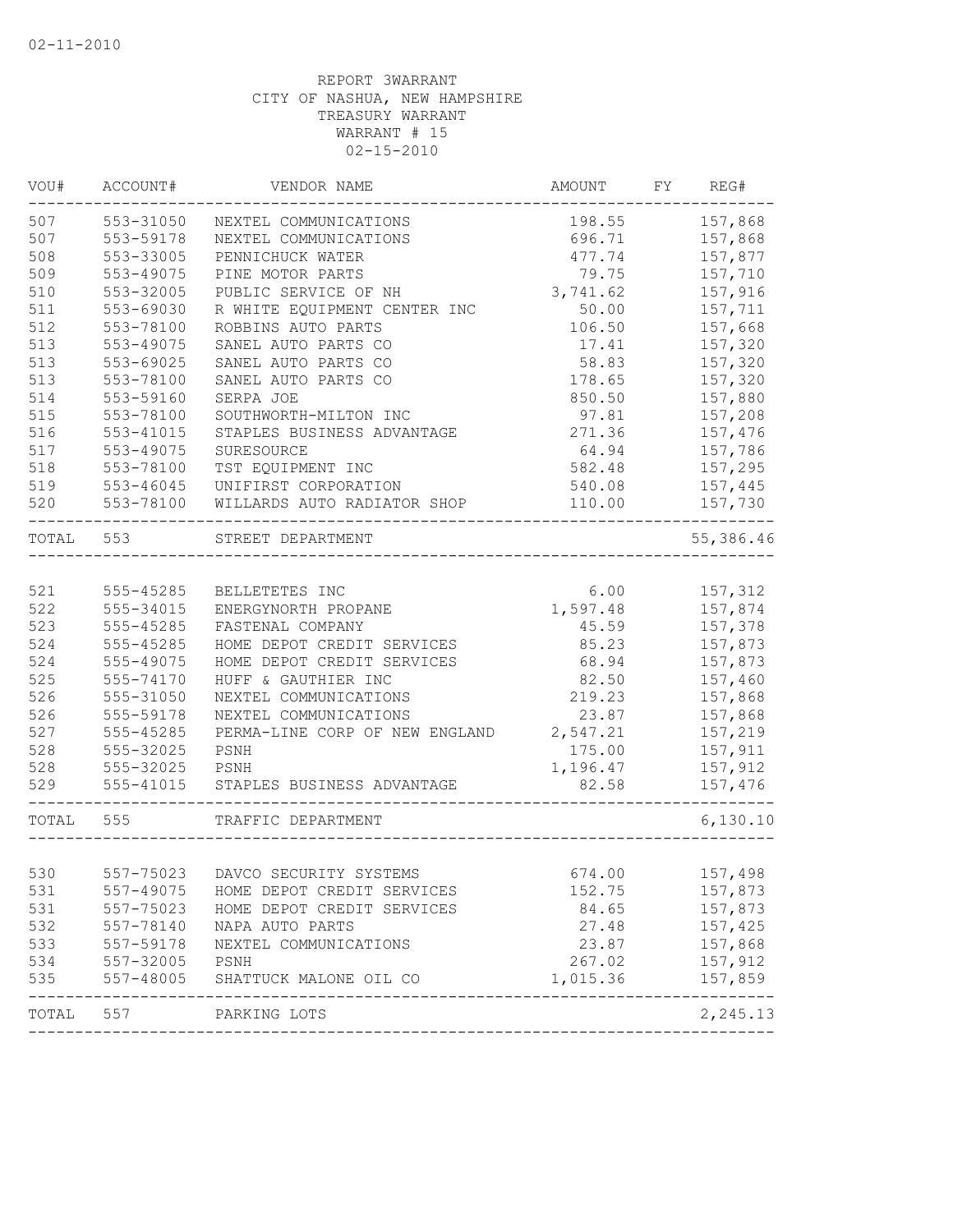| VOU#                                   | ACCOUNT#                                                                       | VENDOR NAME                                                                                                                                        | AMOUNT                                                    | FY | REG#                                                           |
|----------------------------------------|--------------------------------------------------------------------------------|----------------------------------------------------------------------------------------------------------------------------------------------------|-----------------------------------------------------------|----|----------------------------------------------------------------|
| 536<br>537<br>538                      | 561-45195<br>561-59100<br>561-32005                                            | JP BARTLETT CO INC<br>K CARLSON TREE SERVICE<br>PSNH                                                                                               | 1,916.09<br>150.00<br>129.75                              |    | 157,432<br>157,373<br>157,912                                  |
| TOTAL                                  | 561                                                                            | EDGEWOOD CEMETERY                                                                                                                                  |                                                           |    | 2,195.84                                                       |
|                                        |                                                                                |                                                                                                                                                    |                                                           |    |                                                                |
| 539<br>540<br>541<br>542               | 563-75023<br>563-74092<br>563-34015<br>563-78007                               | HOME DEPOT CREDIT SERVICES<br>MAYNARD & LESIEUR INCORPORATED<br>NATIONAL GRID<br>SANEL AUTO PARTS CO                                               | 71.91<br>125.69<br>12.39<br>314.87                        |    | 157,873<br>157,708<br>157,895<br>157,320                       |
| TOTAL                                  | 563                                                                            | WOODLAWN CEMETERY                                                                                                                                  |                                                           |    | 524.86                                                         |
| 543                                    | 571-41015                                                                      | STAPLES BUSINESS ADVANTAGE                                                                                                                         | 278.97                                                    |    | 157,476                                                        |
| TOTAL                                  | 571                                                                            | COMMUNITY DEVELOPMENT                                                                                                                              |                                                           |    | 278.97                                                         |
| 544<br>545<br>546<br>547               | 572-94005<br>572-94005<br>572-31050<br>572-94005                               | FALK CARTER<br>HOUSTON ROGER<br>NEXTEL COMMUNICATIONS<br>ST JOHN LUCY                                                                              | 1,726.80<br>1,485.80<br>12.27<br>1,450.80                 |    | 157,176<br>157,177<br>157,868<br>157,178                       |
| TOTAL                                  | 572                                                                            | PLANNING DEPARTMENT                                                                                                                                |                                                           |    | 4,675.67                                                       |
| 548<br>549                             | 573-94005<br>573-41015                                                         | GREATER NASHUA CHAMBER OF COMM<br>STAPLES BUSINESS ADVANTAGE                                                                                       | 30.00<br>41.60                                            |    | 157,871<br>157,476                                             |
| TOTAL                                  | 573                                                                            | ECONOMIC DEVELOPMENT                                                                                                                               |                                                           |    | 71.60                                                          |
| 550<br>551<br>552<br>552<br>553<br>553 | 575-41015<br>575-75023<br>$575 - 45050$<br>575-45050<br>575-45085<br>575-45315 | ANCO SIGNS & STAMPS INC<br>B & S LOCKSMITH INC<br>BAKER & TAYLOR<br>BAKER & TAYLOR<br>BAKER & TAYLOR ENTERTAINMENT<br>BAKER & TAYLOR ENTERTAINMENT | 17.60<br>153.00<br>1,294.06<br>472.11<br>208.54<br>591.12 |    | 157,409<br>157,364<br>157,257<br>157,258<br>157,250<br>157,250 |
| 554<br>555<br>556<br>557<br>558<br>559 | 575-75023<br>575-45904<br>$575 - 45220$<br>575-75130<br>575-91015<br>575-45050 | CONCENTRIC SECURITY RESOURCES<br>EBSCO INFORMATION SERVICES<br>GAYLORD BROS INC<br>GRAINGER<br>HOSKING JENNIFER<br>INGRAM LIBRARY SERVICES         | 75.00<br>2.00<br>49.57<br>20.93<br>48.50<br>795.75        |    | 157,310<br>157,721<br>157,722<br>157,883<br>157,717<br>157,463 |
| 560<br>561                             | 575-73015<br>575-45085                                                         | MARKS BRUCE<br>MICROMARKETING LLC                                                                                                                  | 199.62<br>230.98                                          |    | 157,328<br>157,311                                             |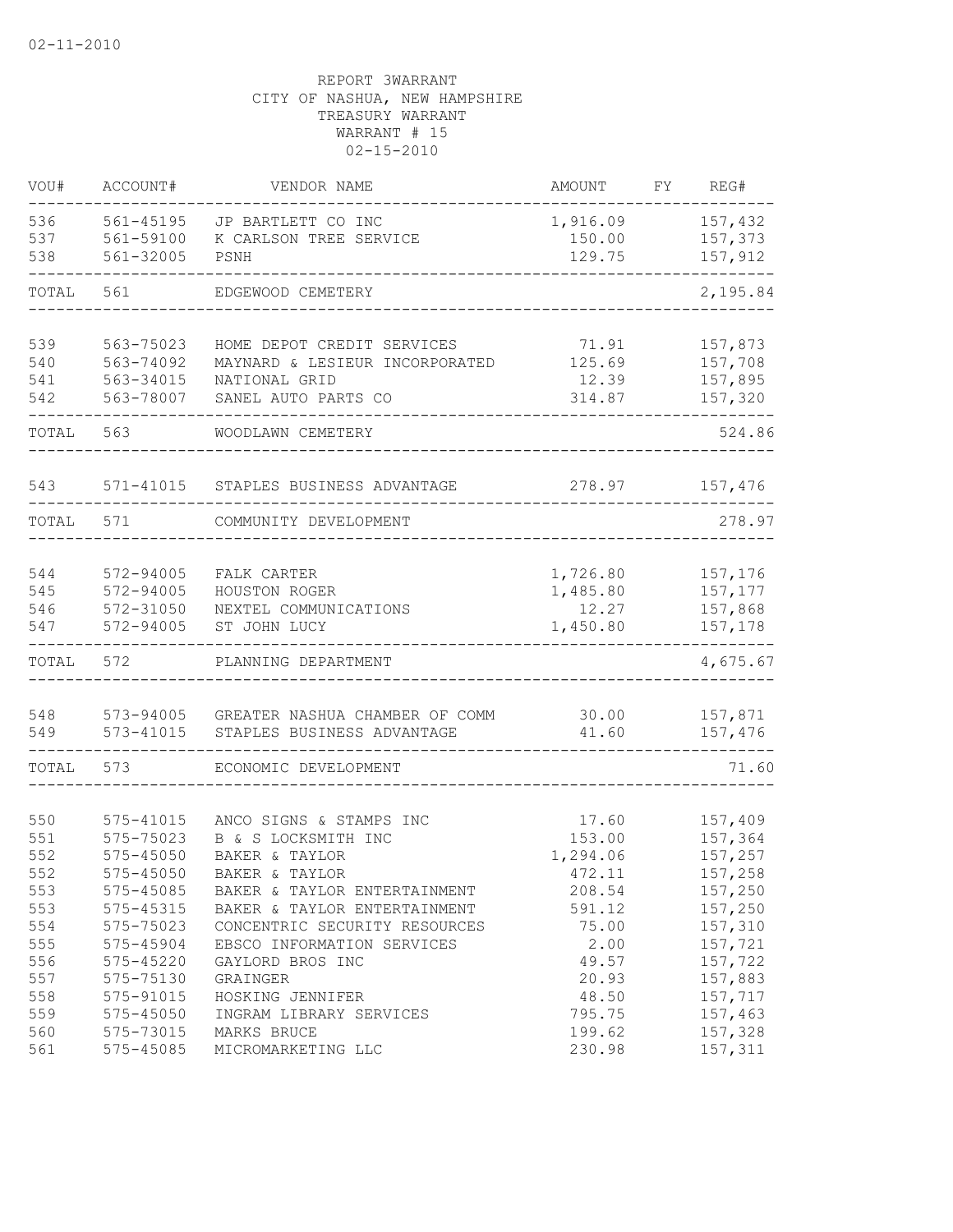| VOU#      | ACCOUNT#          | VENDOR NAME                                | AMOUNT                        | FY | REG#      |
|-----------|-------------------|--------------------------------------------|-------------------------------|----|-----------|
| 562       | 575-42020         | NEW ENGLAND PAPER & SUPPLY                 | 170.00                        |    | 157,341   |
| 563       | 575-31040         | NEXTEL COMMUNICATIONS                      | 88.05                         |    | 157,868   |
| 564       | 575-59100         | NH HUMANITIES COUNCIL                      | 50.00                         |    | 157,861   |
| 565       | 575-95005         | NHLA                                       | 65.00                         |    | 157,882   |
| 566       | $575 - 45050$     | PENWORTHY COMPANY                          | 2,927.56                      |    | 157,416   |
| 567       | 575-32005         | PUBLIC SERVICE OF NH                       | 6,821.41                      |    | 157,916   |
| 568       | 575-45085         | RECORDED BOOKS LLC                         | 504.95                        |    | 157,449   |
| 569       | 575-59100         | ROCKWOOD JOHN M                            | 125.00                        |    | 157,848   |
| 570       | 575-57010         | SHARP LOIS & CHANDLER                      | 141.00                        |    | 157,865   |
| 571       | $575 - 45050$     | SIMON & SCHUSTER                           | 34.44                         |    | 157,251   |
| 572       | 575-59100         | TETREAULT ROGER                            | 300.00                        |    | 157,849   |
| 573       | $575 - 45050$     | WEST PAYMENT CENTER                        | 150.10                        |    | 157,876   |
| 574       | 575-91015         | ZAYA ALISON<br>_______________             | 28.55                         |    | 157,367   |
| TOTAL 575 |                   | PUBLIC LIBRARIES<br>---------------------- |                               |    | 15,564.84 |
| 575       | 576-94005 NHBOA   |                                            | 840.00                        |    | 157,870   |
|           |                   | --------------------------------           |                               |    |           |
| TOTAL 576 |                   | BUILDING DEPARTMENT                        |                               |    | 840.00    |
| 576       | 577-91010         | HAMMOND CRAIG J                            | 131.00                        |    | 157,400   |
| 577       | 577-31050         | NEXTEL COMMUNICATIONS                      | 163.91                        |    | 157,868   |
| 577       | 577-31065         | NEXTEL COMMUNICATIONS                      | 93.76                         |    | 157,868   |
| 578       | 577-91005         | ORTEGA NELSON                              | 296.90                        |    | 157,412   |
| 579       | 577-49075         | QUARTERMASTER                              | 85.94<br>-------------------- |    | 157,369   |
| TOTAL 577 |                   | CODE ENFORCEMENT                           |                               |    | 771.51    |
|           | 217,548 581-53103 | ACUCARE NURSING PROFESSIONALS              | 601.30                        |    | 157,513   |
|           | 217,549 581-84030 | ADULT LEARNING CENTER                      | 26,325.00                     |    | 157,447   |
|           | 217,550 581-59130 | ALTOBELLO MICHAEL                          | 60.00                         |    | 157,624   |
|           | 217,551 581-91005 | ALVES ARELINDA                             | 35.50                         |    | 157,641   |
|           | 217,552 581-59130 | APFELBERG MICHAEL                          | 360.00                        |    | 157,679   |
|           | 217,553 581-42110 | APS LIGHTING-SOUND-A/V                     | 34.50                         |    | 157,649   |
|           | 217,554 581-42130 | ARCSOURCE INC                              | 4.32                          |    | 157,322   |
|           |                   |                                            |                               |    |           |
|           | 217,555 581-49075 | B & S LOCKSMITH INC                        | 297.92                        |    | 157,364   |
|           | 217,556 581-91005 | BAGLEY MARCIA                              | 87.75                         |    | 157,651   |
|           | 217,557 581-74092 | BAILEY DAVID                               | 40.00                         |    | 157,248   |
|           | 217,558 581-91005 | BATES DIANE                                | 54.00                         |    | 157,562   |
|           | 217,559 581-91005 | BATHEY MARY                                | 12.00                         |    | 157,490   |
|           | 217,560 581-42110 | BATTERY SPECIALISTS OF NH LLC              | 637.40                        |    | 157,657   |
|           | 217,561 581-31005 | BAYRING COMMUNICATIONS                     | 2,385.11                      |    | 157,941   |
|           | 217,562 581-42120 | BEARINGS SPECIALTY CO INC                  | 16.45                         |    | 157,452   |
|           | 217,563 581-49050 | BELLETETES INC                             | 363.66                        |    | 157,312   |
|           | 217,563 581-49075 | BELLETETES INC                             | 440.58                        |    | 157,312   |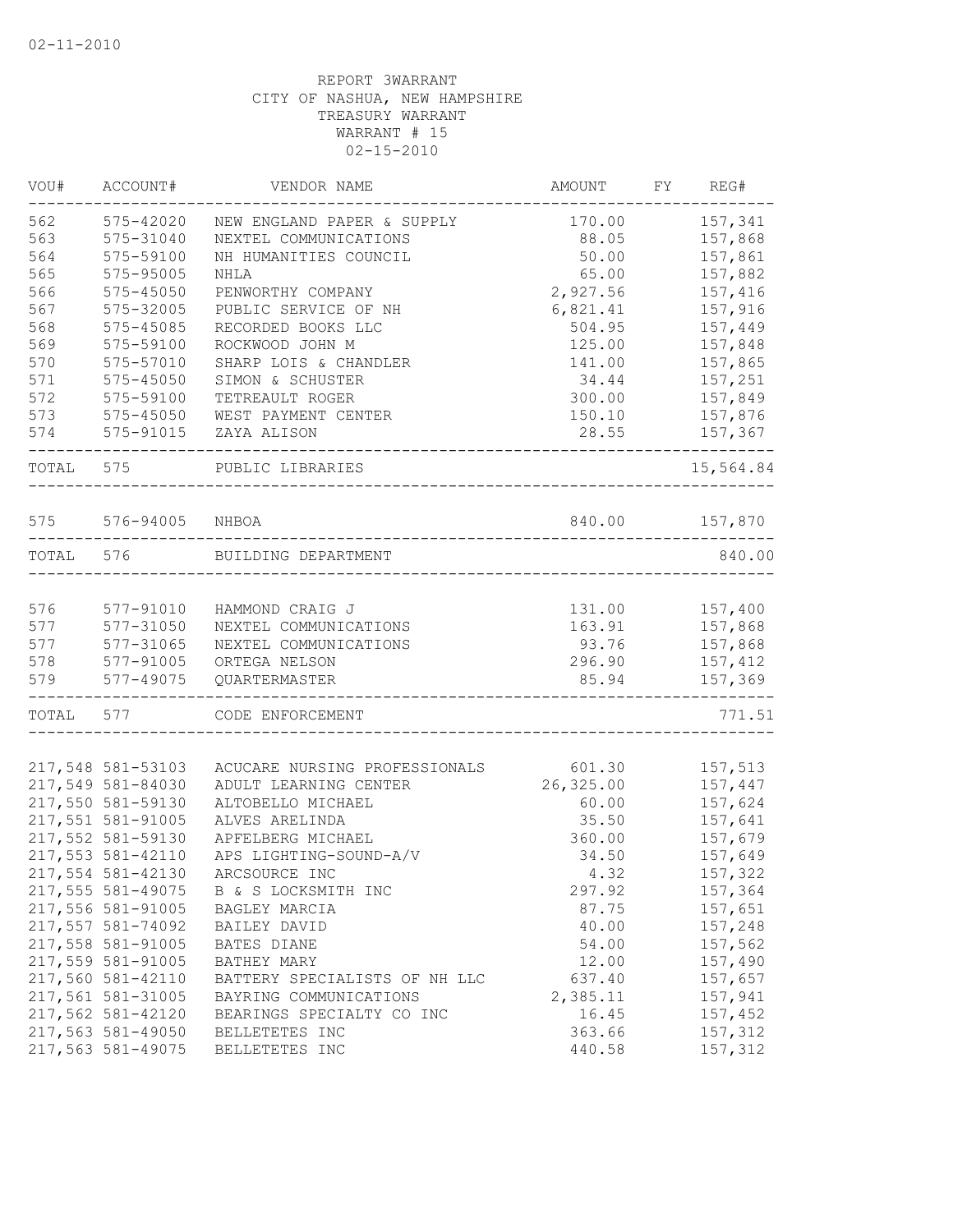| VOU# | ACCOUNT#          | VENDOR NAME                     | AMOUNT    | FY | REG#    |
|------|-------------------|---------------------------------|-----------|----|---------|
|      |                   | 217,564 581-59130 BOOTH DOUGLAS | 180.00    |    | 157,816 |
|      | 217,565 581-53100 | BOROSKAS ADAM                   | 200.00    |    | 157,628 |
|      | 217,566 581-59130 | BOYLE GLENN                     | 80.00     |    | 157,625 |
|      | 217,567 581-56030 | BOYS & GIRLS CLUB OF GREATER N  | 3,845.00  |    | 157,230 |
|      | 217,568 581-91005 | BRIGGS DEBORAH                  | 86.80     |    | 157,664 |
|      | 217,569 581-49050 | BRODART COMPANY                 | 113.03    |    | 157,703 |
|      | 217,570 581-53102 | BRODEUR ESTHER                  | 44.32     |    | 157,510 |
|      | 217,571 581-49050 | BROWN LYNNE                     | 32.00     |    | 157,569 |
|      | 217,571 581-91005 | BROWN LYNNE                     | 12.00     |    | 157,569 |
|      | 217,572 581-91005 | BURKE CHRISTINE                 | 25.75     |    | 157,652 |
|      | 217,573 581-55015 | CANFIELD BRAD                   | 950.00    |    | 157,572 |
|      | 217,574 581-42130 | CAPP INC                        | 594.00    |    | 157,491 |
|      | 217,575 581-53040 | CAPPETTA CHARLES MD             | 2,500.00  |    | 157,591 |
|      | 217,576 581-59130 | CARTER WILLIAM                  | 80.00     |    | 157,665 |
|      | 217,577 581-41040 | CARTRIDGE WORLD                 | 102.99    |    | 157,607 |
|      | 217,577 581-49050 | CARTRIDGE WORLD                 | 1,145.91  |    | 157,607 |
|      | 217,578 581-84030 | CEDARCREST INC                  | 3,159.99  |    | 157,195 |
|      | 217,579 581-49050 | CENTRAL PAPER PRODUCTS CO       | 116.08    |    | 157,723 |
|      | 217,580 581-59130 | CHANDLER RONALD                 | 60.00     |    | 157,619 |
|      | 217,581 581-59130 | CHOATE STEVEN                   | 160.00    |    | 157,640 |
|      | 217,582 581-59130 | CHRISTOPHER DANIEL              | 120.00    |    | 157,243 |
|      | 217,583 581-78007 | CHUCK'S AUTO REPAIR INC         | 124.55    |    | 157,570 |
|      | 217,584 581-42110 | CITIWORKS INC                   | 384.00    |    | 157,584 |
|      | 217,585 581-53103 | CLARK ASSOCIATES/DEBBIE CLARK   | 27,034.00 |    | 157,239 |
|      | 217,586 581-91005 | COCHRANE DONALD                 | 207.10    |    | 157,661 |
|      | 217,587 581-59130 | COLLETTI ROBERT                 | 80.00     |    | 157,615 |
|      | 217,588 581-59130 | COLLINS BRAD                    | 80.00     |    | 157,815 |
|      | 217,589 581-53103 | COMPASSIONATE STAFFING LLC      | 292.50    |    | 157,335 |
|      | 217,590 581-49050 | COMPUTER HUT OF N E INC         | 405.00    |    | 157,727 |
|      | 217,591 581-84055 | CONCORD SCHOOL DISTRICT         | 21,269.02 |    | 157,202 |
|      | 217,592 581-32005 | CONSTELLATION NEW ENERGY        | 20,832.91 |    | 157,942 |
|      | 217,593 581-44005 | COPY SHOP                       | 771.00    |    | 157,289 |
|      | 217,594 581-91005 | COVART VIRGINIA L               | 11.48     |    | 157,674 |
|      | 217,595 581-55015 | CRATEAU SALLY                   | 534.00    |    | 157,808 |
|      | 217,596 581-59130 | CROSBY MICHAEL                  | 320.00    |    | 157,610 |
|      | 217,597 581-84030 | CROTCHED MOUNTAIN REHAB CTR     | 17,120.44 |    | 157,507 |
|      | 217,598 581-53100 | CUSHING DIANE                   | 300.00    |    | 157,825 |
|      | 217,599 581-59130 | DESROCHERS GERARD               | 92.00     |    | 157,606 |
|      | 217,600 581-91005 | DONOVAN DANIEL                  | 19.25     |    | 157,812 |
|      | 217,601 581-78007 | DONOVAN EQUIPMENT CO INC        | 935.30    |    | 157,229 |
|      | 217,602 581-49050 | DUBOIS WILLIAM                  | 55.12     |    | 157,538 |
|      | 217,603 581-49050 | DUBRAY BEN                      | 20.33     |    | 157,688 |
|      | 217,604 581-84030 | EASTER SEALS NEW HAMPSHIRE      | 3,702.72  |    | 157,451 |
|      | 217,604 581-84055 | EASTER SEALS NEW HAMPSHIRE      | 7,209.19  |    | 157,451 |
|      | 217,605 581-59130 | ECKHOFF PETER                   | 160.00    |    | 157,682 |
|      | 217,606 581-53101 | EDUCATION INC                   | 186.20    |    | 157,567 |
|      | 217,607 581-47010 | EDWARDS PAULA                   | 36.61     |    | 157,550 |
|      | 217,608 581-49050 | ELLISON EDUCATIONAL EQUIPMENT   | 57.00     |    | 157,517 |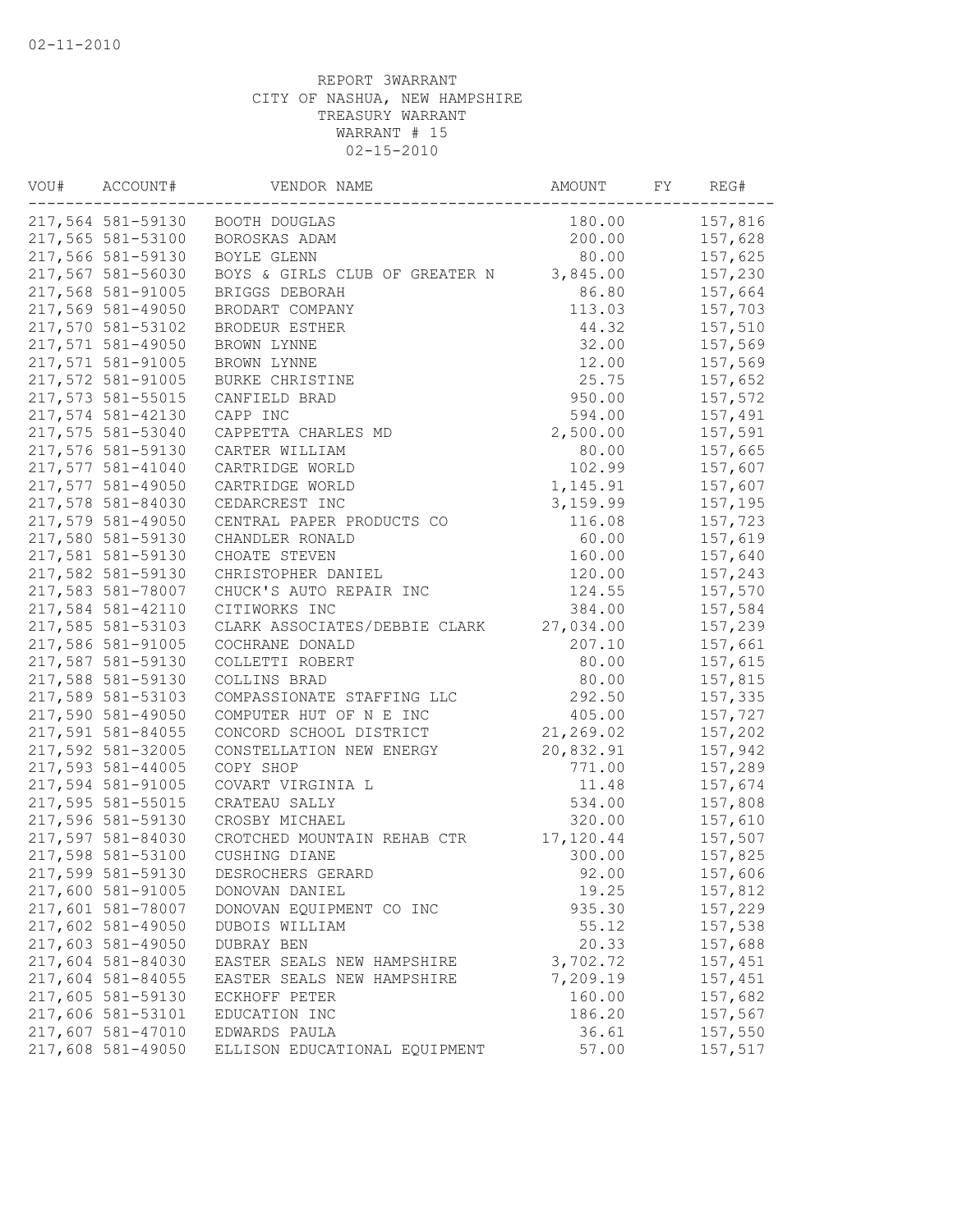| VOU# | ACCOUNT#          | VENDOR NAME                    | AMOUNT    | FY | REG#    |
|------|-------------------|--------------------------------|-----------|----|---------|
|      | 217,609 581-59130 | EMMETT LEE                     | 120.55    |    | 157,663 |
|      | 217,610 581-34015 | ENERGYNORTH PROPANE            | 447.20    |    | 157,716 |
|      | 217,611 581-55015 | ENGLISH COURTNEY               | 38.50     |    | 157,823 |
|      | 217,612 581-42130 | F W WEBB COMPANY               | 176.06    |    | 157,263 |
|      | 217,613 581-31005 | FAIRPOINT COMMUNICATIONS INC   | 28.58     |    | 157,935 |
|      | 217,614 581-31005 | FAIRPOINT COMMUNICATIONS INC   | 116.04    |    | 157,936 |
|      | 217,615 581-34015 | FAIRPOINT COMMUNICATIONS INC   | 31.15     |    | 157,937 |
|      | 217,616 581-34015 | FAIRPOINT COMMUNICATIONS INC   | 34.42     |    | 157,938 |
|      | 217,617 581-34015 | FAIRPOINT COMMUNICATIONS INC   | 31.15     |    | 157,939 |
|      | 217,618 581-31005 | FAIRPOINT COMMUNICATIONS INC   | 28.55     |    | 157,940 |
|      | 217,619 581-49075 | FASTENAL COMPANY               | 116.60    |    | 157,378 |
|      | 217,620 581-59130 | FERNANDES DON                  | 60.00     |    | 157,660 |
|      | 217,621 581-42010 | FILTER SALES & SERVICE         | 796.84    |    | 157,518 |
|      | 217,623 581-59130 | GADBOIS GERALD                 | 120.00    |    | 157,184 |
|      | 217,624 581-49050 | GHA TECHNOLOGIES INC           | 284.45    |    | 157,283 |
|      | 217,625 581-59130 | GILLIS MIKE                    | 120.00    |    | 157,635 |
|      | 217,626 581-42130 | GRAINGER                       | 1,251.89  |    | 157,273 |
|      | 217,627 581-53100 | GRANITE STATE SHUTTLE SERVICE  | 144.00    |    | 157,685 |
|      | 217,628 581-49050 | GREAT EAST FESTIVALS           | 150.00    |    | 157,827 |
|      | 217,629 581-84030 | GREATER LAWRENCE ED COLLABORAT | 22,608.00 |    | 157,560 |
|      | 217,630 581-56030 | GREATER NASHUA MENTAL HEALTH   | 11,690.40 |    | 157,897 |
|      | 217,631 581-59130 | GREENIDGE DAVID                | 80.00     |    | 157,644 |
|      | 217,632 581-91005 | GUAL WENDY                     | 18.13     |    | 157,575 |
|      | 217,633 581-59130 | HAMEL KENNETH                  | 120.00    |    | 157,617 |
|      | 217,634 581-59130 | HAMILTON MICHAEL               | 120.00    |    | 157,608 |
|      | 217,635 581-74092 | HARRIS EQUIPMENT REPAIR SERVIC | 197.42    |    | 157,706 |
|      | 217,636 581-59130 | HEBERT KEVIN                   | 92.00     |    | 157,819 |
|      | 217,637 581-59130 | HENDERSON MICHAEL              | 80.00     |    | 157,611 |
|      | 217,638 581-59130 | HOEY SUZANNE                   | 120.00    |    | 157,680 |
|      | 217,639 581-59130 | HOLEWA ROBERT                  | 60.00     |    | 157,201 |
|      | 217,640 581-49075 | HOME DEPOT CREDIT SERVICES     | 104.24    |    | 157,536 |
|      | 217,641 581-49050 | HOME DEPOT CREDIT SERVICES     | 1,015.10  |    | 157,565 |
|      | 217,642 581-49050 | HOME DEPOT CREDIT SERVICES     | 288.77    |    | 157,587 |
|      | 217,643 581-78007 | HOWARD P FAIRFIELD, LLC        | 3.18      |    | 157,627 |
|      | 217,644 581-59130 | HURLEY DONALD                  | 120.00    |    | 157,605 |
|      | 217,645 581-44005 | INCANDESCENT STUDIOS           | 453.75    |    | 157,631 |
|      | 217,646 581-84030 | INSTITUTE OF PROFESSIONAL PRAC | 1,932.68  |    | 157,616 |
|      | 217,647 581-41040 | INTEGRATED OFFICE SOLUTIONS    | 552.00    |    | 157,654 |
|      | 217,648 581-49050 | J W PEPPER & SON INC           | 85.30     |    | 157,278 |
|      | 217,649 581-59130 | JACOBUS JAMIE                  | 80.00     |    | 157,818 |
|      | 217,650 581-59130 | <b>JOHNSON EVAN</b>            | 120.00    |    | 157,623 |
|      | 217,651 581-45910 | JOURNAL OF LIGHT CONSTRUCTION  | 14.99     |    | 157,858 |
|      | 217,652 581-49075 | KEATING BAYRD STEPHANIE        | 110.00    |    | 157,598 |
|      | 217,653 581-68003 | KEY GOVERNMENT FINANCE INC     | 289.00    |    | 157,828 |
|      | 217,654 581-49050 | KIDS DISCOVER                  | 107.51    |    | 157,288 |
|      | 217,655 581-59130 | KOHM JASON                     | 120.00    |    | 157,613 |
|      | 217,656 581-91005 | KOSOW CARMEN                   | 24.88     |    | 157,534 |
|      | 217,657 581-59130 | KUBA GARY                      | 120.00    |    | 157,620 |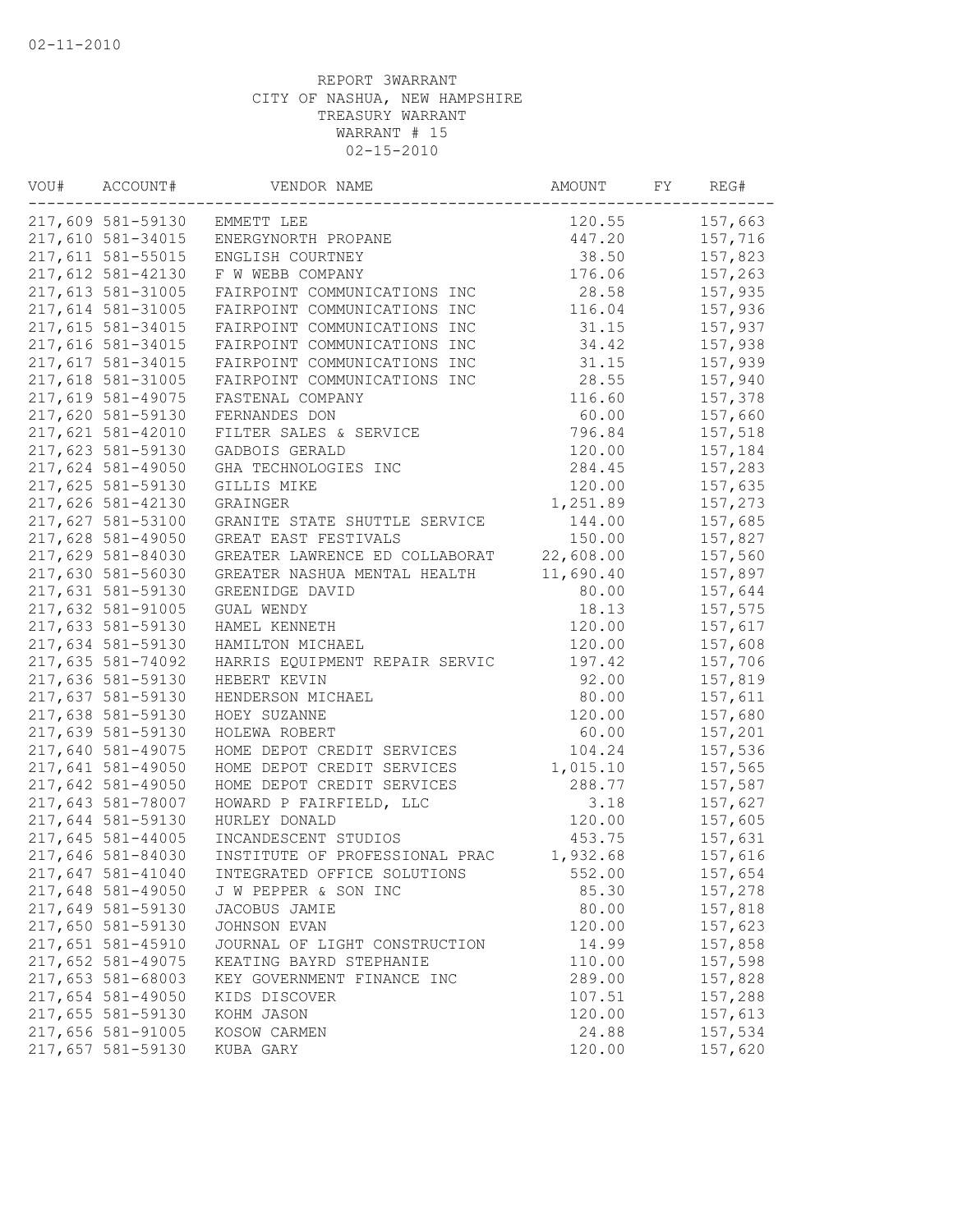| VOU# | ACCOUNT#          | VENDOR NAME                    | AMOUNT    | FY | REG#    |
|------|-------------------|--------------------------------|-----------|----|---------|
|      | 217,658 581-59130 | KUZMICH DAVID                  | 200.00    |    | 157,626 |
|      | 217,659 581-55005 | LAKES REGION CHARTER CO        | 250.00    |    | 157,609 |
|      | 217,660 581-59130 | LALLY JOSEPH                   | 80.00     |    | 157,252 |
|      | 217,661 581-59130 | LATHAM FREDERICK               | 120.00    |    | 157,604 |
|      | 217,662 581-49075 | LATINA DONNA                   | 31.06     |    | 157,564 |
|      | 217,663 581-59130 | LAVOIE DANA                    | 80.00     |    | 157,621 |
|      | 217,664 581-84030 | LEARNING CENTER FOR THE DEAF   | 6,341.34  |    | 157,637 |
|      | 217,665 581-49050 | LEGO EDUCATION                 | 4.44      |    | 157,592 |
|      | 217,666 581-59130 | LENTINI SALVATORE              | 120.00    |    | 157,639 |
|      | 217,667 581-84030 | LIGHTHOUSE SCHOOL INC          | 52,996.71 |    | 157,509 |
|      | 217,668 581-91005 | LUCAS MARK                     | 43.38     |    | 157,689 |
|      | 217,669 581-53101 | LUSTICK DOREEN                 | 337.50    |    | 157,826 |
|      | 217,670 581-42110 | M & M ELECTRICAL SUPPLY CO INC | 610.26    |    | 157,694 |
|      | 217,670 581-49050 | M & M ELECTRICAL SUPPLY CO INC | 194.85    |    | 157,694 |
|      | 217,671 581-59130 | MARCOTTE DEREK                 | 60.00     |    | 157,645 |
|      | 217,672 581-49050 | MARKET BASKET                  | 291.28    |    | 157,329 |
|      | 217,673 581-91005 | MARTIN JANICE                  | 140.80    |    | 157,512 |
|      | 217,674 581-75090 | MARVELL PLATE GLASS INC        | 230.00    |    | 157,211 |
|      | 217,675 581-78007 | MAYNARD & LESIEUR INCORPORATED | 33.25     |    | 157,708 |
|      | 217,676 581-59130 | MCCARTHY DENNIS                | 60.00     |    | 157,406 |
|      | 217,677 581-53103 | MCCARTNEY AMY                  | 6,036.50  |    | 157,643 |
|      | 217,678 581-59130 | MELANSON DENNIS                | 180.00    |    | 157,210 |
|      | 217,679 581-59130 | MENCK ROBERT III               | 160.00    |    | 157,642 |
|      | 217,680 581-49075 | MERRIMACK BUILDING SUPPLY INC  | 131.00    |    | 157,502 |
|      | 217,681 581-91005 | MILLER JOE                     | 18.30     |    | 157,647 |
|      | 217,682 581-53103 | MOORE SANDRA                   | 1,400.00  |    | 157,713 |
|      | 217,683 581-49050 | MSC INDUSTRIAL SUPPLY CO INC   | 516.97    |    | 157,533 |
|      | 217,684 581-53100 | MULTI-STATE BILLING SERVICES L | 2,259.75  |    | 157,648 |
|      | 217,685 581-84030 | NASHOBA LEARNING GROUP         | 7,784.46  |    | 157,590 |
|      | 217,686 581-84030 | NASHUA CHILDREN'S HOME         | 23,070.18 |    | 157,529 |
|      | 217,687 581-49910 | NASHUA OUTDOOR POWER EQUIPMENT | 78.92     |    | 157,326 |
|      | 217,688 581-78007 | NASHUA WHOLESALE TIRE INC      | 260.00    |    | 157,298 |
|      | 217,689 581-34015 | NATIONAL GRID                  | 5,268.68  |    | 157,944 |
|      | 217,690 581-42010 | NATIONWIDE SALES & SERVICE     | 5,228.05  |    | 157,521 |
|      | 217,691 581-74092 | NEVERETTS SEW & VAC INC        | 90.00     |    | 157,226 |
|      | 217,692 581-84055 | NFI MASSACHUSETTS INC          | 5,577.83  |    | 157,589 |
|      | 217,693 581-84055 | NFI NORTH INC                  | 3,301.08  |    | 157,493 |
|      | 217,694 581-94030 | NHTM                           | 50.00     |    | 157,929 |
|      | 217,695 581-84055 | NORTH HAMPTON SCHOOL           | 4,542.14  |    | 157,811 |
|      | 217,696 581-49050 | NORTHCENTER FOODSERVICE        | 814.79    |    | 157,548 |
|      | 217,696 581-64192 | NORTHCENTER FOODSERVICE        | 1,554.00  |    | 157,548 |
|      | 217,697 581-83009 | NORTHEAST DELTA DENTAL         | 7,634.37  |    | 157,930 |
|      | 217,698 581-74092 | NORTHEAST FOOD SVC EQUIPMENT & | 291.30    |    | 157,228 |
|      | 217,699 581-49050 | ORIENTAL TRADING CO INC        | 89.94     |    | 157,528 |
|      | 217,700 581-49050 | P J CURRIER LUMBER CO          | 274.31    |    | 157,539 |
|      | 217,701 581-31005 | PAETEC COMMUNICATIONS INC      | 17.35     |    | 157,580 |
|      | 217,702 581-49050 | PAETZOLD KATHY                 | 449.94    |    | 157,653 |
|      | 217,703 581-91005 | PAPANICOLAOU PAULA             | 40.88     |    | 157,531 |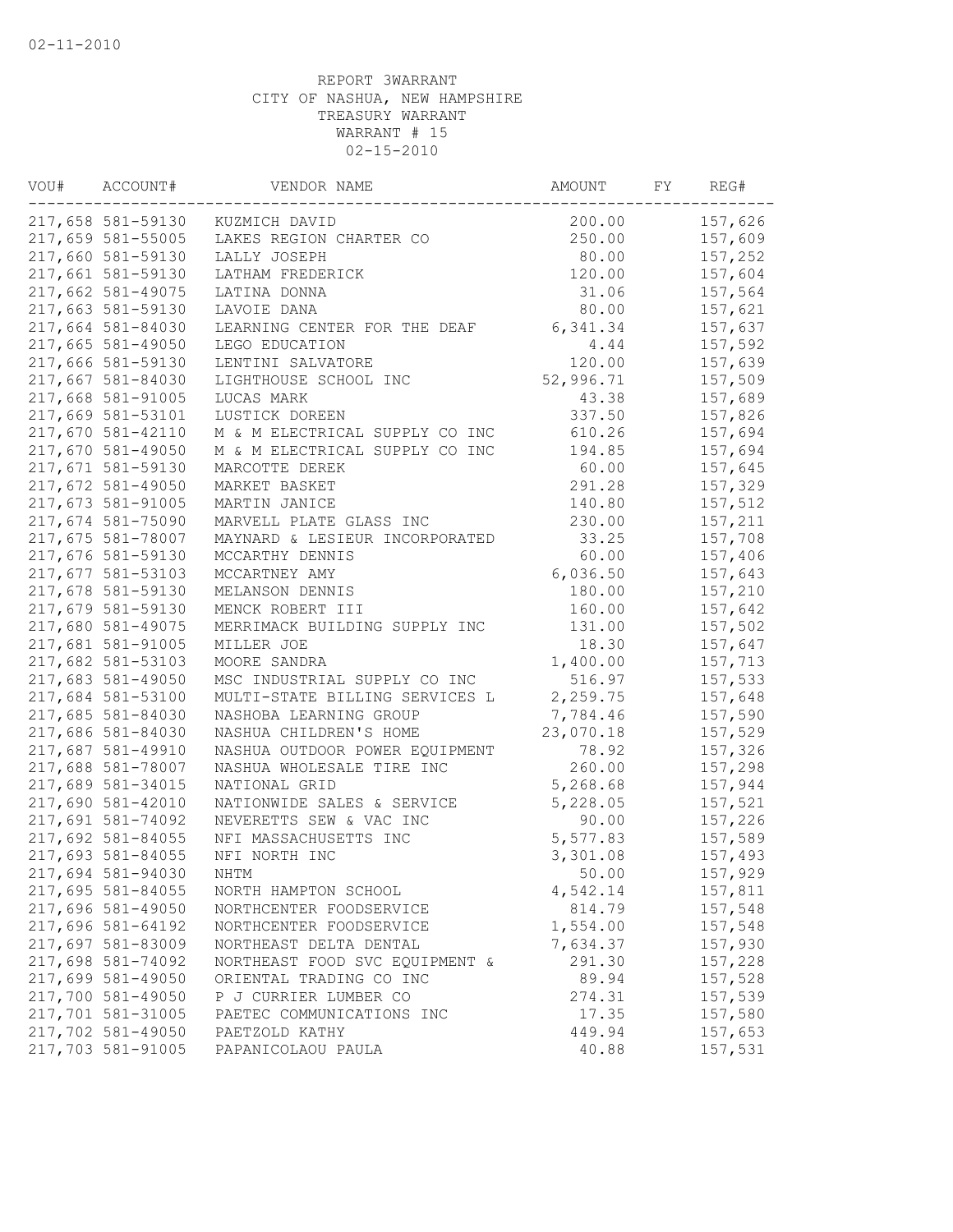| VOU# | ACCOUNT#          | VENDOR NAME                          | AMOUNT     | FY | REG#    |
|------|-------------------|--------------------------------------|------------|----|---------|
|      |                   | 217,704 581-49050 PARENTING NH d/b/a | 200.00     |    | 157,650 |
|      | 217,705 581-49075 | PASEK                                | 2,542.38   |    | 157,380 |
|      | 217,706 581-49050 | PAXTON-PATTERSON                     | 537.87     |    | 157,338 |
|      | 217,707 581-33005 | PENNICHUCK WATER WORKS INC           | 7,338.17   |    | 157,864 |
|      | 217,708 581-91005 | PEREZ KRISTINA                       | 23.80      |    | 157,686 |
|      | 217,709 581-53100 | PERFORMANCE REHAB INC.               | 5, 163. 14 |    | 157,582 |
|      | 217,710 581-47010 | PETTY CASH                           | 26.99      |    | 157,850 |
|      | 217,710 581-49050 | PETTY CASH                           | 85.22      |    | 157,850 |
|      | 217,711 581-53101 | PHOENIX HOUSE OF NEW ENGLAND         | 2,115.00   |    | 157,666 |
|      | 217,712 581-84055 | PINE HAVEN BOYS CENTER               | 2,601.85   |    | 157,500 |
|      | 217,713 581-43005 | PITNEY BOWES INCORPORATED            | 128.55     |    | 157,726 |
|      | 217,714 581-91005 | PLACE PATRICIA                       | 40.95      |    | 157,514 |
|      | 217,715 581-32005 | PSNH                                 | 1,441.57   |    | 157,919 |
|      | 217,716 581-84030 | PSYCHIATRIC EDUCATION SERVICES       | 240.00     |    | 157,556 |
|      | 217,717 581-32005 | PUBLIC SERVICE OF NH                 | 9,798.72   |    | 157,916 |
|      | 217,718 581-78007 | R C WELDING LLC                      | 40.00      |    | 157,198 |
|      | 217,719 581-49075 | RASMUSSEN VERONICA                   | 24.12      |    | 157,583 |
|      | 217,720 581-78007 | RAYMOND J LEVESQUE & SONS            | 1,262.55   |    | 157,515 |
|      | 217,721 581-84030 | READING FOUNDATION (THE)             | 3,162.00   |    | 157,555 |
|      | 217,722 581-84030 | REGIONAL SERVICES & EDUCATION        | 30,445.87  |    | 157,199 |
|      | 217,723 581-42110 | REXEL CLS                            | 120.70     |    | 157,634 |
|      | 217,724 581-59130 | ROBICHAUD ROGER                      | 120.00     |    | 157,431 |
|      | 217,725 581-49050 | ROSS STEPHANIE                       | 14.99      |    | 157,601 |
|      | 217,725 581-91005 | ROSS STEPHANIE                       | 20.00      |    | 157,601 |
|      | 217,726 581-49050 | SANE                                 | 292.25     |    | 157,543 |
|      | 217,727 581-78007 | SANEL AUTO PARTS CO                  | 5.12       |    | 157,320 |
|      | 217,728 581-49050 | SARGENT-WELCH                        | 81.34      |    | 157,249 |
|      | 217,729 581-49050 | SCHOOL HEALTH CORP                   | 45.67      |    | 157,215 |
|      | 217,730 581-41015 | SCHOOL SPECIALTY INC                 | 44.56      |    | 157,524 |
|      | 217,730 581-49050 | SCHOOL SPECIALTY INC                 | 3,021.77   |    | 157,524 |
|      | 217,731 581-84030 | SERESC                               | 68, 442.44 |    | 157,197 |
|      | 217,732 581-91005 | SICILIA KATHRYN                      | 110.50     |    | 157,638 |
|      | 217,733 581-59130 | SIMPSON GARY                         | 60.00      |    | 157,276 |
|      | 217,734 581-84030 | SPAULDING YOUTH CENTER               | 4,085.40   |    | 157,188 |
|      | 217,735 581-74092 | STANLEY ELEVATOR COMPANY INC         | 684.00     |    | 157,729 |
|      | 217,736 581-41015 | STAPLES BUSINESS ADVANTAGE           | 217.68     |    | 157,415 |
|      | 217,736 581-49050 | STAPLES BUSINESS ADVANTAGE           | 1,589.46   |    | 157,415 |
|      | 217,736 581-64045 | STAPLES BUSINESS ADVANTAGE           | 349.78     |    | 157,415 |
|      | 217,737 581-53100 | STATE OF NH CRIMINAL RECORDS         | 1,311.75   |    | 157,852 |
|      | 217,738 581-59130 | STEVENS DOUG                         | 60.00      |    | 157,633 |
|      | 217,739 581-75023 | SUNTECH TINTING                      | 1,950.00   |    | 157,319 |
|      | 217,740 581-53100 | TERMINIX                             | 93.00      |    | 157,594 |
|      | 217,741 581-42120 | TOTAL AIR SUPPLY INC                 | 35.08      |    | 157,408 |
|      | 217,742 581-78007 | TOWERS MOTOR PARTS CORP              | 441.20     |    | 157,430 |
|      | 217,743 581-43005 | U S POSTAL SERVICES                  | 88.00      |    | 157,851 |
|      | 217,744 581-42120 | UNITED SUPPLY INC                    | 811.53     |    | 157,571 |
|      | 217,745 581-31005 | VERIZON BUSINESS                     | 4,412.68   |    | 157,183 |
|      | 217,746 581-84030 | VERMONT CTR FOR THE DEAF &           | 14,866.60  |    | 157,656 |
|      |                   |                                      |            |    |         |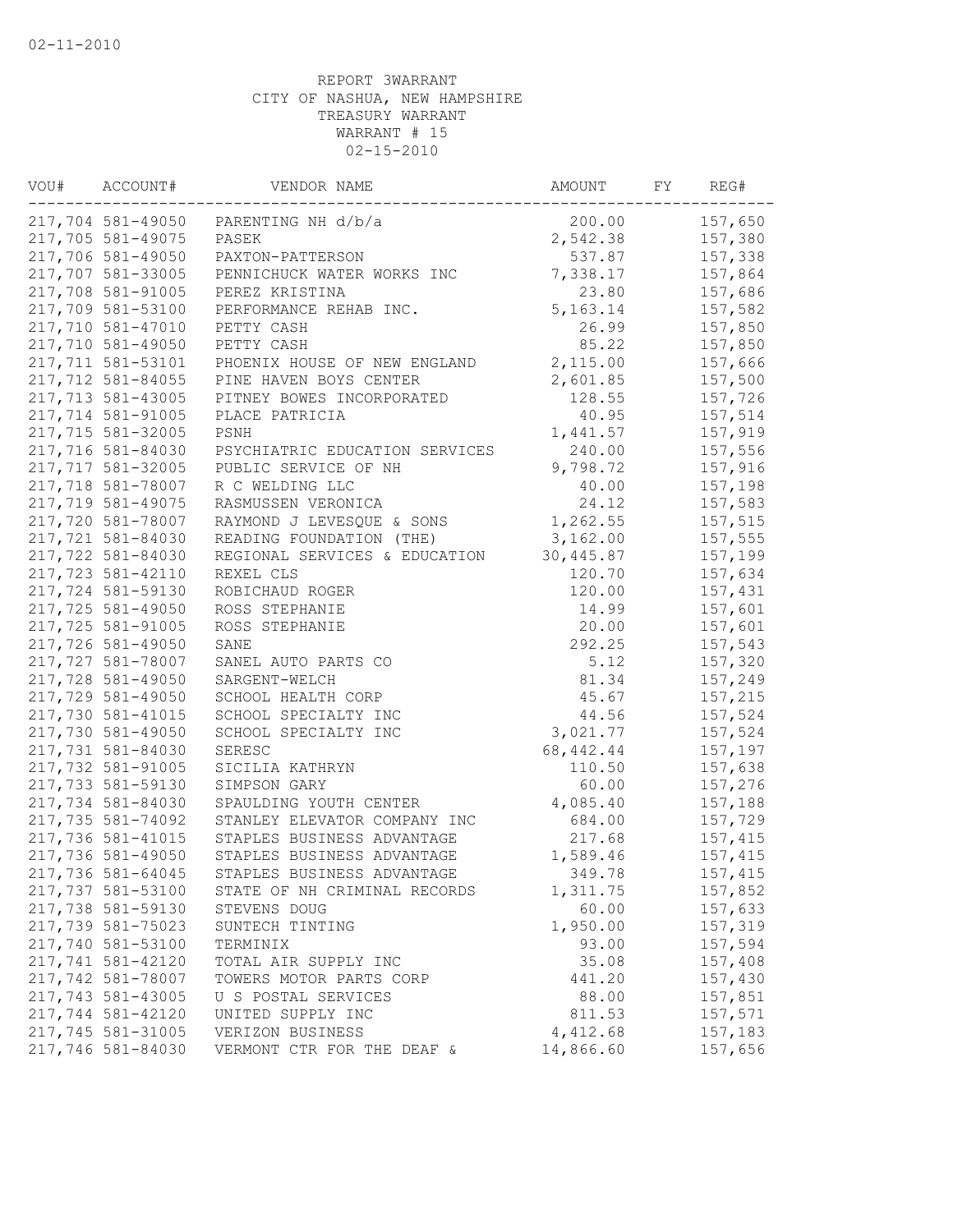| VOU#  | ACCOUNT#          | VENDOR NAME                    | AMOUNT   | FY<br>REG# |
|-------|-------------------|--------------------------------|----------|------------|
|       | 217,747 581-75180 | VIKING ROOFING, INC.           | 234.00   | 157,593    |
|       | 217,748 581-83004 | VISION SERVICE PLAN-NH         | 2,110.48 | 157,943    |
|       | 217,749 581-49050 | W E AUBUCHON CO INC            | 171.77   | 157,932    |
|       | 217,750 581-49075 | WALMART COMMUNITY              | 18.88    | 157,479    |
|       | 217,751 581-41045 | WB MASON COMPANY INC           | 3,911.25 | 157,227    |
|       | 217,752 581-59130 | WEBER GREGG                    | 80.00    | 157,820    |
|       | 217,753 581-91005 | WELLMAN ANN MARIE              | 29.28    | 157,632    |
|       | 217,754 581-59130 | WILHELMI FREDERICK             | 120.00   | 157,618    |
|       | 217,755 581-59130 | WILK EDWIN                     | 80.00    | 157,629    |
|       | 217,756 581-42110 | WILLIAMS COMMUNICATIONS SERVIC | 1,043.25 | 157,574    |
|       | 217,757 581-84055 | WINNACUNNET SCHOOL DISTRICT    | 7,044.00 | 157,603    |
|       | 217,758 581-59130 | WONG GARY                      | 120.00   | 157,809    |
|       | 217,759 581-49050 | WOODWIND & BRASSWIND           | 52.19    | 157,527    |
|       | 581-53101         | YOUTH COUNCIL (THE)            | 4,512.50 |            |
|       | 217,760 581-59130 | ZWICKER DAVE                   | 120.00   | 157,614    |
| TOTAL | 581               | SCHOOL DEPARTMENT              |          | 522,013.87 |
| 580   |                   | 590-24522 M & N SPORTS LLC     | 592.90   | 157,318    |
| TOTAL | 590               | PRIOR YEAR OBLIGATIONS         |          | 592.90     |
| 581   | 595-22015         | BREWER LISA & SHAWN ROBUCCIO   | 1.40     | 157,767    |
| 582   | 595-22015         | CONTRERAS PAULINE              | 15.36    | 157,764    |
| 583   | 595-22015         | FERMAN JOSEPH & ROBERT         | 22.75    | 157,766    |
| 584   | 595-22015         | KHENKIN ALEKSEY & INNA MILOV   | 2.76     | 157,765    |
| 585   | 595-22015         | TONG DONG XU & ZHAOJING        | 77.04    | 157,763    |
| 586   | 595-22015         | TOROSIAN GEORGE & JENNIFER     | 2.76     | 157,768    |
| 587   | 595-22015         | TYMOWICZ MARTIN & SHELIA       | 47.30    | 157,761    |
| 588   | 595-22015         | TYMOWICZ STEVEN M              | 30.10    | 157,762    |
| 589   | 595-22020         | TONG DONG XU & ZHAOJING        | 1,116.18 | 157,763    |
| 590   | 595-22020         | TYMOWICZ MARTIN & SHELIA       | 698.49   | 157,761    |
| 591   | 595-22020         | TYMOWICZ STEVEN M              | 445.77   | 157,762    |
| 592   | 595-22025         | PROPERTY VALUATION ADVISORS    | 3,600.00 | 157,434    |
| TOTAL | 595               | OVERLAY                        |          | 6,059.91   |
|       |                   |                                |          |            |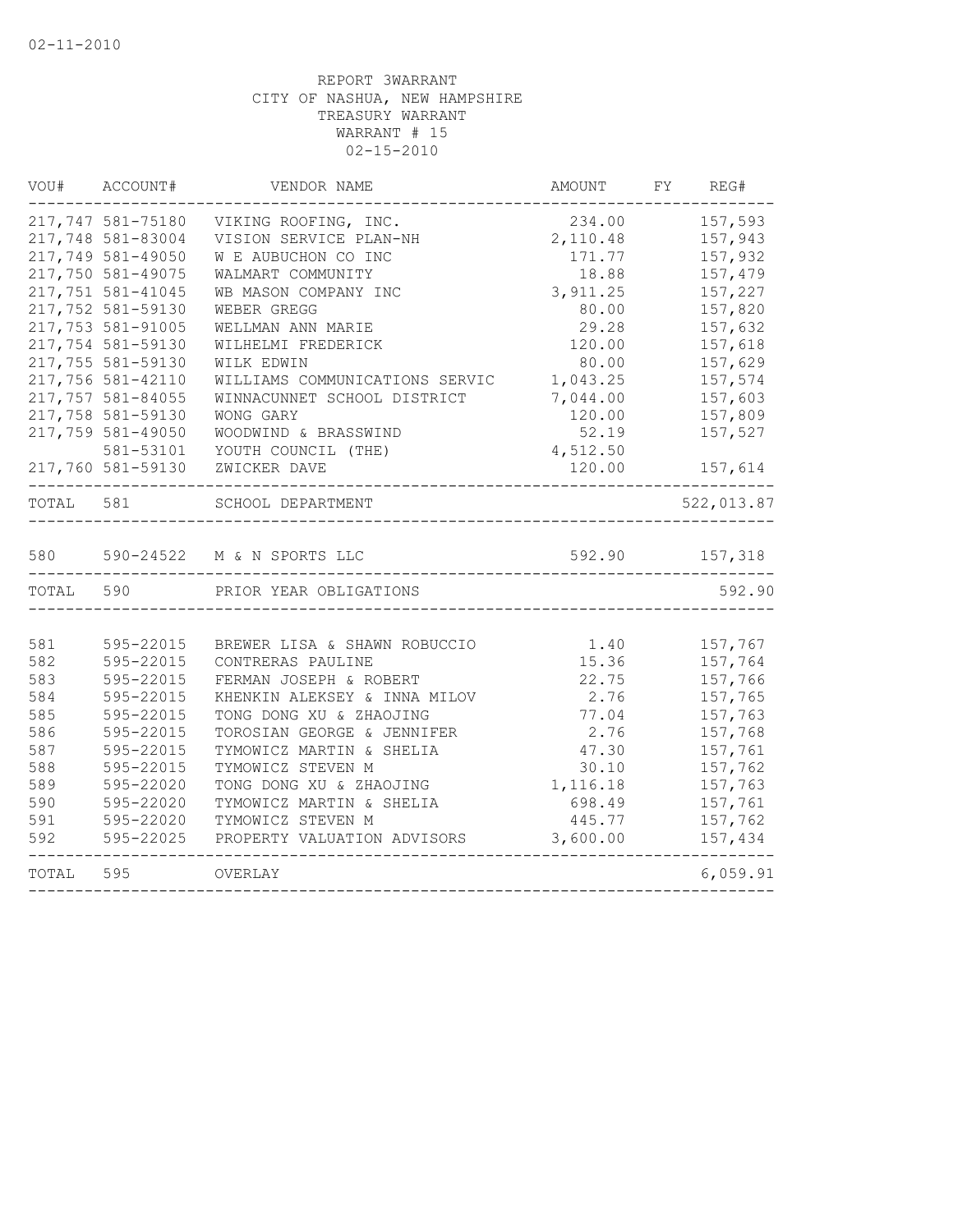| VOU#  | ACCOUNT# | VENDOR NAME                                         | AMOUNT    | FY | REG#      |
|-------|----------|-----------------------------------------------------|-----------|----|-----------|
| 593   | 653-14   | N PANDELENA CONSTRUCTION                            | 20,254.45 |    | 157,495   |
| TOTAL | 653-14   | CAP IMP - STREET DEPT<br>STREET PAVING PROGRAM FY08 |           |    | 20,254.45 |
|       |          |                                                     |           |    |           |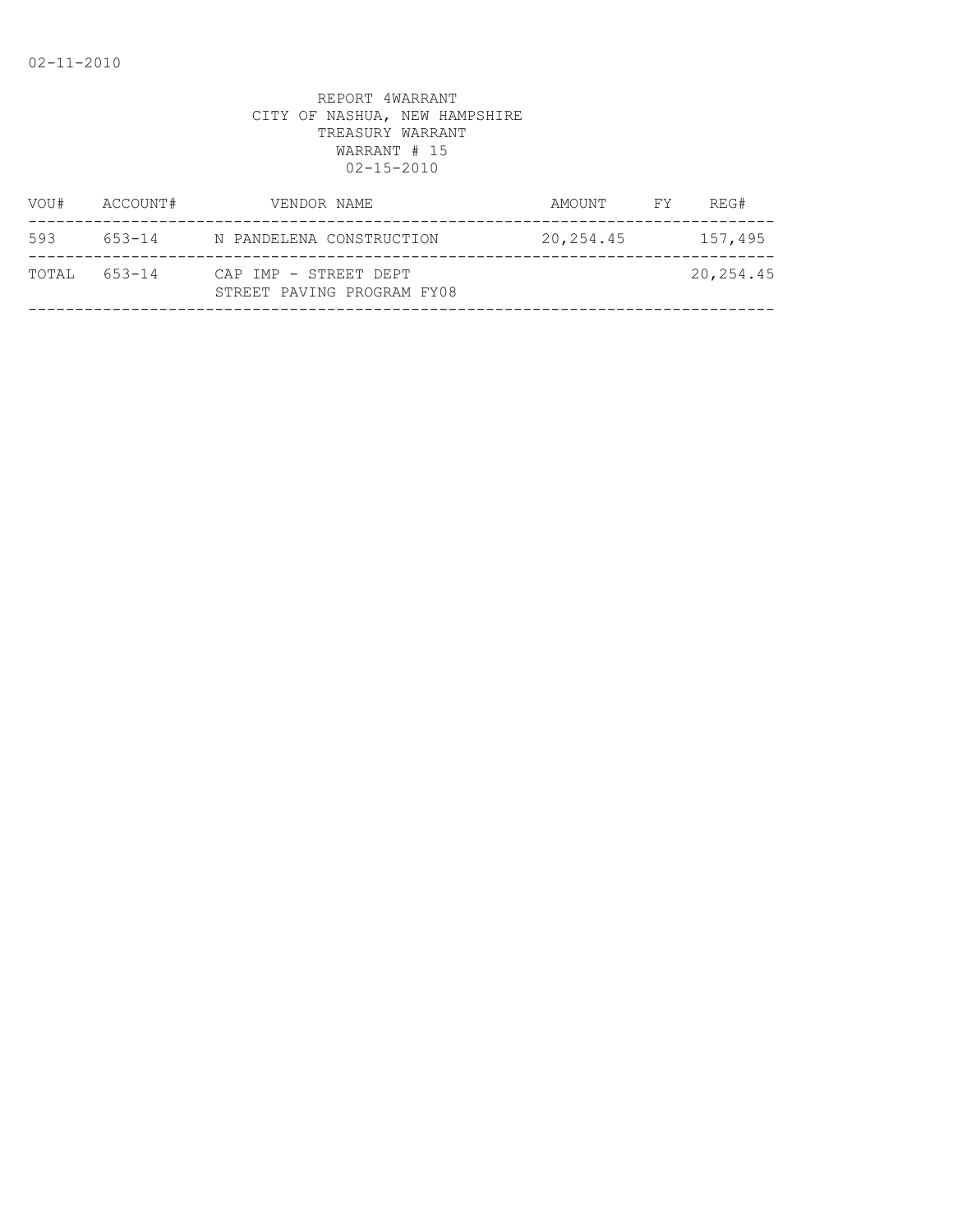| VOU#                     | ACCOUNT#                                         | PROGRAM<br>VENDOR NAME                                                                                                              |                                             | AMOUNT FY REG#                           |
|--------------------------|--------------------------------------------------|-------------------------------------------------------------------------------------------------------------------------------------|---------------------------------------------|------------------------------------------|
| 594<br>595               |                                                  | 722-53140 3735 CAREER CONNECTIONS<br>722-56050 3735 CITIZENS BANK                                                                   | 156.29                                      | 2,864.54 157,923<br>412                  |
| TOTAL 722                |                                                  | CPF-INFORMATION TECHNOLOGY                                                                                                          | 3,020.83                                    |                                          |
| 596<br>597               |                                                  | 753-53075 3740 HAYNER/SWANSON INC<br>753-53075   3740 NASHUA REGIONAL PLANNING COMMI                                                | 37,268.40<br>80,795.13                      | 157,573<br>157,733                       |
| TOTAL                    | 753                                              | CPF-STREET DEPT                                                                                                                     | 118,063.53                                  |                                          |
| 598                      |                                                  | 772-01310 3720 N PANDELENA CONSTRUCTION                                                                                             |                                             | 10,796.95 157,495                        |
| TOTAL                    | 772                                              | CPF-PLANNING DEPT                                                                                                                   | 10,796.95                                   |                                          |
|                          |                                                  | 599 791-59100 3788 PHOTOVAC INC                                                                                                     |                                             | 519.00 157,783                           |
| TOTAL                    | 791                                              | CPF-SOLID WASTE DISPOSAL                                                                                                            | 519.00                                      |                                          |
| 600<br>601<br>602<br>602 | 792-53030<br>792-53030<br>792-54005<br>792-54005 | 3746 FAY SPOFFORD & THORNDIKE LLC<br>3791 SEA CONSULTANTS<br>3747 TELEGRAPH PUBLISHING COMPANY<br>3791 TELEGRAPH PUBLISHING COMPANY | 29,991.93<br>38, 357.79<br>110.10<br>275.25 | 157,222<br>157,376<br>157,719<br>157,719 |
| TOTAL                    | 792                                              | CPF-WASTEWATER USER FUND                                                                                                            | 68,735.07                                   |                                          |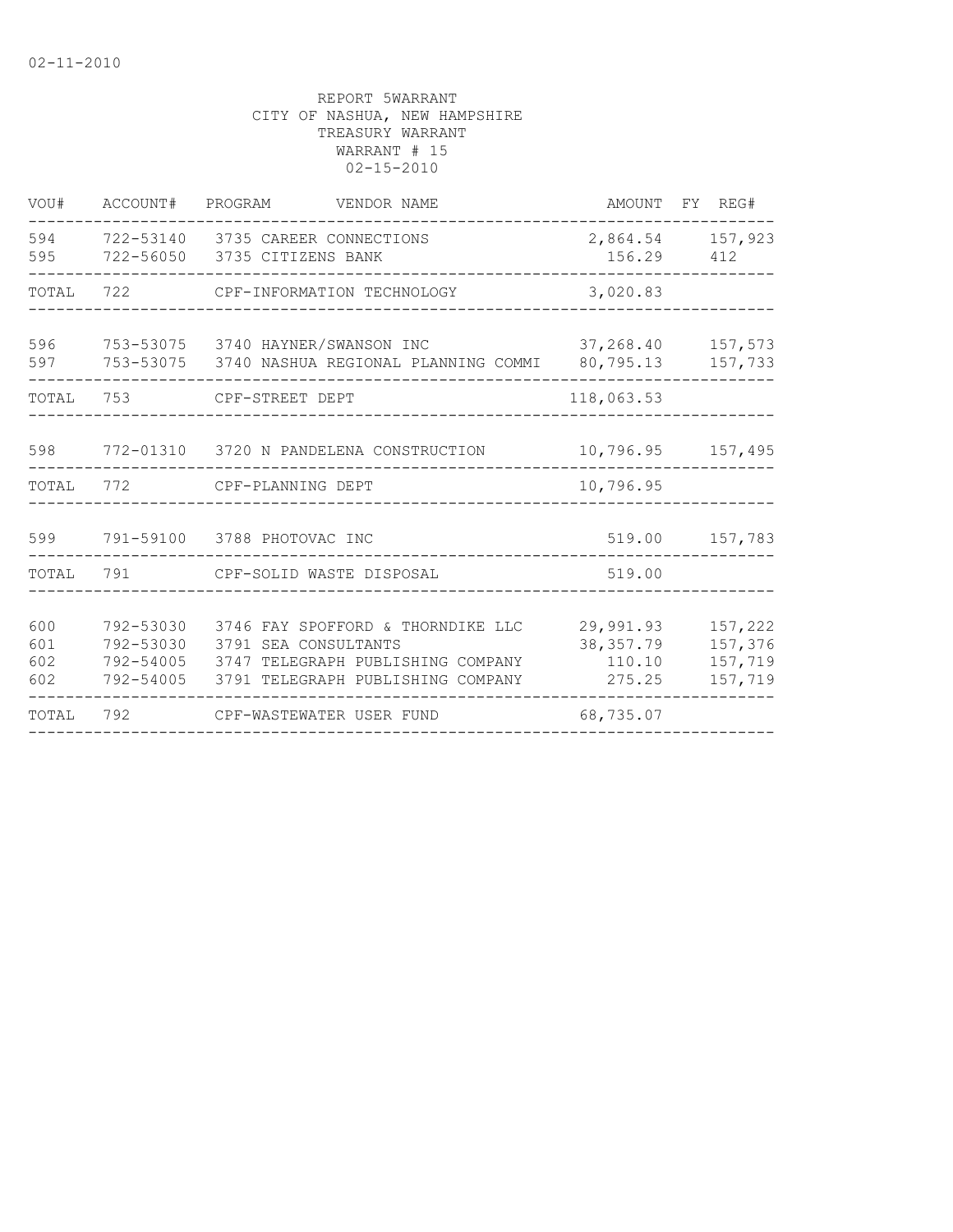| VOU#  | ACCOUNT#  | VENDOR NAME                    | AMOUNT     | FY | REG#        |
|-------|-----------|--------------------------------|------------|----|-------------|
| 603   | 801-31050 | NEXTEL COMMUNICATIONS          | 99.06      |    | 157,868     |
| 604   | 801-32005 | PUBLIC SERVICE OF NH           | 826.41     |    | 157,916     |
| 605   | 801-33005 | PENNICHUCK WATER               | 244.45     |    | 157,877     |
| 606   | 801-33005 | PSNH                           | 81.49      |    | 157,912     |
| 607   | 801-34015 | ENERGYNORTH PROPANE            | 1,665.24   |    | 157,874     |
| 608   | 801-46045 | LEARY EDWARD C JR              | 78.95      |    | 157,853     |
| 609   | 801-48005 | SHATTUCK MALONE OIL CO         | 854.10     |    | 157,859     |
| 609   | 801-48005 | SHATTUCK MALONE OIL CO         | 982.21     |    | 157,859     |
| 609   | 801-48005 | SHATTUCK MALONE OIL CO         | 298.94     |    | 157,859     |
| 610   | 801-49040 | BCM CONTROLS CORPORATION       | 2,370.42   |    | 157,357     |
| 611   | 801-53030 | GZA GEOENVIRONMENTAL INC       | 1,710.65   |    | 157,540     |
| 612   | 801-53075 | USDA APHIS                     | 5,441.67   |    | 157,878     |
| 613   | 801-53088 | ENDYNE INC                     | 501.00     |    | 157,353     |
| 614   | 801-59100 | UNIVERSAL RECYCLING TECH LLC   | 3, 474.72  |    | 157,778     |
| 615   | 801-59105 | BILL'S WORLD CLASS CLEANING IN | 780.00     |    | 157,690     |
| 616   | 801-59178 | NEXTEL COMMUNICATIONS          | 646.41     |    | 157,868     |
| 617   | 801-59238 | OFFICE EQUIPMENT FINANCE SERVI | 79.65      |    | 157,899     |
| 618   | 801-75023 | BELLETETES INC                 | 231.21     |    | 157,312     |
| 619   | 801-75023 | GRAINGER                       | 172.86     |    | 157,339     |
| 620   | 801-77020 | BAYNE MACHINE WORKS            | 3,265.97   |    | 157,306     |
| 621   | 801-77020 | CN WOOD CO INC                 | 267.46     |    | 157,586     |
| 622   | 801-77020 | LIBERTY INTN'L TRUCKS OF NH LL | 17.19      |    | 157,704     |
| 623   | 801-77020 | NEW HAMPSHIRE PETERBILT INC    | 411.93     |    | 157,894     |
| 624   | 801-78065 | MAYNARD & LESIEUR INCORPORATED | 611.10     |    | 157,708     |
| 625   | 801-78065 | SULLIVAN TIRE INC              | 469.09     |    | 157,221     |
| 626   | 801-78100 | CN WOOD CO INC                 | 295.94     |    | 157,586     |
| 627   | 801-78100 | DONOVAN SPRING COMPANY INC     | 102.46     |    | 157,231     |
| 628   | 801-78100 | <b>DUNN BATTERY</b>            | 173.90     |    | 157,279     |
| 629   | 801-78100 | NAPA AUTO PARTS                | 134.64     |    | 157,425     |
| 630   | 801-78100 | NEW G.H. BERLIN OIL COMPANY    | 111.51     |    | 157,348     |
| 631   | 801-78100 | SANEL AUTO PARTS CO            | 172.90     |    | 157,320     |
| 632   | 801-78100 | TST EQUIPMENT INC              | 176.24     |    | 157,295     |
| 633   | 801-85060 | TREASURER STATE OF NH          | 183,798.10 |    | 409         |
| 633   | 801-85065 | TREASURER STATE OF NH          | 53, 198.52 |    | 409         |
| 633   | 801-85070 | TREASURER STATE OF NH          | 16,541.83  |    | 409         |
| 634   | 801-95005 | TREASURER STATE OF NH          | 60.00      |    | 157,181     |
| TOTAL | 801       | SOLID WASTE DISPOSAL           |            |    | 280, 348.22 |
|       |           |                                |            |    |             |
| 635   | 802-31005 | BAYRING COMMUNICATIONS         | 60.42      |    | 157,896     |
| 636   | 802-31005 | FAIRPOINT COMMUNICATIONS       | 63.10      |    | 157,900     |
| 637   | 802-31005 | NEXTEL COMMUNICATIONS          | 212.65     |    | 157,868     |
| 637   | 802-31005 | NEXTEL COMMUNICATIONS          | 137.33     |    | 157,868     |
| 638   | 802-32005 | PSNH                           | 460.48     |    | 157,912     |
| 639   | 802-33005 | PENNICHUCK WATER               | 66.32      |    | 157,877     |
| 640   | 802-45101 | CIBA CORPORATION               | 8,128.00   |    | 157,254     |
| 641   | 802-45103 | JCI JONES CHEMICALS INC        | 3,400.51   |    | 157,741     |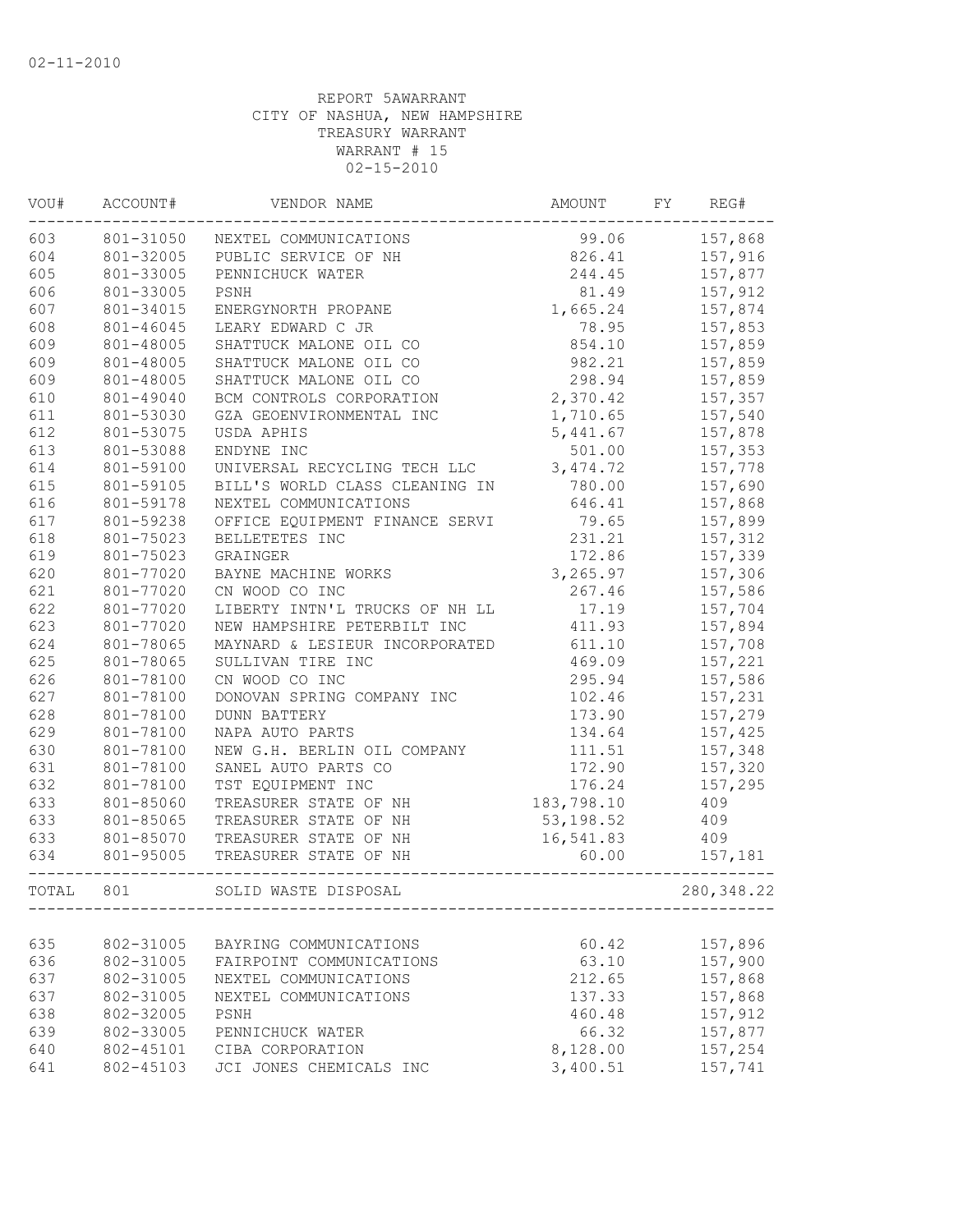| VOU#  | ACCOUNT#    | VENDOR NAME                    | AMOUNT    | FY | REG#      |
|-------|-------------|--------------------------------|-----------|----|-----------|
| 642   | 802-45175   | ARCSOURCE INC                  | 63.29     |    | 157,322   |
| 643   | 802-46045   | UNIFIRST CORPORATION           | 148.26    |    | 157,445   |
| 643   | 802-46045   | UNIFIRST CORPORATION           | 706.18    |    | 157,445   |
| 644   | $802 - 467$ | HILLSBOROUGH COUNTY TREASURER  | 135.49    |    | 157,718   |
| 645   | 802-49070   | HACH COMPANY                   | 608.54    |    | 157,433   |
| 646   | 802-49075   | UNITED SUPPLY COMPANY INC      | 19.86     |    | 157,720   |
| 647   | 802-53030   | CHEMSERVE ENVIRONMENTAL ANALYS | 891.03    |    | 157,414   |
| 648   | 802-53030   | EASTERN ANALYTICAL INC         | 65.00     |    | 157,316   |
| 649   | 802-59100   | NH BRAGG & SONS INC            | 224.22    |    | 157,196   |
| 650   | 802-59100   | TREASURER STATE OF NH          | 883.63    |    | 157,860   |
| 651   | 802-59105   | GREENLEAF WILLIAM              | 425.00    |    | 157,375   |
| 653   | 802-59220   | PRINTGRAPHICS OF MAINE         | 1,000.00  |    | 426       |
| 652   | 802-59220   | PRINTGRAPHICS OF MAINE         | 368.35    |    | 157,259   |
| 654   | 802-59225   | RESOURCE MANAGEMENT INC        | 19,469.01 |    | 157,192   |
| 655   | 802-59230   | BROX INDUSTRIES INC            | 105.92    |    | 157,233   |
| 656   | 802-59275   | PENNICHUCK                     | 8,006.06  |    | 157,902   |
| 657   | 802-59320   | NAPA AUTO PARTS                | 62.70     |    | 157,425   |
| 658   | 802-64192   | GRAINGER                       | 666.29    |    | 157,273   |
| 659   | 802-64192   | HOME DEPOT CREDIT SERVICES     | 76.56     |    | 157,873   |
| 660   | 802-64192   | MCMASTER-CARR SUPPLY CO        | 30.40     |    | 157,308   |
| 660   | 802-64192   | MCMASTER-CARR SUPPLY CO        | 25.96     |    | 157,308   |
| 661   | 802-77045   | BEARINGS SPECIALTY CO INC      | 177.75    |    | 157,452   |
| 662   | 802-77045   | FASTENAL COMPANY               | 50.35     |    | 157,378   |
| 663   | 802-77045   | UNITED BLOWER INC              | 313.00    |    | 157,673   |
| 664   | 802-77050   | GRAINGER                       | 267.12    |    | 157,273   |
| 665   | 802-77050   | MCMASTER-CARR SUPPLY CO        | 203.15    |    | 157,308   |
| 666   | 802-77050   | PINE MOTOR PARTS               | 46.94     |    | 157,710   |
| 667   | 802-77062   | MCMASTER-CARR SUPPLY CO        | 204.62    |    | 157,308   |
| 668   | 802-77065   | INNOVATIVE MACHINE INC         | 1,402.50  |    | 157,213   |
| 669   | 802-77065   | M & B MACHINING AND WELDING    | 505.00    |    | 157,705   |
| 670   | 802-77068   | UNITED SUPPLY COMPANY INC      | 11.28     |    | 157,720   |
| 671   | 802-77069   | GRAINGER                       | 125.55    |    | 157,273   |
| 672   | 802-77069   | HOME DEPOT CREDIT SERVICES     | 11.42     |    | 157,873   |
| 673   | 802-77069   | M & M ELECTRICAL SUPPLY CO INC | 54.80     |    | 157,694   |
| 674   | 802-77070   | SAFETY KLEEN INC               | 970.00    |    | 157,349   |
| 675   | 802-91010   | DOOKRAN STEPHEN                | 7.50      |    | 157,428   |
| 676   | 802-94005   | CIARDELLI GERALDINE            | 305.10    |    | 157,854   |
| 677   | 802-94005   | LESIEUR NANCY                  | 214.02    |    | 157,856   |
| 678   | 802-94005   | MANDRA RANDY                   | 75.00     |    | 157,855   |
| 679   | 802-95005   | NH LAND SURVEYORS ASSOCIATION  | 90.00     |    | 157,892   |
| TOTAL | 802         | SEWERAGE DISPOSAL SYSTEM       |           |    | 51,545.66 |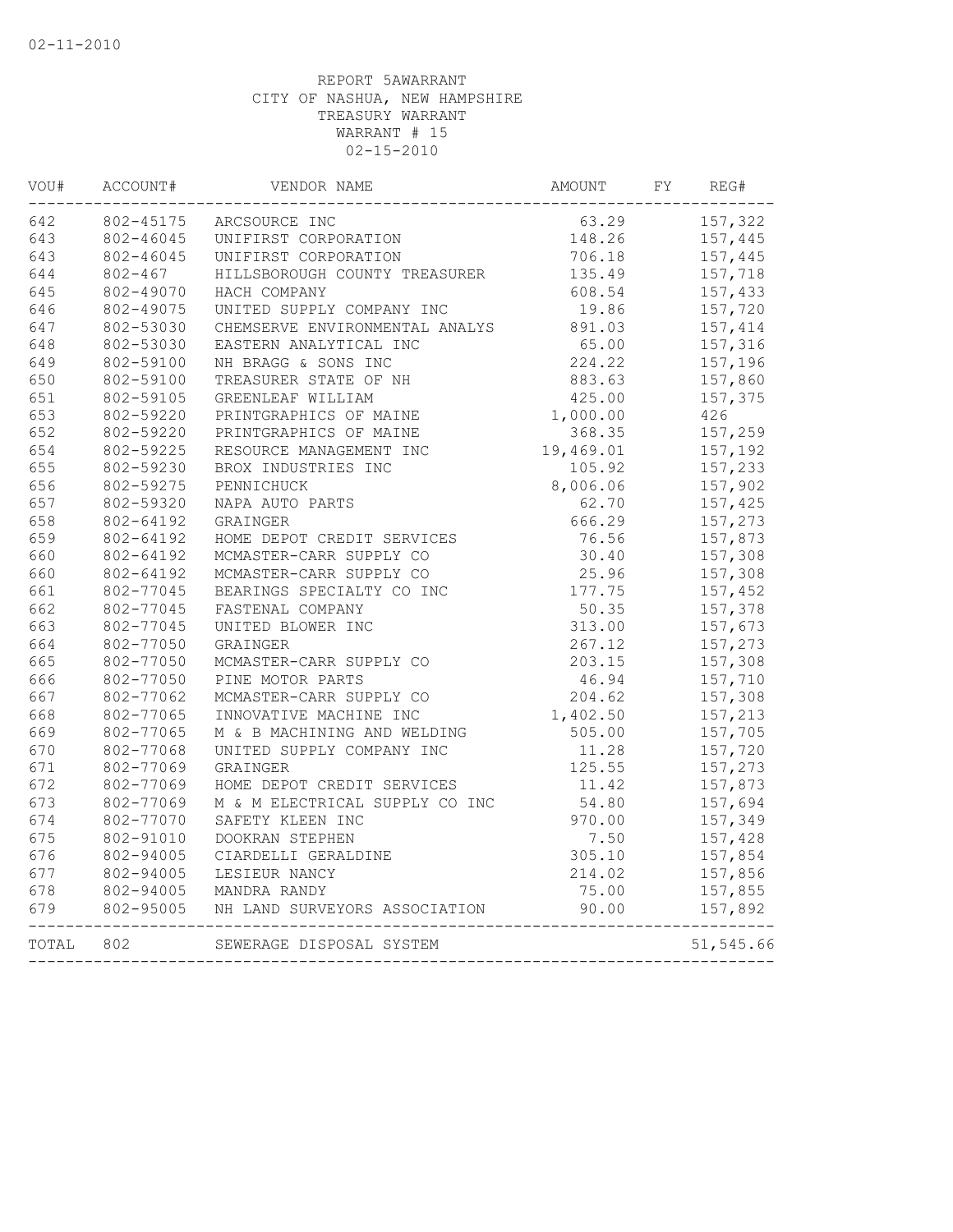| VOU#                     | ACCOUNT#                                         | VENDOR NAME                                                                                          | <b>AMOUNT</b>                        | FY | REG#                                     |
|--------------------------|--------------------------------------------------|------------------------------------------------------------------------------------------------------|--------------------------------------|----|------------------------------------------|
| 680                      | 915-94010                                        | SCHRADER BECKY                                                                                       | 720.00                               |    | 157,857                                  |
| TOTAL                    | 915                                              | HUMAN RESOURCE TRUST FUND                                                                            |                                      |    | 720.00                                   |
| 681                      | $951 - 23$                                       | SURIANELLO RALPH INC                                                                                 | 500.00                               |    | 157,743                                  |
| TOTAL                    | 951                                              | PWD & ENG TRUST FUND                                                                                 |                                      |    | 500.00                                   |
| 682                      | 952-05058                                        | STAPLES BUSINESS ADVANTAGE                                                                           | 124.41                               |    | 157,476                                  |
| TOTAL                    | 952                                              | PARK & RECREATION TRUST FUND                                                                         |                                      |    | 124.41                                   |
| 683<br>684               | 961-05069<br>$961 - 45185$                       | LEMIRE SCOTT<br>HARDY DORIC INC                                                                      | 3,770.00<br>585.00                   |    | 157,693<br>157,327                       |
| TOTAL                    | 961                                              | EDGEWOOD CEMETERY TRUST FUND                                                                         |                                      |    | 4,355.00                                 |
| 685<br>686               | 963-34005<br>963-45185                           | MCLAUGHLIN OIL COMPANY<br>HARDY DORIC INC                                                            | 363.02<br>975.00                     |    | 157,270<br>157,327                       |
| TOTAL                    | 963                                              | WOODLAWN CEMETERY TRUST FUND                                                                         |                                      |    | 1,338.02                                 |
| 687<br>688<br>689<br>690 | 975-31040<br>975-45090<br>975-45150<br>975-51005 | BAYRING COMMUNICATIONS<br>INGRAM LIBRARY SERVICES<br>BAKER & TAYLOR<br>BARRADALE O'CONNELL NEWKIRK & | 25.00<br>39.90<br>1,670.07<br>207.50 |    | 157,896<br>157,463<br>157,258<br>157,317 |
| TOTAL                    | 975                                              | LIBRARY TRUST FUND                                                                                   |                                      |    | 1,942.47                                 |
| 217,76                   | 981-49050                                        | SCHOLASTIC INCORPORATED                                                                              | 4,399.35                             |    | 157,725                                  |
| TOTAL                    | 981                                              | SCHOOL TRUST FUND                                                                                    |                                      |    | 4,399.35                                 |
|                          |                                                  |                                                                                                      |                                      |    |                                          |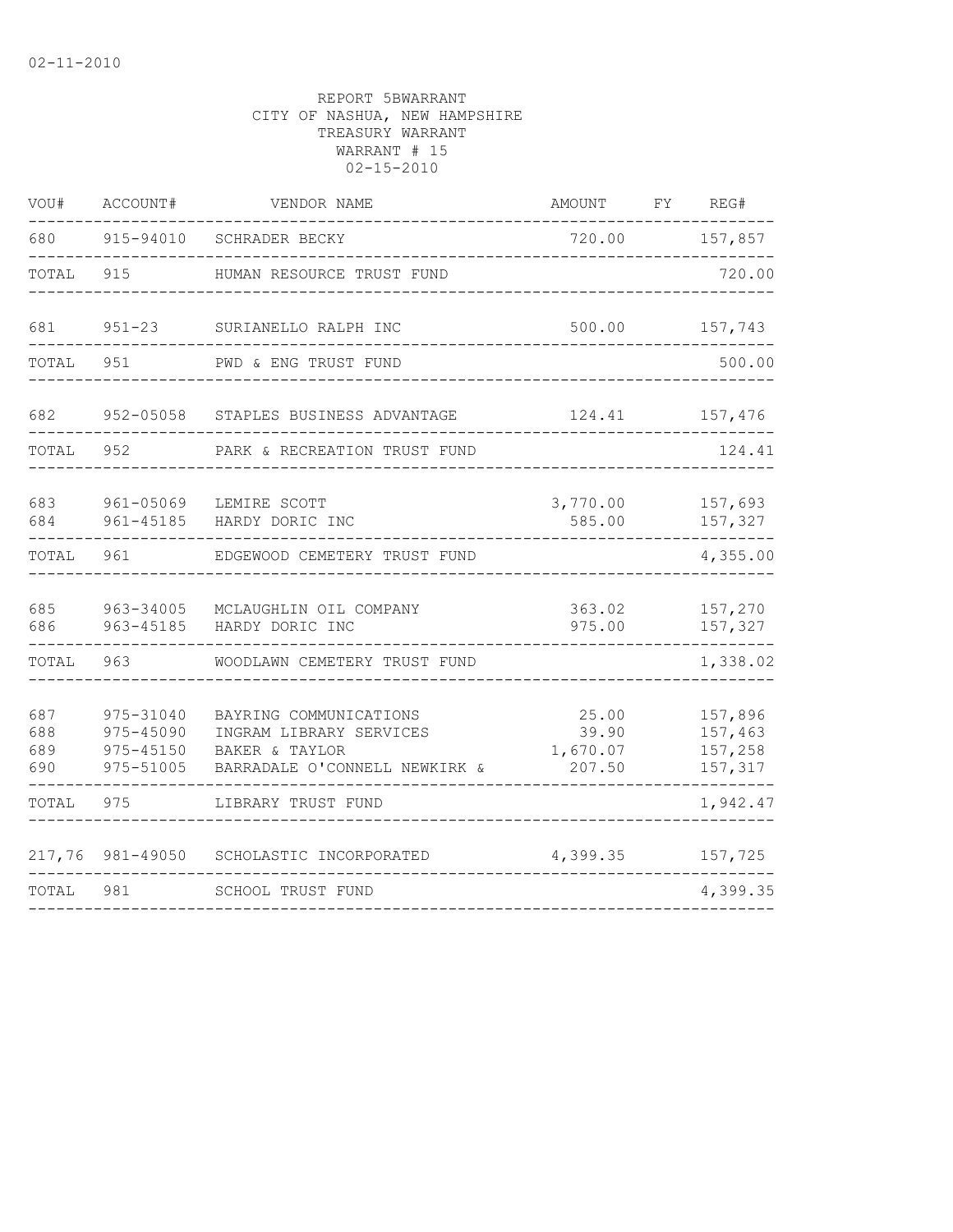|           | ACCOUNT# PAYROLL WEEK ENDING |  | AMOUNT |
|-----------|------------------------------|--|--------|
|           |                              |  |        |
| TOTAL 951 |                              |  |        |
|           |                              |  |        |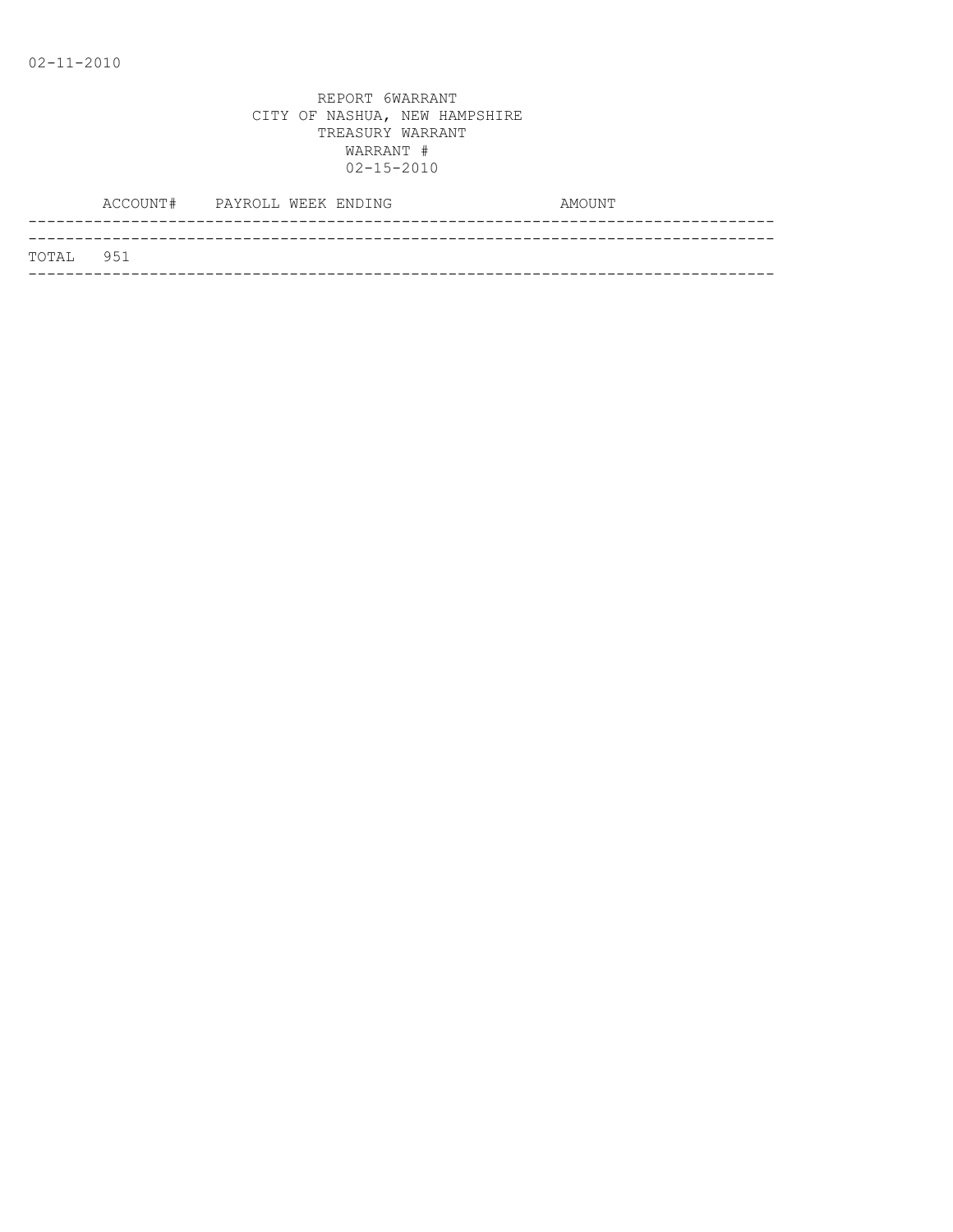|           | ACCOUNT#   | PAYROLL WEEK ENDING     | AMOUNT     |           |
|-----------|------------|-------------------------|------------|-----------|
|           |            | 305-11125 06-FEB-2010   | 929.81     |           |
|           |            | 305-11125 30-JAN-2010   | 929.81     |           |
|           |            | 305-11239   06-FEB-2010 | 1,044.26   |           |
|           |            | 305-11239 30-JAN-2010   | 1,044.26   |           |
| TOTAL 305 |            |                         |            | 3,948.14  |
|           |            |                         |            |           |
|           | 308-11130  | 06-FEB-2010             | 833.85     |           |
|           |            | 308-11130 30-JAN-2010   | 833.85     |           |
|           |            | 308-11418  06-FEB-2010  | 477.92     |           |
|           | 308-11418  | 30-JAN-2010             | 477.91     |           |
|           | 308-11441  | 06-FEB-2010             | 1,404.70   |           |
|           | 308-11441  | 30-JAN-2010             | 1,404.69   |           |
|           | 308-11446  | 06-FEB-2010             | 838.07     |           |
|           | 308-11446  | 30-JAN-2010             | 838.07     |           |
|           | 308-11540  | 06-FEB-2010             | 1,047.51   |           |
|           | 308-11540  | 30-JAN-2010             | 1,047.51   |           |
|           | 308-11578  | 06-FEB-2010             | 964.37     |           |
|           | 308-11578  | 30-JAN-2010             | 964.37     |           |
|           | 308-11589  | 06-FEB-2010             | 1,044.26   |           |
|           | 308-11589  | 30-JAN-2010             | 1,044.26   |           |
|           | 308-11608  | 06-FEB-2010             | 952.10     |           |
|           | 308-11608  | 30-JAN-2010             | 952.10     |           |
|           | 308-83051  | 06-FEB-2010             | 3,317.44   |           |
|           | 308-83051  | 30-JAN-2010             | 2,996.82   |           |
|           | 308-83052  | 06-FEB-2010             | 1,717.14   |           |
|           | 308-83052  | 30-JAN-2010             | 1,717.14   |           |
|           |            | 308-83102 06-FEB-2010   | 2,474.16   |           |
|           |            | 308-83102 30-JAN-2010   | 2,474.16   |           |
|           |            |                         |            |           |
| TOTAL 308 |            | SRF - INSURANCE         |            | 29,822.40 |
|           |            |                         |            |           |
|           |            | 3097-11162 06-FEB-2010  | 627.00     |           |
|           |            | 3097-11162 30-JAN-2010  | 627.00     |           |
|           |            | 3097-11408 06-FEB-2010  | 394.05     |           |
|           |            | 3097-11408 30-JAN-2010  | 420.18     |           |
|           | 3097-12112 | 06-FEB-2010             | 612.53     |           |
|           | 3097-12112 | $30 - JAN - 2010$       | 620.39     |           |
|           | 3097-19138 | $06 - FEB - 2010$       | 3,011.20   |           |
|           | 3097-19139 | 06-FEB-2010             | 12,807.64  |           |
|           | 3097-19140 | $06 - FEB - 2010$       | 8,972.96   |           |
|           | 3097-19140 | $30 - JAN - 2010$       | 8,887.97   |           |
|           | 3097-19540 | 06-FEB-2010             | 22, 474.38 |           |
|           | 3097-19540 | $30 - JAN - 2010$       | 21,915.53  |           |
|           | 3097-19544 | 06-FEB-2010             | 708.90     |           |
|           | 3097-19544 | $30 - JAN - 2010$       | 700.04     |           |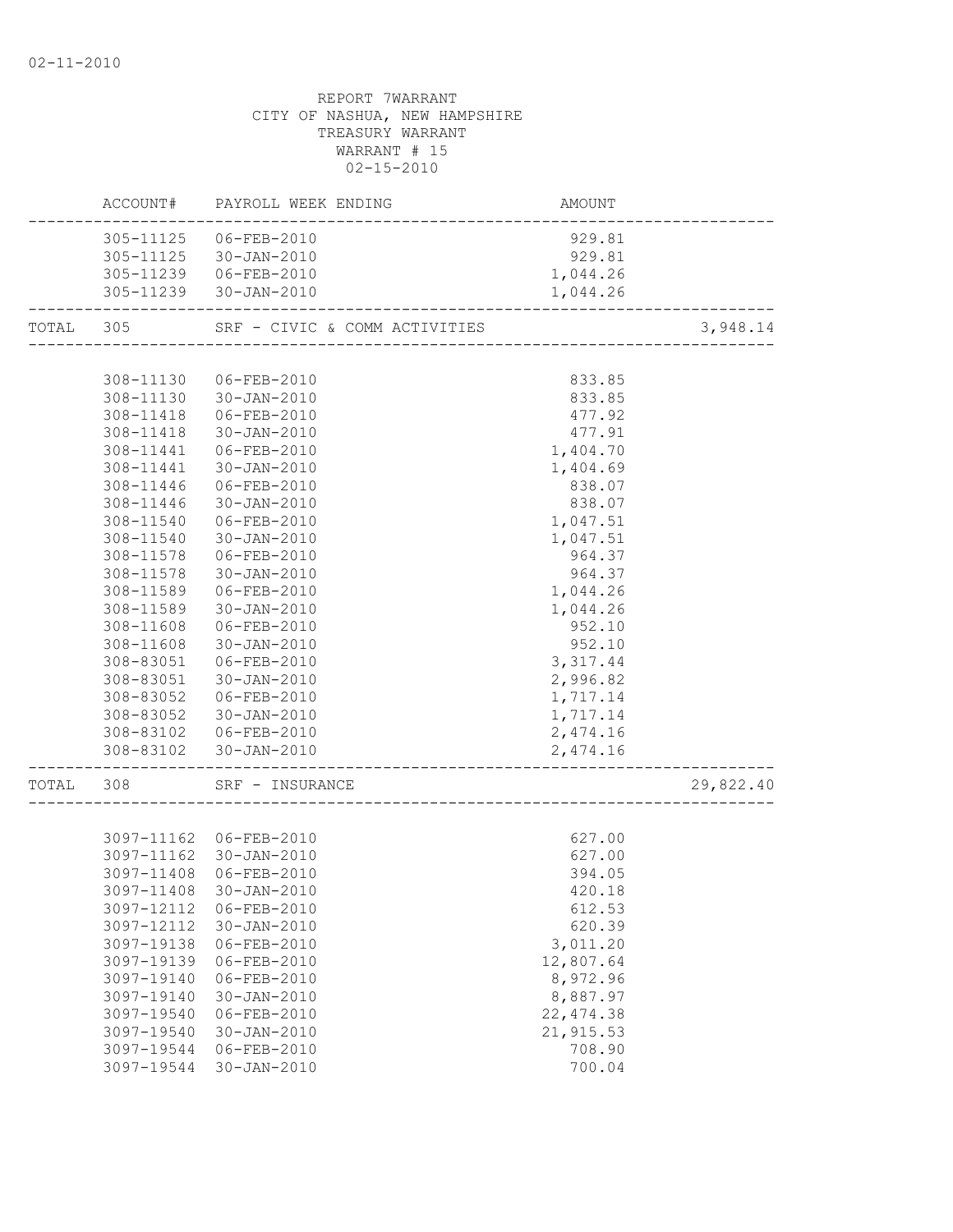|           |                                                                                         | ACCOUNT# PAYROLL WEEK ENDING                                                                                                                                                                                                             | AMOUNT                                                                                                                   |            |
|-----------|-----------------------------------------------------------------------------------------|------------------------------------------------------------------------------------------------------------------------------------------------------------------------------------------------------------------------------------------|--------------------------------------------------------------------------------------------------------------------------|------------|
|           |                                                                                         | 3097-19545 06-FEB-2010<br>3097-19545 30-JAN-2010                                                                                                                                                                                         | 1,562.29<br>1,086.82                                                                                                     |            |
|           | TOTAL 309                                                                               | SRF - FOOD SERVICES                                                                                                                                                                                                                      |                                                                                                                          | 85, 428.88 |
|           |                                                                                         | 3098-13004 06-FEB-2010<br>3098-13004 30-JAN-2010                                                                                                                                                                                         | 865.16<br>374.27                                                                                                         |            |
|           | TOTAL 309                                                                               | FRESH FRUIT & VEGETABLE GRANT                                                                                                                                                                                                            |                                                                                                                          | 1,239.43   |
|           |                                                                                         | 3117-12006 06-FEB-2010<br>3117-12006 30-JAN-2010                                                                                                                                                                                         | 2,875.00<br>550.00                                                                                                       |            |
| TOTAL 311 |                                                                                         | DRIVER'S EDUCATION                                                                                                                                                                                                                       |                                                                                                                          | 3,425.00   |
|           | 312-11165<br>312-11165<br>312-11191<br>312-11191<br>312-11547<br>312-11547<br>312-12116 | 06-FEB-2010<br>30-JAN-2010<br>312-11167 06-FEB-2010<br>312-11167 30-JAN-2010<br>06-FEB-2010<br>$30 - JAN - 2010$<br>06-FEB-2010<br>30-JAN-2010<br>06-FEB-2010<br>312-12116 30-JAN-2010<br>312-13004 06-FEB-2010<br>312-13004 30-JAN-2010 | 739.70<br>739.70<br>282.69<br>282.69<br>807.83<br>807.83<br>2,170.11<br>2,170.11<br>614.87<br>614.87<br>805.95<br>500.55 |            |
| TOTAL 312 |                                                                                         | SRF - FINANCIAL SERVICES                                                                                                                                                                                                                 |                                                                                                                          | 10,536.90  |
|           |                                                                                         | 3122-12006 06-FEB-2010<br>3122-12006 30-JAN-2010                                                                                                                                                                                         | 387.50<br>87.50                                                                                                          |            |
| TOTAL 312 |                                                                                         | ADULT ED/CONTINUING ED                                                                                                                                                                                                                   |                                                                                                                          | 475.00     |
|           |                                                                                         | 3130-13133 06-FEB-2010                                                                                                                                                                                                                   | 175.00                                                                                                                   |            |
| TOTAL     | 313                                                                                     | FIFTH BLOCK OJDDP                                                                                                                                                                                                                        |                                                                                                                          | 175.00     |
|           |                                                                                         | 3230-11870 06-FEB-2010<br>3230-12006 30-JAN-2010                                                                                                                                                                                         | 1,500.00<br>125.00                                                                                                       |            |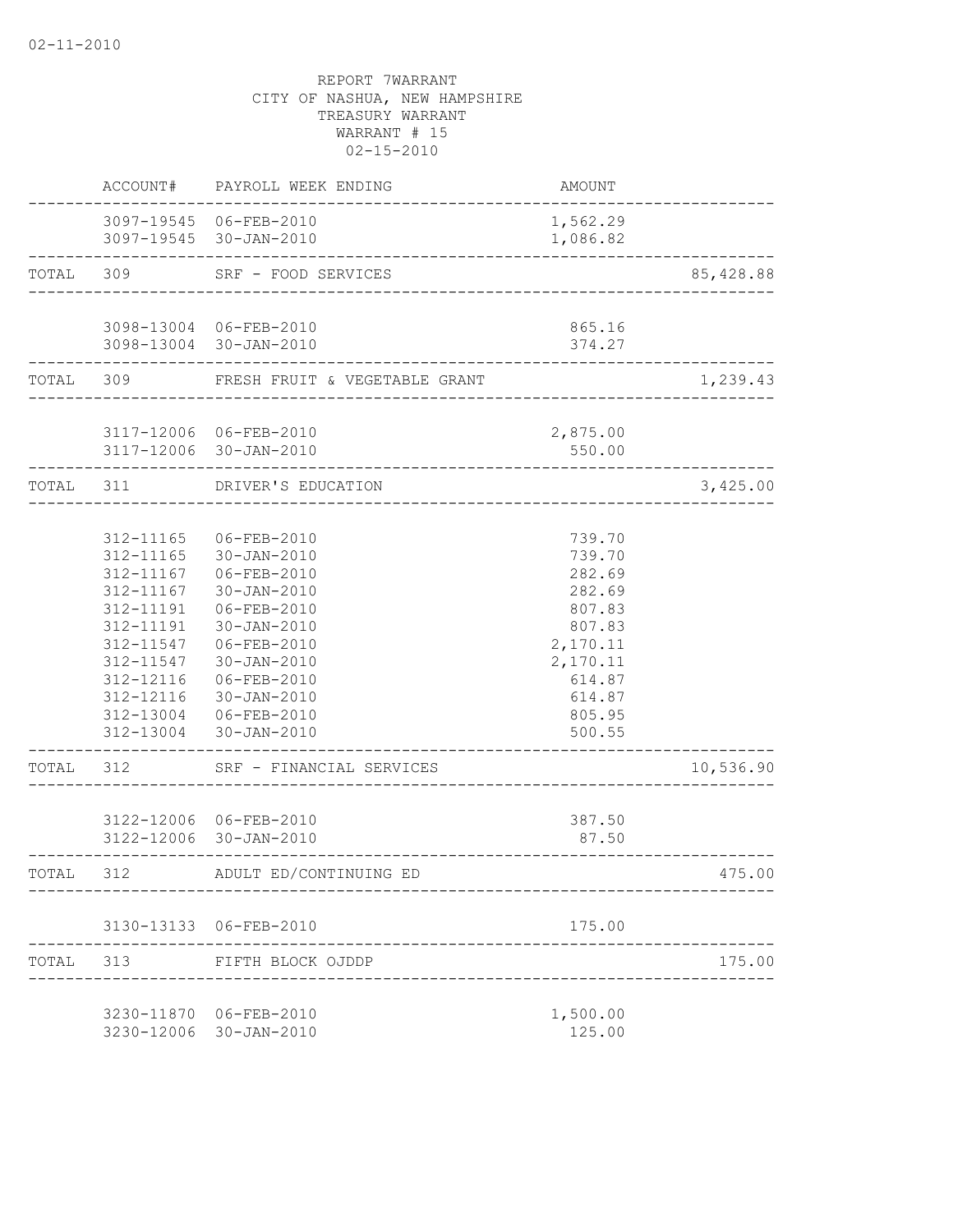|       |                                                                                                                   | ACCOUNT# PAYROLL WEEK ENDING                                                                                                                                                                                                                                     | AMOUNT                                                                                                                                                                  |              |
|-------|-------------------------------------------------------------------------------------------------------------------|------------------------------------------------------------------------------------------------------------------------------------------------------------------------------------------------------------------------------------------------------------------|-------------------------------------------------------------------------------------------------------------------------------------------------------------------------|--------------|
|       |                                                                                                                   | TOTAL 323 ADULT BASIC ED HS ALTERNATIVE                                                                                                                                                                                                                          |                                                                                                                                                                         | 1,625.00     |
|       |                                                                                                                   | 3245-11860 06-FEB-2010                                                                                                                                                                                                                                           | 1,373.08                                                                                                                                                                |              |
|       |                                                                                                                   | TOTAL 324 YOUTH SAFE HAVEN-PAL                                                                                                                                                                                                                                   |                                                                                                                                                                         | 1,373.08     |
|       |                                                                                                                   | 3260-11726 06-FEB-2010<br>----------------------                                                                                                                                                                                                                 | 1,915.11                                                                                                                                                                |              |
|       |                                                                                                                   | TOTAL 326 NH ALTERNATE ASSESS COACH                                                                                                                                                                                                                              |                                                                                                                                                                         | 1,915.11     |
|       | 331-11250<br>331-11558<br>331-11558<br>331-12115<br>331-12115<br>331-13005<br>331-13005<br>331-13038<br>331-13038 | 331-11250 06-FEB-2010<br>30-JAN-2010<br>06-FEB-2010<br>30-JAN-2010<br>06-FEB-2010<br>30-JAN-2010<br>06-FEB-2010<br>30-JAN-2010<br>06-FEB-2010<br>30-JAN-2010<br>331-13044 06-FEB-2010<br>331-13044 30-JAN-2010<br>331-18036 06-FEB-2010<br>331-18036 30-JAN-2010 | 699.94<br>699.94<br>1,208.51<br>1,208.52<br>570.25<br>570.25<br>184.78<br>184.78<br>138.23<br>138.23<br>2,087.31<br>2,260.76<br>4,941.14<br>8,220.27<br>______________. |              |
|       |                                                                                                                   | TOTAL 331 SRF - POLICE DEPARTMENT                                                                                                                                                                                                                                |                                                                                                                                                                         | 23, 112.91   |
|       |                                                                                                                   | 332-18084 30-JAN-2010<br>------------------------------------                                                                                                                                                                                                    | $-1, 124.15$                                                                                                                                                            |              |
|       | TOTAL 332                                                                                                         | SRF - FIRE DEPARTMENT<br>_______________________                                                                                                                                                                                                                 |                                                                                                                                                                         | $-1, 124.15$ |
|       |                                                                                                                   | 3330-12201 06-FEB-2010<br>3330-12201 30-JAN-2010<br>3330-13133 06-FEB-2010                                                                                                                                                                                       | 186.00<br>124.00<br>750.00                                                                                                                                              |              |
| TOTAL | 333                                                                                                               | TITLE I SCHL IMPRV MT PLEASANT                                                                                                                                                                                                                                   |                                                                                                                                                                         | 1,060.00     |
|       | 341-11235<br>341-11235                                                                                            | 341-11107 06-FEB-2010<br>341-11107 30-JAN-2010<br>06-FEB-2010<br>30-JAN-2010                                                                                                                                                                                     | 380.86<br>380.86<br>1,167.80<br>1,167.80                                                                                                                                |              |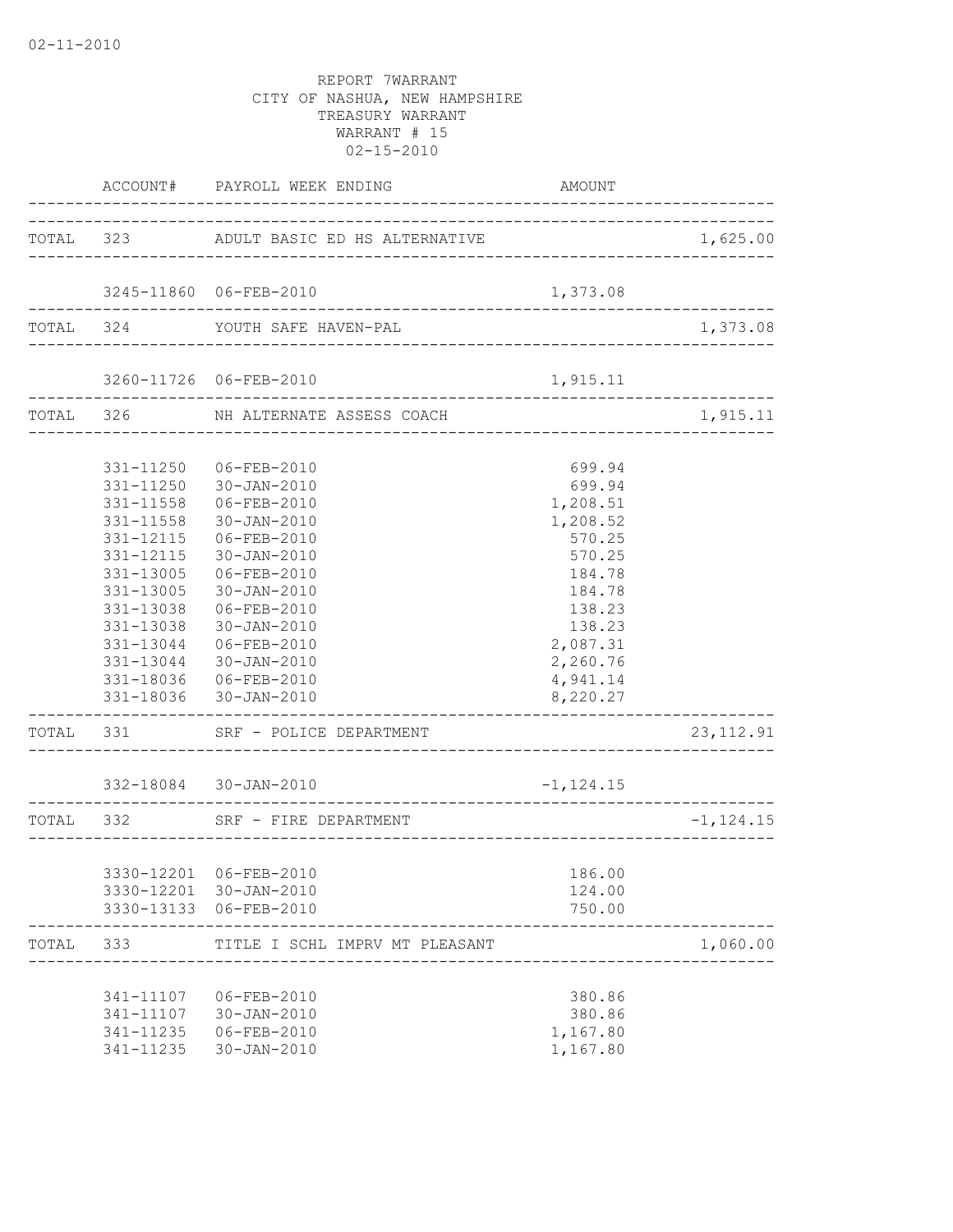|           | ACCOUNT#      | PAYROLL WEEK ENDING            | <b>AMOUNT</b> |           |
|-----------|---------------|--------------------------------|---------------|-----------|
|           | 341-11484     | 06-FEB-2010                    | 640.00        |           |
|           | 341-11484     | 30-JAN-2010                    | 640.00        |           |
|           | 341-11563     | 06-FEB-2010                    | 966.24        |           |
|           | $341 - 11563$ | 30-JAN-2010                    | 966.24        |           |
|           | 341-12037     | 06-FEB-2010                    | 107.27        |           |
|           | 341-12037     | 30-JAN-2010                    | 107.27        |           |
|           | 341-12101     | 06-FEB-2010                    | 171.67        |           |
|           | ------------  | 341-12101 30-JAN-2010          | 171.67        |           |
| TOTAL 341 |               | SRF - COMMUNITY SERVICES       |               | 6,867.68  |
|           |               |                                |               |           |
|           | 342-11499     | 06-FEB-2010                    | 1,064.00      |           |
|           | 342-11499     | 30-JAN-2010                    | 1,064.00      |           |
|           | 342-11584     | 06-FEB-2010                    | 616.77        |           |
|           | 342-11584     | 30-JAN-2010                    | 1,643.92      |           |
|           | 342-12000     | 06-FEB-2010                    | 654.03        |           |
|           |               | 342-12000 30-JAN-2010          | 654.03        |           |
|           |               | 342-12081  06-FEB-2010         | 48.80         |           |
| TOTAL 342 |               | SRF - COMMUNITY HEALTH         |               | 5,745.55  |
|           |               |                                |               |           |
|           |               | 3440-12006 06-FEB-2010         | 6,321.93      |           |
|           |               | 3440-12006 30-JAN-2010         | 4,690.56      |           |
|           |               | 3440-12078 06-FEB-2010         | 5,762.50      |           |
| TOTAL 344 |               | AFTER SCHOOL PROGRAM           |               | 16,774.99 |
|           |               |                                |               |           |
|           |               | 3450-11162 06-FEB-2010         | 657.75        |           |
|           |               | 3450-11162 30-JAN-2010         | 657.75        |           |
|           |               | 3450-11860 06-FEB-2010         | 8,066.87      |           |
| TOTAL 345 |               | 21 ST CENTURY ELEM. AFTER SCHL |               | 9,382.37  |
|           |               |                                |               |           |
|           |               | 3460-11860 06-FEB-2010         | 3,195.87      |           |
|           |               | 3460-12006 06-FEB-2010         | 3,667.70      |           |
|           |               | 3460-12006 30-JAN-2010         | 1,192.70      |           |
| TOTAL     | 346           | 21 ST CENTURY AFTER SCH MIDDLE |               | 8,056.27  |
|           |               |                                |               |           |
|           | 3468-11162    | 06-FEB-2010                    | 618.64        |           |
|           | 3468-11162    | 30-JAN-2010                    | 627.00        |           |
|           | 3468-11870    | 06-FEB-2010                    | 4,461.44      |           |
|           | 3468-19230    | 06-FEB-2010                    | 11,553.50     |           |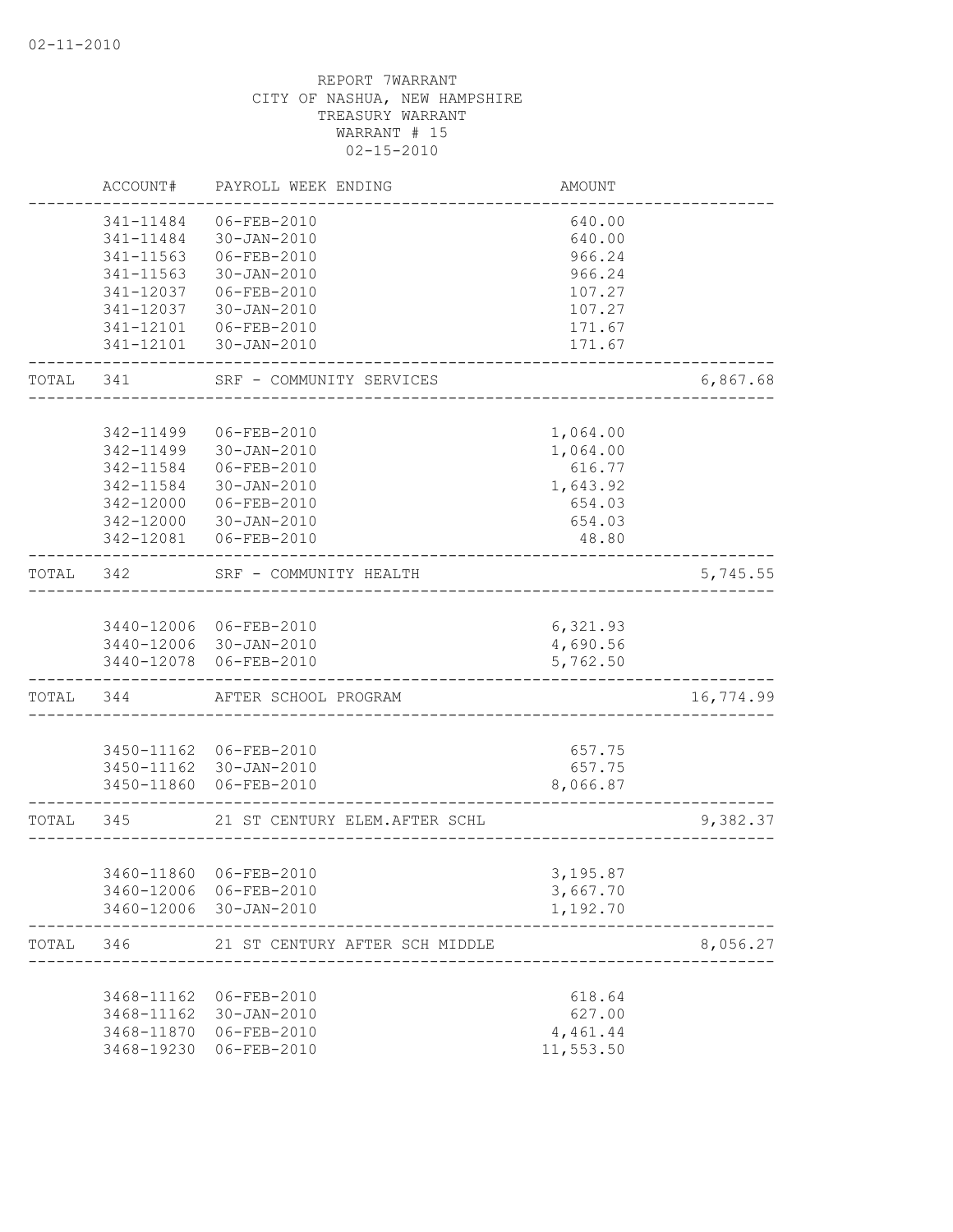|           | ACCOUNT#  | PAYROLL WEEK ENDING                            | <b>AMOUNT</b>                  |           |
|-----------|-----------|------------------------------------------------|--------------------------------|-----------|
|           |           | TOTAL 346 SMALLER LEARNING COMMUNITY           | ______________________________ | 17,260.58 |
|           |           | 3500-11726 06-FEB-2010                         | 24,409.19                      |           |
|           |           | 3500-12201 06-FEB-2010                         | 124.00                         |           |
|           |           | 3500-12201 30-JAN-2010                         | 124.00                         |           |
|           | TOTAL 350 | TITLE IIA HQT<br>_______________________       |                                | 24,657.19 |
|           |           |                                                |                                |           |
|           |           | 352-11562 06-FEB-2010                          | 410.15                         |           |
|           |           | 352-11562 30-JAN-2010<br>352-59055 30-JAN-2010 | 12,300.47<br>$-11,890.32$      |           |
|           | TOTAL 352 | SRF - PARKS AND RECREATION                     |                                | 820.30    |
|           |           |                                                |                                |           |
|           |           | 3530-11870 06-FEB-2010                         | 400.00                         |           |
|           |           | 3530-11870 30-JAN-2010                         | 100.00                         |           |
|           |           | 3530-12006 06-FEB-2010                         | 2,802.56                       |           |
|           |           | 3530-12006 30-JAN-2010                         | 325.00                         |           |
|           |           | 3530-13032 06-FEB-2010                         | 412.76                         |           |
|           |           | 3530-13032 30-JAN-2010                         | 270.26                         |           |
| TOTAL     |           | 353 ADULT BASIC ED DIPLOMA PROGRAM             |                                | 4,310.58  |
|           |           |                                                |                                |           |
|           |           | 3600-11515 06-FEB-2010                         | 3,372.50                       |           |
|           |           | 3600-13133 06-FEB-2010                         | 1,550.00                       |           |
|           |           | 3600-13133 30-JAN-2010                         | 100.00                         |           |
| TOTAL 360 |           | DROP OUT PREVENTION/ADULT ED                   |                                | 5,022.50  |
|           |           |                                                |                                |           |
|           |           | 374-01126 06-FEB-2010                          | 936.79                         |           |
|           |           | 374-01126 30-JAN-2010                          | 936.79                         |           |
|           |           | 374-01210 06-FEB-2010                          | 537.15                         |           |
|           | 374-01210 | $30 - JAN - 2010$                              | 537.15                         |           |
|           | 374-0703P | 06-FEB-2010                                    | 219.16                         |           |
|           | 374-0703P | $30 - JAN - 2010$                              | 219.16                         |           |
|           | 374-0704P | $06 - FEB - 2010$                              | 219.16                         |           |
|           | 374-0704P | $30 - JAN - 2010$                              | 219.16                         |           |
|           | 374-0705P | 06-FEB-2010                                    | 339.40                         |           |
|           | 374-0705P | $30 - JAN - 2010$                              | 351.42                         |           |
|           | 374-07235 | $06 - FEB - 2010$                              | 702.88                         |           |
|           | 374-07235 | $30 - JAN - 2010$                              | 702.88                         |           |
|           | 374-0734P | $06 - FEB - 2010$                              | 1,687.85                       |           |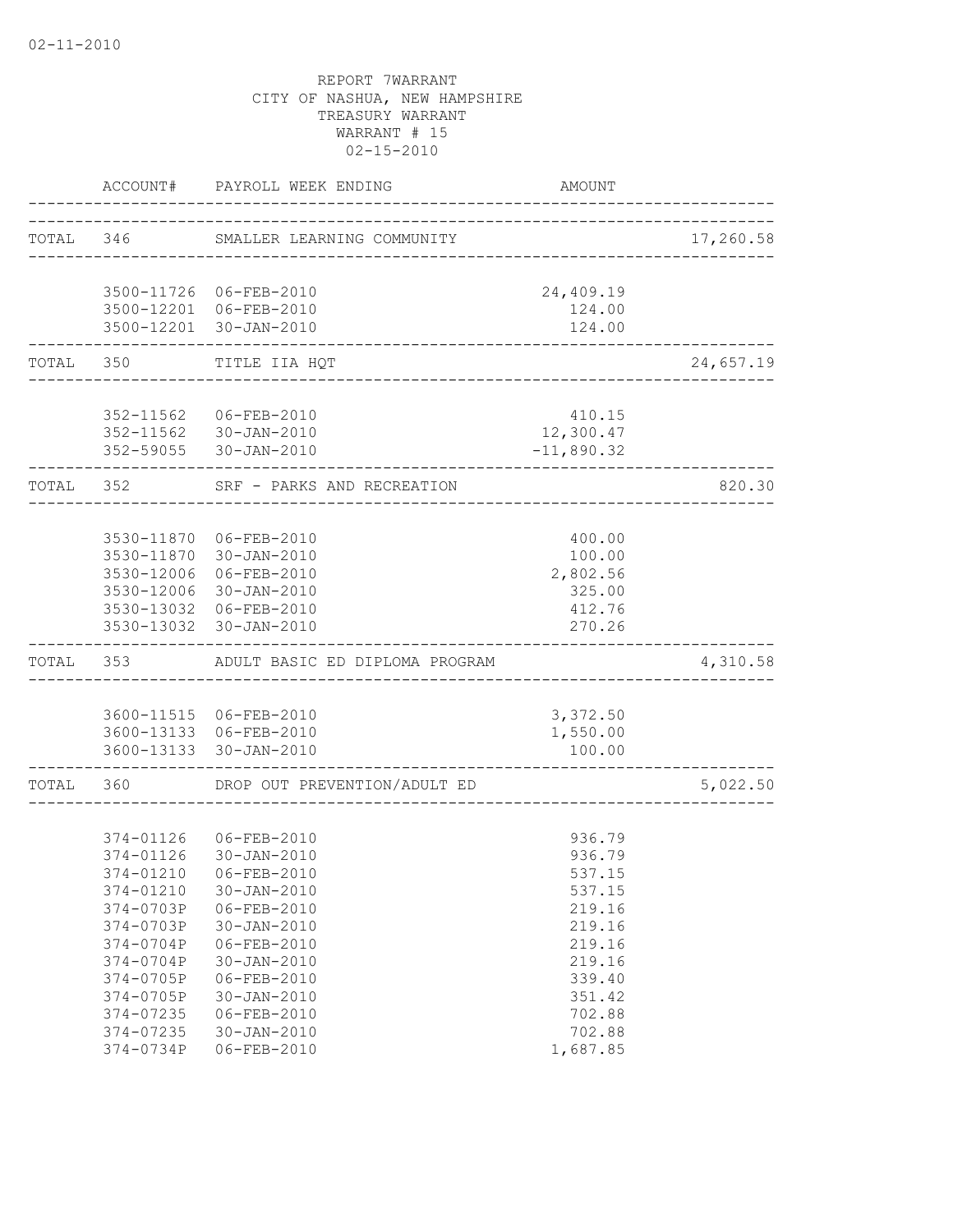|       | ACCOUNT#   | PAYROLL WEEK ENDING    | AMOUNT     |           |
|-------|------------|------------------------|------------|-----------|
|       | 374-0734P  | 30-JAN-2010            | 1,687.85   |           |
|       | 374-0734R  | 06-FEB-2010            | 120.24     |           |
|       | 374-0734R  | $30 - JAN - 2010$      | 132.26     |           |
|       | 374-09003  | 06-FEB-2010            | 537.15     |           |
|       | 374-09003  | 30-JAN-2010            | 537.16     |           |
|       | 374-11131  | 06-FEB-2010            | 322.48     |           |
|       | 374-11131  | $30 - JAN - 2010$      | 322.48     |           |
|       | 374-11149  | 06-FEB-2010            | 1,886.16   |           |
|       | 374-11149  | 30-JAN-2010            | 1,886.17   |           |
|       | 374-11168  | 06-FEB-2010            | 952.10     |           |
|       | 374-11168  | $30 - JAN - 2010$      | 952.10     |           |
|       | 374-11653  | 06-FEB-2010            | 240.49     |           |
|       | 374-11653  | $30 - JAN - 2010$      | 216.44     |           |
|       | 374-11676  | 06-FEB-2010            | 902.76     |           |
|       | 374-11676  | $30 - JAN - 2010$      | 902.76     |           |
|       | 374-11677  | 06-FEB-2010            | 761.50     |           |
|       | 374-11677  | $30 - JAN - 2010$      | 761.50     |           |
|       | 374-11679  | 06-FEB-2010            | 902.42     |           |
|       | 374-11679  | $30 - JAN - 2010$      | 902.42     |           |
|       | 374-11680  | 06-FEB-2010            | 814.27     |           |
|       | 374-11680  | $30 - JAN - 2010$      | 814.27     |           |
|       | 374-11682  | 06-FEB-2010            | 476.96     |           |
|       | 374-11682  | $30 - JAN - 2010$      | 476.96     |           |
|       | 374-11683  | 06-FEB-2010            | 1,711.98   |           |
|       | 374-11683  | $30 - JAN - 2010$      | 1,711.98   |           |
|       | 374-11688  | 06-FEB-2010            | 604.92     |           |
|       | 374-11688  | $30 - JAN - 2010$      | 604.92     |           |
|       | 374-11751  | 06-FEB-2010            | 1,293.12   |           |
|       | 374-11751  | 30-JAN-2010            | 1,293.12   |           |
|       | 374-12188  | 06-FEB-2010            | 148.02     |           |
|       | 374-12188  | $30 - JAN - 2010$      | 148.02     |           |
| TOTAL | 374        | SRF - URBAN PROGRAMS   |            | 32,633.93 |
|       |            |                        |            |           |
|       |            | 3750-11726 06-FEB-2010 | 6,643.39   |           |
|       | 3750-11870 | 06-FEB-2010            | 750.00     |           |
|       |            | 3750-11870 30-JAN-2010 | 750.00     |           |
|       | 3750-12111 | 06-FEB-2010            | 1,906.50   |           |
|       | 3750-12111 | 30-JAN-2010            | 1,906.50   |           |
|       | 3750-12198 | 06-FEB-2010            | 12, 431.67 |           |
|       | 3750-13133 | 06-FEB-2010            | 3,237.50   |           |
|       | 3750-13133 | $30 - JAN - 2010$      | 362.50     |           |
|       | 3750-19000 | 06-FEB-2010            | 1,750.00   |           |
|       | 3750-31333 | 06-FEB-2010            | 12.50      |           |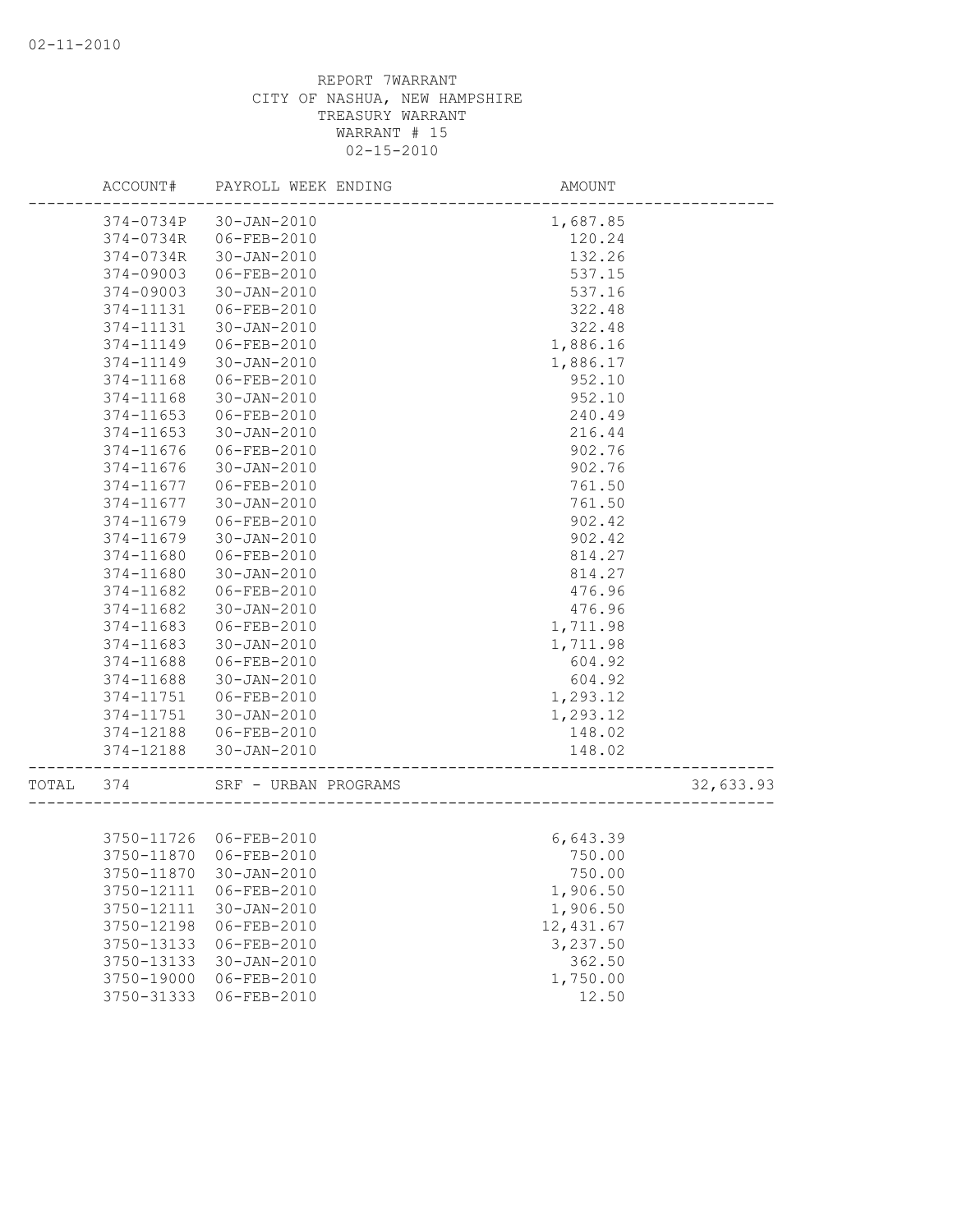| TOTAL 375 |                   |                                                                             |                      | 29,750.56 |
|-----------|-------------------|-----------------------------------------------------------------------------|----------------------|-----------|
|           |                   |                                                                             |                      |           |
|           |                   | 3760-11726 06-FEB-2010                                                      | 8,135.93             |           |
|           |                   | 3760-11802 06-FEB-2010                                                      | 2,011.53             |           |
|           |                   | 3760-11870 06-FEB-2010                                                      | 2,843.02             |           |
|           |                   | 3760-12111 06-FEB-2010<br>3760-12111 30-JAN-2010                            | 6,057.01<br>5,950.45 |           |
|           | 3760-12126        | 06-FEB-2010                                                                 | 598.33               |           |
|           | 3760-12126        | 30-JAN-2010                                                                 | 598.33               |           |
|           | 3760-12135        | 30-JAN-2010                                                                 | 63.00                |           |
|           | 3760-12198        | 06-FEB-2010                                                                 | 52,915.71            |           |
|           | 3760-12201        | 06-FEB-2010                                                                 | $-252.96$            |           |
|           | 3760-12201        | 30-JAN-2010                                                                 | 602.44               |           |
|           | 3760-13133        | 06-FEB-2010                                                                 | 2,125.00             |           |
|           | 3760-13133        | 30-JAN-2010                                                                 | 1,375.00             |           |
|           |                   | 3760-13137 30-JAN-2010                                                      | 181.84               |           |
|           |                   | 3760-19000 06-FEB-2010                                                      | 4,135.12             |           |
|           |                   | 3760-19000 30-JAN-2010                                                      | 275.01               |           |
|           | TOTAL 376 TITLE I |                                                                             |                      | 87,614.76 |
|           |                   |                                                                             |                      |           |
|           |                   | 3770-11515 30-JAN-2010                                                      | 500.00               |           |
|           |                   | 3770-12078 06-FEB-2010                                                      | 500.00               |           |
|           |                   | 3770-13133 06-FEB-2010<br>3770-13133 30-JAN-2010                            | 4,444.25<br>1,415.00 |           |
|           |                   | ------------------------------<br>TOTAL 377 TITLE III ENHANCE ENG. LANGUAGE |                      | 6,859.25  |
|           |                   |                                                                             |                      |           |
|           |                   | 3900-11726 06-FEB-2010                                                      | 2,356.85             |           |
|           |                   | 3900-12111 06-FEB-2010                                                      | 418.16               |           |
|           |                   | 3900-12111 30-JAN-2010                                                      | 418.16               |           |
|           |                   | 3900-13120 30-JAN-2010                                                      | 161.91               |           |
|           | 3900-13133        | 06-FEB-2010                                                                 | 600.00               |           |
|           |                   | 3900-19000 06-FEB-2010                                                      | 3,599.99             |           |
|           |                   | TOTAL 390 VOC ED SECONDARY PERKINS                                          |                      | 7,555.07  |
|           |                   | 3937-19000 06-FEB-2010                                                      | 825.20               |           |
|           | TOTAL 393         | DAY CARE                                                                    |                      | 825.20    |
|           |                   |                                                                             |                      |           |
|           |                   | 3940-11726 06-FEB-2010                                                      | 7,029.73             |           |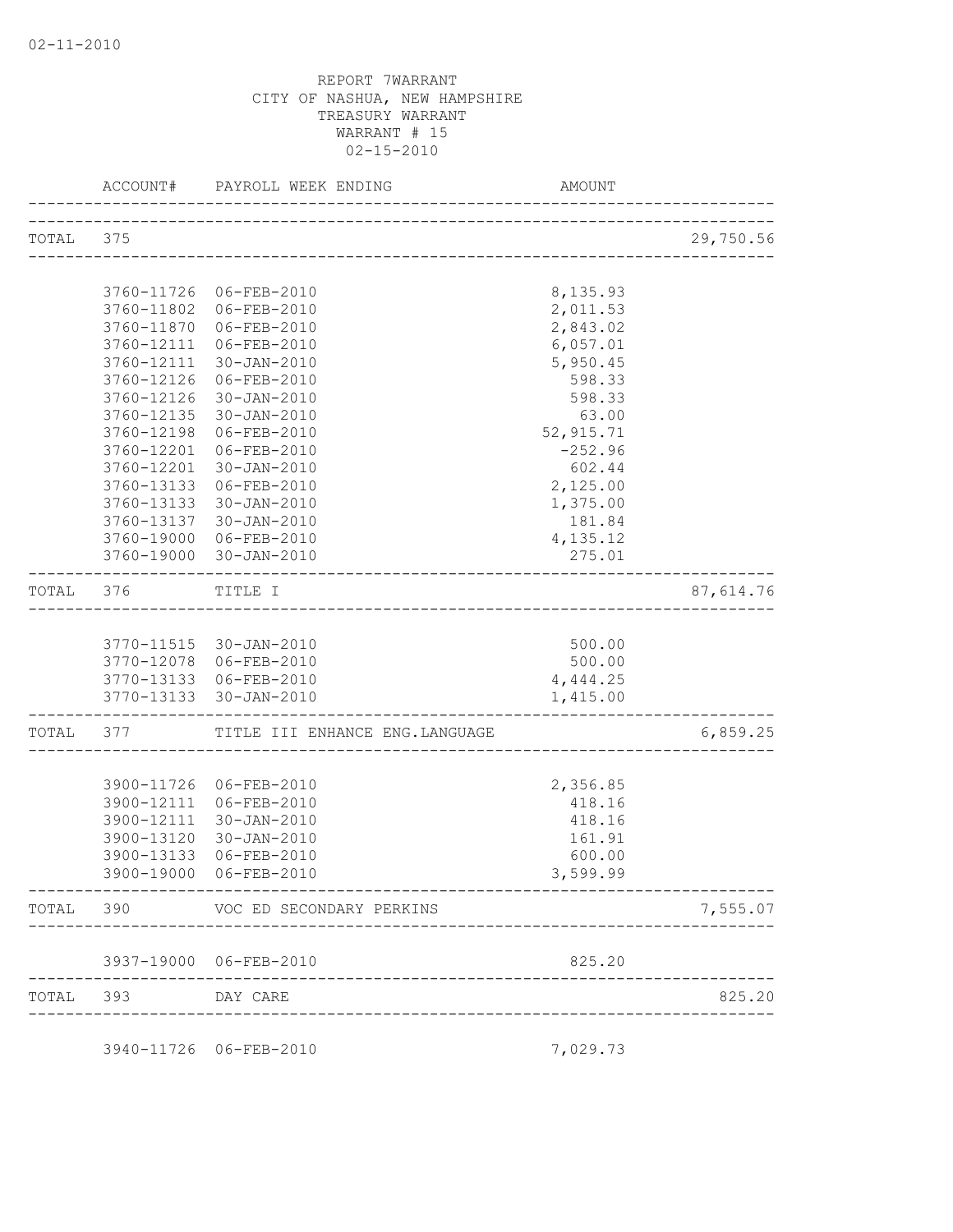|       | ACCOUNT# | PAYROLL WEEK ENDING                                                                                  | AMOUNT                                   |             |
|-------|----------|------------------------------------------------------------------------------------------------------|------------------------------------------|-------------|
|       |          | 3940-11803 06-FEB-2010<br>3940-12111 06-FEB-2010<br>3940-12111 30-JAN-2010                           | 1,366.15<br>15,751.70<br>16,616.85       |             |
|       |          | TOTAL 394 ARRA IDEA SPECIAL ED                                                                       |                                          | 40,764.43   |
|       |          | 3950-11726 06-FEB-2010<br>3950-11805 06-FEB-2010<br>3950-12201 06-FEB-2010<br>3950-12201 30-JAN-2010 | 72,073.07<br>1,728.64<br>248.00<br>62.00 |             |
|       |          | TOTAL 395 IDEA B SPECIAL EDUCATION                                                                   |                                          | 74, 111. 71 |
|       |          | 3960-11726 06-FEB-2010                                                                               | 2,279.03                                 |             |
| TOTAL |          | 396 SPECIAL EDUCATION PRE-SCHOOL                                                                     |                                          | 2,279.03    |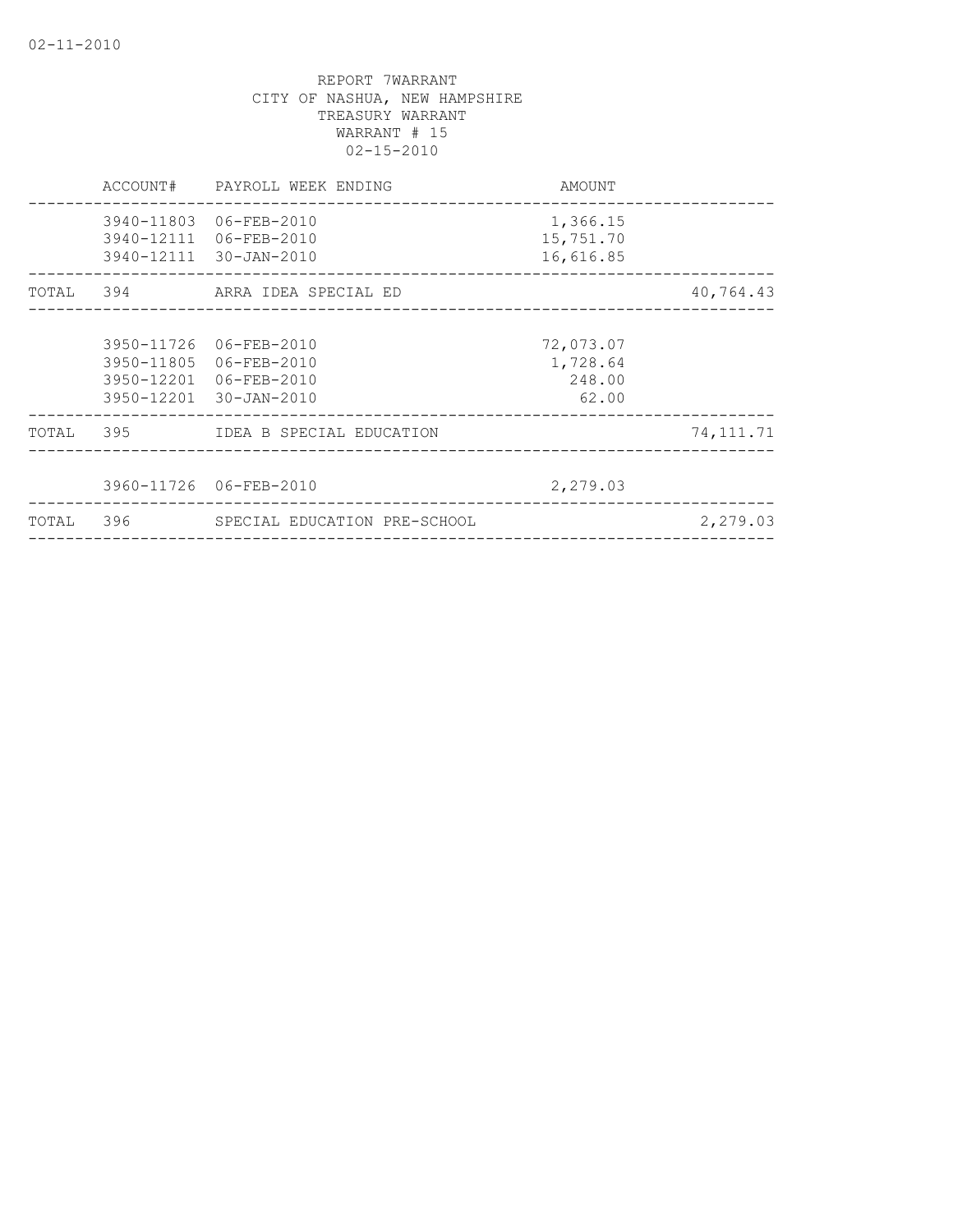|       | ACCOUNT#      | PAYROLL WEEK ENDING                      | AMOUNT   |            |
|-------|---------------|------------------------------------------|----------|------------|
|       | 501-11033     | 06-FEB-2010                              | 798.30   |            |
|       | 501-11033     | 30-JAN-2010                              | 798.30   |            |
|       | 501-11463     | 06-FEB-2010                              | 798.30   |            |
|       | 501-11463     | 30-JAN-2010                              | 798.31   |            |
|       | 501-11470     | 06-FEB-2010                              | 827.74   |            |
|       | 501-11470     | 30-JAN-2010                              | 827.74   |            |
|       | 501-11471     | 06-FEB-2010                              | 1,990.00 |            |
|       | 501-11471     | 30-JAN-2010                              | 1,990.00 |            |
|       |               | 501-11611 06-FEB-2010                    | 546.80   |            |
|       | 501-11611     | 30-JAN-2010                              | 546.80   |            |
| TOTAL | 501           | MAYOR'S OFFICE                           |          | 9,922.29   |
|       |               |                                          |          |            |
|       | 502-11113     | 06-FEB-2010                              | 1,571.35 |            |
|       | 502-11113     | $30 - JAN - 2010$                        | 1,571.35 |            |
|       | 502-11195     | 06-FEB-2010                              | 1,999.68 |            |
|       | 502-11195     | 30-JAN-2010                              | 1,999.69 |            |
|       | 502-11219     | 06-FEB-2010                              | 1,819.33 |            |
|       | 502-11219     | 30-JAN-2010                              | 1,819.33 |            |
|       |               | 502-11518  06-FEB-2010                   | 1,716.88 |            |
|       | $502 - 11518$ | 30-JAN-2010                              | 1,716.87 |            |
| TOTAL | 502           | LEGAL DEPARTMENT                         |          | 14, 214.48 |
|       |               |                                          |          |            |
|       |               | 503-11071  06-FEB-2010                   | 1,240.68 |            |
|       |               | 503-11071 30-JAN-2010                    | 1,240.67 |            |
|       |               | 503-12092    06-FEB-2010                 | 505.03   |            |
|       |               | 503-12092 30-JAN-2010                    | 505.03   |            |
| TOTAL | 503           | BOARD OF ALDERMEN                        |          | 3,491.41   |
|       |               |                                          |          |            |
|       | 511-11247     | 06-FEB-2010                              | 666.37   |            |
|       | 511-11247     | 30-JAN-2010                              | 666.36   |            |
|       | 511-11248     | 06-FEB-2010                              | 1,351.04 |            |
|       | 511-11248     | 30-JAN-2010                              | 1,351.04 |            |
|       |               | TOTAL 511 CITI-STAT (FORMERLY ADMIN SVS) |          | 4,034.81   |
|       |               |                                          |          |            |
|       | 512-11005     | 06-FEB-2010                              | 902.42   |            |
|       | 512-11005     | 30-JAN-2010                              | 902.42   |            |
|       | 512-11050     | 06-FEB-2010                              | 721.04   |            |
|       | 512-11050     | 30-JAN-2010                              | 721.04   |            |
|       | 512-11064     | 06-FEB-2010                              | 983.28   |            |
|       | 512-11064     | $30 - JAN - 2010$                        | 983.28   |            |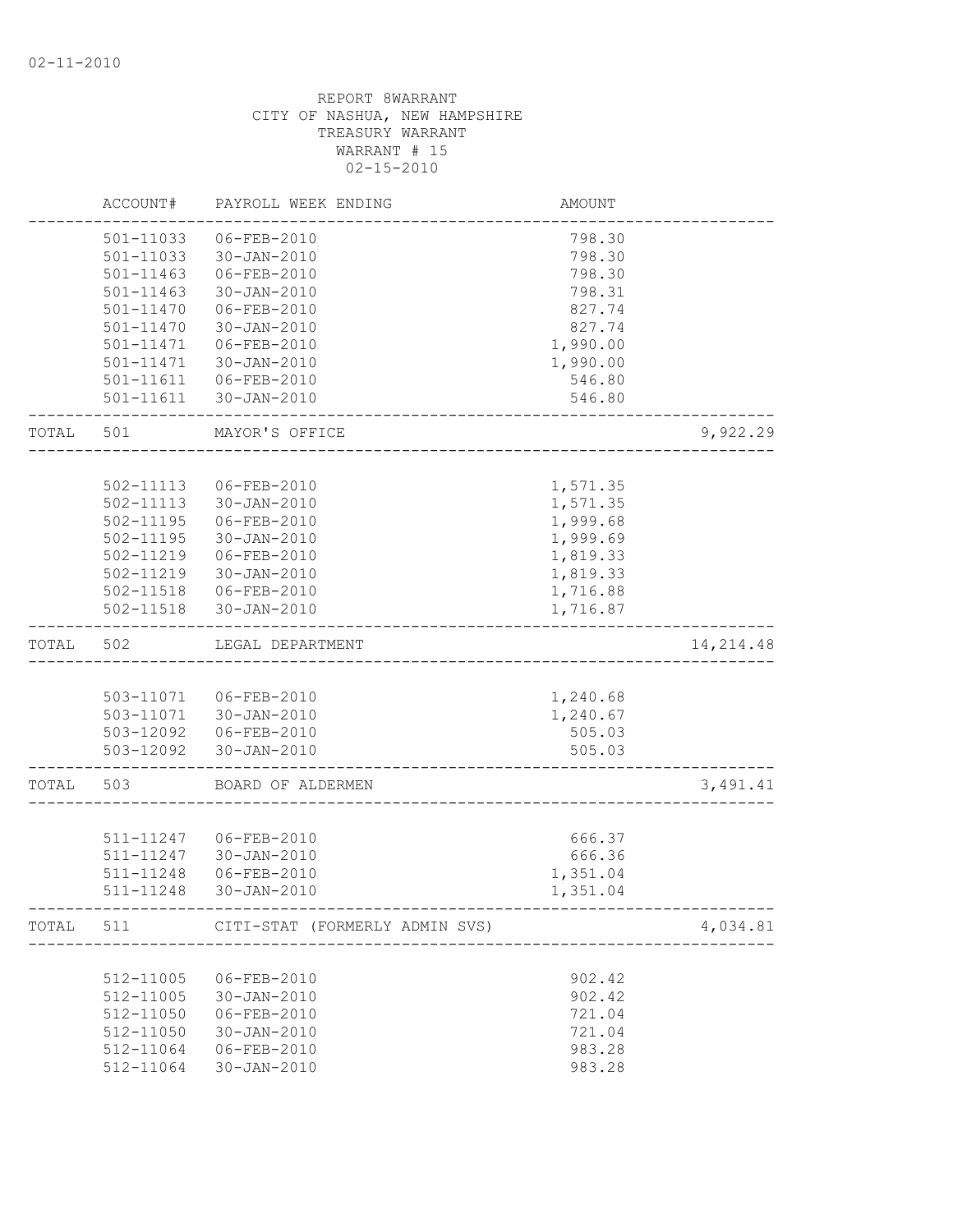|       | ACCOUNT#  | PAYROLL WEEK ENDING | AMOUNT    |           |
|-------|-----------|---------------------|-----------|-----------|
|       | 512-11073 | 06-FEB-2010         | 1,585.82  |           |
|       | 512-11073 | $30 - JAN - 2010$   | 1,585.81  |           |
|       | 512-11134 | 06-FEB-2010         | 773.25    |           |
|       | 512-11134 | $30 - JAN - 2010$   | 773.25    |           |
|       | 512-11165 | 06-FEB-2010         | 1,370.55  |           |
|       | 512-11165 | $30 - JAN - 2010$   | 1,370.55  |           |
|       | 512-11167 | 06-FEB-2010         | 282.69    |           |
|       | 512-11167 | 30-JAN-2010         | 282.69    |           |
|       | 512-11173 | $06 - FEB - 2010$   | 1,404.69  |           |
|       | 512-11173 | $30 - JAN - 2010$   | 1,404.69  |           |
|       | 512-11177 | 06-FEB-2010         | 1,941.86  |           |
|       | 512-11177 | 30-JAN-2010         | 1,941.86  |           |
|       | 512-11222 | 06-FEB-2010         | 985.73    |           |
|       | 512-11222 | 30-JAN-2010         | 985.72    |           |
|       | 512-11224 | 06-FEB-2010         | 981.19    |           |
|       | 512-11224 | 30-JAN-2010         | 981.19    |           |
|       | 512-11232 | $06 - FEB - 2010$   | 1,035.98  |           |
|       | 512-11232 | $30 - JAN - 2010$   | 1,035.98  |           |
|       | 512-11265 | 06-FEB-2010         | 858.44    |           |
|       | 512-11265 | $30 - JAN - 2010$   | 858.44    |           |
|       | 512-11431 | 06-FEB-2010         | $-501.10$ |           |
|       | 512-11431 | $30 - JAN - 2010$   | 2,505.52  |           |
|       | 512-11531 | 06-FEB-2010         | 1,746.69  |           |
|       | 512-11531 | $30 - JAN - 2010$   | 1,746.69  |           |
|       | 512-11684 | 06-FEB-2010         | 852.14    |           |
|       | 512-11684 | $30 - JAN - 2010$   | 852.15    |           |
|       | 512-11714 | $06 - FEB - 2010$   | 929.81    |           |
|       | 512-11714 | 30-JAN-2010         | 929.81    |           |
|       | 512-11740 | 06-FEB-2010         | 1,622.11  |           |
|       | 512-11740 | 30-JAN-2010         | 1,622.11  |           |
|       | 512-12033 | 06-FEB-2010         | 598.30    |           |
|       | 512-12033 | 30-JAN-2010         | 598.30    |           |
|       | 512-12052 | 06-FEB-2010         | 801.77    |           |
|       | 512-12052 | $30 - JAN - 2010$   | 782.05    |           |
|       | 512-12056 | 06-FEB-2010         | 353.37    |           |
|       | 512-12056 | $30 - JAN - 2010$   | 353.37    |           |
|       | 512-12749 | 06-FEB-2010         | 607.37    |           |
|       | 512-12749 | $30 - JAN - 2010$   | 607.37    |           |
|       | 512-13004 | 06-FEB-2010         | 91.19     |           |
|       | 512-13004 | $30 - JAN - 2010$   | 167.20    |           |
|       |           |                     |           |           |
| TOTAL | 512       | FINANCIAL SERVICES  |           | 44,920.08 |
|       |           |                     |           |           |
|       | 513-11117 | 06-FEB-2010         | 1,579.18  |           |
|       | 513-11117 | $30 - JAN - 2010$   | 1,579.18  |           |
|       | 513-11171 | 06-FEB-2010         | 2,634.50  |           |
|       | 513-11171 | 30-JAN-2010         | 2,634.50  |           |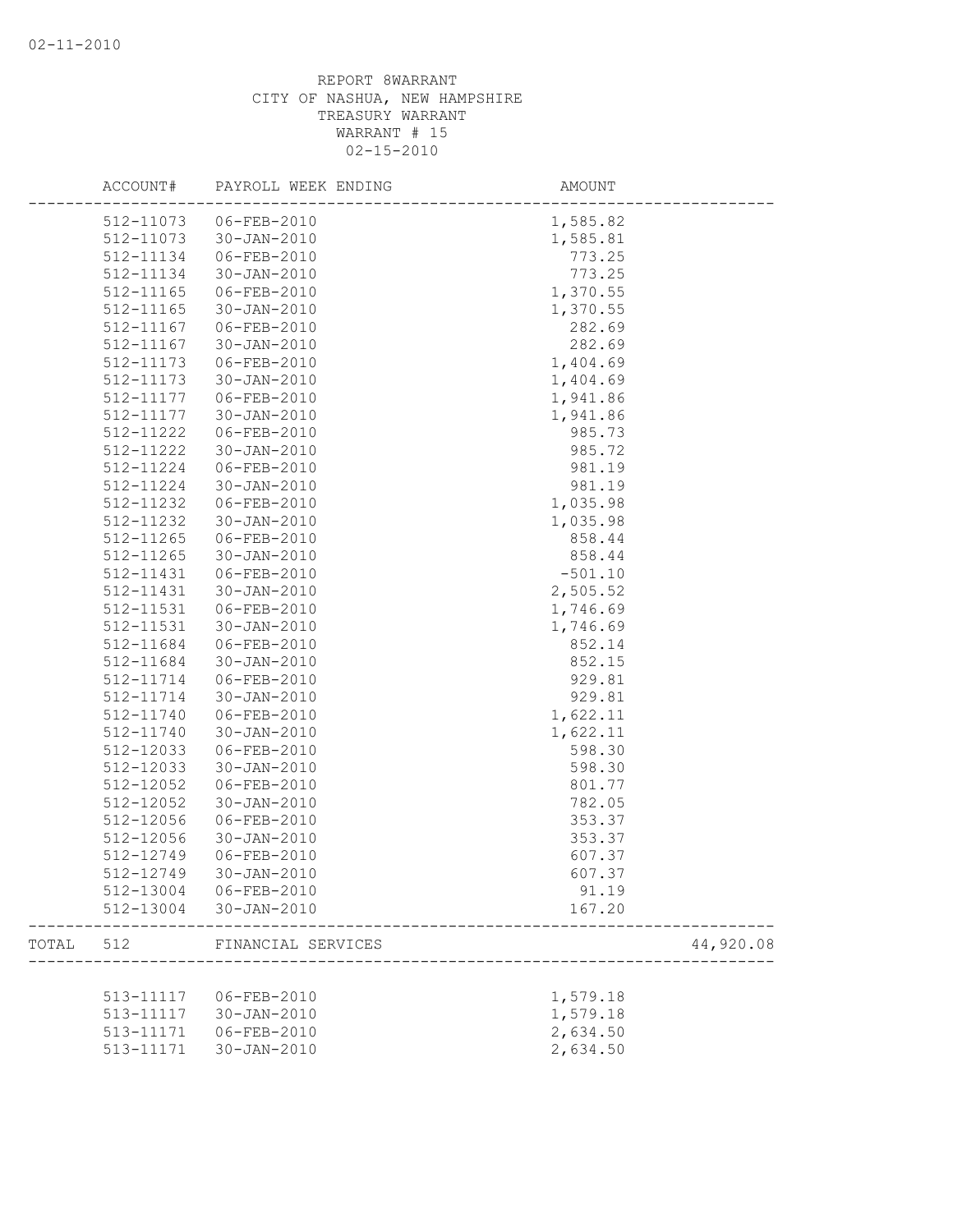|           | ACCOUNT#               | PAYROLL WEEK ENDING                            | AMOUNT           |           |
|-----------|------------------------|------------------------------------------------|------------------|-----------|
|           |                        | 513-11213  06-FEB-2010                         | 1,255.87         |           |
|           |                        | 513-11213 30-JAN-2010                          | 1,255.87         |           |
|           |                        | 513-11223  06-FEB-2010                         | 755.86           |           |
|           |                        | 513-11223 30-JAN-2010                          | 755.86           |           |
| TOTAL     | 513                    | CITY CLERK'S OFFICE<br>_______________________ |                  | 12,450.82 |
|           |                        |                                                |                  |           |
|           | 515-11031              | 06-FEB-2010                                    | 1,075.15         |           |
|           |                        | 515-11031 30-JAN-2010                          | 1,075.15         |           |
|           |                        | 515-11350 06-FEB-2010                          | 929.81           |           |
|           |                        | 515-11350 30-JAN-2010                          | 929.81           |           |
|           | 515-11446              | 06-FEB-2010                                    | 279.36           |           |
|           | 515-11446              | 30-JAN-2010                                    | 279.36           |           |
|           | 515-11447              | 06-FEB-2010                                    | 1,670.34         |           |
|           | 515-11447              | 30-JAN-2010                                    | 1,670.34         |           |
|           | 515-12001              | 06-FEB-2010                                    | 592.27           |           |
|           |                        | 515-12001 30-JAN-2010<br>---------------       | 592.27           |           |
| TOTAL 515 |                        | HUMAN RESOURCES                                |                  | 9,093.86  |
|           |                        |                                                |                  |           |
|           |                        | 516-11147 06-FEB-2010                          | 620.14           |           |
|           |                        | 516-11147 30-JAN-2010                          | 620.14           |           |
|           |                        | 516-11148   06-FEB-2010                        | 961.94           |           |
|           |                        | 516-11148 30-JAN-2010                          | 961.94           |           |
|           |                        | 516-11459 06-FEB-2010                          | 1,240.67         |           |
|           |                        | 516-11459 30-JAN-2010                          | 1,240.67         |           |
|           |                        | 516-11573   06-FEB-2010                        | 917.02           |           |
|           |                        | 516-11573 30-JAN-2010                          | 917.02           |           |
| TOTAL 516 |                        | PURCHASING DEPARTMENT                          |                  | 7,479.54  |
|           |                        |                                                |                  |           |
|           |                        |                                                | 1,102.38         |           |
|           |                        | 517-11198 30-JAN-2010                          | 1,102.39         |           |
|           | 517-11266              | 06-FEB-2010                                    | 626.08           |           |
|           |                        | 517-11266 30-JAN-2010                          | 626.08           |           |
|           | 517-11420              | 06-FEB-2010                                    | 722.90           |           |
|           | 517-11420<br>517-12063 | 30-JAN-2010<br>06-FEB-2010                     | 722.90           |           |
|           | $517 - 12063$          | 30-JAN-2010                                    | 290.48<br>290.48 |           |
| TOTAL     | 517                    | BUILDING MAINT - CITY ADMIN                    |                  | 5,483.69  |
|           |                        |                                                |                  |           |
|           | 519-11014              | 06-FEB-2010                                    | 1,095.79         |           |
|           | 519-11014              | $30 - JAN - 2010$                              | 1,095.79         |           |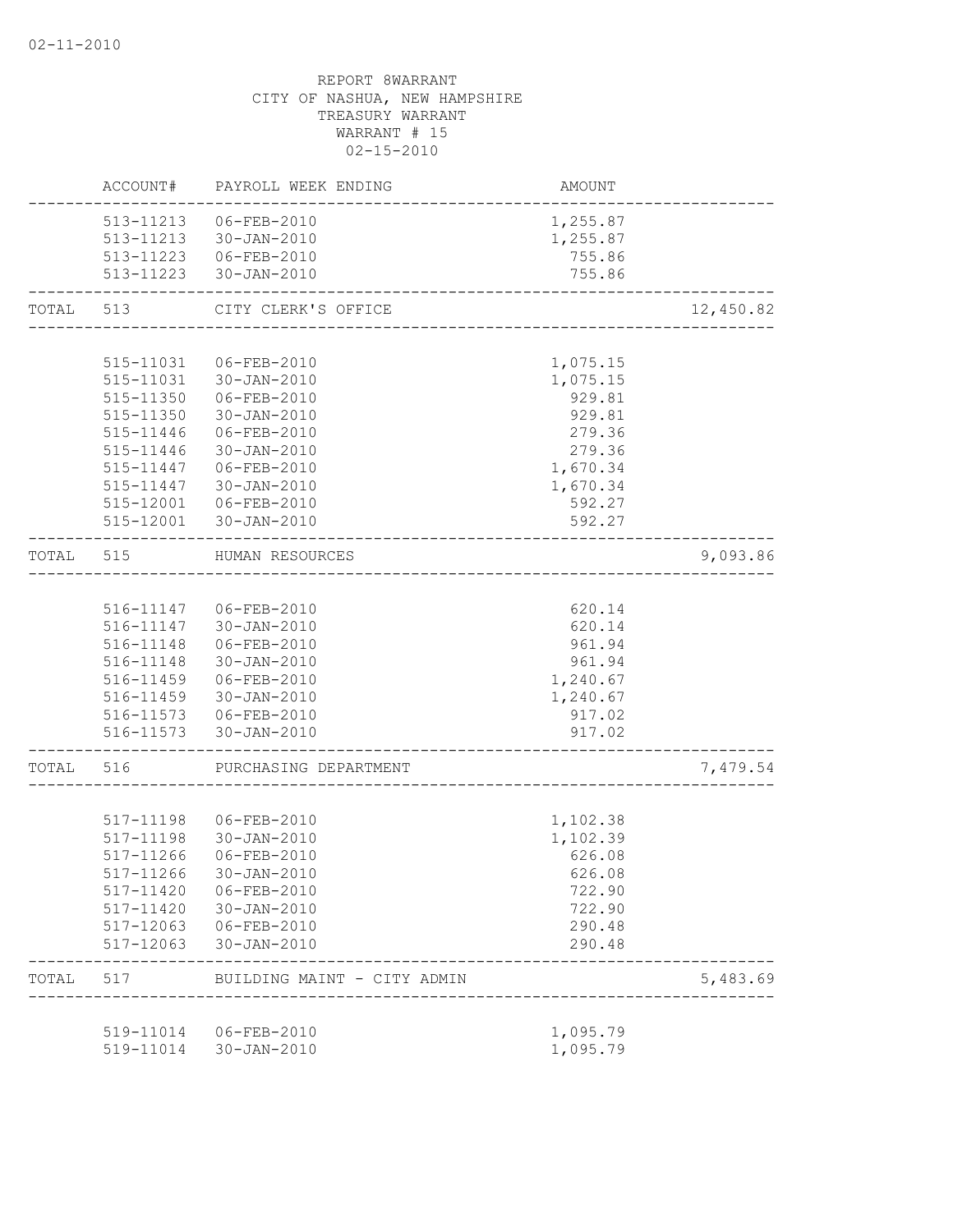|           | ACCOUNT#      | PAYROLL WEEK ENDING   | AMOUNT   |           |
|-----------|---------------|-----------------------|----------|-----------|
|           | 519-11016     | 06-FEB-2010           | 961.94   |           |
|           | 519-11016     | 30-JAN-2010           | 961.95   |           |
|           | 519-11017     | 06-FEB-2010           | 803.69   |           |
|           | 519-11017     | 30-JAN-2010           | 803.69   |           |
|           | 519-11115     | 06-FEB-2010           | 1,929.25 |           |
|           | 519-11115     | $30 - JAN - 2010$     | 1,929.25 |           |
|           | 519-11146     | 06-FEB-2010           | 837.27   |           |
|           | 519-11146     | $30 - JAN - 2010$     | 837.26   |           |
|           | 519-11153     | 06-FEB-2010           | 604.92   |           |
|           | 519-11153     | 30-JAN-2010           | 604.92   |           |
|           | 519-11154     | 06-FEB-2010           | 634.65   |           |
|           | 519-11154     | 30-JAN-2010           | 634.65   |           |
|           | 519-11205     | 06-FEB-2010           | 796.04   |           |
|           | 519-11205     | 30-JAN-2010           | 796.05   |           |
|           | 519-11241     | $06 - FEB - 2010$     | 1,367.59 |           |
|           |               | 519-11241 30-JAN-2010 | 1,367.59 |           |
| TOTAL 519 |               | ASSESSORS             |          | 18,062.29 |
|           |               |                       |          |           |
|           |               | 520-12077 06-FEB-2010 | 266.12   |           |
|           |               | 520-12077 30-JAN-2010 | 266.11   |           |
| TOTAL 520 |               | HUNT BUILDING         |          | 532.23    |
|           |               |                       |          |           |
|           |               | 522-11127 06-FEB-2010 | 1,674.48 |           |
|           | 522-11127     | $30 - JAN - 2010$     | 1,674.48 |           |
|           | 522-11128     | 06-FEB-2010           | 1,124.40 |           |
|           | 522-11128     | 30-JAN-2010           | 1,124.40 |           |
|           | 522-11286     | 06-FEB-2010           | 591.62   |           |
|           | 522-11286     | $30 - JAN - 2010$     | 591.61   |           |
|           | 522-11356     | 06-FEB-2010           | 952.10   |           |
|           | 522-11356     | $30 - JAN - 2010$     | 952.10   |           |
|           | 522-11429     | 06-FEB-2010           | 1,819.33 |           |
|           | $522 - 11429$ | 30-JAN-2010           | 1,819.33 |           |
|           | 522-11641     | 06-FEB-2010           | 1,375.56 |           |
|           | 522-11641     | 30-JAN-2010           | 1,375.56 |           |
|           | 522-11652     | 06-FEB-2010           | 1,446.40 |           |
|           | 522-11652     | $30 - JAN - 2010$     | 1,446.40 |           |
|           | 522-11721     | 06-FEB-2010           | 1,518.77 |           |
|           | 522-11721     | $30 - JAN - 2010$     | 1,518.77 |           |
|           | 522-11724     | 06-FEB-2010           | 1,331.47 |           |
|           | 522-11724     | $30 - JAN - 2010$     | 1,331.47 |           |
|           | 522-11725     | $06 - FEB - 2010$     | 974.62   |           |
|           | 522-11725     | $30 - JAN - 2010$     | 974.62   |           |
|           | 522-11729     | 06-FEB-2010           | 2,177.10 |           |
|           | 522-11729     | $30 - JAN - 2010$     | 2,177.09 |           |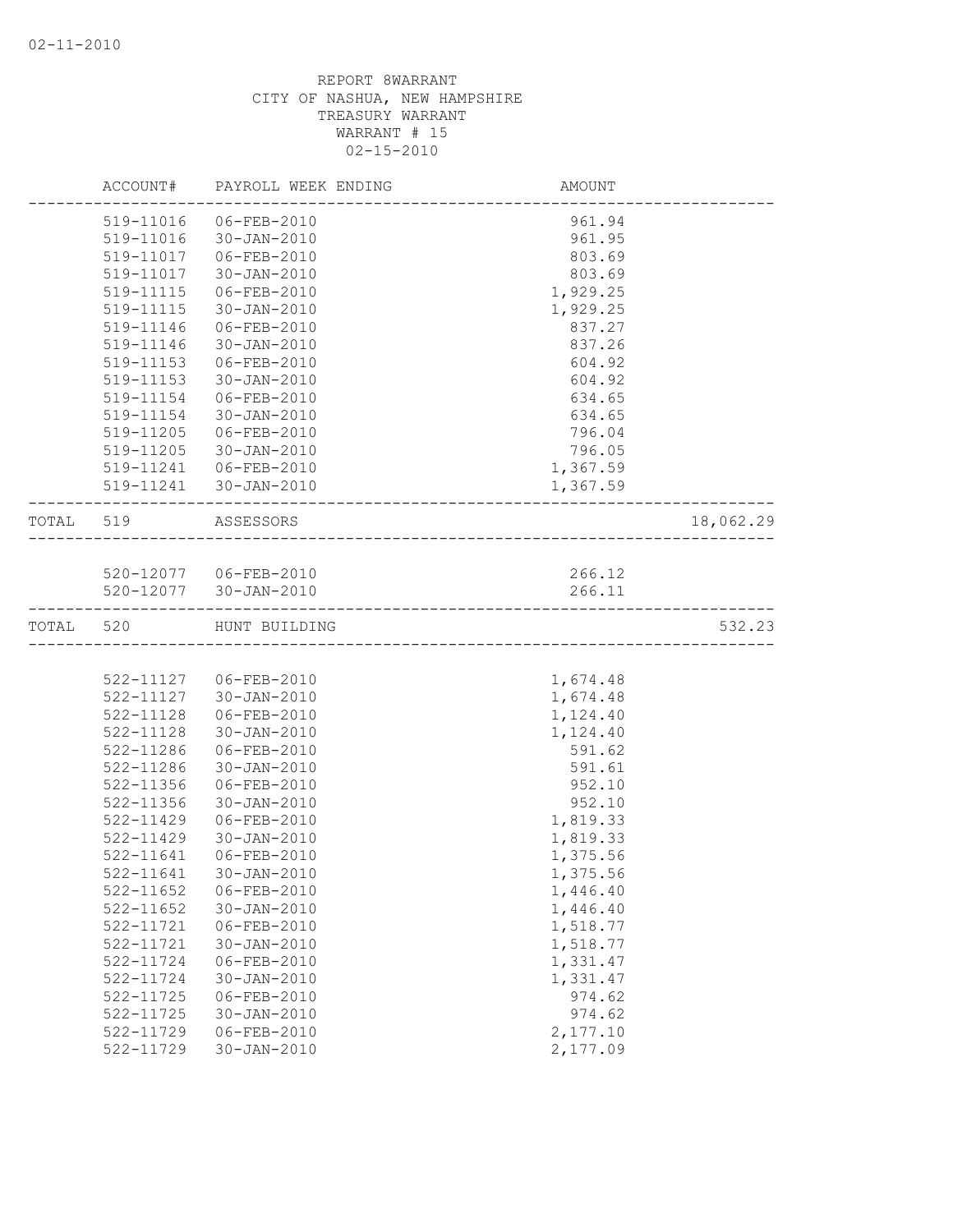|                   | ACCOUNT# PAYROLL WEEK ENDING | AMOUNT<br>------------------------ |           |
|-------------------|------------------------------|------------------------------------|-----------|
|                   | 522-13004 06-FEB-2010        | 115.04                             |           |
|                   | 522-13004 30-JAN-2010        | 189.89                             |           |
|                   |                              |                                    | 30,276.61 |
|                   |                              |                                    |           |
|                   | 523-11332   06-FEB-2010      | 981.52                             |           |
| _________________ | 523-11332 30-JAN-2010        | 981.52                             |           |
| TOTAL 523 GIS     |                              |                                    | 1,963.04  |
|                   |                              |                                    |           |
|                   | 531-11065 06-FEB-2010        | 1,110.43                           |           |
|                   | 531-11065 30-JAN-2010        | 1,110.43                           |           |
| 531-11085         | 06-FEB-2010                  | 899.54                             |           |
| 531-11085         | 30-JAN-2010                  | 899.54                             |           |
| 531-11114         | 06-FEB-2010                  | 2,297.83                           |           |
| 531-11114         | 30-JAN-2010                  | 2,297.83                           |           |
|                   | 531-11129 06-FEB-2010        | 1,931.20                           |           |
|                   | 531-11129 30-JAN-2010        | 1,931.19                           |           |
| 531-11164         | 06-FEB-2010                  | 1,149.90                           |           |
| 531-11164         | $30 - JAN - 2010$            | 1,149.90                           |           |
| 531-11166         | 06-FEB-2010                  | 2,515.44                           |           |
| 531-11166         | 30-JAN-2010                  | 2,515.44                           |           |
|                   | 531-11170 06-FEB-2010        | 1,474.44                           |           |
| 531-11170         | $30 - JAN - 2010$            | 1,474.44                           |           |
|                   |                              | 1,338.91                           |           |
|                   | 531-11201 30-JAN-2010        | 1,338.91                           |           |
|                   | 531-11203 06-FEB-2010        | 659.67                             |           |
| 531-11203         | 30-JAN-2010                  | 659.67                             |           |
| 531-11226         | 06-FEB-2010                  | 750.00                             |           |
| 531-11242         | 06-FEB-2010                  | 1,119.60                           |           |
| 531-11242         | 30-JAN-2010                  | 1,119.60                           |           |
| 531-11245         | 06-FEB-2010                  | 621.26                             |           |
| 531-11245         | 30-JAN-2010                  | 621.26                             |           |
|                   | 531-11257 06-FEB-2010        | 2,673.80                           |           |
| 531-11257         | $30 - JAN - 2010$            | 2,673.80                           |           |
|                   |                              | 624.40                             |           |
| 531-11398         | $30 - JAN - 2010$            | 624.40                             |           |
| 531-11477         | $06 - FEB - 2010$            | 1,337.73                           |           |
| 531-11477         | $30 - JAN - 2010$            | 1,337.74                           |           |
| 531-11487         | $06 - FEB - 2010$            | 1,366.19                           |           |
| 531-11487         | $30 - JAN - 2010$            | 1,366.19                           |           |
| 531-11495         | $06 - FEB - 2010$            | 1,011.98                           |           |
| 531-11495         | $30 - JAN - 2010$            | 1,011.98                           |           |
| 531-11498         | $06 - FEB - 2010$            | 856.76                             |           |
| 531-11498         | $30 - JAN - 2010$            | 856.77                             |           |
| 531-11516         | $06 - FEB - 2010$            | 854.66                             |           |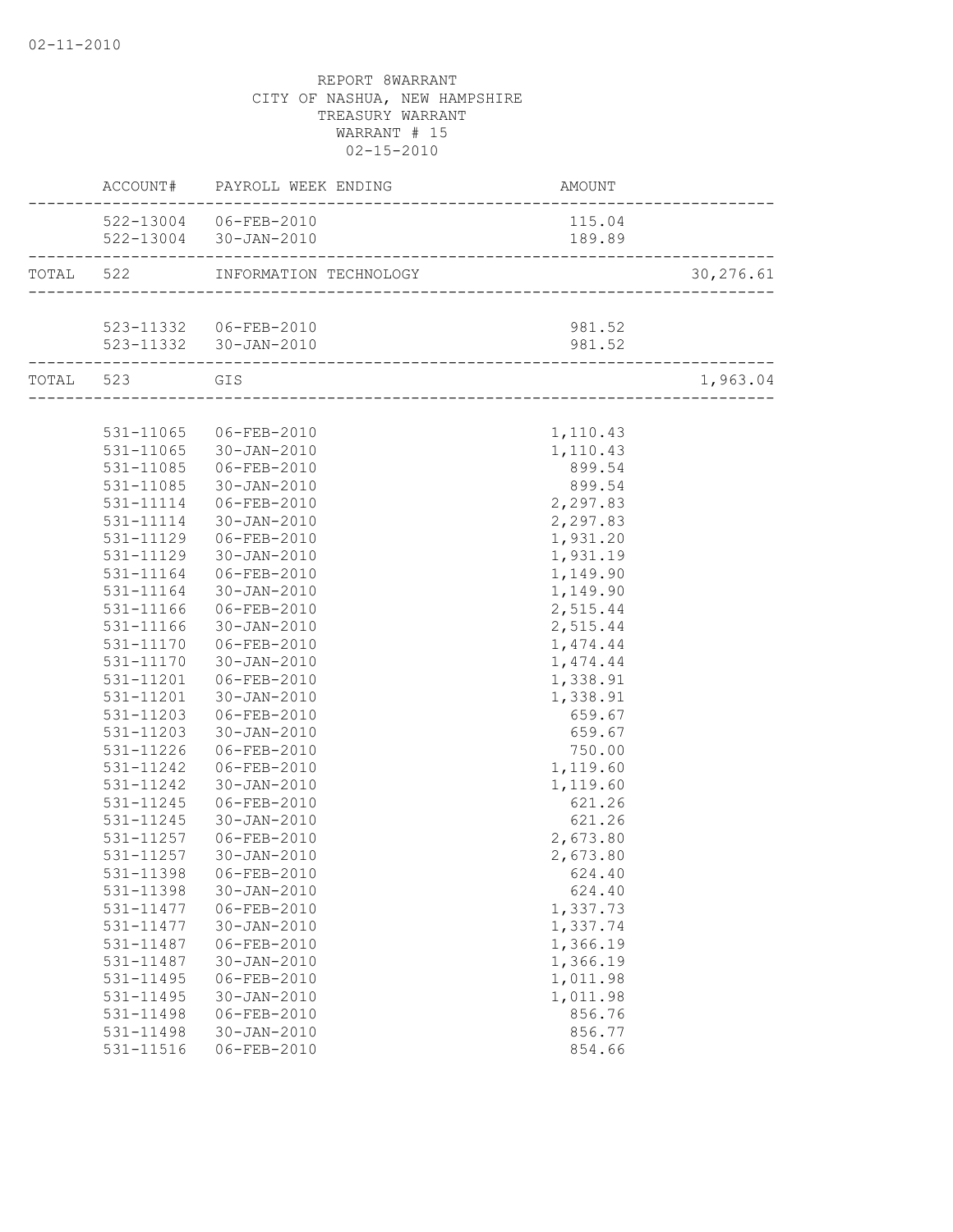| ACCOUNT#      | PAYROLL WEEK ENDING | AMOUNT     |
|---------------|---------------------|------------|
| 531-11516     | $30 - JAN - 2010$   | 854.66     |
| 531-11534     | 06-FEB-2010         | 1,460.12   |
| 531-11534     | $30 - JAN - 2010$   | 1,460.12   |
| 531-11535     | 06-FEB-2010         | 12,681.59  |
| 531-11535     | $30 - JAN - 2010$   | 13,054.58  |
| 531-11537     | 06-FEB-2010         | 14, 132.07 |
| 531-11537     | $30 - JAN - 2010$   | 14, 132.10 |
| 531-11538     | 06-FEB-2010         | 899.54     |
| 531-11538     | $30 - JAN - 2010$   | 899.54     |
| 531-11539     | 06-FEB-2010         | 1,533.61   |
| 531-11539     | $30 - JAN - 2010$   | 1,533.61   |
| 531-11544     | 06-FEB-2010         | 4,164.50   |
| 531-11544     | $30 - JAN - 2010$   | 4,164.50   |
| 531-11549     | 06-FEB-2010         | 8,042.99   |
| 531-11549     | $30 - JAN - 2010$   | 8,042.99   |
| 531-11550     | 06-FEB-2010         | 1,867.98   |
| 531-11550     | $30 - JAN - 2010$   | 1,867.98   |
| 531-11552     | 06-FEB-2010         | 23,869.71  |
| 531-11552     | $30 - JAN - 2010$   | 23,656.95  |
| 531-11555     | 06-FEB-2010         | 23,868.58  |
| 531-11555     | $30 - JAN - 2010$   | 23,790.75  |
| 531-11558     | 06-FEB-2010         | 74, 414.01 |
| 531-11558     | $30 - JAN - 2010$   | 73,773.70  |
| 531-11561     | 06-FEB-2010         | 15,029.35  |
| $531 - 11561$ | $30 - JAN - 2010$   | 15,029.33  |
| 531-11567     | $06 - FEB - 2010$   | 33, 353.39 |
| 531-11567     | $30 - JAN - 2010$   | 33, 353.39 |
| 531-11569     | 06-FEB-2010         | 1,184.40   |
| 531-11569     | $30 - JAN - 2010$   | 1,184.40   |
| 531-11618     | 06-FEB-2010         | 2,829.75   |
| 531-11618     | $30 - JAN - 2010$   | 2,829.74   |
| 531-11622     | $06 - FEB - 2010$   | 2,976.98   |
| 531-11622     | $30 - JAN - 2010$   | 2,977.01   |
| 531-11636     | 06-FEB-2010         | 988.60     |
| 531-11636     | $30 - JAN - 2010$   | 988.60     |
| 531-11664     | 06-FEB-2010         | 1,142.62   |
| 531-11664     | $30 - JAN - 2010$   | 1,142.62   |
| 531-11665     | 06-FEB-2010         | 782.02     |
| 531-11665     | 30-JAN-2010         | 782.02     |
| 531-11719     | $06 - FEB - 2010$   | 926.12     |
| 531-11719     | $30 - JAN - 2010$   | 926.12     |
| 531-11732     | $06 - FEB - 2010$   | 6,490.60   |
| 531-11732     | 30-JAN-2010         | 6,490.60   |
| 531-12020     | 06-FEB-2010         | 951.68     |
| 531-12020     | $30 - JAN - 2010$   | 951.68     |
| 531-12042     | $06 - FEB - 2010$   | 1,553.91   |
| 531-12042     | $30 - JAN - 2010$   | 749.58     |
| 531-12066     | $06 - FEB - 2010$   | 684.11     |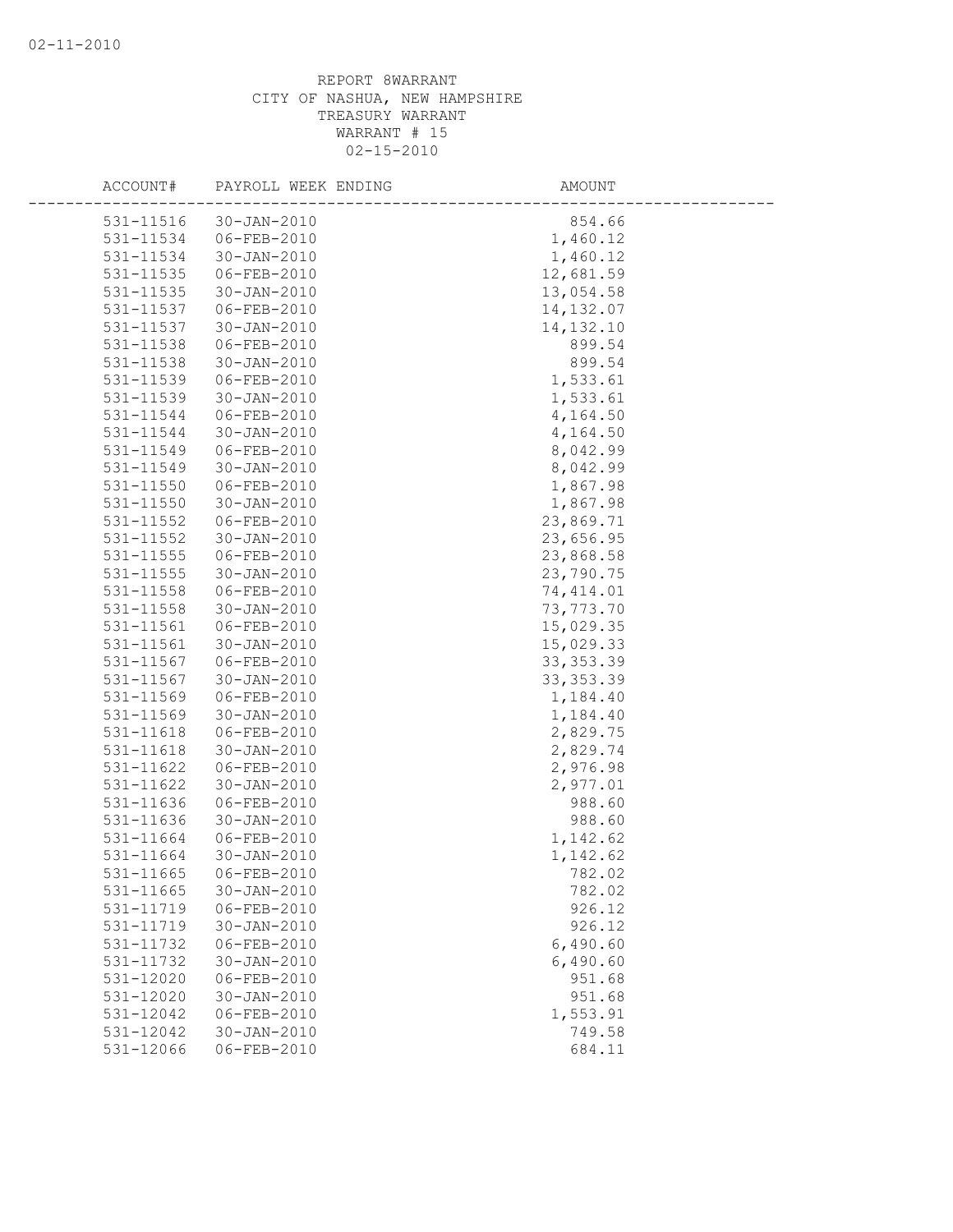|           | ACCOUNT#  | PAYROLL WEEK ENDING   | AMOUNT    |            |
|-----------|-----------|-----------------------|-----------|------------|
|           | 531-12066 | $30 - JAN - 2010$     | 684.11    |            |
|           | 531-12068 | 06-FEB-2010           | 752.56    |            |
|           | 531-12068 | 30-JAN-2010           | 752.56    |            |
|           | 531-12071 | 06-FEB-2010           | 258.97    |            |
|           | 531-12071 | 30-JAN-2010           | 258.96    |            |
|           | 531-12119 | 06-FEB-2010           | 1,130.25  |            |
|           | 531-12119 | $30 - JAN - 2010$     | 1,130.25  |            |
|           | 531-13004 | 06-FEB-2010           | 2,474.61  |            |
|           | 531-13004 | 30-JAN-2010           | 2,817.12  |            |
|           | 531-13038 | 30-JAN-2010           | 2,127.07  |            |
|           | 531-13040 | 06-FEB-2010           | 3,714.69  |            |
|           | 531-13040 | 30-JAN-2010           | 4,084.45  |            |
|           | 531-13044 | 06-FEB-2010           | 19,642.26 |            |
|           | 531-13044 | 30-JAN-2010           | 1,168.12  |            |
|           | 531-13047 | 06-FEB-2010           | 6,020.84  |            |
|           | 531-13047 | $30 - JAN - 2010$     | 16,958.38 |            |
|           | 531-13048 | 06-FEB-2010           | 6,895.41  |            |
|           | 531-13048 | 30-JAN-2010           | 6,838.58  |            |
|           | 531-15002 | 06-FEB-2010           | 372.99    |            |
|           | 531-17006 | 30-JAN-2010           | 1,400.00  |            |
| TOTAL 531 |           | POLICE DEPARTMENT     |           | 597,529.81 |
|           |           |                       |           |            |
|           |           | 532-11024 06-FEB-2010 | 2,060.39  |            |
|           | 532-11024 | 30-JAN-2010           | 2,060.38  |            |
|           | 532-11036 | 06-FEB-2010           | 1,873.48  |            |
|           | 532-11036 | $30 - JAN - 2010$     | 1,873.48  |            |
|           | 532-11063 | 06-FEB-2010           | 1,343.44  |            |
|           | 532-11063 | $30 - JAN - 2010$     | 1,343.44  |            |
|           | 532-11066 | 06-FEB-2010           | 1,330.14  |            |
|           | 532-11066 | 30-JAN-2010           | 1,330.14  |            |
|           | 532-11069 | 06-FEB-2010           | 2,700.58  |            |
|           | 532-11069 | $30 - JAN - 2010$     | 2,700.56  |            |
|           | 532-11111 | 06-FEB-2010           | 2,183.76  |            |
|           | 532-11111 | 30-JAN-2010           | 2,183.76  |            |
|           | 532-11207 | 06-FEB-2010           | 6,697.95  |            |
|           | 532-11207 | 30-JAN-2010           | 6,697.95  |            |
|           | 532-11281 | 06-FEB-2010           | 981.65    |            |
|           | 532-11281 | 30-JAN-2010           | 981.65    |            |
|           | 532-11285 | 06-FEB-2010           | 8,222.77  |            |
|           | 532-11285 | $30 - JAN - 2010$     | 8,222.77  |            |
|           | 532-11291 | $06 - FEB - 2010$     | 6,183.88  |            |
|           | 532-11291 | $30 - JAN - 2010$     | 5,833.79  |            |
|           | 532-11298 | 06-FEB-2010           | 954.62    |            |
|           | 532-11298 | $30 - JAN - 2010$     | 1,347.70  |            |
|           | 532-11300 | $06 - FEB - 2010$     | 36,878.87 |            |
|           | 532-11300 | $30 - JAN - 2010$     | 36,878.84 |            |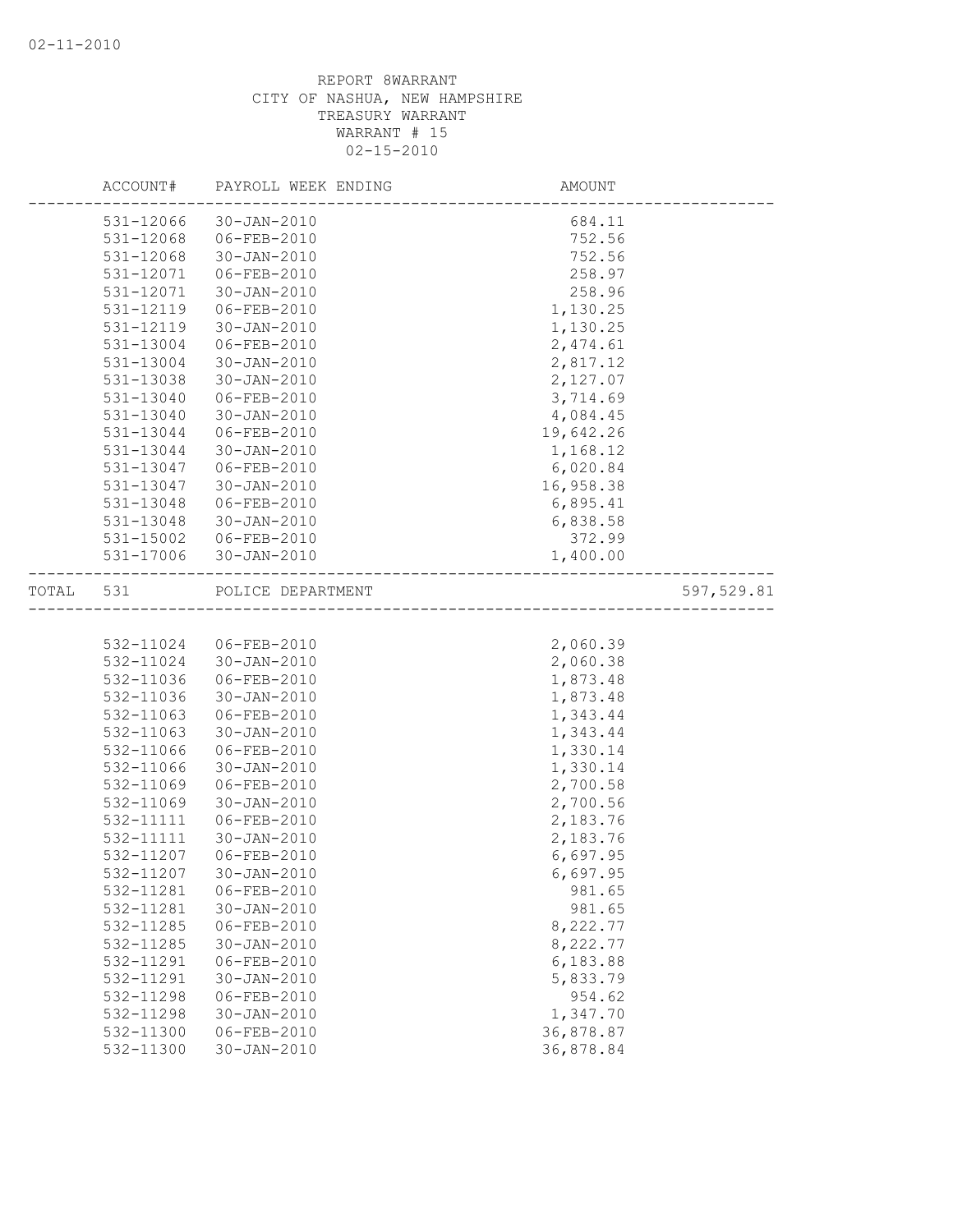|       | ACCOUNT#  | PAYROLL WEEK ENDING  | AMOUNT      |             |
|-------|-----------|----------------------|-------------|-------------|
|       | 532-11303 | 06-FEB-2010          | 1,203.00    |             |
|       | 532-11303 | $30 - JAN - 2010$    | 1,203.00    |             |
|       | 532-11305 | 06-FEB-2010          | 4,800.07    |             |
|       | 532-11305 | $30 - JAN - 2010$    | 4,800.07    |             |
|       | 532-11309 | 06-FEB-2010          | 108, 327.37 |             |
|       | 532-11309 | $30 - JAN - 2010$    | 108, 327.38 |             |
|       | 532-11660 | 06-FEB-2010          | 1,513.38    |             |
|       | 532-11660 | $30 - JAN - 2010$    | 1,513.38    |             |
|       | 532-11663 | 06-FEB-2010          | 1,483.58    |             |
|       | 532-11663 | $30 - JAN - 2010$    | 1,483.58    |             |
|       | 532-11666 | 06-FEB-2010          | 1,498.40    |             |
|       | 532-11666 | 30-JAN-2010          | 1,498.40    |             |
|       | 532-11669 | $06 - FEB - 2010$    | 1,498.40    |             |
|       | 532-11669 | 30-JAN-2010          | 1,498.40    |             |
|       | 532-12070 | 06-FEB-2010          | 18,444.08   |             |
|       | 532-12070 | $30 - JAN - 2010$    | 18,540.16   |             |
|       | 532-13003 | 06-FEB-2010          | 850.18      |             |
|       | 532-13003 | 30-JAN-2010          | 179.75      |             |
|       | 532-13004 | 06-FEB-2010          | 1,029.68    |             |
|       | 532-13004 | $30 - JAN - 2010$    | 358.30      |             |
|       | 532-13018 | 06-FEB-2010          | 3,542.02    |             |
|       | 532-13018 | 30-JAN-2010          | 3,889.48    |             |
|       | 532-13024 | 06-FEB-2010          | 116.19      |             |
|       | 532-13024 | $30 - JAN - 2010$    | 1,124.15    |             |
|       | 532-13050 | 06-FEB-2010          | 5,922.48    |             |
|       | 532-13050 | $30 - JAN - 2010$    | 5,850.42    |             |
|       | 532-19231 | $06 - FEB - 2010$    | 1,410.41    |             |
|       | 532-19231 | $30 - JAN - 2010$    | 1,410.41    |             |
|       | 532-19232 | 06-FEB-2010          | 2,055.28    |             |
|       | 532-19232 | $30 - JAN - 2010$    | 2,055.28    |             |
|       | 532-19233 | 06-FEB-2010          | 3,091.88    |             |
|       | 532-19233 | 30-JAN-2010          | 3,091.88    |             |
|       | 532-19234 | 06-FEB-2010          | 1,933.43    |             |
|       | 532-19234 | 30-JAN-2010          | 1,933.43    |             |
| TOTAL | 532       | FIRE DEPARTMENT      |             | 460, 343.29 |
|       |           |                      |             |             |
|       | 535-19230 | 06-FEB-2010          | 96.15       |             |
|       | 535-19230 | $30 - JAN - 2010$    | 96.15       |             |
| TOTAL | 535       | EMERGENCY MANAGEMENT |             | 192.30      |
|       |           |                      |             |             |
|       | 536-11200 | 06-FEB-2010          | 1,414.23    |             |
|       | 536-11200 | $30 - JAN - 2010$    | 1,414.23    |             |
|       | 536-12137 | 06-FEB-2010          | 1,200.12    |             |
|       | 536-12137 | 30-JAN-2010          | 1,200.12    |             |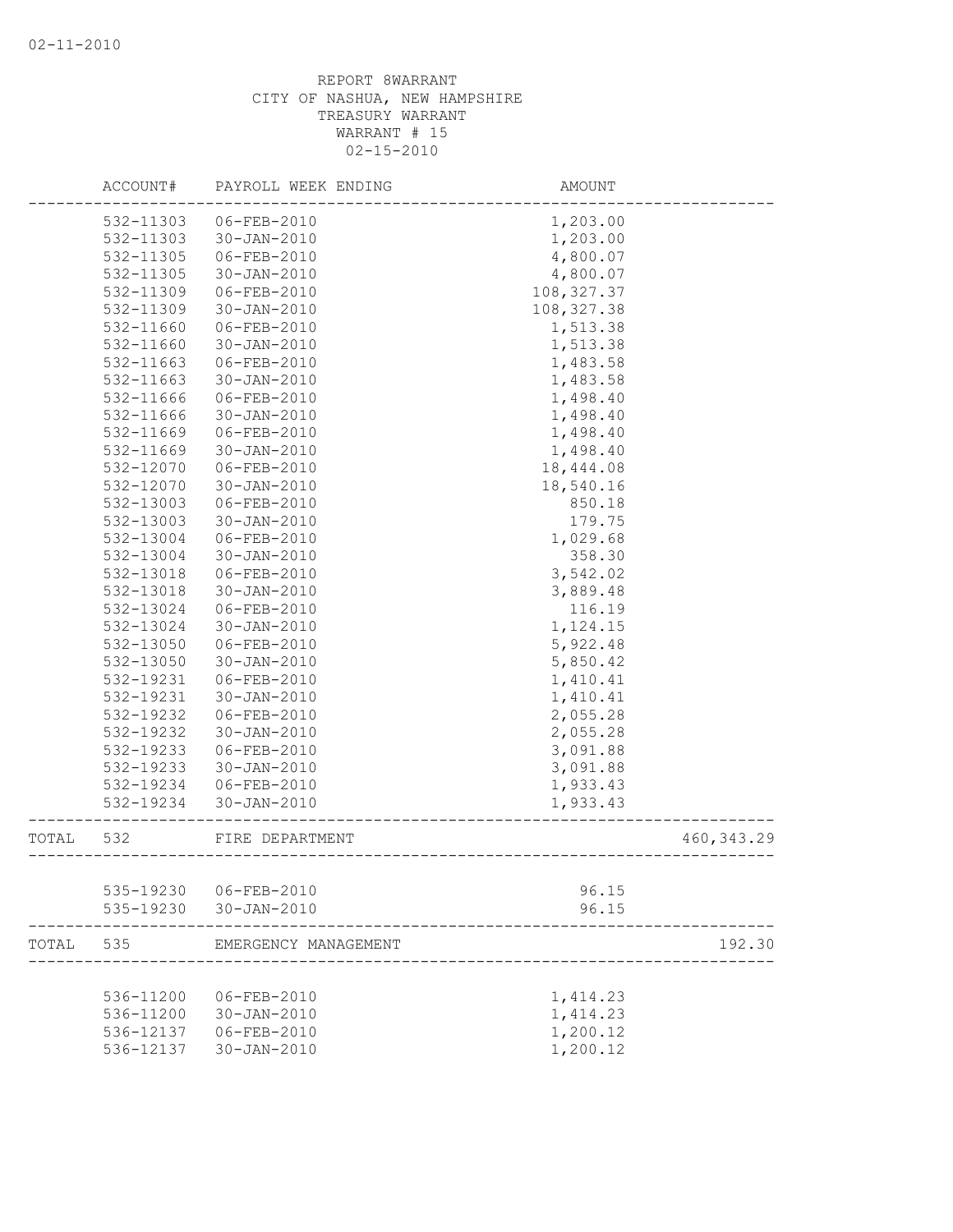|           | ACCOUNT#  | PAYROLL WEEK ENDING                                 | AMOUNT                        |           |
|-----------|-----------|-----------------------------------------------------|-------------------------------|-----------|
|           | TOTAL 536 | CITYWIDE COMMUNICATIONS                             | ----------------------------- | 5,228.70  |
|           |           |                                                     |                               |           |
|           |           | 541-11104 06-FEB-2010                               | 1,014.26                      |           |
|           |           | 541-11104 30-JAN-2010                               | 1,014.26                      |           |
|           |           | 541-11107 06-FEB-2010                               | 253.91                        |           |
|           |           | 541-11107 30-JAN-2010                               | 253.91                        |           |
|           |           | 541-11240 06-FEB-2010                               | 1,503.02                      |           |
|           |           | 541-11240 30-JAN-2010                               | 1,503.02                      |           |
| TOTAL 541 |           | COMMUNITY SERVICES DIVISION                         |                               | 5,542.38  |
|           |           |                                                     |                               |           |
|           |           | 542-11024 06-FEB-2010                               | 634.77                        |           |
|           | 542-11024 | 30-JAN-2010                                         | 634.77                        |           |
|           | 542-11426 | 06-FEB-2010                                         | 1,364.20                      |           |
|           |           | 542-11426 30-JAN-2010                               | 1,364.22                      |           |
|           |           | 542-11584 06-FEB-2010                               | 2,583.26                      |           |
|           |           | 542-11584 30-JAN-2010                               | 1,556.11                      |           |
|           |           | 542-12109 06-FEB-2010                               | 128.00                        |           |
|           |           | 542-12109 30-JAN-2010                               | 160.00                        |           |
|           |           | 542-12582 06-FEB-2010                               | 606.03                        |           |
|           |           | 542-12582 30-JAN-2010                               | 606.03                        |           |
| TOTAL 542 |           | COMMUNITY HEALTH<br>_______________________________ |                               | 9,637.39  |
|           |           |                                                     |                               |           |
|           |           | 543-11380 06-FEB-2010                               | 952.97                        |           |
|           |           | 543-11380 30-JAN-2010                               | 952.97                        |           |
|           | 543-11438 | 06-FEB-2010                                         | 1,286.72                      |           |
|           | 543-11438 | 30-JAN-2010                                         | 1,286.72                      |           |
|           | 543-11602 | 06-FEB-2010                                         | 883.76                        |           |
|           | 543-11602 | 30-JAN-2010                                         | 883.76                        |           |
|           | 543-11604 | 06-FEB-2010                                         | 1,528.63                      |           |
|           | 543-11604 | 30-JAN-2010                                         | 1,528.64                      |           |
|           | 543-11605 | $06 - FEB - 2010$                                   | 956.86                        |           |
|           | 543-11605 | 30-JAN-2010                                         | 956.86                        |           |
| TOTAL     | 543       | ENVIRONMENTAL HEALTH DEPT.                          |                               | 11,217.89 |
|           |           |                                                     |                               |           |
|           | 544-11008 | 06-FEB-2010                                         | 744.55                        |           |
|           | 544-11008 | 30-JAN-2010                                         | 744.55                        |           |
|           | 544-11099 | 06-FEB-2010                                         | 2,108.82                      |           |
|           | 544-11099 | 30-JAN-2010                                         | 2,108.82                      |           |
|           | 544-11112 | 06-FEB-2010                                         | 852.13                        |           |
|           | 544-11112 | 30-JAN-2010                                         | 852.13                        |           |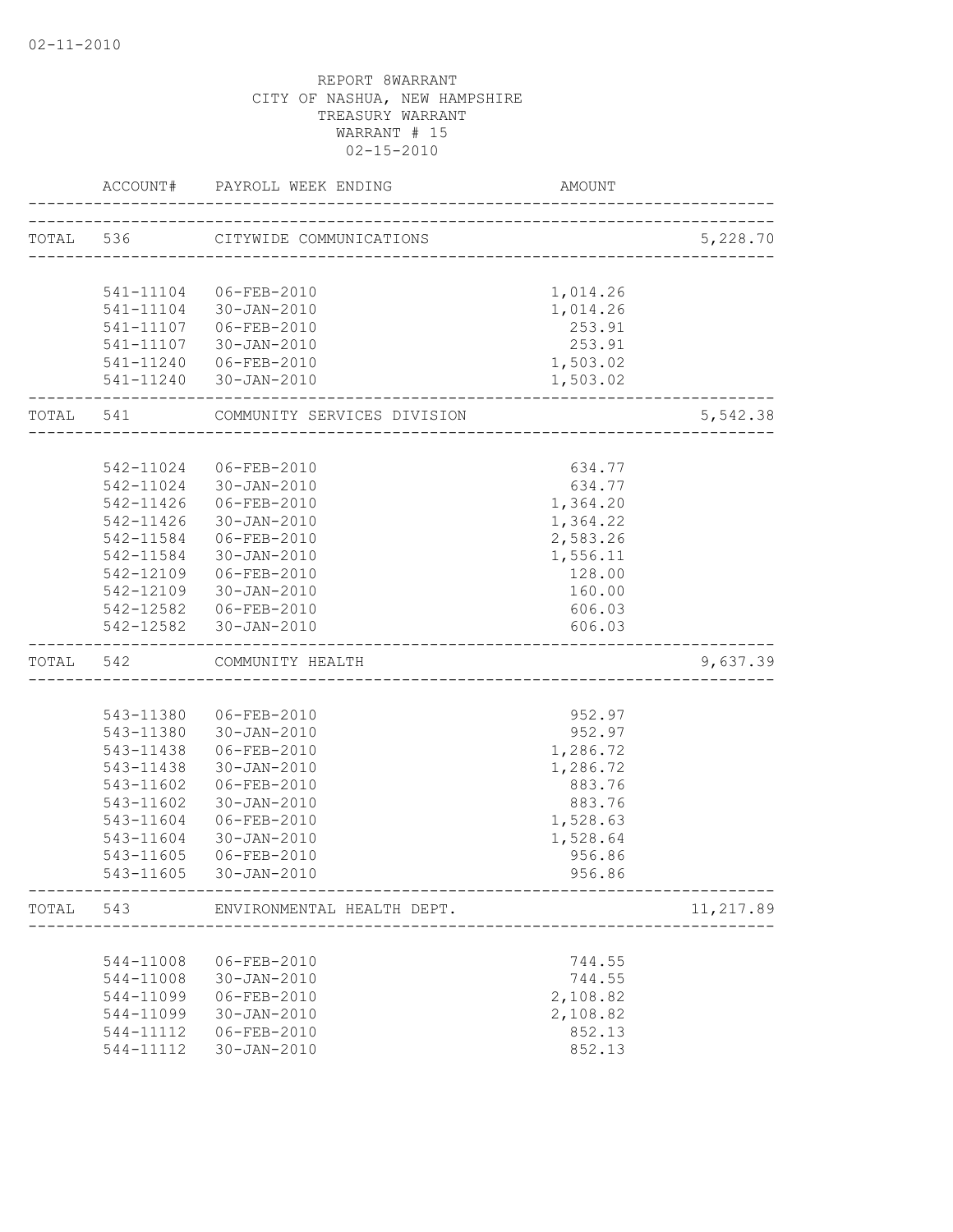|       |           | ACCOUNT# PAYROLL WEEK ENDING<br>AMOUNT<br>------------------------ |                              |            |
|-------|-----------|--------------------------------------------------------------------|------------------------------|------------|
|       |           | 544-11367 06-FEB-2010                                              | 833.85                       |            |
|       |           | 544-11367 30-JAN-2010                                              | 833.86                       |            |
|       |           | 544-11777   06-FEB-2010                                            | 1,289.91                     |            |
|       |           | 544-11777 30-JAN-2010                                              | 1,289.91                     |            |
|       |           |                                                                    | 515.08                       |            |
|       |           |                                                                    | 515.08                       |            |
|       | TOTAL 544 | WELFARE ADMINISTRATION                                             |                              | 12,688.69  |
|       |           |                                                                    |                              |            |
|       |           | 551-11024 06-FEB-2010                                              | 637.15                       |            |
|       |           | 551-11024 30-JAN-2010                                              | 637.15                       |            |
|       | 551-11028 | $06 - FEB - 2010$                                                  | 544.44                       |            |
|       | 551-11028 | 30-JAN-2010                                                        | 544.44                       |            |
|       | 551-11057 | 06-FEB-2010                                                        | 899.04                       |            |
|       | 551-11057 | 30-JAN-2010                                                        | 899.04                       |            |
|       | 551-11094 | 06-FEB-2010                                                        | 306.25                       |            |
|       | 551-11094 | 30-JAN-2010                                                        | 306.26                       |            |
|       | 551-11097 | $06 - FEB - 2010$                                                  | 1,076.08                     |            |
|       | 551-11097 | 30-JAN-2010                                                        | 1,076.08                     |            |
|       | 551-11211 | 06-FEB-2010                                                        | 613.89                       |            |
|       | 551-11211 | 30-JAN-2010                                                        | 613.89                       |            |
|       | 551-11212 | 06-FEB-2010                                                        | 1,450.00                     |            |
|       | 551-11212 | 30-JAN-2010                                                        | 1,450.00                     |            |
|       | 551-11249 | 06-FEB-2010                                                        | 1,320.01                     |            |
|       | 551-11249 | 30-JAN-2010                                                        | 1,320.01                     |            |
|       | 551-11273 | 06-FEB-2010                                                        | 1,687.48                     |            |
|       | 551-11273 | 30-JAN-2010                                                        | 1,687.48                     |            |
|       | 551-11435 | 06-FEB-2010                                                        | 909.67                       |            |
|       | 551-11435 | 30-JAN-2010                                                        | 909.67                       |            |
|       | 551-11462 | 06-FEB-2010                                                        | 1,034.29                     |            |
|       | 551-11462 | 30-JAN-2010                                                        | 1,034.29                     |            |
|       | 551-11638 | 06-FEB-2010                                                        | 1,177.18                     |            |
|       | 551-11638 | 30-JAN-2010                                                        | 1,177.18                     |            |
|       |           | 551-13004 30-JAN-2010                                              | 84.29<br>. _ _ _ _ _ _ _ _ _ |            |
| TOTAL | 551       | PUBLIC WORKS DIV & ENGINEERING                                     |                              | 23, 395.26 |
|       |           |                                                                    |                              |            |
|       | 552-11024 | 06-FEB-2010                                                        | 669.50                       |            |
|       | 552-11024 | $30 - JAN - 2010$                                                  | 669.51                       |            |
|       | 552-11077 | $06 - FEB - 2010$                                                  | 1,293.11                     |            |
|       | 552-11077 | $30 - JAN - 2010$                                                  | 1,293.11                     |            |
|       | 552-11087 | $06 - FEB - 2010$                                                  | 858.40                       |            |
|       | 552-11087 | $30 - JAN - 2010$                                                  | 857.43                       |            |
|       | 552-11143 | 06-FEB-2010                                                        | 858.40                       |            |
|       | 552-11143 | $30 - JAN - 2010$                                                  | 858.41                       |            |
|       | 552-11324 | $06 - FEB - 2010$                                                  | 3,930.30                     |            |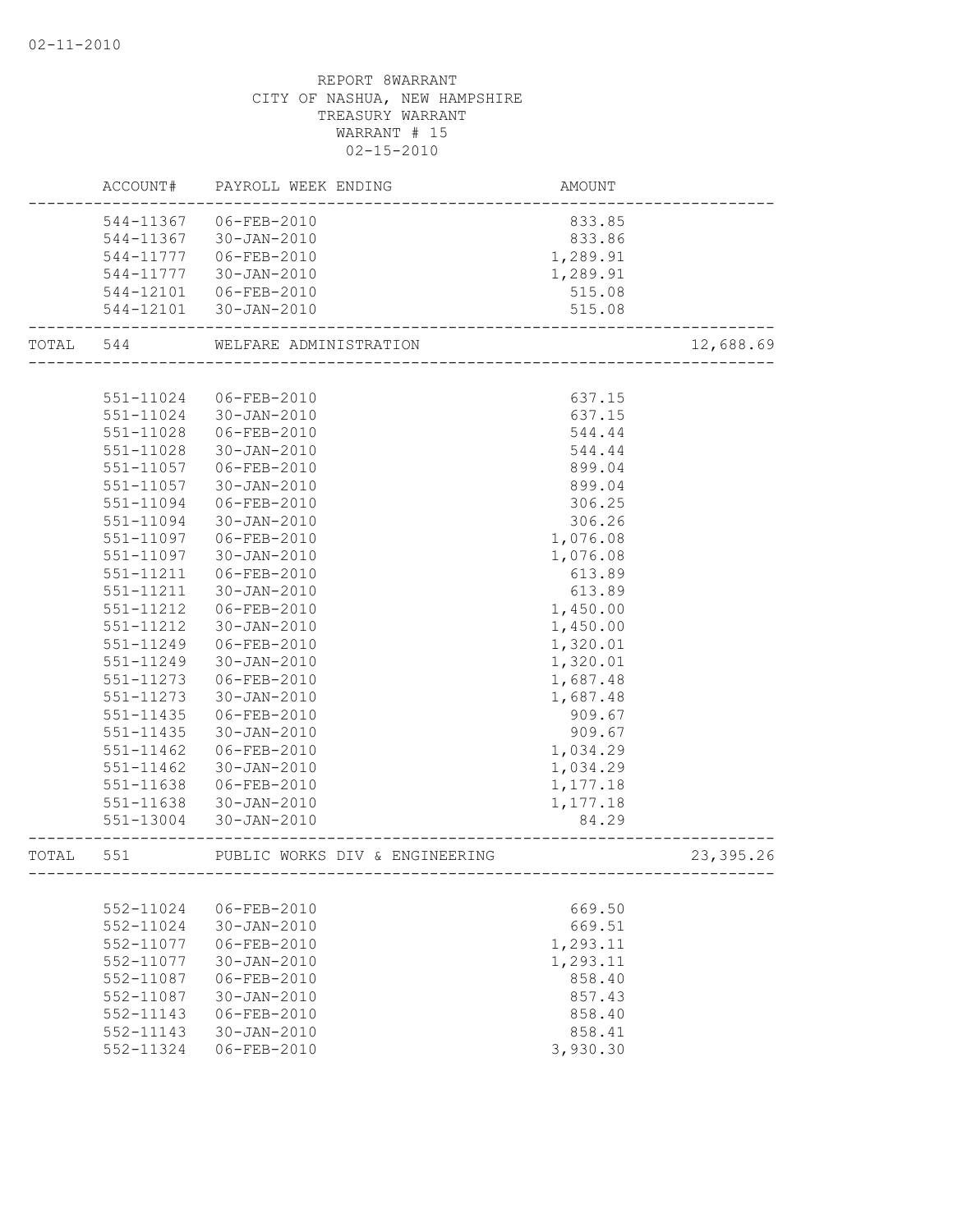|       | ACCOUNT#  | PAYROLL WEEK ENDING   | AMOUNT     |           |
|-------|-----------|-----------------------|------------|-----------|
|       | 552-11324 | 30-JAN-2010           | 4,137.16   |           |
|       | 552-11339 | 06-FEB-2010           | 2,944.00   |           |
|       | 552-11339 | 30-JAN-2010           | 2,944.00   |           |
|       | 552-11342 | 06-FEB-2010           | 772.80     |           |
|       | 552-11342 | 30-JAN-2010           | 772.80     |           |
|       | 552-11343 | 06-FEB-2010           | 863.60     |           |
|       | 552-11343 | $30 - JAN - 2010$     | 1,727.20   |           |
|       | 552-11407 | 06-FEB-2010           | 5,347.20   |           |
|       | 552-11407 | 30-JAN-2010           | 5,347.20   |           |
|       | 552-11492 | 06-FEB-2010           | 817.60     |           |
|       | 552-11492 | $30 - JAN - 2010$     | 817.60     |           |
|       | 552-11562 | 06-FEB-2010           | 410.16     |           |
|       | 552-11562 | 30-JAN-2010           | 410.16     |           |
|       | 552-11580 | $06 - FEB - 2010$     | 985.56     |           |
|       | 552-11580 | 30-JAN-2010           | 985.56     |           |
|       | 552-11672 | 06-FEB-2010           | 1,446.40   |           |
|       | 552-11672 | $30 - JAN - 2010$     | 1,446.40   |           |
|       | 552-11750 | 06-FEB-2010           | 785.60     |           |
|       | 552-11750 | $30 - JAN - 2010$     | 785.60     |           |
|       | 552-13004 | 06-FEB-2010           | 1,149.37   |           |
|       | 552-13004 | $30 - JAN - 2010$     | 207.12     |           |
|       | 552-13009 | 06-FEB-2010           | 1,203.26   |           |
|       | 552-13009 | 30-JAN-2010           | 2,008.49   |           |
|       | 552-13067 | 06-FEB-2010           | 2,727.46   |           |
|       | 552-13067 | 30-JAN-2010           | 4,988.39   |           |
|       | 552-17002 | 06-FEB-2010           | 500.00     |           |
|       | 552-59050 | 30-JAN-2010           | 220.00     |           |
| TOTAL | 552       | PARKS AND RECREATION  |            | 58,038.86 |
|       |           |                       |            |           |
|       | 553-11024 | 06-FEB-2010           | 360.53     |           |
|       | 553-11024 | 30-JAN-2010           | 301.27     |           |
|       | 553-11078 | 06-FEB-2010           | 1,529.24   |           |
|       | 553-11078 | 30-JAN-2010           | 1,529.24   |           |
|       | 553-11098 | 06-FEB-2010           | 1,014.00   |           |
|       | 553-11098 | $30 - JAN - 2010$     | 1,014.00   |           |
|       |           | 553-11169 06-FEB-2010 | 1,046.23   |           |
|       | 553-11169 | $30 - JAN - 2010$     | 1,046.23   |           |
|       | 553-11192 | 06-FEB-2010           | 957.92     |           |
|       | 553-11192 | 30-JAN-2010           | 957.92     |           |
|       | 553-11279 | 06-FEB-2010           | 5,150.41   |           |
|       | 553-11279 | $30 - JAN - 2010$     | 5,976.97   |           |
|       | 553-11327 | $06 - FEB - 2010$     | 4,021.27   |           |
|       | 553-11327 | $30 - JAN - 2010$     | 3, 194. 71 |           |
|       | 553-11375 | 06-FEB-2010           | 818.80     |           |
|       | 553-11375 | $30 - JAN - 2010$     | 1,063.04   |           |
|       | 553-11465 | 06-FEB-2010           | 3,270.40   |           |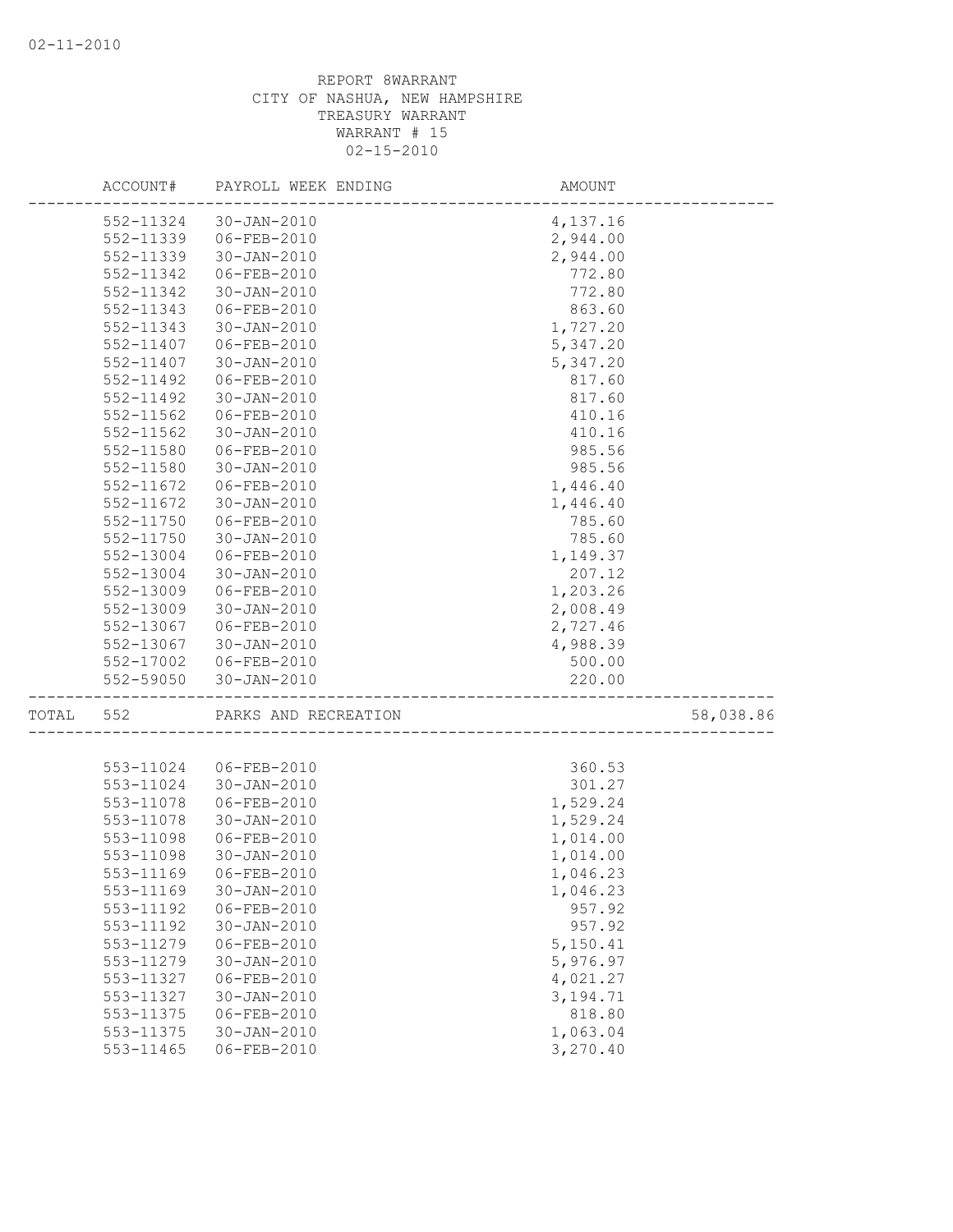|       | ACCOUNT#      | PAYROLL WEEK ENDING | AMOUNT    |            |
|-------|---------------|---------------------|-----------|------------|
|       | 553-11465     | 30-JAN-2010         | 2,943.36  |            |
|       | 553-11474     | 06-FEB-2010         | 3,729.20  |            |
|       | 553-11474     | 30-JAN-2010         | 3,729.20  |            |
|       | 553-11475     | 06-FEB-2010         | 2,834.40  |            |
|       | 553-11475     | 30-JAN-2010         | 2,834.40  |            |
|       | 553-11630     | 06-FEB-2010         | 1,584.14  |            |
|       | 553-11630     | $30 - JAN - 2010$   | 1,575.20  |            |
|       | 553-11631     | $06 - FEB - 2010$   | 799.60    |            |
|       | 553-11631     | 30-JAN-2010         | 799.60    |            |
|       | 553-11648     | 06-FEB-2010         | 840.31    |            |
|       | 553-11648     | 30-JAN-2010         | 840.31    |            |
|       | 553-11678     | 06-FEB-2010         | 1,442.84  |            |
|       | 553-11678     | 30-JAN-2010         | 1,442.84  |            |
|       | 553-11759     | 06-FEB-2010         | 15,559.74 |            |
|       | 553-11759     | 30-JAN-2010         | 15,749.52 |            |
|       | 553-11771     | 06-FEB-2010         | 1,851.20  |            |
|       | 553-11771     | $30 - JAN - 2010$   | 1,851.20  |            |
|       | 553-12085     | 06-FEB-2010         | 480.00    |            |
|       | 553-12085     | $30 - JAN - 2010$   | 480.00    |            |
|       | 553-13004     | 06-FEB-2010         | 630.54    |            |
|       | 553-13004     | $30 - JAN - 2010$   | 780.23    |            |
|       | 553-13009     | 06-FEB-2010         | 1,103.13  |            |
|       | 553-13009     | 30-JAN-2010         | 6,633.96  |            |
|       | 553-13901     | 06-FEB-2010         | 10,769.77 |            |
|       | 553-13901     | $30 - JAN - 2010$   | 11,043.78 |            |
| TOTAL | 553           | STREET DEPARTMENT   |           | 125,580.65 |
|       |               |                     |           |            |
|       | 555-11024     | 06-FEB-2010         | 360.54    |            |
|       | 555-11024     | 30-JAN-2010         | 301.28    |            |
|       | 555-11058     | $06 - FEB - 2010$   | 985.56    |            |
|       | 555-11058     | 30-JAN-2010         | 985.56    |            |
|       | 555-11461     | 06-FEB-2010         | 1,489.36  |            |
|       | 555-11461     | $30 - JAN - 2010$   | 1,489.36  |            |
|       | 555-11505     | 06-FEB-2010         | 1,184.60  |            |
|       | $555 - 11505$ | $30 - JAN - 2010$   | 1,184.60  |            |
|       | 555-11639     | $06 - FEB - 2010$   | 817.60    |            |
|       | 555-11639     | $30 - JAN - 2010$   | 817.60    |            |
|       | 555-11640     | $06 - FEB - 2010$   | 772.80    |            |
|       | 555-11640     | $30 - JAN - 2010$   | 761.60    |            |
|       | 555-11738     | 06-FEB-2010         | 1,941.60  |            |
|       | 555-11738     | $30 - JAN - 2010$   | 1,941.60  |            |
|       | 555-11745     | 06-FEB-2010         | 810.80    |            |
|       | 555-11745     | $30 - JAN - 2010$   | 810.80    |            |
|       | 555-11746     | $06 - FEB - 2010$   | 1,139.74  |            |
|       | 555-11746     | $30 - JAN - 2010$   | 1,139.75  |            |
|       | 555-13004     | 06-FEB-2010         | 93.93     |            |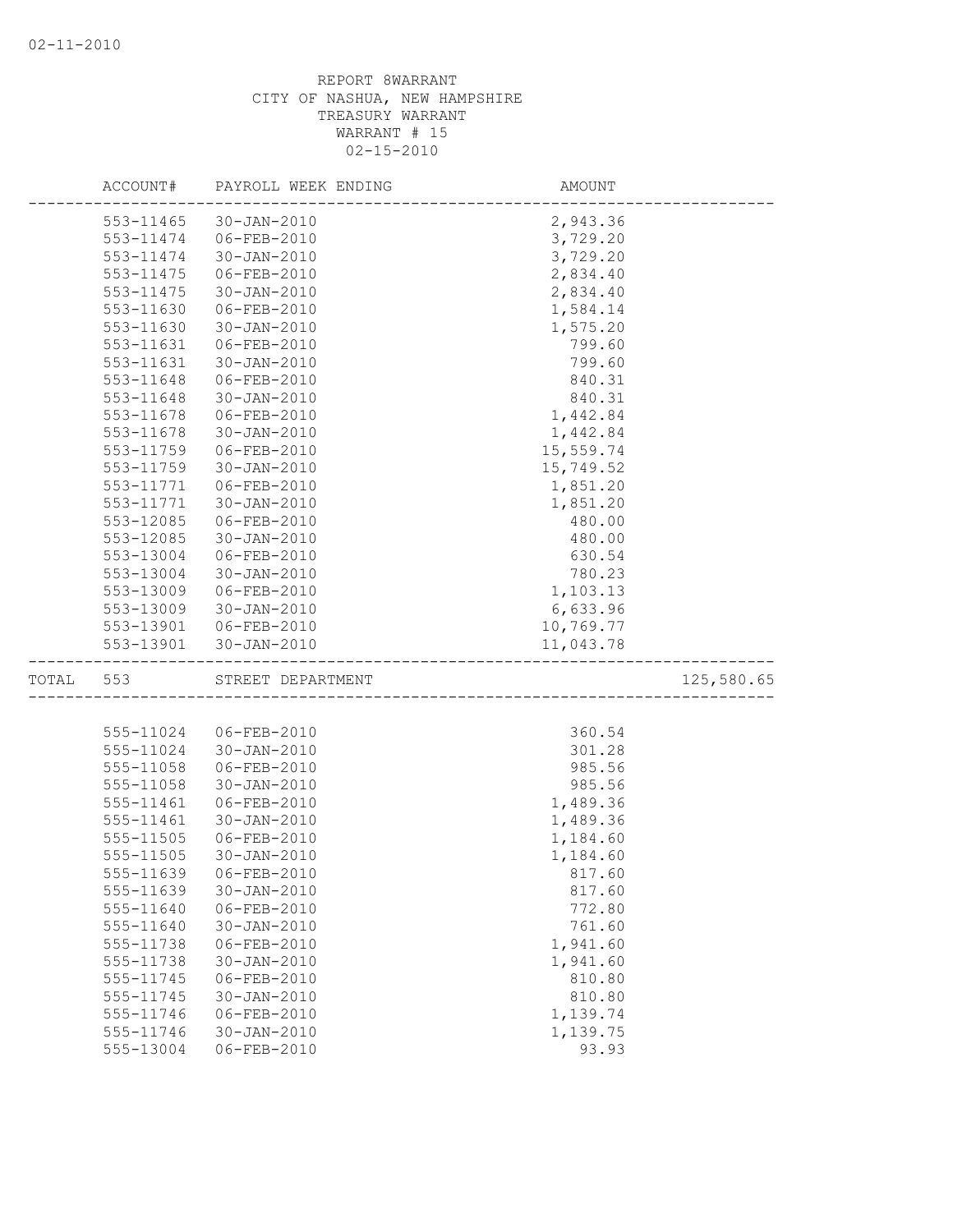|       | ACCOUNT#  | PAYROLL WEEK ENDING                            | AMOUNT           |           |
|-------|-----------|------------------------------------------------|------------------|-----------|
|       |           | 555-13068 06-FEB-2010<br>555-13068 30-JAN-2010 | 254.84<br>254.84 |           |
| TOTAL | 555       | TRAFFIC DEPARTMENT                             |                  | 19,538.36 |
|       |           |                                                |                  |           |
|       | 557-11161 | 06-FEB-2010                                    | 988.93           |           |
|       | 557-11161 | 30-JAN-2010                                    | 1,236.16         |           |
|       | 557-11751 | 06-FEB-2010                                    | 96.14            |           |
|       |           | 557-11751 30-JAN-2010                          | 96.14            |           |
|       |           | 557-13004 06-FEB-2010<br>557-13004 30-JAN-2010 | 11.59<br>81.12   |           |
| TOTAL | 557       | PARKING LOTS                                   |                  | 2,510.08  |
|       |           |                                                |                  |           |
|       | 561-11345 | 06-FEB-2010                                    | 1,204.95         |           |
|       | 561-11345 | $30 - JAN - 2010$                              | 1,204.95         |           |
|       | 561-11651 | 06-FEB-2010                                    | 860.38           |           |
|       |           | 561-11651 30-JAN-2010                          | 860.38           |           |
|       |           | 561-11658 06-FEB-2010                          | 1,044.70         |           |
|       |           | 561-11658 30-JAN-2010                          | 1,044.70         |           |
| TOTAL | 561       | EDGEWOOD CEMETERY                              |                  | 6,220.06  |
|       |           |                                                |                  |           |
|       | 563-11345 | 06-FEB-2010                                    | 1,159.58         |           |
|       |           | 563-11345 30-JAN-2010                          | 1,159.58         |           |
|       |           | 563-11651   06-FEB-2010                        | 766.04           |           |
|       |           | 563-11651 30-JAN-2010                          | 766.05           |           |
|       |           | 563-11657 06-FEB-2010<br>563-11657 30-JAN-2010 | 957.29<br>957.29 |           |
|       |           |                                                |                  |           |
| TOTAL | 563       | WOODLAWN CEMETERY                              |                  | 5,765.83  |
|       |           |                                                |                  |           |
|       |           | 571-11174 06-FEB-2010                          | 725.50           |           |
|       |           | 571-11174 30-JAN-2010                          | 1,005.50         |           |
|       |           | 571-11237 06-FEB-2010                          | 1,999.68         |           |
|       |           | 571-11237 30-JAN-2010                          | 1,999.68         |           |
|       |           | 571-12045 06-FEB-2010                          | 312.71           |           |
|       | 571-12045 | 30-JAN-2010                                    | 308.79           |           |
| TOTAL | 571       | COMMUNITY DEVELOPMENT                          |                  | 6,351.86  |
|       |           | 572-11024 06-FEB-2010                          | 653.12           |           |
|       |           | 572-11024 30-JAN-2010                          | 653.12           |           |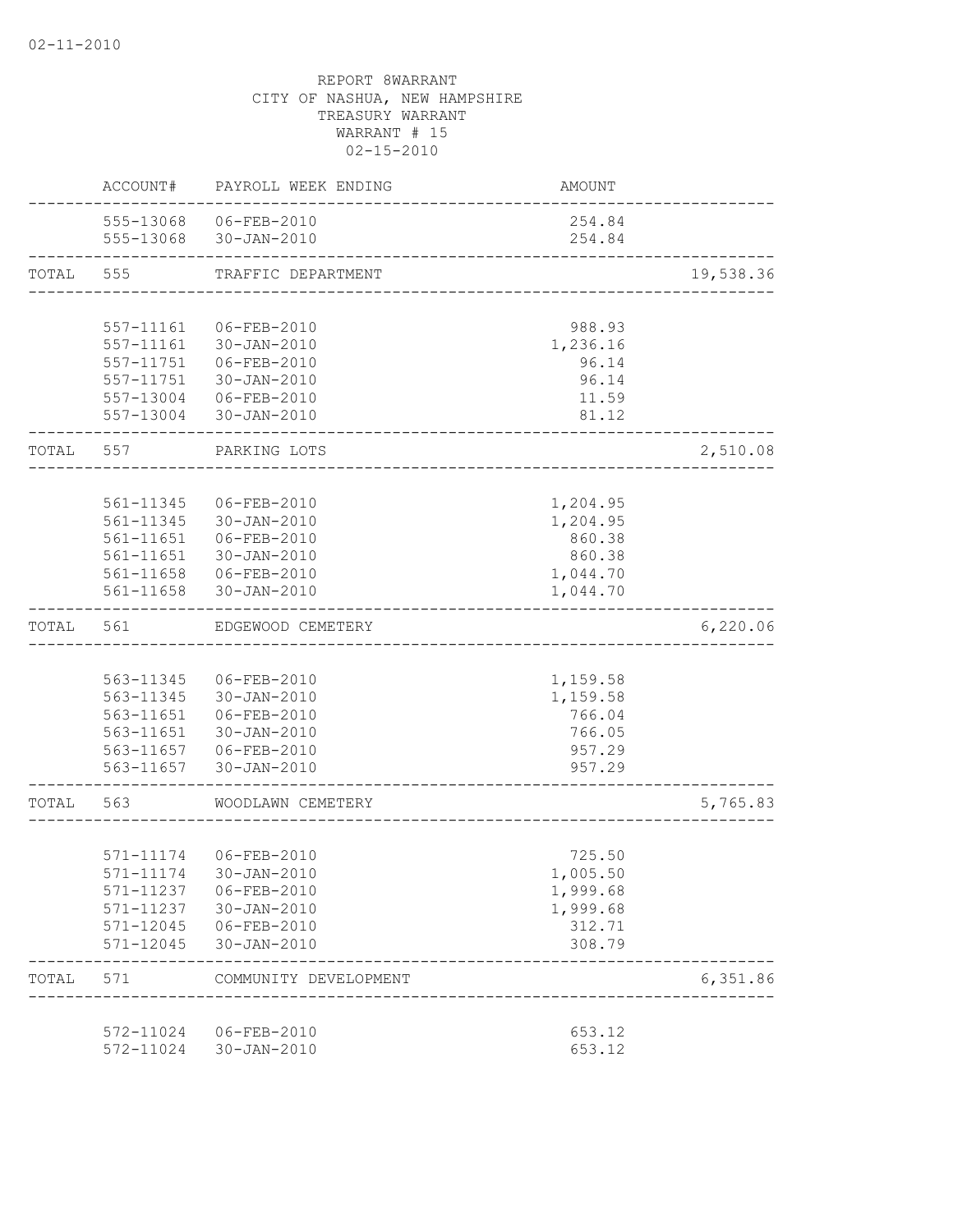|       | ACCOUNT#  | PAYROLL WEEK ENDING   | <b>AMOUNT</b>                 |           |
|-------|-----------|-----------------------|-------------------------------|-----------|
|       | 572-11215 | 06-FEB-2010           | 3,635.97                      |           |
|       | 572-11215 | 30-JAN-2010           | 3,635.96                      |           |
|       | 572-11238 | 06-FEB-2010           | 861.65                        |           |
|       | 572-11238 | 30-JAN-2010           | 861.65                        |           |
|       | 572-11450 | 06-FEB-2010           | 1,720.02                      |           |
|       | 572-11450 | $30 - JAN - 2010$     | 1,720.02                      |           |
|       | 572-11522 | 06-FEB-2010           | 837.27                        |           |
|       | 572-11522 | 30-JAN-2010           | 837.26                        |           |
|       | 572-11525 | 06-FEB-2010           | 1,032.64                      |           |
|       | 572-11525 | 30-JAN-2010           | 1,032.64                      |           |
|       | 572-58005 | 06-FEB-2010           | 200.00                        |           |
| TOTAL | 572       | PLANNING DEPARTMENT   |                               | 17,681.32 |
|       |           |                       |                               |           |
|       |           | 573-11444 06-FEB-2010 | 1,618.06                      |           |
|       | 573-11444 | 30-JAN-2010           | 1,618.06                      |           |
|       |           | 573-12029 06-FEB-2010 | 355.51                        |           |
|       | 573-12029 | 30-JAN-2010           | 355.51                        |           |
| TOTAL | 573       | ECONOMIC DEVELOPMENT  |                               | 3,947.14  |
|       |           |                       | _____________________________ |           |
|       | 575-11032 | 06-FEB-2010           | 717.23                        |           |
|       | 575-11032 | 30-JAN-2010           | 717.23                        |           |
|       | 575-11042 | 06-FEB-2010           | 1,418.58                      |           |
|       | 575-11042 | $30 - JAN - 2010$     | 1,418.58                      |           |
|       | 575-11062 | 06-FEB-2010           | 627.75                        |           |
|       | 575-11062 | $30 - JAN - 2010$     | 627.75                        |           |
|       | 575-11189 | 06-FEB-2010           | 1,102.42                      |           |
|       | 575-11189 | 30-JAN-2010           | 1,102.43                      |           |
|       | 575-11246 | 06-FEB-2010           | 1,677.04                      |           |
|       | 575-11246 | $30 - JAN - 2010$     | 1,677.04                      |           |
|       | 575-11365 | 06-FEB-2010           | 562.88                        |           |
|       | 575-11365 | 30-JAN-2010           | 562.88                        |           |
|       | 575-11387 | 06-FEB-2010           | 6,854.42                      |           |
|       | 575-11387 | 30-JAN-2010           | 6,854.43                      |           |
|       | 575-11393 | 06-FEB-2010           | 3,648.26                      |           |
|       | 575-11393 | $30 - JAN - 2010$     | 3,648.26                      |           |
|       | 575-11400 | 06-FEB-2010           | 7,580.66                      |           |
|       | 575-11400 | $30 - JAN - 2010$     | 7,580.67                      |           |
|       | 575-11401 | 06-FEB-2010           | 3,999.44                      |           |
|       | 575-11401 | $30 - JAN - 2010$     | 3,999.45                      |           |
|       | 575-11404 | 06-FEB-2010           | 779.92                        |           |
|       | 575-11404 | $30 - JAN - 2010$     | 779.92                        |           |
|       | 575-12073 | $06 - FEB - 2010$     | 382.25                        |           |
|       | 575-12073 | 30-JAN-2010           | 382.25                        |           |
|       | 575-12090 | 06-FEB-2010           | 1,140.26                      |           |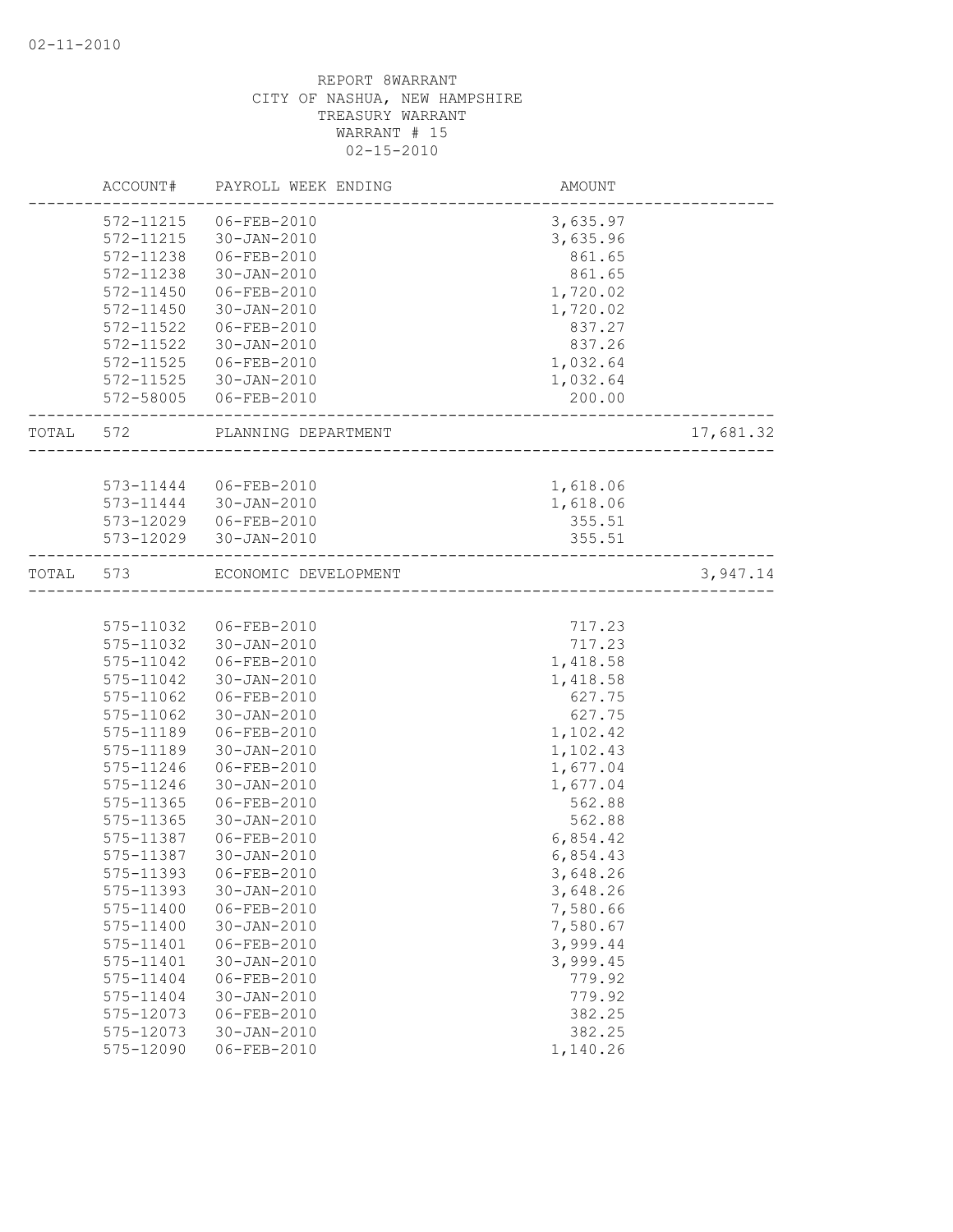|       | ACCOUNT#  | PAYROLL WEEK ENDING    | AMOUNT               |           |
|-------|-----------|------------------------|----------------------|-----------|
|       | 575-12090 | 30-JAN-2010            | 1,140.26             |           |
|       | 575-12114 | 06-FEB-2010            | 1,499.31             |           |
|       | 575-12114 | 30-JAN-2010            | 1,526.82             |           |
|       | 575-13004 | 06-FEB-2010            | 43.87                |           |
|       | 575-13004 | 30-JAN-2010            | 19.17                |           |
|       |           | 575-13035 06-FEB-2010  | 797.97               |           |
|       | 575-13035 | 30-JAN-2010            | 834.10               |           |
| TOTAL | 575       | PUBLIC LIBRARIES       |                      | 65,703.50 |
|       |           |                        | ____________________ |           |
|       | 576-11059 | 06-FEB-2010            | 1,289.91             |           |
|       | 576-11059 | 30-JAN-2010            | 1,289.91             |           |
|       | 576-11221 | 06-FEB-2010            | 1,065.24             |           |
|       | 576-11221 | 30-JAN-2010            | 1,065.23             |           |
|       | 576-11315 | 06-FEB-2010            | 1,329.79             |           |
|       | 576-11315 | 30-JAN-2010            | 1,329.79             |           |
|       | 576-11361 | 06-FEB-2010            | 4,005.16             |           |
|       | 576-11361 | 30-JAN-2010            | 4,005.15             |           |
|       |           | 576-11362 06-FEB-2010  | 1,087.23             |           |
|       |           | 576-11362 30-JAN-2010  | 1,087.23             |           |
| TOTAL | 576       | BUILDING DEPARTMENT    |                      | 17,554.64 |
|       |           |                        |                      |           |
|       |           | 577-11067 06-FEB-2010  | 1,181.69             |           |
|       |           | 577-11067 30-JAN-2010  | 1,181.68             |           |
|       |           | 577-11183  06-FEB-2010 | 1,871.04             |           |
|       |           | 577-11183 30-JAN-2010  | 1,871.04             |           |
| TOTAL | 577       | CODE ENFORCEMENT       |                      | 6, 105.45 |
|       |           |                        |                      |           |
|       | 581-11012 | 06-FEB-2010            | 4,305.54             |           |
|       | 581-11075 | 06-FEB-2010            | 4,312.64             |           |
|       | 581-11081 | 06-FEB-2010            | 2,550.00             |           |
|       | 581-11162 | 06-FEB-2010            | 51,924.58            |           |
|       | 581-11162 | 30-JAN-2010            | 52,432.06            |           |
|       | 581-11204 | 06-FEB-2010            | 11,218.40            |           |
|       | 581-11204 | $30 - JAN - 2010$      | 11, 312.95           |           |
|       | 581-11348 | 06-FEB-2010            | 85,612.38            |           |
|       | 581-11366 | 06-FEB-2010            | 56,910.26            |           |
|       | 581-11366 | $30 - JAN - 2010$      | 57,297.04            |           |
|       | 581-11396 | 06-FEB-2010            | 39,980.66            |           |
|       | 581-11402 | 06-FEB-2010            | 3,376.20             |           |
|       | 581-11402 | $30 - JAN - 2010$      | 3,376.20             |           |
|       | 581-11408 | 06-FEB-2010            | 17,773.21            |           |
|       | 581-11408 | 30-JAN-2010            | 17,773.23            |           |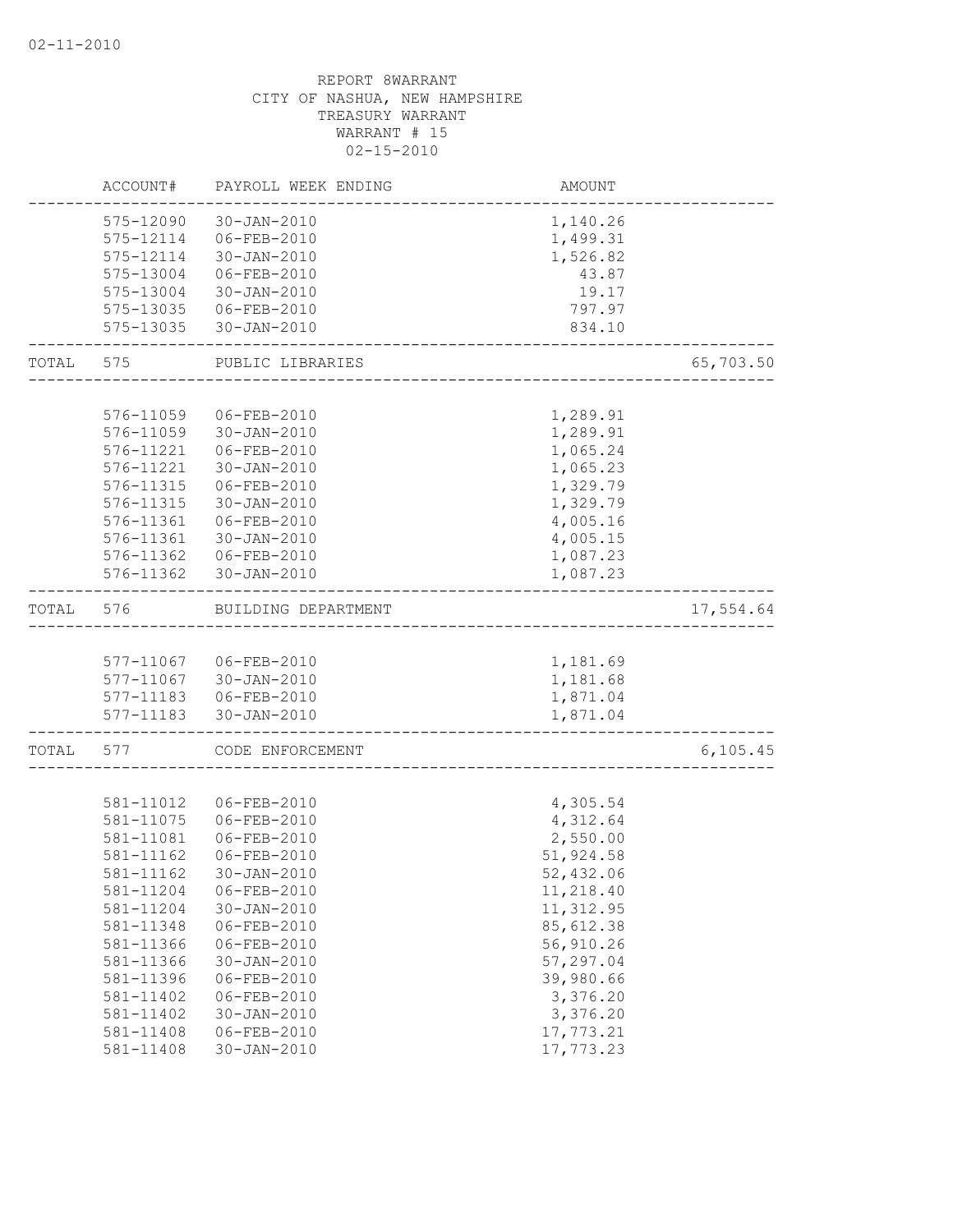| ACCOUNT#  | PAYROLL WEEK ENDING        | AMOUNT       |
|-----------|----------------------------|--------------|
|           |                            |              |
| 581-11486 | 06-FEB-2010<br>06-FEB-2010 | 44, 135. 70  |
| 581-11515 | 06-FEB-2010                | 2,910.48     |
| 581-11570 |                            | 59,806.59    |
| 581-11572 | 06-FEB-2010                | 61,089.43    |
| 581-11579 | 06-FEB-2010                | 39,079.22    |
| 581-11628 | 06-FEB-2010                | 1,406.40     |
| 581-11628 | 30-JAN-2010                | 1,221.81     |
| 581-11675 | 06-FEB-2010                | 5,343.75     |
| 581-11709 | 06-FEB-2010                | 2,957.14     |
| 581-11711 | 06-FEB-2010                | 2,705.80     |
| 581-11726 | 06-FEB-2010                | 1,634,443.13 |
| 581-11800 | 06-FEB-2010                | 43,581.16    |
| 581-11801 | 06-FEB-2010                | 14,943.67    |
| 581-11802 | 06-FEB-2010                | 13,219.97    |
| 581-11803 | 06-FEB-2010                | 16,007.86    |
| 581-11803 | 30-JAN-2010                | 712.93       |
| 581-11805 | 06-FEB-2010                | 27,717.01    |
| 581-11812 | 06-FEB-2010                | 2,609.97     |
| 581-11816 | 06-FEB-2010                | 3,799.06     |
| 581-11830 | 06-FEB-2010                | 3,989.66     |
| 581-11850 | 06-FEB-2010                | 2,798.60     |
| 581-11850 | 30-JAN-2010                | 2,798.61     |
| 581-11860 | 06-FEB-2010                | 6,920.47     |
| 581-12006 | 06-FEB-2010                | 2,192.00     |
| 581-12021 | 06-FEB-2010                | 13,862.11    |
| 581-12060 | 06-FEB-2010                | 2,918.59     |
| 581-12060 | 30-JAN-2010                | 2,911.88     |
| 581-12078 | 06-FEB-2010                | 1,437.50     |
| 581-12078 | $30 - JAN - 2010$          | 217.50       |
| 581-12081 | 06-FEB-2010                | 2,401.05     |
| 581-12084 | 06-FEB-2010                | 2,800.00     |
| 581-12084 | 30-JAN-2010                | 1,637.50     |
| 581-12111 | 06-FEB-2010                | 138,812.74   |
| 581-12111 | 30-JAN-2010                | 138, 165. 31 |
| 581-12112 | 06-FEB-2010                | 10,548.85    |
| 581-12112 | $30 - JAN - 2010$          | 9,997.02     |
| 581-12126 | 06-FEB-2010                | 7,105.48     |
| 581-12126 | $30 - JAN - 2010$          | 7,347.66     |
| 581-12135 | 06-FEB-2010                | 3,374.21     |
| 581-12135 | $30 - JAN - 2010$          | 3,457.73     |
| 581-12136 | 06-FEB-2010                | 624.65       |
| 581-12136 | $30 - JAN - 2010$          | 483.02       |
| 581-12138 | $06 - FEB - 2010$          | 748.75       |
| 581-12138 | $30 - JAN - 2010$          | 898.50       |
| 581-12141 | $06 - FEB - 2010$          | 2,200.04     |
| 581-12153 | 06-FEB-2010                | 150.00       |
| 581-12198 | 06-FEB-2010                | 26,395.04    |
| 581-12200 | $06 - FEB - 2010$          | 1,594.38     |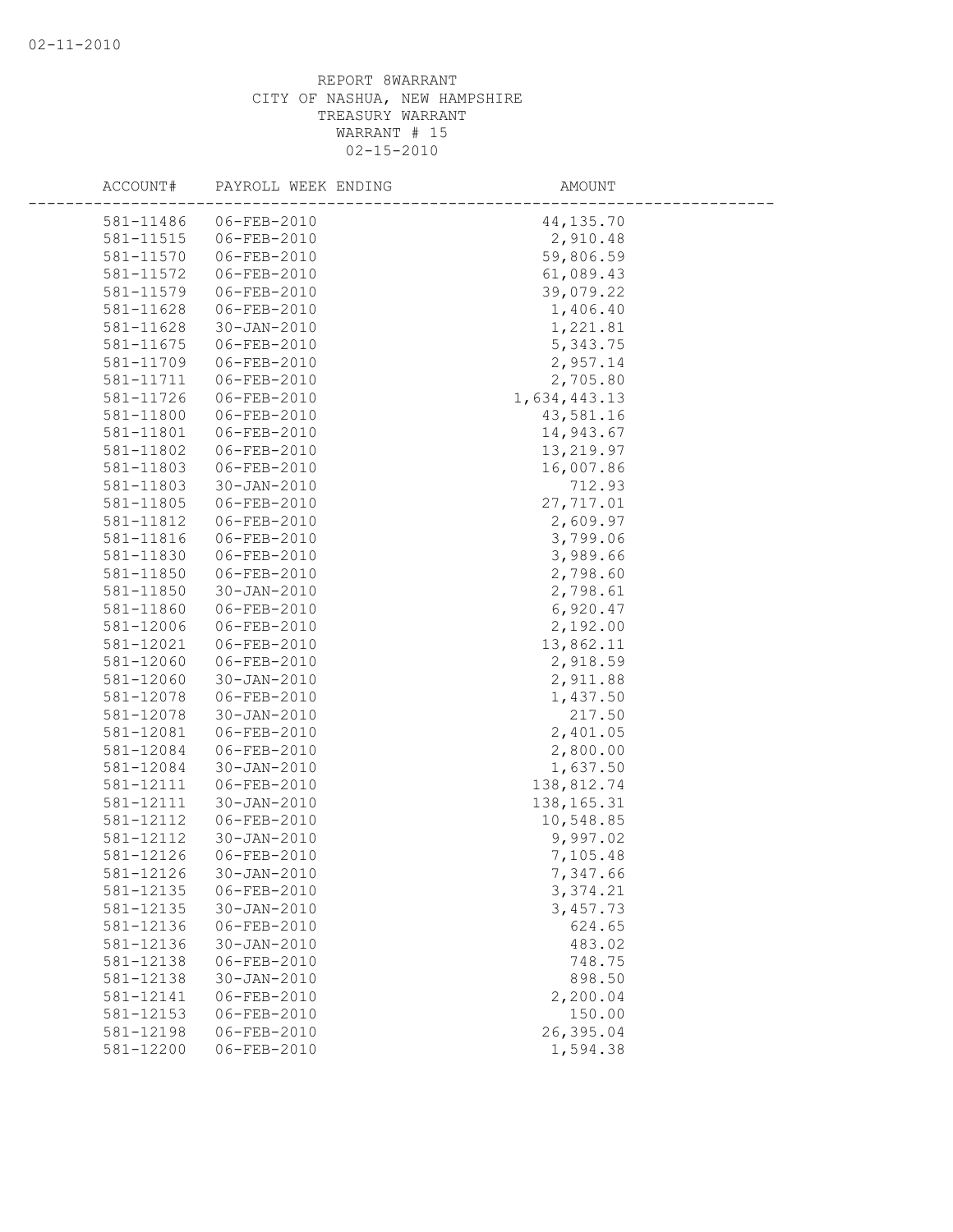|       | ACCOUNT#  | PAYROLL WEEK ENDING | AMOUNT    |              |
|-------|-----------|---------------------|-----------|--------------|
|       | 581-12200 | 30-JAN-2010         | 1,223.78  |              |
|       | 581-12201 | 06-FEB-2010         | 19,673.61 |              |
|       | 581-12201 | 30-JAN-2010         | 14,606.23 |              |
|       | 581-13004 | 06-FEB-2010         | 1,680.97  |              |
|       | 581-13004 | 30-JAN-2010         | 683.32    |              |
|       | 581-13021 | 06-FEB-2010         | 250.36    |              |
|       | 581-13021 | 30-JAN-2010         | 353.09    |              |
|       | 581-13032 | 06-FEB-2010         | 1,619.97  |              |
|       | 581-13032 | 30-JAN-2010         | 13.38     |              |
|       | 581-13120 | 06-FEB-2010         | 4,613.21  |              |
|       | 581-13120 | $30 - JAN - 2010$   | 2,827.84  |              |
|       | 581-13133 | 06-FEB-2010         | 543.75    |              |
|       | 581-13137 | 06-FEB-2010         | 931.42    |              |
|       | 581-13137 | $30 - JAN - 2010$   | 6, 175.30 |              |
|       | 581-1337  | 06-FEB-2010         | $-20.52$  |              |
|       | 581-1337  | 30-JAN-2010         | 20.52     |              |
|       | 581-17010 | 06-FEB-2010         | 675.20    |              |
|       | 581-19000 | 06-FEB-2010         | 7,708.58  |              |
|       | 581-19230 | 06-FEB-2010         | 75.00     |              |
|       | 581-19240 | 06-FEB-2010         | 297.85    |              |
| TOTAL | 581       | SCHOOL DEPARTMENT   |           | 2,860,588.14 |
|       |           |                     |           |              |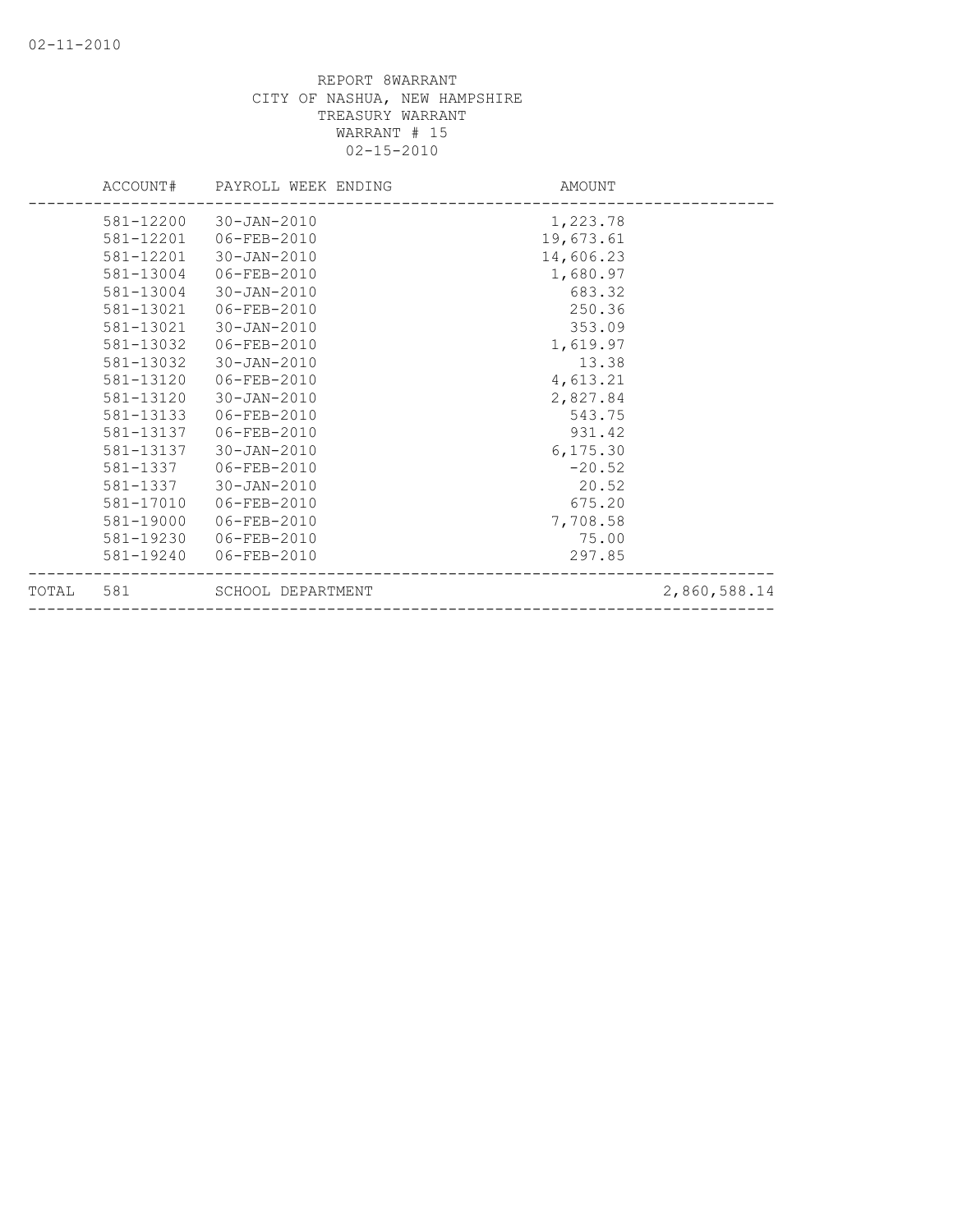|           | ACCOUNT# PAYROLL WEEK ENDING |  | AMOUNT |
|-----------|------------------------------|--|--------|
|           |                              |  |        |
| TOTAL 951 |                              |  |        |
|           |                              |  |        |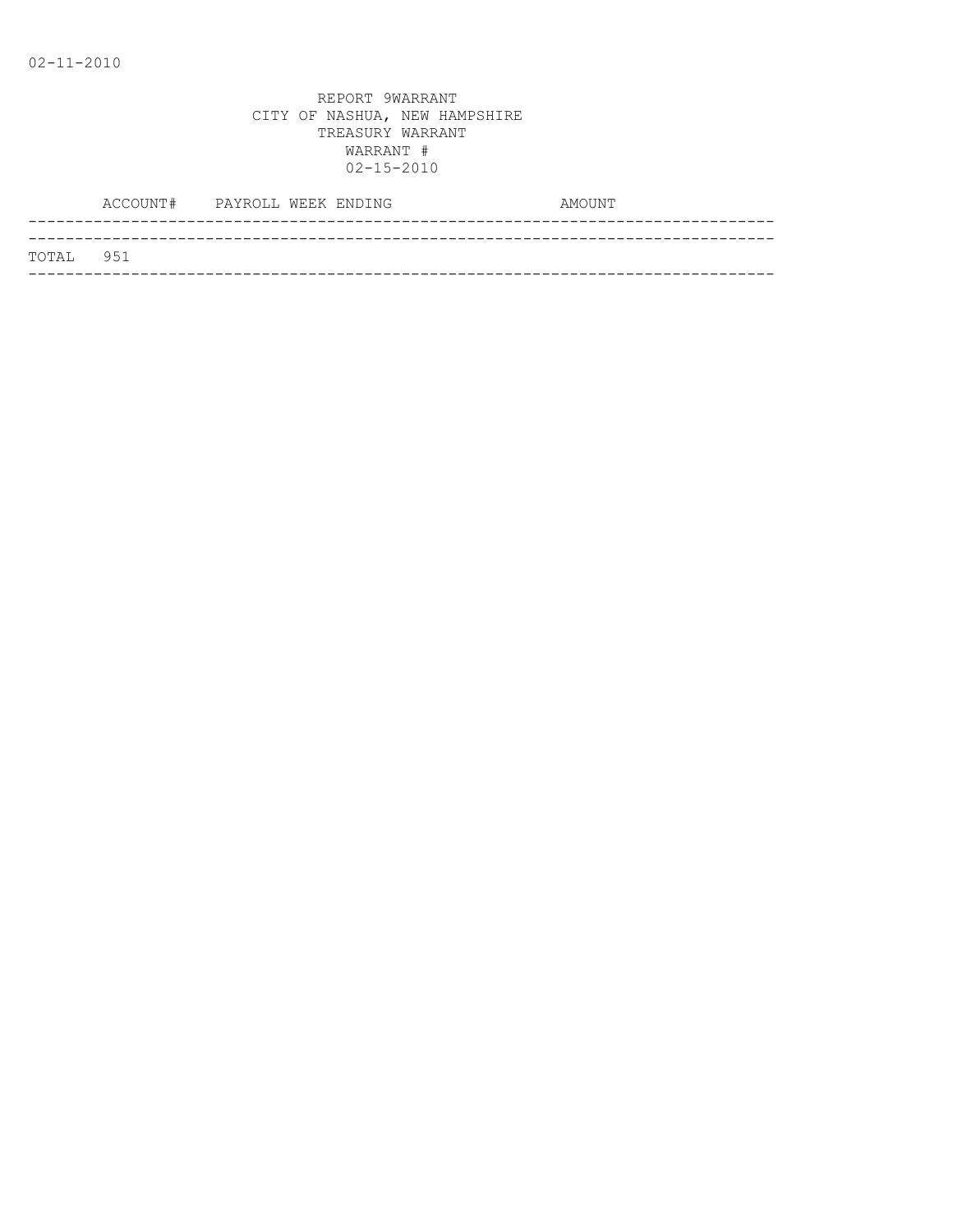| ACCOUNT#               | PAYROLL WEEK ENDING                    | AMOUNT               |  |
|------------------------|----------------------------------------|----------------------|--|
| 801-11008              | 06-FEB-2010                            | 592.14               |  |
| 801-11008              | 30-JAN-2010                            | 592.13               |  |
| 801-11024              | 06-FEB-2010                            | 605.29               |  |
| 801-11024              | 30-JAN-2010                            | 637.15               |  |
| 801-11028              | 06-FEB-2010                            | 60.49                |  |
| 801-11028              | 30-JAN-2010                            | 60.49                |  |
| 801-11064              | 06-FEB-2010                            | 140.47               |  |
| 801-11064              | 30-JAN-2010                            | 140.47               |  |
| 801-11094              | 06-FEB-2010                            | 102.08               |  |
| 801-11094              | 30-JAN-2010                            | 102.09               |  |
| 801-11188              | 06-FEB-2010                            | 367.14               |  |
| 801-11188              | 30-JAN-2010                            | 367.14               |  |
| 801-11190              | 06-FEB-2010                            | 409.48               |  |
| 801-11190              | 30-JAN-2010                            | 409.48               |  |
| 801-11193              | 06-FEB-2010                            | 1,000.83             |  |
| 801-11193              | 30-JAN-2010                            | 1,000.83             |  |
| 801-11211              | 06-FEB-2010                            | 68.21                |  |
| 801-11211              | 30-JAN-2010                            | 68.21                |  |
| 801-11222              | $06 - FEB - 2010$                      | 211.23               |  |
| 801-11222              | 30-JAN-2010                            | 211.23               |  |
| 801-11249              | 06-FEB-2010                            | 188.57               |  |
| 801-11249              | 30-JAN-2010                            | 188.57               |  |
| 801-11271              | 06-FEB-2010                            | 1,150.53             |  |
| 801-11271              | 30-JAN-2010                            | 1,150.52             |  |
| 801-11276              | 06-FEB-2010                            | 4,390.00             |  |
| 801-11276              | 30-JAN-2010                            | 4,580.08             |  |
| 801-11431              | 06-FEB-2010                            | 1,503.31             |  |
| 801-11435              | 06-FEB-2010                            | 272.90               |  |
| 801-11435              | 30-JAN-2010                            | 272.90               |  |
| 801-11595              | 06-FEB-2010                            | 5,723.60             |  |
| 801-11595              | 06-FEB-2010                            | 4,062.00             |  |
| 801-11595              | $30 - JAN - 2010$                      | 5,788.00             |  |
| 801-11595              | 30-JAN-2010                            | 4,062.00             |  |
| 801-11596              | 06-FEB-2010                            | 3,433.60             |  |
| 801-11596              | $30 - JAN - 2010$                      | 2,575.20             |  |
| 801-11598              | 06-FEB-2010<br>$30 - JAN - 2010$       | 850.40               |  |
| 801-11598              |                                        | 850.40               |  |
| 801-11599              | 06-FEB-2010                            | 1,088.52             |  |
| 801-11599<br>801-11599 | 06-FEB-2010                            | 1,088.52             |  |
| 801-11599              | $30 - JAN - 2010$                      | 1,088.52<br>1,088.52 |  |
| 801-11606              | $30 - JAN - 2010$<br>$06 - FEB - 2010$ | 708.24               |  |
| 801-11606              | $30 - JAN - 2010$                      | 708.23               |  |
| 801-11647              | 06-FEB-2010                            | 1,401.23             |  |
| 801-11647              | $30 - JAN - 2010$                      | 1,401.23             |  |
| 801-13004              | 06-FEB-2010                            | 860.06               |  |
| 801-13004              | 06-FEB-2010                            | 431.09               |  |
| 801-13004              | $06 - FEB - 2010$                      | 402.18               |  |
|                        |                                        |                      |  |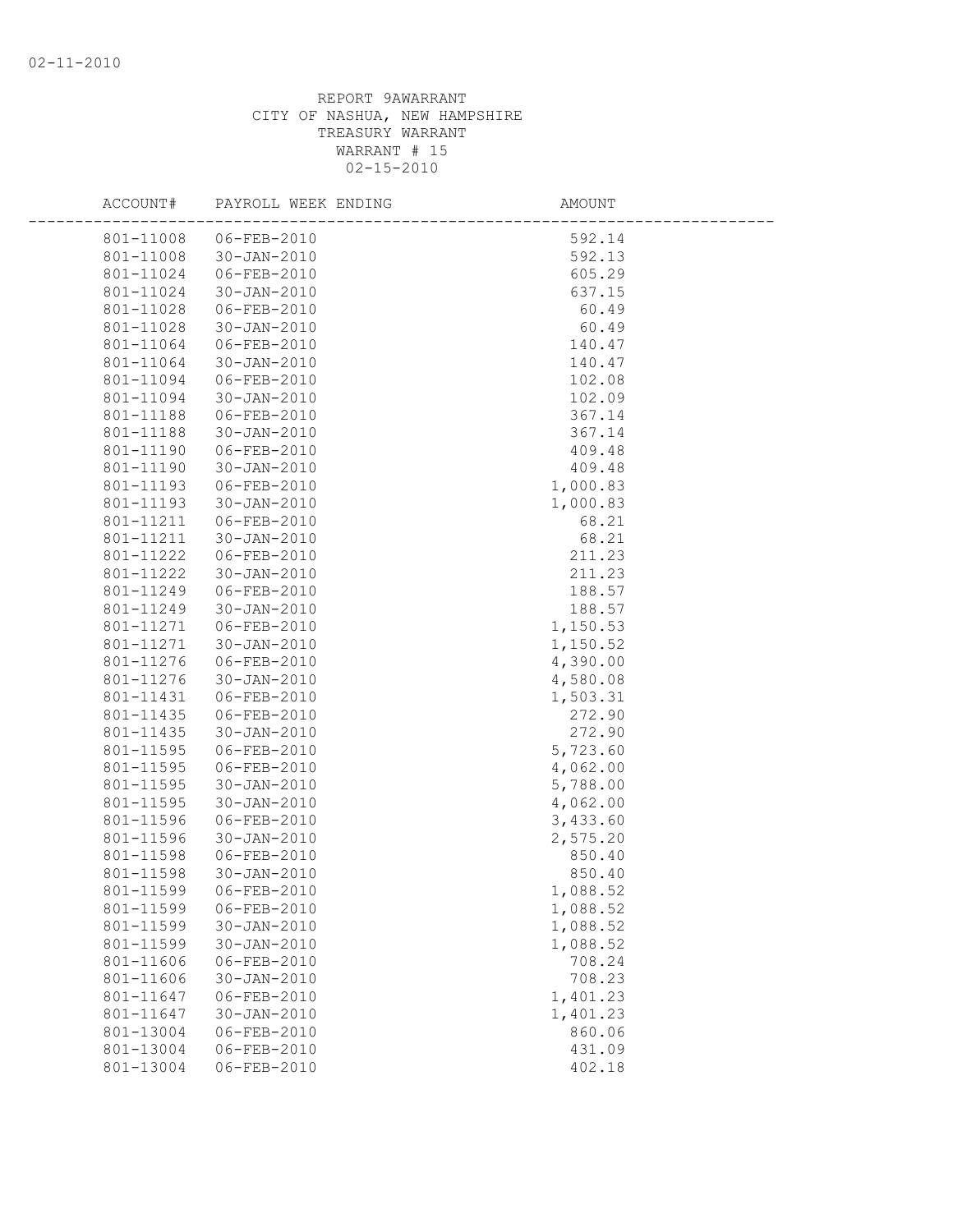|           | ACCOUNT#  | PAYROLL WEEK ENDING   | AMOUNT<br>------------------------ |           |
|-----------|-----------|-----------------------|------------------------------------|-----------|
|           |           | 801-13004 30-JAN-2010 | 1,485.13                           |           |
|           |           | 801-13004 30-JAN-2010 | 1,559.75                           |           |
|           |           | 801-13004 30-JAN-2010 |                                    |           |
|           |           | 801-13038 30-JAN-2010 | $247.76$<br>-190.08                |           |
|           |           | 801-17001 30-JAN-2010 | 600.00<br>_______________________  |           |
| TOTAL 801 |           | SOLID WASTE DISPOSAL  | —<br>————————————————————————      | 62,158.06 |
|           |           |                       |                                    |           |
|           | 802-11024 | 06-FEB-2010           | 151.52                             |           |
|           |           | 802-11024 06-FEB-2010 | 606.08                             |           |
|           | 802-11024 | $30 - JAN - 2010$     | 151.52                             |           |
|           | 802-11024 | 30-JAN-2010           | 606.08                             |           |
|           | 802-11028 | 06-FEB-2010           | 411.35                             |           |
|           | 802-11028 | 06-FEB-2010           | 193.58                             |           |
|           | 802-11028 | 30-JAN-2010           | 411.35                             |           |
|           | 802-11028 | 30-JAN-2010           | 193.58                             |           |
|           | 802-11064 | 06-FEB-2010           | 140.47                             |           |
|           | 802-11064 | 06-FEB-2010           | 140.47                             |           |
|           | 802-11064 | 30-JAN-2010           | 140.47                             |           |
|           | 802-11064 | 30-JAN-2010           | 140.47                             |           |
|           | 802-11091 | 06-FEB-2010           | 1,106.97                           |           |
|           | 802-11091 | 30-JAN-2010           | 1,106.97                           |           |
|           | 802-11092 | 06-FEB-2010           | 801.68                             |           |
|           | 802-11092 | 30-JAN-2010           | 807.04                             |           |
|           | 802-11094 | 06-FEB-2010           | 306.26                             |           |
|           | 802-11094 | 06-FEB-2010           | 306.25                             |           |
|           | 802-11094 | 30-JAN-2010           | 306.24                             |           |
|           | 802-11094 | 30-JAN-2010           | 306.26                             |           |
|           | 802-11096 | 06-FEB-2010           | 937.21                             |           |
|           | 802-11096 | 30-JAN-2010           | 937.21                             |           |
|           | 802-11102 | 06-FEB-2010           | 906.86                             |           |
|           | 802-11102 | 30-JAN-2010           | 964.14                             |           |
|           | 802-11105 | 06-FEB-2010           | 1,048.55                           |           |
|           | 802-11105 | 30-JAN-2010           | 1,048.55                           |           |
|           | 802-11124 | 06-FEB-2010           | 739.10                             |           |
|           | 802-11124 | 30-JAN-2010           | 886.92                             |           |
|           | 802-11155 | 06-FEB-2010           | 1,039.21                           |           |
|           | 802-11155 | $30 - JAN - 2010$     | 1,033.80                           |           |
|           | 802-11157 | 06-FEB-2010           | 2,589.04                           |           |
|           | 802-11157 | $30 - JAN - 2010$     | 2,575.20                           |           |
|           | 802-11158 | $06 - FEB - 2010$     | 1,842.40                           |           |
|           | 802-11158 | $30 - JAN - 2010$     | 1,842.40                           |           |
|           | 802-11188 | $06 - FEB - 2010$     | 367.15                             |           |
|           | 802-11188 | $30 - JAN - 2010$     | 367.15                             |           |
|           | 802-11190 | 06-FEB-2010           | 409.48                             |           |
|           | 802-11190 | $30 - JAN - 2010$     | 409.48                             |           |
|           | 802-11211 | 06-FEB-2010           | 272.84                             |           |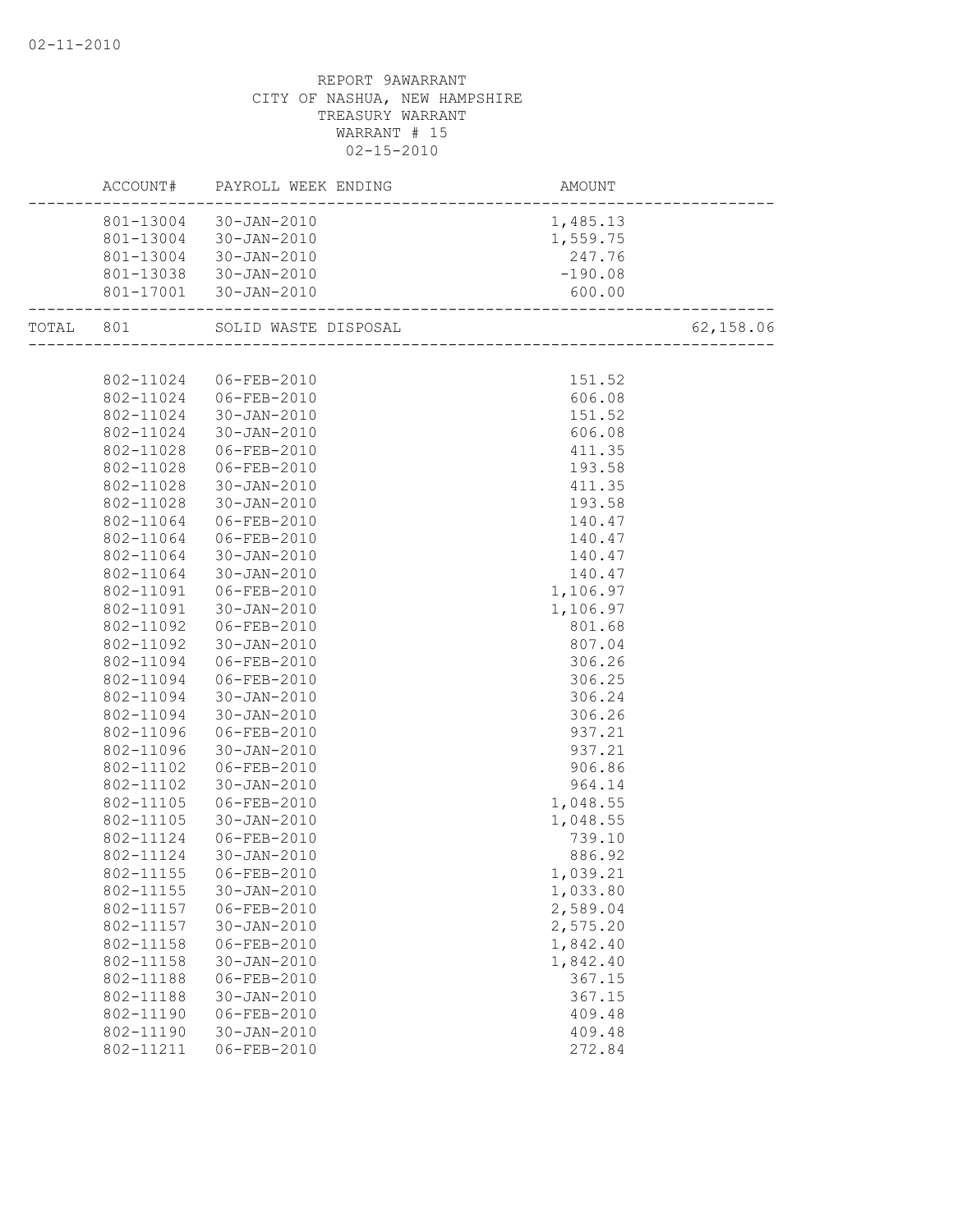|       | ACCOUNT#  | PAYROLL WEEK ENDING      | <b>AMOUNT</b> |           |
|-------|-----------|--------------------------|---------------|-----------|
|       | 802-11211 | 06-FEB-2010              | 409.26        |           |
|       | 802-11211 | $30 - JAN - 2010$        | 272.84        |           |
|       | 802-11211 | $30 - JAN - 2010$        | 409.26        |           |
|       | 802-11222 | 06-FEB-2010              | 211.23        |           |
|       | 802-11222 | $30 - JAN - 2010$        | 211.23        |           |
|       | 802-11249 | 06-FEB-2010              | 188.57        |           |
|       | 802-11249 | 06-FEB-2010              | 188.57        |           |
|       | 802-11249 | $30 - JAN - 2010$        | 188.57        |           |
|       | 802-11249 | $30 - JAN - 2010$        | 188.57        |           |
|       | 802-11260 | 06-FEB-2010              | 1,945.60      |           |
|       | 802-11260 | $30 - JAN - 2010$        | 1,945.60      |           |
|       | 802-11270 | 06-FEB-2010              | 1,087.24      |           |
|       | 802-11270 | $30 - JAN - 2010$        | 1,087.23      |           |
|       | 802-11333 | 06-FEB-2010              | 1,067.17      |           |
|       | 802-11333 | $30 - JAN - 2010$        | 1,067.17      |           |
|       | 802-11431 | 06-FEB-2010              | 1,503.31      |           |
|       | 802-11435 | 06-FEB-2010              | 454.83        |           |
|       | 802-11435 | 06-FEB-2010              | 181.93        |           |
|       | 802-11435 | $30 - JAN - 2010$        | 454.83        |           |
|       | 802-11435 | $30 - JAN - 2010$        | 181.93        |           |
|       | 802-11480 | 06-FEB-2010              | 1,867.20      |           |
|       | 802-11480 | $30 - JAN - 2010$        | 2,800.80      |           |
|       | 802-11507 | 06-FEB-2010              | 136.87        |           |
|       | 802-11507 | $30 - JAN - 2010$        | 677.16        |           |
|       | 802-11513 | 06-FEB-2010              | 6, 595.91     |           |
|       | 802-11513 | $30 - JAN - 2010$        | 6,570.40      |           |
|       | 802-11514 | $06 - FEB - 2010$        | 3,044.56      |           |
|       | 802-11514 | $30 - JAN - 2010$        | 1,971.27      |           |
|       | 802-11681 | 06-FEB-2010              | 305.96        |           |
|       | 802-11681 | 06-FEB-2010              | 1,223.86      |           |
|       | 802-11681 | $30 - JAN - 2010$        | 305.96        |           |
|       | 802-11681 | $30 - JAN - 2010$        | 1,223.86      |           |
|       | 802-11693 | $06 - FEB - 2010$        | 1,201.21      |           |
|       | 802-11693 | $30 - JAN - 2010$        | 1,201.21      |           |
|       | 802-11764 | 06-FEB-2010              | 1,184.60      |           |
|       | 802-11764 | $30 - JAN - 2010$        | 1,184.61      |           |
|       | 802-13004 | 06-FEB-2010              | 1,756.29      |           |
|       | 802-13004 | $06 - FEB - 2010$        | 910.19        |           |
|       | 802-13004 | 30-JAN-2010              |               |           |
|       |           |                          | 6,534.23      |           |
|       | 802-13004 | 30-JAN-2010              | 1,485.97      |           |
|       | 802-17001 | 30-JAN-2010              | 300.00        |           |
| TOTAL | 802       | SEWERAGE DISPOSAL SYSTEM |               | 84,278.36 |
|       |           |                          |               |           |
|       | 951-01510 | 30-JAN-2010              | 100.00        |           |
|       | 951-05056 | 06-FEB-2010              | 31,403.53     |           |
|       | 951-05056 | 30-JAN-2010              | 31,403.53     |           |